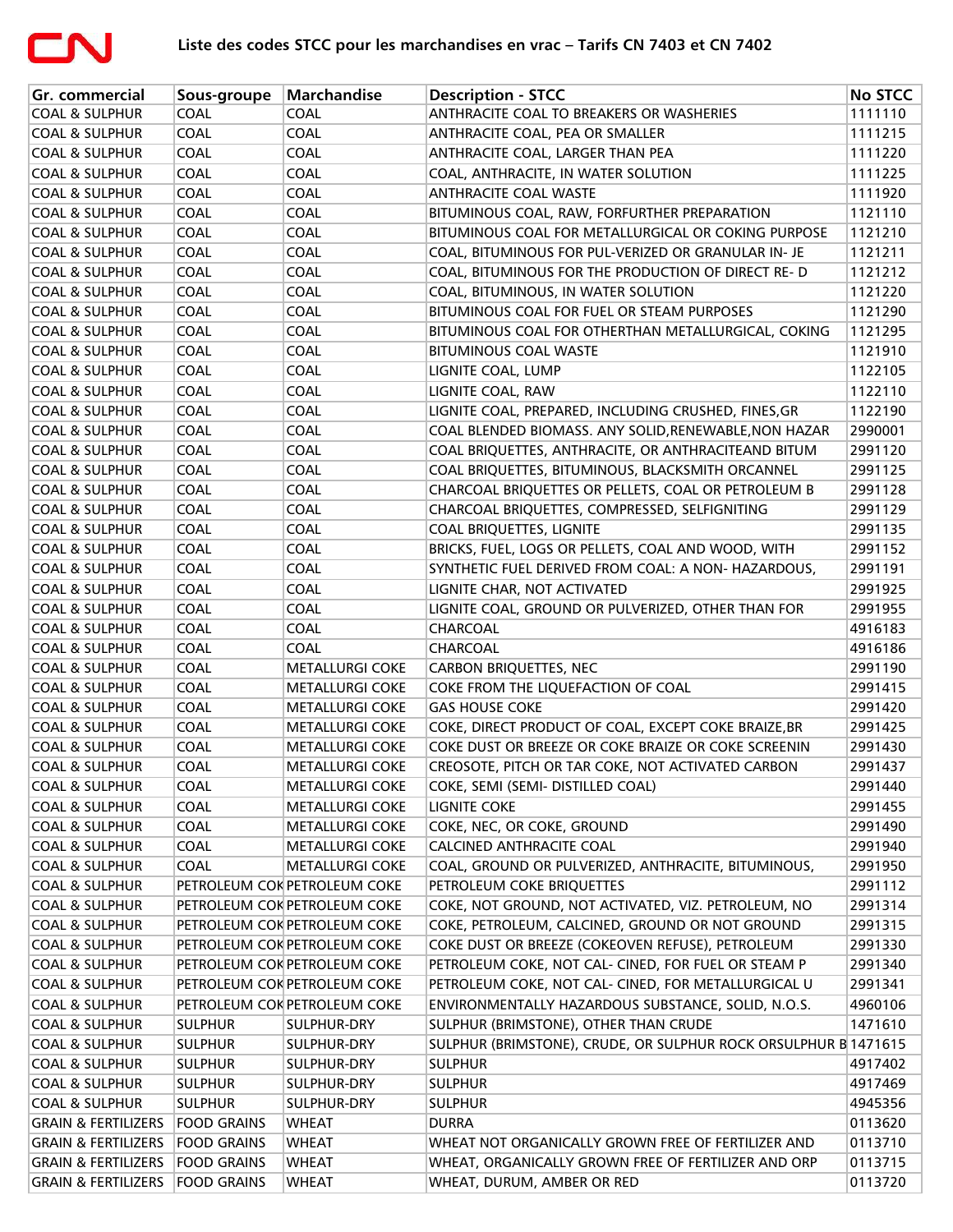

| Gr. commercial                             | Sous-groupe        | Marchandise          | <b>Description - STCC</b>                           | <b>No STCC</b> |
|--------------------------------------------|--------------------|----------------------|-----------------------------------------------------|----------------|
| <b>GRAIN &amp; FERTILIZERS</b>             | <b>FOOD GRAINS</b> | <b>WHEAT</b>         | WHEAT, FEED, NEC                                    | 0113730        |
| <b>GRAIN &amp; FERTILIZERS</b>             | <b>FOOD GRAINS</b> | <b>WHEAT</b>         | WHEAT MOVED UNDER U.S. DEPT. OF AGRICULTURE QUARANT | 0113740        |
| <b>GRAIN &amp; FERTILIZERS</b>             | <b>FOOD GRAINS</b> | <b>WHEAT</b>         | <b>BUCKWHEAT</b>                                    | 0113910        |
| <b>GRAIN &amp; FERTILIZERS</b>             | <b>FOOD GRAINS</b> | <b>WHEAT</b>         | <b>SPELT</b>                                        | 0113915        |
| <b>GRAIN &amp; FERTILIZERS</b>             | <b>FOOD GRAINS</b> | <b>WHEAT</b>         | <b>EMMER</b>                                        | 0113920        |
| <b>GRAIN &amp; FERTILIZERS</b>             | <b>FOOD GRAINS</b> | <b>WHEAT</b>         | MILLET, OTHER THAN MILLETSEED                       | 0113925        |
| <b>GRAIN &amp; FERTILIZERS</b>             | <b>FOOD GRAINS</b> | <b>WHEAT</b>         | <b>TRITICALE</b>                                    | 0113940        |
| <b>GRAIN &amp; FERTILIZERS</b>             | <b>FOOD GRAINS</b> | <b>WHEAT</b>         | <b>VITAL WHEAT GLUTEN</b>                           | 2041130        |
| <b>GRAIN &amp; FERTILIZERS</b>             | <b>FOOD GRAINS</b> | <b>WHEAT</b>         | WHEAT, WHOLE, PARTIALLY PREPARED, BUT REQUIRING FUR | 2041984        |
| <b>GRAIN &amp; FERTILIZERS</b>             | <b>FOOD GRAINS</b> | <b>WHEAT</b>         | WHEAT, WHOLE, PARTIALLY PREPARED REQUIRING FURTHER  | 2041985        |
| <b>GRAIN &amp; FERTILIZERS</b>             | <b>FOOD GRAINS</b> | <b>WHEAT</b>         | FEED, OAT, RYE OR WHEAT, GROUND                     | 2042165        |
| <b>GRAIN &amp; FERTILIZERS</b>             | <b>FOOD GRAINS</b> | <b>WHEAT</b>         | WHEAT FUMIGATED CARGO UNIT                          | 4966900        |
| <b>GRAIN &amp; FERTILIZERS</b>             | <b>FOOD GRAINS</b> | <b>WHEAT</b>         | DURUM FUMIGATED CARGO UNIT                          | 4966901        |
| <b>GRAIN &amp; FERTILIZERS</b>             | <b>FOOD GRAINS</b> | <b>WHEAT</b>         | BUCKWHEAT FUMIGATED CARGO UNIT                      | 4966915        |
| <b>GRAIN &amp; FERTILIZERS</b>             | <b>FOOD GRAINS</b> | <b>WHEAT</b>         | TRITICALE FUMIGATED CARGO UNIT                      | 4966925        |
| <b>GRAIN &amp; FERTILIZERS</b>             | <b>FOOD GRAINS</b> | <b>WHEAT</b>         | U.S. WHEAT FUMIGATED CARGO UNIT                     | 4966926        |
| <b>GRAIN &amp; FERTILIZERS</b>             | <b>FOOD GRAINS</b> | <b>WHEAT</b>         | FEED, OAT, RYE OR WHEAT, GROUND                     | 5020211        |
| <b>GRAIN &amp; FERTILIZERS</b>             | <b>FOOD GRAINS</b> | <b>OATS</b>          | <b>OATS</b>                                         | 0113310        |
| <b>GRAIN &amp; FERTILIZERS</b>             | <b>FOOD GRAINS</b> | <b>OATS</b>          | OATS, FEED, NEC                                     | 0113330        |
| <b>GRAIN &amp; FERTILIZERS</b>             | <b>FOOD GRAINS</b> | <b>OATS</b>          | <b>FEED-OAT GROATS</b>                              | 2041843        |
| <b>GRAIN &amp; FERTILIZERS</b>             | <b>FOOD GRAINS</b> | <b>OATS</b>          | OAT MILLING BY-PRODUCT CONSISTING OF OAT HULLS (85% | 2041845        |
| <b>GRAIN &amp; FERTILIZERS</b>             | <b>FOOD GRAINS</b> | <b>OATS</b>          | <b>GROATS</b>                                       | 2041926        |
| <b>GRAIN &amp; FERTILIZERS</b>             | <b>FOOD GRAINS</b> | <b>OATS</b>          | OATS, CRUSHED OR GROUND                             | 2041966        |
| <b>GRAIN &amp; FERTILIZERS</b>             | <b>FOOD GRAINS</b> | <b>OATS</b>          | OAT FIBER PROCESS WATER                             | 2041967        |
| <b>GRAIN &amp; FERTILIZERS</b>             | <b>FOOD GRAINS</b> | <b>OATS</b>          | OATS FUMIGATED CARGO UNIT                           | 4966902        |
| <b>GRAIN &amp; FERTILIZERS</b>             | <b>FOOD GRAINS</b> | <b>OATS</b>          | <b>GROATS FUMIGATED CARGO UNIT</b>                  | 4966927        |
| <b>GRAIN &amp; FERTILIZERS</b>             | <b>FOOD GRAINS</b> | <b>RYE</b>           | <b>RYE</b>                                          | 0113510        |
| <b>GRAIN &amp; FERTILIZERS</b>             | <b>FOOD GRAINS</b> | <b>RYE</b>           | RYE, FEED, NEC                                      | 0113530        |
| <b>GRAIN &amp; FERTILIZERS</b>             | <b>FOOD GRAINS</b> | <b>RYE</b>           | RYE FUMIGATED CARGO UNIT                            | 4966904        |
| <b>GRAIN &amp; FERTILIZERS</b>             | <b>FOOD GRAINS</b> | <b>FLR, SPECIALS</b> | PEA FLOUR OR MEAL, DEHYDRATED, DRIED, EVAPORATED OR | 2034234        |
| <b>GRAIN &amp; FERTILIZERS</b>             | <b>FOOD GRAINS</b> | <b>FLR, SPECIALS</b> | <b>WHEAT FLOUR</b>                                  | 2041110        |
| <b>GRAIN &amp; FERTILIZERS</b>             | <b>FOOD GRAINS</b> | <b>FLR, SPECIALS</b> | SEMOLINA AND FLOUR MIXTURE                          | 2041115        |
| <b>GRAIN &amp; FERTILIZERS</b>             | <b>FOOD GRAINS</b> | <b>FLR, SPECIALS</b> | SEMOLINA                                            | 2041125        |
| <b>GRAIN &amp; FERTILIZERS FOOD GRAINS</b> |                    | <b>FLR, SPECIALS</b> | <b>CORN FLOUR</b>                                   | 2041320        |
| GRAIN & FERTILIZERS FOOD GRAINS            |                    | <b>FLR, SPECIALS</b> | <b>RYE FLOUR</b>                                    | 2041410        |
| <b>GRAIN &amp; FERTILIZERS</b>             | <b>FOOD GRAINS</b> | <b>FLR, SPECIALS</b> | OAT FLOUR                                           | 2041610        |
| <b>GRAIN &amp; FERTILIZERS</b>             | <b>FOOD GRAINS</b> | <b>FLR, SPECIALS</b> | <b>OAT MEAL</b>                                     | 2041615        |
| <b>GRAIN &amp; FERTILIZERS</b>             | <b>FOOD GRAINS</b> | <b>FLR, SPECIALS</b> | CASSAVA, SAGO OR TAPIOCA FLOUR                      | 2041975        |
| <b>GRAIN &amp; FERTILIZERS</b>             | <b>FOOD GRAINS</b> | <b>FLR, SPECIALS</b> | GRAIN FLOUR, NEC, OR BLENDS OF GRAIN FLOURS WITH CE | 2041992        |
| <b>GRAIN &amp; FERTILIZERS</b>             | <b>FOOD GRAINS</b> | <b>FLR, SPECIALS</b> | CEREAL, NEC, VIZ. CRACKED, GROUND, GRANULATED, HULL | 2043290        |
| <b>GRAIN &amp; FERTILIZERS</b>             | <b>FOOD GRAINS</b> | <b>FLR, SPECIALS</b> | <b>RICE FLOUR</b>                                   | 2044215        |
| <b>GRAIN &amp; FERTILIZERS</b>             | <b>FOOD GRAINS</b> | <b>FLR, SPECIALS</b> | FLOUR, GRAIN, SELF RAISING                          | 2045120        |
| <b>GRAIN &amp; FERTILIZERS</b>             | <b>FOOD GRAINS</b> | <b>FLR, SPECIALS</b> | PREPARATIONS, CAKE OR MUFFIN, WITH CANNED, DRIED, D | 2045210        |
| <b>GRAIN &amp; FERTILIZERS</b>             | <b>FOOD GRAINS</b> | <b>FLR, SPECIALS</b> | FLOUR, EDIBLE, MADE FROM COTTONSEED, GRAIN OR SOYBE | 2045225        |
| <b>GRAIN &amp; FERTILIZERS</b>             | <b>FOOD GRAINS</b> | <b>FLR, SPECIALS</b> | <b>COTTONSEED FLOUR</b>                             | 2045226        |
| <b>GRAIN &amp; FERTILIZERS</b>             | <b>FOOD GRAINS</b> | <b>FLR, SPECIALS</b> | COMPOUND, FLOUR, MADE FROM GRAIN, COTTONSEED ORSOYB | 2045230        |
| <b>GRAIN &amp; FERTILIZERS</b>             | <b>FOOD GRAINS</b> | <b>FLR, SPECIALS</b> | FLOUR, EDIBLE, NEC                                  | 2045290        |
| <b>GRAIN &amp; FERTILIZERS</b>             | <b>FOOD GRAINS</b> | <b>FLR, SPECIALS</b> | POTATO FLOUR                                        | 2099939        |
| <b>GRAIN &amp; FERTILIZERS</b>             | <b>FOOD GRAINS</b> | <b>FLR, SPECIALS</b> | CORN FLOUR                                          | 5020107        |
| <b>GRAIN &amp; FERTILIZERS</b>             | <b>FOOD GRAINS</b> | CEREAL, PREPARED     | WHEAT GERM MEAL                                     | 2041931        |
| <b>GRAIN &amp; FERTILIZERS</b>             | <b>FOOD GRAINS</b> | CEREAL, PREPARED     | CEREALS, COOKED, BRAN, ORBRAN AND WHEAT COMBINED, F | 2043110        |
| <b>GRAIN &amp; FERTILIZERS</b>             | <b>FOOD GRAINS</b> | CEREAL, PREPARED     | <b>CEREALS, INFANTS</b>                             | 2043115        |
| <b>GRAIN &amp; FERTILIZERS</b>             | <b>FOOD GRAINS</b> | CEREAL, PREPARED     | COOKED CORN CEREALS, ROASTED                        | 2043120        |
| <b>GRAIN &amp; FERTILIZERS</b>             | <b>FOOD GRAINS</b> | CEREAL, PREPARED     | COOKED CEREALS, FLAKED ORSHREDDED, NEC, COMPRESSEDA | 2043125        |
| <b>GRAIN &amp; FERTILIZERS</b>             | <b>FOOD GRAINS</b> | CEREAL, PREPARED     | COOKED CEREALS, FLAKED ORSHREDDED, NEC, NOT COMPRES | 2043126        |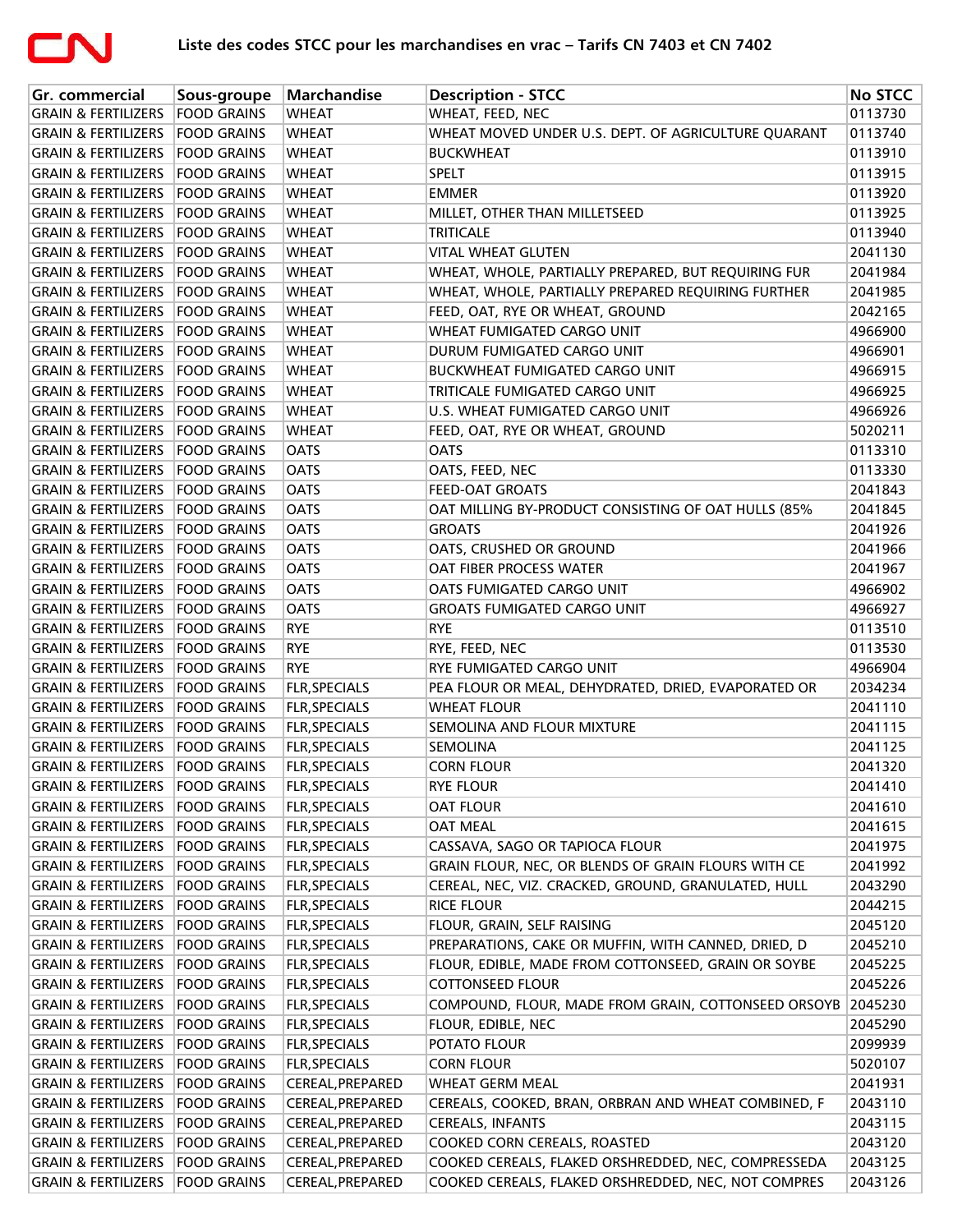

| Gr. commercial                 | Sous-groupe        | <b>Marchandise</b>   | <b>Description - STCC</b>                                               | <b>No STCC</b> |
|--------------------------------|--------------------|----------------------|-------------------------------------------------------------------------|----------------|
| <b>GRAIN &amp; FERTILIZERS</b> | <b>FOOD GRAINS</b> | CEREAL, PREPARED     | WHEAT, STEAM COOKED AND OIL COATED                                      | 2043133        |
| <b>GRAIN &amp; FERTILIZERS</b> | <b>FOOD GRAINS</b> | CEREAL, PREPARED     | COOKED FLAKED WHEAT AND GROUND FLAXSEED CEREALS                         | 2043135        |
| <b>GRAIN &amp; FERTILIZERS</b> | <b>FOOD GRAINS</b> | CEREAL, PREPARED     | COOKED CEREALS, GRANULATED                                              | 2043140        |
| <b>GRAIN &amp; FERTILIZERS</b> | <b>FOOD GRAINS</b> | CEREAL, PREPARED     | COOKED CEREALS, GRANULATED AND COMPRESSEDIN BLOCKS                      | 2043145        |
| <b>GRAIN &amp; FERTILIZERS</b> | <b>FOOD GRAINS</b> | CEREAL, PREPARED     | COOKED CEREAL HOLLOW FORMS, MADE OF FLOUR AND CUT F                     | 2043150        |
| <b>GRAIN &amp; FERTILIZERS</b> | <b>FOOD GRAINS</b> | CEREAL, PREPARED     | COOKED CEREAL OATS, FLAKED AND TOASTED                                  | 2043155        |
| <b>GRAIN &amp; FERTILIZERS</b> | <b>FOOD GRAINS</b> | CEREAL, PREPARED     | COOKED CEREALS, POPPED ORPUFFED, OTHER THAN POPPEDP                     | 2043160        |
| <b>GRAIN &amp; FERTILIZERS</b> | <b>FOOD GRAINS</b> | CEREAL, PREPARED     | COOKED CEREAL RICE, ROLLED AND TOASTED                                  | 2043165        |
| <b>GRAIN &amp; FERTILIZERS</b> | <b>FOOD GRAINS</b> | CEREAL, PREPARED     | COOKED CEREAL COMBINATIONPACKS, CONSISTING OF AN AS                     | 2043176        |
| <b>GRAIN &amp; FERTILIZERS</b> | <b>FOOD GRAINS</b> | CEREAL, PREPARED     | CEREALS, COOKED, GRANOLA TYPE, CONSISTING OF ROLLED                     | 2043178        |
| <b>GRAIN &amp; FERTILIZERS</b> | <b>FOOD GRAINS</b> | CEREAL, PREPARED     | CEREAL BARS, GRANOLA, COOKED, WITH OR WITHOUT OTHER                     | 2043179        |
| <b>GRAIN &amp; FERTILIZERS</b> | <b>FOOD GRAINS</b> | CEREAL, PREPARED     | COFFEE SUBSTITUTES, CEREAL, NEC                                         | 2043185        |
| <b>GRAIN &amp; FERTILIZERS</b> | <b>FOOD GRAINS</b> | CEREAL, PREPARED     | CEREALS, COOKED, READY TOSERVE, IN MIXED LOADS OF P                     | 2043189        |
| <b>GRAIN &amp; FERTILIZERS</b> | <b>FOOD GRAINS</b> | CEREAL, PREPARED     | COOKED PREPARED CEREALS, IN MIXTURES                                    | 2043190        |
| <b>GRAIN &amp; FERTILIZERS</b> | <b>FOOD GRAINS</b> | CEREAL, PREPARED     | CEREALS, NEC, COOKED                                                    | 2043191        |
| <b>GRAIN &amp; FERTILIZERS</b> | <b>FOOD GRAINS</b> | <b>RICE</b>          | RICE, ROUGH                                                             | 0113410        |
| <b>GRAIN &amp; FERTILIZERS</b> | <b>FOOD GRAINS</b> | <b>RICE</b>          | RICE, CLEANED, WHOLE OR BROKEN                                          | 2044110        |
| <b>GRAIN &amp; FERTILIZERS</b> | <b>FOOD GRAINS</b> | <b>RICE</b>          | <b>BREWERS RICE</b>                                                     | 2044310        |
| <b>GRAIN &amp; FERTILIZERS</b> | <b>FEED GRAINS</b> | <b>CORN</b>          | CORN (NOT POPCORN) OR MAIZE (NOT POPCORN), IN THE E                     | 0113210        |
| <b>GRAIN &amp; FERTILIZERS</b> | <b>FEED GRAINS</b> | <b>CORN</b>          | CORN (NOT POPCORN) OR MAIZE (NOT POPCORN), IN THE E                     | 0113211        |
| <b>GRAIN &amp; FERTILIZERS</b> | <b>FEED GRAINS</b> | <b>CORN</b>          | CORN (NOT POPCORN) OR MAIZE (NOT POPCORN), SHELLED,                     | 0113215        |
| <b>GRAIN &amp; FERTILIZERS</b> | <b>FEED GRAINS</b> | <b>CORN</b>          | CORN (NOT POPCORN) OR MAIZE (NOT POPCORN), SHELLED,                     | 0113216        |
| <b>GRAIN &amp; FERTILIZERS</b> | <b>FEED GRAINS</b> | <b>CORN</b>          | CORN, ORGANICALLY GROWN FREE OF FERTILIZER AND OR P                     | 0113225        |
| <b>GRAIN &amp; FERTILIZERS</b> | <b>FEED GRAINS</b> | <b>CORN</b>          | CORN, NOT APPROVED FOR FOOD USE NOT ORGANICALLY GRO                     | 0113230        |
| <b>GRAIN &amp; FERTILIZERS</b> | <b>FEED GRAINS</b> | <b>CORN</b>          | CORN, NOT APPROVED FOR FOOD USE, ORGANICALLY GROWN                      | 0113231        |
| <b>GRAIN &amp; FERTILIZERS</b> | <b>FEED GRAINS</b> | <b>CORN</b>          | CORN(NOT POPCORN) OR MAIZE, SHELLED, DRIED, AGRISUR                     | 0113240        |
| <b>GRAIN &amp; FERTILIZERS</b> | <b>FEED GRAINS</b> | <b>CORN</b>          | KAFIR (KAFFIR) (KAFIR (KAFFIR) CORN)                                    | 0113640        |
| <b>GRAIN &amp; FERTILIZERS</b> | <b>FEED GRAINS</b> | <b>CORN</b>          | <b>SEED CORN</b>                                                        | 0115972        |
| <b>GRAIN &amp; FERTILIZERS</b> | <b>FEED GRAINS</b> | <b>CORN</b>          | CORN, CRUSHED                                                           | 2041952        |
| <b>GRAIN &amp; FERTILIZERS</b> | <b>FEED GRAINS</b> | <b>CORN</b>          | CORN, ROLLED, HULLED, OTHER THAN CANNED                                 | 2041953        |
| <b>GRAIN &amp; FERTILIZERS</b> | <b>FEED GRAINS</b> | <b>CORN</b>          | CORN FUMIGATED CARGO UNIT                                               | 4966918        |
| <b>GRAIN &amp; FERTILIZERS</b> | <b>FEED GRAINS</b> | <b>SORGHUM GRAIN</b> | <b>DARSO GRAIN</b>                                                      | 0113615        |
| <b>GRAIN &amp; FERTILIZERS</b> | <b>FEED GRAINS</b> | <b>SORGHUM GRAIN</b> | HEGARI (HIGERA) GRAIN                                                   | 0113635        |
| <b>GRAIN &amp; FERTILIZERS</b> | <b>FEED GRAINS</b> | <b>SORGHUM GRAIN</b> | KAOLIANG GRAIN                                                          | 0113645        |
| <b>GRAIN &amp; FERTILIZERS</b> | <b>FEED GRAINS</b> | <b>SORGHUM GRAIN</b> | <b>GRAIN, KALO</b>                                                      | 0113650        |
| <b>GRAIN &amp; FERTILIZERS</b> | <b>FEED GRAINS</b> | <b>SORGHUM GRAIN</b> | MILO (MILO MAIZE)                                                       | 0113655        |
| <b>GRAIN &amp; FERTILIZERS</b> | <b>FEED GRAINS</b> | <b>SORGHUM GRAIN</b> | <b>SHROCK GRAIN</b>                                                     | 0113665        |
| <b>GRAIN &amp; FERTILIZERS</b> | <b>FEED GRAINS</b> | <b>SORGHUM GRAIN</b> | <b>EGYPTIAN WHEAT</b>                                                   | 0113670        |
| <b>GRAIN &amp; FERTILIZERS</b> | <b>FEED GRAINS</b> | <b>SORGHUM GRAIN</b> | SORGHUM GRAIN, NEC, OR SORGHUM GRAINS, IN MIXTURES                      | 0113690        |
| <b>GRAIN &amp; FERTILIZERS</b> | <b>FEED GRAINS</b> | <b>SORGHUM GRAIN</b> | SEEDS, SORGO (SWEET SORGHUM)                                            | 0115955        |
| <b>GRAIN &amp; FERTILIZERS</b> | <b>FEED GRAINS</b> | <b>BARLEY</b>        | <b>BARLEY</b>                                                           | 0113110        |
| <b>GRAIN &amp; FERTILIZERS</b> | <b>FEED GRAINS</b> | <b>BARLEY</b>        | BARLEY FOR MALTING PURPOSES ONLY                                        | 0113115        |
| <b>GRAIN &amp; FERTILIZERS</b> | <b>FEED GRAINS</b> | BARLEY               | BARLEY, FEED, NEC                                                       | 0113130        |
| <b>GRAIN &amp; FERTILIZERS</b> | <b>FEED GRAINS</b> | <b>BARLEY</b>        | <b>GRAIN, NEC</b>                                                       | 0113990        |
| <b>GRAIN &amp; FERTILIZERS</b> | <b>FEED GRAINS</b> | <b>BARLEY</b>        | <b>BARLEY, PEARLED</b>                                                  | 2041918        |
| <b>GRAIN &amp; FERTILIZERS</b> | <b>FEED GRAINS</b> | <b>BARLEY</b>        | FEED, BARLEY, BUCKWHEAT OR CORN, GROUND                                 | 2042155        |
| <b>GRAIN &amp; FERTILIZERS</b> | <b>FEED GRAINS</b> | <b>BARLEY</b>        | FEED, FLAKED BARLEY, CORNOR OAT, OR FLAKED OR SHRED                     | 2042159        |
| <b>GRAIN &amp; FERTILIZERS</b> | <b>FEED GRAINS</b> | <b>BARLEY</b>        | <b>GRAIN FEED, NEC</b>                                                  | 2042196        |
| <b>GRAIN &amp; FERTILIZERS</b> | <b>FEED GRAINS</b> | <b>BARLEY</b>        | <b>BARLEY FUMIGATED CARGO UNIT</b>                                      | 4966903        |
| <b>GRAIN &amp; FERTILIZERS</b> | <b>FEED GRAINS</b> | <b>BARLEY</b>        | FEED GRAIN FUMIGATED CARGO UNIT                                         | 4966922        |
| <b>GRAIN &amp; FERTILIZERS</b> | <b>FEED GRAINS</b> | <b>BARLEY</b>        | FEED, FLAKED BARLEY, CORNOR OAT, OR FLAKED OR SHRED                     | 5020209        |
| <b>GRAIN &amp; FERTILIZERS</b> | <b>FEED GRAINS</b> | <b>BARLEY</b>        | <b>GRAIN FEED, NEC</b>                                                  | 5020223        |
| <b>GRAIN &amp; FERTILIZERS</b> | <b>FEED GRAINS</b> |                      | DRIED DISTILLERS GRASPENT GRAINS, DRIED                                 | 2082330        |
| <b>GRAIN &amp; FERTILIZERS</b> | <b>FEED GRAINS</b> |                      | DRIED DISTILLERS GRADISTILLERS MASH, SPENT, NOT WHOLLY FROM GRAIN OR GR | 2085940        |
| <b>GRAIN &amp; FERTILIZERS</b> | <b>FEED GRAINS</b> |                      | DRIED DISTILLERS GRASPENT GRAIN MASH, FEED                              | 2085945        |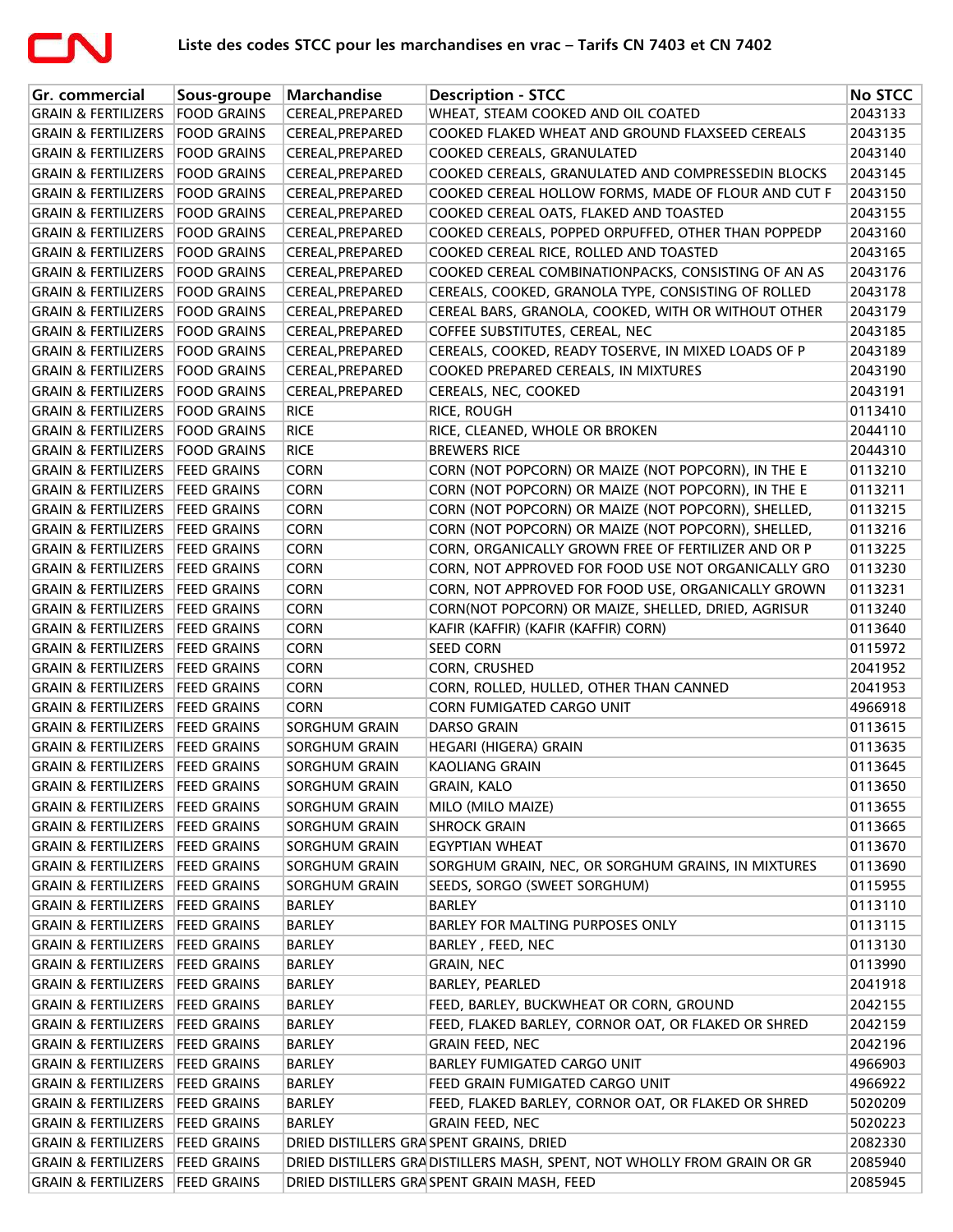

| Gr. commercial                  | Sous-groupe        | <b>Marchandise</b>   | <b>Description - STCC</b>                                   | No STCC |
|---------------------------------|--------------------|----------------------|-------------------------------------------------------------|---------|
| <b>GRAIN &amp; FERTILIZERS</b>  | <b>FEED GRAINS</b> |                      | DRIED DISTILLERS GRAFLAMMABLE SOLID, ORGANIC, N.O.S.        | 4917388 |
| <b>GRAIN &amp; FERTILIZERS</b>  | <b>FEED GRAINS</b> |                      | DRIED DISTILLERS GRASPENT GRAINS, DRIED                     | 5020256 |
| <b>GRAIN &amp; FERTILIZERS</b>  | <b>FEED GRAINS</b> | <b>CORN MEAL</b>     | CORN MEAL, EDIBLE, NEC                                      | 2041312 |
| <b>GRAIN &amp; FERTILIZERS</b>  | <b>FEED GRAINS</b> | <b>CORN MEAL</b>     | <b>CORN MEAL</b>                                            | 2041315 |
| <b>GRAIN &amp; FERTILIZERS</b>  | <b>FEED GRAINS</b> | CORN MEAL            | CORN FLOUR OR MEAL WITH OTHER INGREDIENTS                   | 2041330 |
| <b>GRAIN &amp; FERTILIZERS</b>  | <b>FEED GRAINS</b> | CORN MEAL            | MEAL, CORN HUSK OR SHUCK                                    | 2041818 |
| <b>GRAIN &amp; FERTILIZERS</b>  | <b>FEED GRAINS</b> | <b>CORN MEAL</b>     | <b>GLUTEN MEAL</b>                                          | 2041928 |
| <b>GRAIN &amp; FERTILIZERS</b>  | <b>FEED GRAINS</b> | CORN MEAL            | FEED, GLUTEN                                                | 2042175 |
| <b>GRAIN &amp; FERTILIZERS</b>  | <b>FEED GRAINS</b> | <b>CORN MEAL</b>     | CORN GLUTEN RESIDUUM, DRY                                   | 2046710 |
| <b>GRAIN &amp; FERTILIZERS</b>  | <b>FEED GRAINS</b> | CORN MEAL            | GLUTEN LIQUOR RESIDUUM (MANUFACTURED FROM MONO-SOD 2046722  |         |
| <b>GRAIN &amp; FERTILIZERS</b>  | <b>FEED GRAINS</b> | CORN MEAL            | CORN GLUTEN FEED RESIDUE                                    | 2046740 |
| <b>GRAIN &amp; FERTILIZERS</b>  | <b>FEED GRAINS</b> | CORN MEAL            | CORN MEAL, EDIBLE, NEC                                      | 5020105 |
| <b>GRAIN &amp; FERTILIZERS</b>  | <b>FEED GRAINS</b> | CORN MEAL            | <b>CORN MEAL</b>                                            | 5020106 |
| <b>GRAIN &amp; FERTILIZERS</b>  | <b>FEED GRAINS</b> | CORN MEAL            | CORN FLOUR OR MEAL WITH OTHER INGREDIENTS                   | 5020109 |
| <b>GRAIN &amp; FERTILIZERS</b>  | <b>FEED GRAINS</b> | <b>CORN MEAL</b>     | <b>GLUTEN MEAL</b>                                          | 5020140 |
| <b>GRAIN &amp; FERTILIZERS</b>  | <b>FEED GRAINS</b> | <b>CORN MEAL</b>     | FEED, GLUTEN                                                | 5020216 |
| <b>GRAIN &amp; FERTILIZERS</b>  | <b>FEED GRAINS</b> | <b>MILL PRODUCTS</b> | WHEAT MIDDLINGS OR SHORTS, PELLETIZED                       | 2041208 |
| <b>GRAIN &amp; FERTILIZERS</b>  | <b>FEED GRAINS</b> | <b>MILL PRODUCTS</b> | WHEAT MIDDLINGS OR SHORTS, NON- PELLETIZED                  | 2041210 |
| <b>GRAIN &amp; FERTILIZERS</b>  | <b>FEED GRAINS</b> | <b>MILL PRODUCTS</b> | WHEAT BRAN AND 2 1/2 PERCENT OTHER INGREDIENTS, PEL         | 2041213 |
| <b>GRAIN &amp; FERTILIZERS</b>  | <b>FEED GRAINS</b> | <b>MILL PRODUCTS</b> | WHEAT BRAN AND 2 1/2 PER-CENT OTHER INGREDIENTS, OT         | 2041215 |
| <b>GRAIN &amp; FERTILIZERS</b>  | <b>FEED GRAINS</b> | <b>MILL PRODUCTS</b> | WHEAT BRAN, PELLETIZED                                      | 2041218 |
| <b>GRAIN &amp; FERTILIZERS</b>  | <b>FEED GRAINS</b> | <b>MILL PRODUCTS</b> | WHEAT BRAN, OTHER THAN PELLETIZED                           | 2041220 |
| <b>GRAIN &amp; FERTILIZERS</b>  | <b>FEED GRAINS</b> | <b>MILL PRODUCTS</b> | WHEAT GRAIN MILL FEED, PELLETIZED, VIZ. BRAN, MIDDL         | 2041288 |
| <b>GRAIN &amp; FERTILIZERS</b>  | <b>FEED GRAINS</b> | <b>MILL PRODUCTS</b> | WHEAT GRAIN MILL FEED, OTHER THAN PELLETIZED, VIZ.          | 2041290 |
| <b>GRAIN &amp; FERTILIZERS</b>  | <b>FEED GRAINS</b> | <b>MILL PRODUCTS</b> | CORN COB BRAN, FLAKES, FLOUR OR MEAL, OR CORN COB P         | 2041810 |
| <b>GRAIN &amp; FERTILIZERS</b>  | <b>FEED GRAINS</b> | <b>MILL PRODUCTS</b> | GRAIN MILL FEED, EXC. WHEAT, VIZ. BRAN, MIDDLINGS O         | 2041822 |
| <b>GRAIN &amp; FERTILIZERS</b>  | <b>FEED GRAINS</b> | <b>MILL PRODUCTS</b> | BARLEY, BUCKWHEAT OR OAT HULLS                              | 2041830 |
| <b>GRAIN &amp; FERTILIZERS</b>  | <b>FEED GRAINS</b> | <b>MILL PRODUCTS</b> | <b>OAT CLIPPINGS</b>                                        | 2041834 |
| <b>GRAIN &amp; FERTILIZERS</b>  | <b>FEED GRAINS</b> | <b>MILL PRODUCTS</b> | <b>OAT MIDDLINGS</b>                                        | 2041836 |
| <b>GRAIN &amp; FERTILIZERS</b>  | <b>FEED GRAINS</b> | <b>MILL PRODUCTS</b> | <b>BARLEY OR CORN CHAFF</b>                                 | 2041850 |
| <b>GRAIN &amp; FERTILIZERS</b>  | <b>FEED GRAINS</b> | <b>MILL PRODUCTS</b> | <b>GRAIN DUST</b>                                           | 2041854 |
| <b>GRAIN &amp; FERTILIZERS</b>  | <b>FEED GRAINS</b> | <b>MILL PRODUCTS</b> | GRAIN OFFAL, DRY AND UNCOOKED                               | 2041879 |
| <b>GRAIN &amp; FERTILIZERS</b>  | <b>FEED GRAINS</b> | <b>MILL PRODUCTS</b> | SORGHUM GRAIN OR WHEAT SUGAR, GRANULATED OR POWDERE 2041916 |         |
| <b>GRAIN &amp; FERTILIZERS</b>  | <b>FEED GRAINS</b> | <b>MILL PRODUCTS</b> | BAKERS OR BREWERS GRITS, FLAKED                             | 2041920 |
| GRAIN & FERTILIZERS FEED GRAINS |                    | <b>MILL PRODUCTS</b> | BAKERS OR BREWERS GRITS, GRANULATED OR REFINED              | 2041922 |
| <b>GRAIN &amp; FERTILIZERS</b>  | <b>FEED GRAINS</b> | <b>MILL PRODUCTS</b> | <b>RYE BRAN</b>                                             | 2041924 |
| <b>GRAIN &amp; FERTILIZERS</b>  | <b>FEED GRAINS</b> | <b>MILL PRODUCTS</b> | HOMINY, OTHER THAN CANNEDOR FLAKED                          | 2041927 |
| <b>GRAIN &amp; FERTILIZERS</b>  | <b>FEED GRAINS</b> | <b>MILL PRODUCTS</b> | <b>MOLD BRAN</b>                                            | 2041930 |
| <b>GRAIN &amp; FERTILIZERS</b>  | <b>FEED GRAINS</b> | <b>MILL PRODUCTS</b> | SOYBEANS (SOYABEANS), CRACKED OR GROUND, NOT SUITAB         | 2041933 |
| <b>GRAIN &amp; FERTILIZERS</b>  | <b>FEED GRAINS</b> | <b>MILL PRODUCTS</b> | <b>BREWERS GRAINS</b>                                       | 2041938 |
| <b>GRAIN &amp; FERTILIZERS</b>  | <b>FEED GRAINS</b> | <b>MILL PRODUCTS</b> | <b>FLAX BRAN</b>                                            | 2041950 |
| <b>GRAIN &amp; FERTILIZERS</b>  | <b>FEED GRAINS</b> | <b>MILL PRODUCTS</b> | FARINA, OTHER THAN CEREAL                                   | 2041954 |
| <b>GRAIN &amp; FERTILIZERS</b>  | <b>FEED GRAINS</b> | <b>MILL PRODUCTS</b> | BREWERS FLAKES, NOT FROM STARCH                             | 2041956 |
| <b>GRAIN &amp; FERTILIZERS</b>  | <b>FEED GRAINS</b> | <b>MILL PRODUCTS</b> | SORGHUM GRAIN MEAL                                          | 2041958 |
| <b>GRAIN &amp; FERTILIZERS</b>  | <b>FEED GRAINS</b> | <b>MILL PRODUCTS</b> | <b>WHEAT MEAL</b>                                           | 2041960 |
| <b>GRAIN &amp; FERTILIZERS</b>  | <b>FEED GRAINS</b> | <b>MILL PRODUCTS</b> | WHEAT FLOUR CLEARS, NOT ACEREAL PREPARATION, NOT FO         | 2041962 |
| <b>GRAIN &amp; FERTILIZERS</b>  | <b>FEED GRAINS</b> | <b>MILL PRODUCTS</b> | OAT BRAN                                                    | 2041965 |
| <b>GRAIN &amp; FERTILIZERS</b>  | <b>FEED GRAINS</b> | <b>MILL PRODUCTS</b> | WHEAT GERM                                                  | 2041972 |
| <b>GRAIN &amp; FERTILIZERS</b>  | <b>FEED GRAINS</b> | <b>MILL PRODUCTS</b> | WHEAT OR WHEAT CHOPS, CRACKED, CRUSHED, GROUND, PEAR        | 2041974 |
| <b>GRAIN &amp; FERTILIZERS</b>  | <b>FEED GRAINS</b> | <b>MILL PRODUCTS</b> | MILLET, HULLED                                              | 2041977 |
| <b>GRAIN &amp; FERTILIZERS</b>  | <b>FEED GRAINS</b> | <b>MILL PRODUCTS</b> | CORN, CRACKED                                               | 2041979 |
| <b>GRAIN &amp; FERTILIZERS</b>  | <b>FEED GRAINS</b> | <b>MILL PRODUCTS</b> | CORN, EAR, GROUND WITH COB                                  | 2041981 |
| <b>GRAIN &amp; FERTILIZERS</b>  | <b>FEED GRAINS</b> | <b>MILL PRODUCTS</b> | WHEAT, CRACKED OR GROUND, STEAMED AND DRIED (BULGURO        | 2041983 |
| <b>GRAIN &amp; FERTILIZERS</b>  | <b>FEED GRAINS</b> | MILL PRODUCTS        | MILLED PRODUCTS, SUCH AS FLOUR, MEAL, BRAN AND CHOP         | 2041990 |
| <b>GRAIN &amp; FERTILIZERS</b>  | <b>FEED GRAINS</b> | <b>MILL PRODUCTS</b> | BRAN, MADE FROM GRAIN, NEC                                  | 2041991 |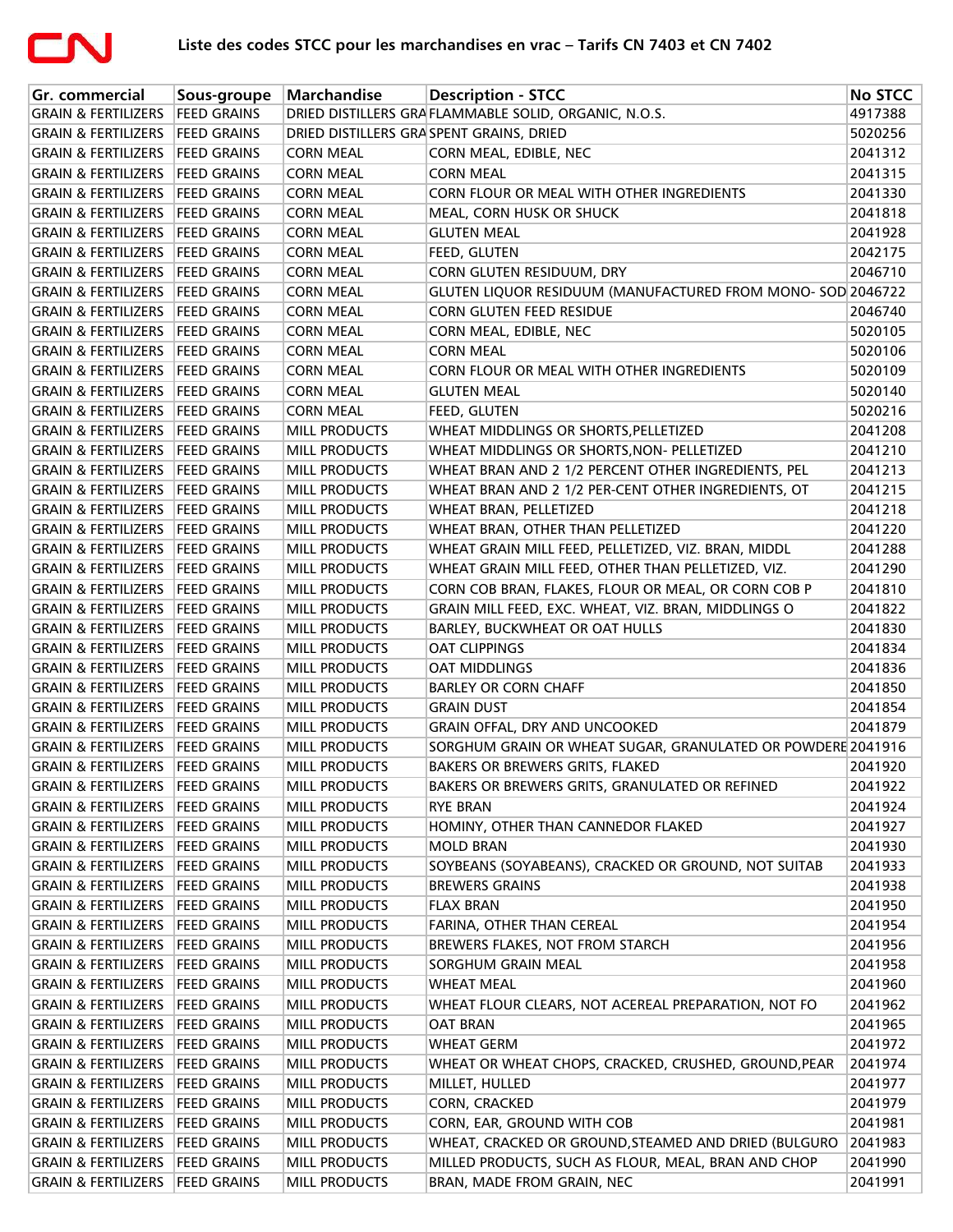

| Gr. commercial                             | Sous-groupe        | <b>Marchandise</b>     | <b>Description - STCC</b>                           | No STCC |
|--------------------------------------------|--------------------|------------------------|-----------------------------------------------------|---------|
| <b>GRAIN &amp; FERTILIZERS</b>             | <b>FEED GRAINS</b> | <b>MILL PRODUCTS</b>   | GRITS, NEC                                          | 2041993 |
| <b>GRAIN &amp; FERTILIZERS</b>             | <b>FEED GRAINS</b> | <b>MILL PRODUCTS</b>   | GRAIN, ROASTED, NEC, CRUSHED, GROUND, GRANULATED OR | 2041994 |
| <b>GRAIN &amp; FERTILIZERS</b>             | <b>FEED GRAINS</b> | <b>MILL PRODUCTS</b>   | <b>RICE MEAL</b>                                    | 2044210 |
| <b>GRAIN &amp; FERTILIZERS</b>             | <b>FEED GRAINS</b> | <b>MILL PRODUCTS</b>   | <b>RICE BRAN</b>                                    | 2044220 |
| <b>GRAIN &amp; FERTILIZERS</b>             | <b>FEED GRAINS</b> | <b>MILL PRODUCTS</b>   | RICE POLISH FEED                                    | 2044911 |
| <b>GRAIN &amp; FERTILIZERS</b>             | <b>FEED GRAINS</b> | <b>MILL PRODUCTS</b>   | RICE BRAN AND GROUND RICEHULLS, FEED                | 2044915 |
| <b>GRAIN &amp; FERTILIZERS</b>             | <b>FEED GRAINS</b> | <b>MILL PRODUCTS</b>   | HULLS, RICE, GROUND, FEED                           | 2044920 |
| <b>GRAIN &amp; FERTILIZERS</b>             | <b>FEED GRAINS</b> | <b>MILL PRODUCTS</b>   | RICE HULLS, UNGROUND (RICE CHAFF), FEED             | 2044925 |
| <b>GRAIN &amp; FERTILIZERS</b>             | <b>FEED GRAINS</b> | <b>MILL PRODUCTS</b>   | <b>RICE SCREENINGS</b>                              | 2044930 |
| <b>GRAIN &amp; FERTILIZERS</b>             | <b>FEED GRAINS</b> | <b>MILL PRODUCTS</b>   | <b>RICE FIBRE</b>                                   | 2044940 |
| <b>GRAIN &amp; FERTILIZERS</b>             | <b>FEED GRAINS</b> | <b>MILL PRODUCTS</b>   | CORN STEEP WATER SEDIMENT, WET                      | 2046720 |
| <b>GRAIN &amp; FERTILIZERS</b>             | <b>FEED GRAINS</b> | <b>MILL PRODUCTS</b>   | <b>CORN GERM</b>                                    | 2046730 |
| <b>GRAIN &amp; FERTILIZERS</b>             | <b>FEED GRAINS</b> | <b>MILL PRODUCTS</b>   | CORN OIL FOOTS                                      | 2046920 |
| <b>GRAIN &amp; FERTILIZERS</b>             | <b>FEED GRAINS</b> | <b>MILL PRODUCTS</b>   | CORN STEEP WATER, LIQUID                            | 2046925 |
| <b>GRAIN &amp; FERTILIZERS</b>             | <b>FEED GRAINS</b> | <b>MILL PRODUCTS</b>   | BAKERS OR BREWERS FLAKES, FROM STARCH               | 2046935 |
| <b>GRAIN &amp; FERTILIZERS</b>             | <b>FEED GRAINS</b> | <b>MILL PRODUCTS</b>   | <b>HOMINY MEAL</b>                                  | 2046940 |
| <b>GRAIN &amp; FERTILIZERS</b>             | <b>FEED GRAINS</b> | <b>MILL PRODUCTS</b>   | CORN STARCH MIXTURE, CONSISTING OF CORN SUGAR AND C | 2046945 |
| <b>GRAIN &amp; FERTILIZERS</b>             | <b>FEED GRAINS</b> | <b>MILL PRODUCTS</b>   | <b>BARLEY OR RYE SPROUTS</b>                        | 2083220 |
| <b>GRAIN &amp; FERTILIZERS</b>             | <b>FEED GRAINS</b> | <b>MILL PRODUCTS</b>   | MALT SPROUTS, PELLETIZED                            | 2083251 |
| <b>GRAIN &amp; FERTILIZERS</b>             | <b>FEED GRAINS</b> | <b>MILL PRODUCTS</b>   | BREWERS CONDENSED SOLUBLES                          | 2083945 |
| <b>GRAIN &amp; FERTILIZERS</b>             | <b>FEED GRAINS</b> | <b>MILL PRODUCTS</b>   | WHEAT MIDDLINGS OR SHORTS, NON- PELLETIZED          | 5020101 |
| <b>GRAIN &amp; FERTILIZERS</b>             | <b>FEED GRAINS</b> | <b>MILL PRODUCTS</b>   | WHEAT MIDDLINGS OR SHORTS, PELLETIZED               | 5020102 |
| <b>GRAIN &amp; FERTILIZERS</b>             | <b>FEED GRAINS</b> | <b>MILL PRODUCTS</b>   | WHEAT BRAN, OTHER THAN PELLETIZED                   | 5020103 |
| <b>GRAIN &amp; FERTILIZERS</b>             | <b>FEED GRAINS</b> | <b>MILL PRODUCTS</b>   | WHEAT GRAIN MILL FEED, OTHER THAN PELLETIZED, VIZ.  | 5020104 |
| <b>GRAIN &amp; FERTILIZERS</b>             | <b>FEED GRAINS</b> | <b>MILL PRODUCTS</b>   | WHEAT BRAN, PELLETIZED                              | 5020113 |
| <b>GRAIN &amp; FERTILIZERS</b>             | <b>FEED GRAINS</b> | <b>MILL PRODUCTS</b>   | WHEAT GRAIN MILL FEED, PELLETIZED, VIZ. BRAN, MIDDL | 5020114 |
| <b>GRAIN &amp; FERTILIZERS</b>             | <b>FEED GRAINS</b> | <b>MILL PRODUCTS</b>   | <b>BARLEY OR CORN CHAFF</b>                         | 5020128 |
| <b>GRAIN &amp; FERTILIZERS</b>             | <b>FEED GRAINS</b> | <b>MILL PRODUCTS</b>   | <b>GRAIN DUST</b>                                   | 5020129 |
| <b>GRAIN &amp; FERTILIZERS</b>             | <b>FEED GRAINS</b> | <b>MILL PRODUCTS</b>   | <b>RYE BRAN</b>                                     | 5020137 |
| <b>GRAIN &amp; FERTILIZERS</b>             | <b>FEED GRAINS</b> | <b>MILL PRODUCTS</b>   | <b>BREWERS GRAINS</b>                               | 5020144 |
| <b>GRAIN &amp; FERTILIZERS</b>             | <b>FEED GRAINS</b> | <b>MILL PRODUCTS</b>   | <b>WHEAT GERM</b>                                   | 5020161 |
| <b>GRAIN &amp; FERTILIZERS</b>             | <b>FEED GRAINS</b> | <b>MILL PRODUCTS</b>   | MILLET, HULLED                                      | 5020164 |
| <b>GRAIN &amp; FERTILIZERS</b>             | <b>FEED GRAINS</b> | <b>MILL PRODUCTS</b>   | BAKERS OR BREWERS FLAKES, FROM STARCH               | 5020241 |
| <b>GRAIN &amp; FERTILIZERS FEED GRAINS</b> |                    | <b>MILL PRODUCTS</b>   | MALT SPROUTS, PELLETIZED                            | 5020265 |
| <b>GRAIN &amp; FERTILIZERS FEED GRAINS</b> |                    | <b>HAY</b>             | HAY, INCLUDING ALFALFA, ALSIKE, CLOVER, LESPEDEZAOR | 0119110 |
| <b>GRAIN &amp; FERTILIZERS</b>             | <b>FEED GRAINS</b> | HAY                    | STRAW, FLAX, NOT THRESHED                           | 0119610 |
| <b>GRAIN &amp; FERTILIZERS</b>             | <b>FEED GRAINS</b> | HAY                    | STRAW, FLAX, THRESHED                               | 0119615 |
| <b>GRAIN &amp; FERTILIZERS</b>             | <b>FEED GRAINS</b> | <b>HAY</b>             | FLAX STRAW, OR HEMP STALKS, PARTIALLY DECORTICATED  | 0119618 |
| <b>GRAIN &amp; FERTILIZERS</b>             | <b>FEED GRAINS</b> | HAY                    | STRAW, THRESHED GRAIN OR RICE                       | 0119620 |
| <b>GRAIN &amp; FERTILIZERS</b>             | <b>FEED GRAINS</b> | HAY                    | BROOM FILLER, GRASS OR STRAW, NEC                   | 0119915 |
| <b>GRAIN &amp; FERTILIZERS</b>             | <b>FEED GRAINS</b> | HAY                    | HAY, GROUND OR CHOPPED                              | 0199130 |
| <b>GRAIN &amp; FERTILIZERS</b>             | <b>FEED GRAINS</b> | <b>HAY</b>             | STRAW BY-PRODUCT FEED, MADE OF BARLEY, FLAX, OAT, R | 0199140 |
| <b>GRAIN &amp; FERTILIZERS</b>             | <b>FEED GRAINS</b> | HAY                    | FEED, SWEET CLOVER STRAW, GROUND                    | 0199150 |
| <b>GRAIN &amp; FERTILIZERS</b>             | <b>FEED GRAINS</b> | HAY                    | <b>FLAX FIBRE</b>                                   | 2299522 |
| <b>GRAIN &amp; FERTILIZERS</b>             |                    |                        |                                                     |         |
|                                            | <b>FEED GRAINS</b> | HAY<br><b>PEAS</b>     | <b>BHUSA</b>                                        | 4917477 |
| <b>GRAIN &amp; FERTILIZERS</b>             | <b>FEED GRAINS</b> |                        | PEAS (SEEDS), CALEY OR SINGLETARY (WILD WINTER (SEE | 0115948 |
| <b>GRAIN &amp; FERTILIZERS</b>             | <b>FEED GRAINS</b> | <b>PEAS</b><br>PEAS    | SEED PEAS, NEC<br>PEAS, CANADIAN FIELD, DRIED       | 0115974 |
| <b>GRAIN &amp; FERTILIZERS</b>             | <b>FEED GRAINS</b> |                        |                                                     | 0134215 |
| <b>GRAIN &amp; FERTILIZERS</b>             | <b>FEED GRAINS</b> | <b>PEAS</b>            | PEAS, NEC, DRIED, OR SPLIT PEAS, NEC, DRIED         | 0134290 |
| <b>GRAIN &amp; FERTILIZERS</b>             | <b>FEED GRAINS</b> | PEAS                   | PEAS, FRESH OR GREEN                                | 0139115 |
| <b>GRAIN &amp; FERTILIZERS</b>             | <b>FEED GRAINS</b> | PEAS                   | PEAS FUMIGATED CARGO UNIT                           | 4966917 |
| <b>GRAIN &amp; FERTILIZERS</b>             | <b>FEED GRAINS</b> | <b>MUSTARD SEED</b>    | MUSTARD SEEDS, OTHER THANWILD                       | 0191566 |
| <b>GRAIN &amp; FERTILIZERS</b>             | <b>FEED GRAINS</b> | <b>MUSTARD SEED</b>    | MUSTARD, GROUND, MUSTARD MEAL, OR MUSTARD FLOUR     | 2099758 |
| <b>GRAIN &amp; FERTILIZERS</b>             | <b>FEED GRAINS</b> | <b>MUSTARD SEED</b>    | MUSTARD SEED FUMIGATED CARGO UNIT                   | 4966924 |
| <b>GRAIN &amp; FERTILIZERS</b>             | <b>FEED GRAINS</b> | <b>BIRD/CANAR/SEED</b> | <b>CANARY SEEDS</b>                                 | 0115925 |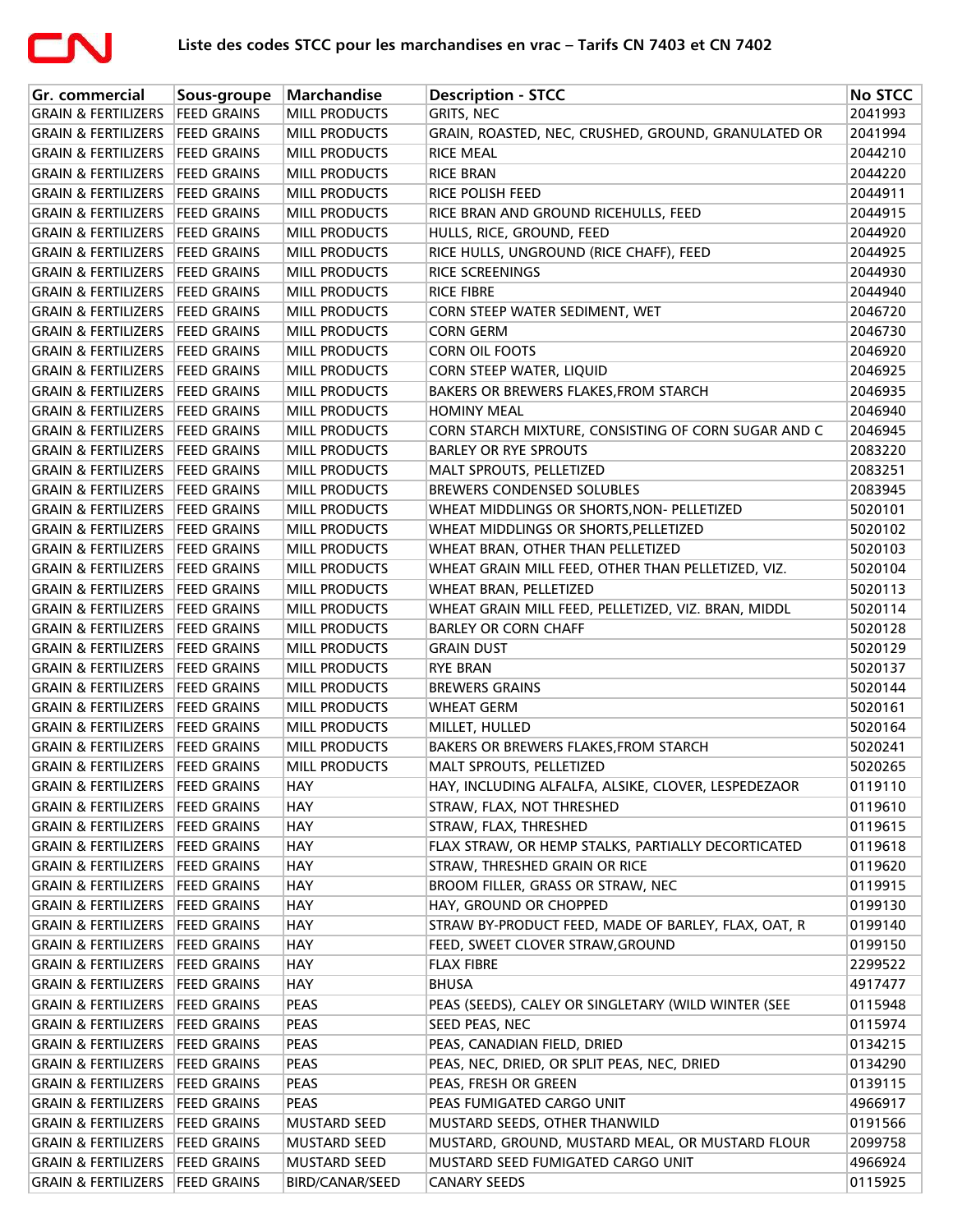

| Gr. commercial                 | Sous-groupe        | <b>Marchandise</b> | <b>Description - STCC</b>                            | <b>No STCC</b> |
|--------------------------------|--------------------|--------------------|------------------------------------------------------|----------------|
| <b>GRAIN &amp; FERTILIZERS</b> | <b>FEED GRAINS</b> | BIRD/CANAR/SEED    | <b>MILLET SEEDS</b>                                  | 0115943        |
| <b>GRAIN &amp; FERTILIZERS</b> | <b>FEED GRAINS</b> | BIRD/CANAR/SEED    | BIRD FOOD OR SEED, OTHER THAN PET FOOD               | 2042110        |
| <b>GRAIN &amp; FERTILIZERS</b> | <b>FEED GRAINS</b> | BIRD/CANAR/SEED    | CANARY SEED FUMIGATED CARGO UNIT                     | 4966923        |
| <b>GRAIN &amp; FERTILIZERS</b> | <b>FEED GRAINS</b> | BEANS, PEAS, DRY   | BEANS, VELVET, DRIED, OR IN PODS                     | 0115970        |
| <b>GRAIN &amp; FERTILIZERS</b> | <b>FEED GRAINS</b> | BEANS, PEAS, DRY   | <b>SEED BEANS</b>                                    | 0115971        |
| <b>GRAIN &amp; FERTILIZERS</b> | <b>FEED GRAINS</b> | BEANS, PEAS, DRY   | <b>MUNG BEANS</b>                                    | 0134150        |
| <b>GRAIN &amp; FERTILIZERS</b> | <b>FEED GRAINS</b> | BEANS, PEAS, DRY   | BEANS, EDIBLE, NEC, DRIED                            | 0134190        |
| <b>GRAIN &amp; FERTILIZERS</b> | <b>FEED GRAINS</b> | BEANS, PEAS, DRY   | COW PEAS, DRIED                                      | 0134305        |
| <b>GRAIN &amp; FERTILIZERS</b> | <b>FEED GRAINS</b> | BEANS, PEAS, DRY   | LENTILS, NEC, DRIED                                  | 0134310        |
| <b>GRAIN &amp; FERTILIZERS</b> | <b>FEED GRAINS</b> | BEANS, PEAS, DRY   | LUPINES, DRIED                                       | 0134315        |
| <b>GRAIN &amp; FERTILIZERS</b> | <b>FEED GRAINS</b> | BEANS, PEAS, DRY   | BEANS, PEAS, SPLIT PEAS OR LENTILS, PARTIALLY COOKE  | 2034220        |
| <b>GRAIN &amp; FERTILIZERS</b> | <b>FEED GRAINS</b> | BEANS, PEAS, DRY   | BEAN, PEA OR SEED REFUSE OR SCREENINGS               | 2041814        |
| <b>GRAIN &amp; FERTILIZERS</b> | <b>FEED GRAINS</b> | MALT, NOS          | MALT EXTRACT, OTHER THAN LIQUID                      | 2082325        |
| <b>GRAIN &amp; FERTILIZERS</b> | <b>FEED GRAINS</b> | MALT, NOS          | <b>MALT</b>                                          | 2083110        |
| <b>GRAIN &amp; FERTILIZERS</b> | <b>FEED GRAINS</b> | MALT, NOS          | MALT FLOUR, BARLEY OR WHEAT, OR BARLEY OR WHEATMIXE  | 2083210        |
| <b>GRAIN &amp; FERTILIZERS</b> | <b>FEED GRAINS</b> | MALT, NOS          | BARLEY MALT FLOUR AND WHEAT MALT FLOUR MIXTURE       | 2083215        |
| <b>GRAIN &amp; FERTILIZERS</b> | <b>FEED GRAINS</b> | MALT, NOS          | MALT SPROUTS, NOT PELLETIZED                         | 2083250        |
| <b>GRAIN &amp; FERTILIZERS</b> | <b>FEED GRAINS</b> | MALT, NOS          | MALT POWDER (DEHYDRATED MALT SYRUP) OR MALTOSE (MAL  | 2083925        |
| <b>GRAIN &amp; FERTILIZERS</b> | <b>FEED GRAINS</b> | MALT, NOS          | MALT OR MALTED SYRUP, NOTMEDICATED                   | 2083930        |
| <b>GRAIN &amp; FERTILIZERS</b> | <b>FEED GRAINS</b> | MALT, NOS          | SKIMMINGS, BARLEY OR GRAIN, MALTHOUSE                | 2083935        |
| <b>GRAIN &amp; FERTILIZERS</b> | <b>FEED GRAINS</b> | MALT, NOS          | MALT FUMIGATED CARGO UNIT                            | 4966928        |
| <b>GRAIN &amp; FERTILIZERS</b> | <b>FEED GRAINS</b> | MALT, NOS          | MALT                                                 | 5020260        |
| <b>GRAIN &amp; FERTILIZERS</b> | <b>FEED GRAINS</b> | MALT, NOS          | MALT FLOUR, BARLEY OR WHEAT, OR BARLEY OR WHEATMIXE  | 5020261        |
| <b>GRAIN &amp; FERTILIZERS</b> | <b>FEED GRAINS</b> | MALT, NOS          | MALT SPROUTS, NOT PELLETIZED                         | 5020264        |
| <b>GRAIN &amp; FERTILIZERS</b> | <b>FEED GRAINS</b> | SEEDS, NOS         | AJOWAN SEEDS                                         | 0114915        |
| <b>GRAIN &amp; FERTILIZERS</b> | <b>FEED GRAINS</b> | SEEDS, NOS         | OITICICA SEEDS                                       | 0114925        |
| <b>GRAIN &amp; FERTILIZERS</b> | <b>FEED GRAINS</b> | SEEDS, NOS         | SESAME SEEDS                                         | 0114930        |
| <b>GRAIN &amp; FERTILIZERS</b> | <b>FEED GRAINS</b> | SEEDS, NOS         | SAFFLOWER (CARTHAMUS) SEEDS                          | 0114935        |
| <b>GRAIN &amp; FERTILIZERS</b> | <b>FEED GRAINS</b> | SEEDS, NOS         | SEEDS, SUNFLOWER                                     | 0114940        |
| <b>GRAIN &amp; FERTILIZERS</b> | <b>FEED GRAINS</b> | SEEDS, NOS         | SEEDS, GRAPE OR RAISIN                               | 0114965        |
| <b>GRAIN &amp; FERTILIZERS</b> | <b>FEED GRAINS</b> | SEEDS, NOS         | CAMELINA                                             | 0114970        |
| <b>GRAIN &amp; FERTILIZERS</b> | <b>FEED GRAINS</b> | SEEDS, NOS         | LAWN GRASS SEEDS, NEC                                | 0115110        |
| <b>GRAIN &amp; FERTILIZERS</b> | <b>FEED GRAINS</b> | SEEDS, NOS         | SEEDS, GRASS, EMBEDDED INSTRAW WITH CELLULOSE BINDE  | 0115120        |
| <b>GRAIN &amp; FERTILIZERS</b> | <b>FEED GRAINS</b> | SEEDS, NOS         | POPCORN, EAR OR SHELLED, NOT POPPED                  | 0115210        |
| <b>GRAIN &amp; FERTILIZERS</b> | <b>FEED GRAINS</b> | SEEDS, NOS         | <b>ALFALFA SEEDS</b>                                 | 0115910        |
| <b>GRAIN &amp; FERTILIZERS</b> | <b>FEED GRAINS</b> | SEEDS, NOS         | <b>CLOVER OR ALSIKE SEEDS</b>                        | 0115931        |
| <b>GRAIN &amp; FERTILIZERS</b> | <b>FEED GRAINS</b> | SEEDS, NOS         | LESPEDEZA SEEDS                                      | 0115940        |
| <b>GRAIN &amp; FERTILIZERS</b> | <b>FEED GRAINS</b> | SEEDS, NOS         | AUSTRIAN WINTER PEA SEEDS                            | 0115946        |
| <b>GRAIN &amp; FERTILIZERS</b> | <b>FEED GRAINS</b> | SEEDS, NOS         | <b>SUDAN GRASS SEEDS</b>                             | 0115958        |
| <b>GRAIN &amp; FERTILIZERS</b> | <b>FEED GRAINS</b> | SEEDS, NOS         | <b>SUGAR BEET SEEDS</b>                              | 0115959        |
| <b>GRAIN &amp; FERTILIZERS</b> | <b>FEED GRAINS</b> | SEEDS, NOS         | <b>TIMOTHY SEEDS</b>                                 | 0115964        |
| <b>GRAIN &amp; FERTILIZERS</b> | <b>FEED GRAINS</b> | SEEDS, NOS         | SEED GRAIN, NEC                                      | 0115973        |
| <b>GRAIN &amp; FERTILIZERS</b> | <b>FEED GRAINS</b> | SEEDS, NOS         | FIELD SEEDS, NEC                                     | 0115990        |
| <b>GRAIN &amp; FERTILIZERS</b> | <b>FEED GRAINS</b> | SEEDS, NOS         | GRASS SEEDS, NEC, OR RED TOP SEEDS, OTHER THAN LAWN  | 0115991        |
| <b>GRAIN &amp; FERTILIZERS</b> | <b>FEED GRAINS</b> | SEEDS, NOS         | <b>CARAWAY SEEDS</b>                                 | 0191540        |
| <b>GRAIN &amp; FERTILIZERS</b> | <b>FEED GRAINS</b> | SEEDS, NOS         | <b>CORIANDER SEEDS</b>                               | 0191549        |
| <b>GRAIN &amp; FERTILIZERS</b> | <b>FEED GRAINS</b> | SEEDS, NOS         | WEED (PLANT), SOAP, OR YUCCA, NOT GROUND NOR POWDER  | 0191577        |
| <b>GRAIN &amp; FERTILIZERS</b> | <b>FEED GRAINS</b> | SEEDS, NOS         | FLOWERS, HERBS OR LEAVES, DRIED, NEC, NOT GROUND NOR | 0191590        |
| <b>GRAIN &amp; FERTILIZERS</b> | <b>FEED GRAINS</b> | SEEDS, NOS         | MELON, PUMPKIN OR SQUASH SEEDS                       | 0191820        |
| <b>GRAIN &amp; FERTILIZERS</b> | <b>FEED GRAINS</b> | SEEDS, NOS         | FLOWER OR GARDEN SEEDS, NEC, CLAY COATED (PELLETIZE  | 0191880        |
| <b>GRAIN &amp; FERTILIZERS</b> | <b>FEED GRAINS</b> | SEEDS, NOS         | FLOWER OR GARDEN SEEDS, NEC, OTHER THAN CLAY COATED  | 0191890        |
| <b>GRAIN &amp; FERTILIZERS</b> | <b>FEED GRAINS</b> | SEEDS, NOS         | KERNELS, APRICOT OR PEACH                            | 0191949        |
| <b>GRAIN &amp; FERTILIZERS</b> | <b>FEED GRAINS</b> | SEEDS, NOS         | SEEDS, NEC                                           | 0191990        |
| <b>GRAIN &amp; FERTILIZERS</b> | <b>FEED GRAINS</b> | SEEDS, NOS         | <b>ANNATTO SEEDS</b>                                 | 0861956        |
| <b>GRAIN &amp; FERTILIZERS</b> | <b>FEED GRAINS</b> | SEEDS, NOS         | KERNELS, PUMPKIN OR SQUASH SEED, ROASTED             | 2071225        |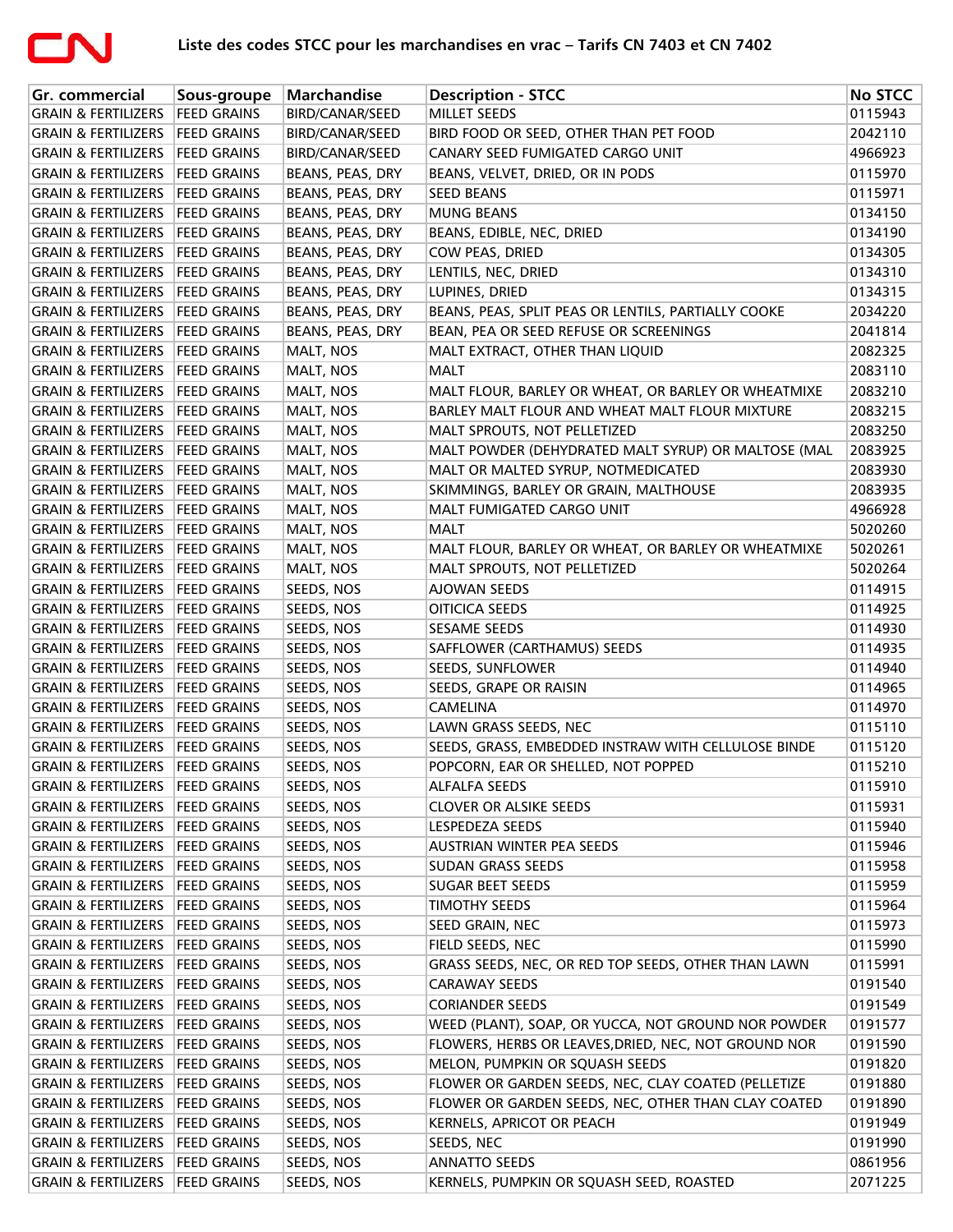

| Gr. commercial                  | Sous-groupe        | <b>Marchandise</b>   | <b>Description - STCC</b>                            | No STCC |
|---------------------------------|--------------------|----------------------|------------------------------------------------------|---------|
| <b>GRAIN &amp; FERTILIZERS</b>  | <b>FEED GRAINS</b> | SEEDS, NOS           | SOYBEANS, ROASTED, WHOLE, HALVED OR CHOPPED, NOT GRO | 2071232 |
| <b>GRAIN &amp; FERTILIZERS</b>  | <b>FEED GRAINS</b> | SEEDS, NOS           | SUNFLOWER KERNELS, COOKEDOR ROASTED                  | 2071235 |
| Grain & Fertilizers             | <b>FEED GRAINS</b> | SEEDS, NOS           | SUNFLOWER SEEDS, IN SHELL, COOKED OR ROASTED         | 2071236 |
| <b>GRAIN &amp; FERTILIZERS</b>  | <b>FEED GRAINS</b> | SEEDS, NOS           | SUNFLOWER FUMIGATED CARGO UNIT                       | 4966911 |
| <b>GRAIN &amp; FERTILIZERS</b>  | <b>FEED GRAINS</b> | SEEDS, NOS           | SAFFLOWER FUMIGATED CARGO UNIT                       | 4966921 |
| <b>GRAIN &amp; FERTILIZERS</b>  | <b>FEED GRAINS</b> | <b>GRAIN SCR</b>     | GRAIN SCREENINGS, UNGROUND                           | 0113930 |
| <b>GRAIN &amp; FERTILIZERS</b>  | <b>FEED GRAINS</b> | <b>GRAIN SCR</b>     | SCREENINGS, SOYBEAN, NOT GROUND NOR PROCESSED        | 0114420 |
| <b>GRAIN &amp; FERTILIZERS</b>  | <b>FEED GRAINS</b> | <b>GRAIN SCR</b>     | RAPESEED SCREENINGS                                  | 2041815 |
| <b>GRAIN &amp; FERTILIZERS</b>  | <b>FEED GRAINS</b> | <b>GRAIN SCR</b>     | GRAIN SCREENINGS, GROUND OR PELLETIZED               | 2041826 |
| <b>GRAIN &amp; FERTILIZERS</b>  | <b>FEED GRAINS</b> | <b>GRAIN SCR</b>     | GRAIN SCREENINGS, GROUND, NON-PELLETIZED             | 2041827 |
| <b>GRAIN &amp; FERTILIZERS</b>  | <b>FEED GRAINS</b> | <b>GRAIN SCR</b>     | <b>OAT OFFAL</b>                                     | 2041878 |
| <b>GRAIN &amp; FERTILIZERS</b>  | <b>FEED GRAINS</b> | <b>GRAIN SCR</b>     | FLAXSEED (LINSEED) SCREENINGS                        | 2093952 |
| <b>GRAIN &amp; FERTILIZERS</b>  | <b>FEED GRAINS</b> | <b>GRAIN SCR</b>     | MIXED GRAIN FUMIGATED CARGO UNIT                     | 4966913 |
| <b>GRAIN &amp; FERTILIZERS</b>  | <b>FEED GRAINS</b> | <b>GRAIN SCR</b>     | SCREENINGS FUMIGATED CARGO UNIT                      | 4966914 |
| <b>GRAIN &amp; FERTILIZERS</b>  | <b>FEED GRAINS</b> | <b>GRAIN SCR</b>     | <b>GRAIN SCREENINGS, GROUND</b>                      | 5020120 |
| <b>GRAIN &amp; FERTILIZERS</b>  | <b>FEED GRAINS</b> | <b>ALFALFA</b>       | MEAL, CLOVER, DEHYDRATED GRASS, GRASS, KUDZU, LESPE  | 0199116 |
| <b>GRAIN &amp; FERTILIZERS</b>  | <b>FEED GRAINS</b> | <b>ALFALFA</b>       | ALFALFA MEAL, GROUND                                 | 0199210 |
| <b>GRAIN &amp; FERTILIZERS</b>  | <b>FEED GRAINS</b> | <b>ALFALFA</b>       | ALFALFA, CHOPPED (ALFALFAMEAL)                       | 0199215 |
| <b>GRAIN &amp; FERTILIZERS</b>  | <b>FEED GRAINS</b> | <b>ALFALFA</b>       | COMB HONEY, IN SECTION FRAMES                        | 0199910 |
| <b>GRAIN &amp; FERTILIZERS</b>  | <b>FEED GRAINS</b> | <b>ALFALFA</b>       | MEAL, ALFALFA AND CLOVER, MIXED                      | 0199915 |
| <b>GRAIN &amp; FERTILIZERS</b>  | <b>FEED GRAINS</b> | <b>ALFALFA</b>       | ARABIC (ACACIA) GUM                                  | 0842219 |
| <b>GRAIN &amp; FERTILIZERS</b>  | <b>FEED GRAINS</b> | <b>ALFALFA</b>       | ALFALFA MEAL, CUBE OR PELLET FORM                    | 2042153 |
| <b>GRAIN &amp; FERTILIZERS</b>  | <b>FEED GRAINS</b> | <b>ALFALFA</b>       | MEAL, CLOVER, DEHYDRATED GRASS, GRASS, KUDZU, LESPE  | 2042154 |
| <b>GRAIN &amp; FERTILIZERS</b>  | <b>FEED GRAINS</b> | <b>ALFALFA</b>       | ALFALFA MEAL, CUBE OR PELLET FORM                    | 5020204 |
| <b>GRAIN &amp; FERTILIZERS</b>  | <b>FEED GRAINS</b> | <b>AGRI PROD-NOS</b> | PEANUTS, EDIBLE, RAW, IN THE SHELL                   | 0114310 |
| <b>GRAIN &amp; FERTILIZERS</b>  | <b>FEED GRAINS</b> | AGRI PROD-NOS        | PEANUTS, RAW, SHELLED (NUT MEATS), NOT SALTED        | 0114315 |
| <b>GRAIN &amp; FERTILIZERS</b>  | <b>FEED GRAINS</b> | <b>AGRI PROD-NOS</b> | NUTS OR KERNELS, OIL BEARING PALM, NEC, INCLUDING A  | 0114990 |
| <b>GRAIN &amp; FERTILIZERS</b>  | <b>FEED GRAINS</b> | AGRI PROD-NOS        | FODDER, BEAN, CANE, CORN OR PEA                      | 0119120 |
| <b>GRAIN &amp; FERTILIZERS</b>  | <b>FEED GRAINS</b> | <b>AGRI PROD-NOS</b> | <b>HOPS</b>                                          | 0119210 |
| <b>GRAIN &amp; FERTILIZERS</b>  | <b>FEED GRAINS</b> | AGRI PROD-NOS        | <b>SUGAR CANE</b>                                    | 0119810 |
| <b>GRAIN &amp; FERTILIZERS</b>  | <b>FEED GRAINS</b> | <b>AGRI PROD-NOS</b> | <b>BROOM CORN</b>                                    | 0119910 |
| <b>GRAIN &amp; FERTILIZERS</b>  | <b>FEED GRAINS</b> | <b>AGRI PROD-NOS</b> | <b>CORN COBS</b>                                     | 0119920 |
| <b>GRAIN &amp; FERTILIZERS</b>  | <b>FEED GRAINS</b> | <b>AGRI PROD-NOS</b> | <b>CORN HUSKS (SHUCKS)</b>                           | 0119930 |
| <b>GRAIN &amp; FERTILIZERS</b>  | <b>FEED GRAINS</b> | <b>AGRI PROD-NOS</b> | CORN STALKS, NEC                                     | 0119945 |
| GRAIN & FERTILIZERS FEED GRAINS |                    | <b>AGRI PROD-NOS</b> | <b>GUAR BEANS, DRIED</b>                             | 0119960 |
| <b>GRAIN &amp; FERTILIZERS</b>  | <b>FEED GRAINS</b> | <b>AGRI PROD-NOS</b> | GRASSES, NEC                                         | 0119990 |
| <b>GRAIN &amp; FERTILIZERS</b>  | <b>FEED GRAINS</b> | <b>AGRI PROD-NOS</b> | MISCANTHUS IN THE FORM OF LARGE SQUARE OR COMPRESSE  | 0119991 |
| <b>GRAIN &amp; FERTILIZERS</b>  | <b>FEED GRAINS</b> | <b>AGRI PROD-NOS</b> | COCOA BEANS                                          | 0129410 |
| <b>GRAIN &amp; FERTILIZERS</b>  | <b>FEED GRAINS</b> | <b>AGRI PROD-NOS</b> | <b>COCOANUTS, FRESH</b>                              | 0129810 |
| <b>GRAIN &amp; FERTILIZERS</b>  | <b>FEED GRAINS</b> | <b>AGRI PROD-NOS</b> | WALNUTS, BLACK, EDIBLE, IN SHELL                     | 0129815 |
| <b>GRAIN &amp; FERTILIZERS</b>  | <b>FEED GRAINS</b> | AGRI PROD-NOS        | CHESTNUTS, EDIBLE, IN SHELL                          | 0129820 |
| <b>GRAIN &amp; FERTILIZERS</b>  | <b>FEED GRAINS</b> | AGRI PROD-NOS        | NUTS, HICKORY, EDIBLE, INSHELL                       | 0129825 |
| <b>GRAIN &amp; FERTILIZERS</b>  | <b>FEED GRAINS</b> | <b>AGRI PROD-NOS</b> | PECANS, EDIBLE, IN SHELL                             | 0129830 |
| <b>GRAIN &amp; FERTILIZERS</b>  | <b>FEED GRAINS</b> | AGRI PROD-NOS        | PINIONS (INDIAN NUTS), EDIBLE                        | 0129835 |
| <b>GRAIN &amp; FERTILIZERS</b>  | <b>FEED GRAINS</b> | <b>AGRI PROD-NOS</b> | CASHEWS, IN SHELL                                    | 0129840 |
| <b>GRAIN &amp; FERTILIZERS</b>  | <b>FEED GRAINS</b> | <b>AGRI PROD-NOS</b> | ALMONDS, BUTTERNUTS OR CHUFAS                        | 0129845 |
| <b>GRAIN &amp; FERTILIZERS</b>  | <b>FEED GRAINS</b> | <b>AGRI PROD-NOS</b> | NUTS, EDIBLE, NEC, IN SHELL                          | 0129890 |
| <b>GRAIN &amp; FERTILIZERS</b>  | <b>FEED GRAINS</b> | AGRI PROD-NOS        | FLOWERS, FRESH CUT, NEC                              | 0191115 |
| <b>GRAIN &amp; FERTILIZERS</b>  | <b>FEED GRAINS</b> | AGRI PROD-NOS        | FOLIAGE OR LEAVES, ASPA- RAGUS, GALAX, LEUCOTHIA OR  | 0191120 |
| <b>GRAIN &amp; FERTILIZERS</b>  | <b>FEED GRAINS</b> | AGRI PROD-NOS        | BULBS OR TUBERS, IN GROW-ING MEDIA IN FLOWER POTS,F  | 0191204 |
| <b>GRAIN &amp; FERTILIZERS</b>  | <b>FEED GRAINS</b> | AGRI PROD-NOS        | <b>CUTTINGS, NURSERY STOCK</b>                       | 0191209 |
|                                 |                    |                      |                                                      |         |
| <b>GRAIN &amp; FERTILIZERS</b>  | <b>FEED GRAINS</b> | AGRI PROD-NOS        | FLORISTS STOCK, NEC                                  | 0191213 |
| <b>GRAIN &amp; FERTILIZERS</b>  | <b>FEED GRAINS</b> | AGRI PROD-NOS        | PLANTS, ROSE, BARE-ROOT                              | 0191222 |
| <b>GRAIN &amp; FERTILIZERS</b>  | <b>FEED GRAINS</b> | AGRI PROD-NOS        | TREES, SHRUBS OR VINES, NEC, OTHER THAN IN EARTH OR  | 0191225 |
| <b>GRAIN &amp; FERTILIZERS</b>  | <b>FEED GRAINS</b> | <b>AGRI PROD-NOS</b> | TREES, SHRUBS OR VINES, NEC, IN EARTH OR OTHER GROW  | 0191227 |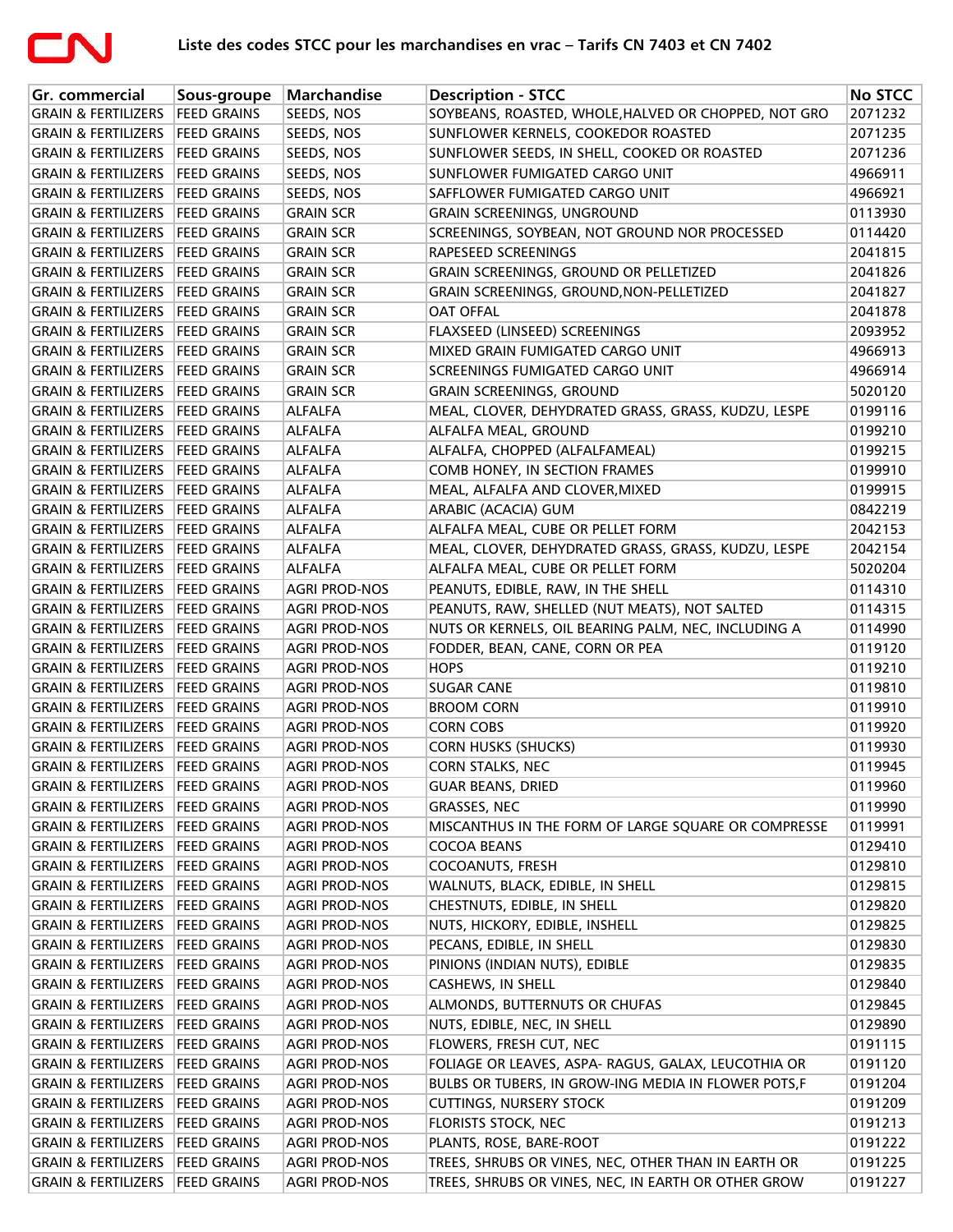

| Gr. commercial                               | Sous-groupe        | <b>Marchandise</b>   | <b>Description - STCC</b>                            | <b>No STCC</b> |
|----------------------------------------------|--------------------|----------------------|------------------------------------------------------|----------------|
| <b>GRAIN &amp; FERTILIZERS</b>               | <b>FEED GRAINS</b> | <b>AGRI PROD-NOS</b> | BULBS OR TUBERS, NEC, FLORIST STOCK                  | 0191290        |
| <b>GRAIN &amp; FERTILIZERS</b>               | <b>FEED GRAINS</b> | <b>AGRI PROD-NOS</b> | SHRUBS, TREES OR VINES, IN MIXED LOADS               | 0191295        |
| <b>GRAIN &amp; FERTILIZERS</b>               | <b>FEED GRAINS</b> | <b>AGRI PROD-NOS</b> | GINSENG ROOTS, NOT GROUNDNOR POWDERED                | 0191510        |
| <b>GRAIN &amp; FERTILIZERS</b>               | <b>FEED GRAINS</b> | <b>AGRI PROD-NOS</b> | HERBS, DRIED, VIZ. BAY ORLAUREL, MARJORAM, OREGANO,  | 0191522        |
| <b>GRAIN &amp; FERTILIZERS</b>               | <b>FEED GRAINS</b> | <b>AGRI PROD-NOS</b> | GINGER ROOTS, DRY, NOT GROUND NOR POWDERED           | 0191530        |
| <b>GRAIN &amp; FERTILIZERS</b>               | <b>FEED GRAINS</b> | AGRI PROD-NOS        | VEGETABLE ROOTS, NEC, NOTGROUND NOR POWDERED         | 0191537        |
| <b>GRAIN &amp; FERTILIZERS</b>               | <b>FEED GRAINS</b> | AGRI PROD-NOS        | CHILI PEPPER SEEDS                                   | 0191546        |
| <b>GRAIN &amp; FERTILIZERS</b>               | <b>FEED GRAINS</b> | AGRI PROD-NOS        | POPPY SEEDS                                          | 0191570        |
| <b>GRAIN &amp; FERTILIZERS</b>               | <b>FEED GRAINS</b> | <b>AGRI PROD-NOS</b> | STRAWBERRY PLANTS                                    | 0191725        |
| <b>GRAIN &amp; FERTILIZERS</b>               | <b>FEED GRAINS</b> | <b>AGRI PROD-NOS</b> | VEGETABLE OR BERRY PLANTS, NEC                       | 0191730        |
| <b>GRAIN &amp; FERTILIZERS</b>               | <b>FEED GRAINS</b> | <b>AGRI PROD-NOS</b> | ASPARAGUS ROOTS, NURSERY STOCK                       | 0191735        |
| <b>GRAIN &amp; FERTILIZERS</b>               | <b>FEED GRAINS</b> | AGRI PROD-NOS        | FLOWER OR VEGETABLE GARDEN KITS, CONSISTING OF SEED  | 0191840        |
| <b>GRAIN &amp; FERTILIZERS</b>               | <b>FEED GRAINS</b> | <b>AGRI PROD-NOS</b> | <b>CACTUS PLANTS</b>                                 | 0191915        |
| <b>GRAIN &amp; FERTILIZERS</b>               | <b>FEED GRAINS</b> | AGRI PROD-NOS        | MEDIA, PLANT BED OR POT-TING, CONSISTING OF MIN- E   | 0191945        |
| <b>GRAIN &amp; FERTILIZERS</b>               | <b>FEED GRAINS</b> | <b>AGRI PROD-NOS</b> | PLANT STARTING OR PRO- PAGATION BLOCKS, FORMS ORSHA  | 0191947        |
| <b>GRAIN &amp; FERTILIZERS</b>               | <b>FEED GRAINS</b> | <b>AGRI PROD-NOS</b> | PLANTING DISCS OR PEL- LETS, COMPRESSED PEAT         | 0191948        |
| <b>GRAIN &amp; FERTILIZERS</b>               | <b>FEED GRAINS</b> | <b>AGRI PROD-NOS</b> | SHELLS, ABALONE, CRUDE, NOT CRUSHED NOR GROUND       | 0913115        |
| <b>GRAIN &amp; FERTILIZERS</b>               | <b>FEED GRAINS</b> | <b>AGRI PROD-NOS</b> | SHELLS, CLAM, COQUINA OR MUSSEL, NOT CRUSHED NOR GR  | 0913125        |
| <b>GRAIN &amp; FERTILIZERS</b>               | <b>FEED GRAINS</b> | <b>AGRI PROD-NOS</b> | OYSTER SHELLS, NOT CRUSHED NOR GROUND                | 0913126        |
| <b>GRAIN &amp; FERTILIZERS</b>               | <b>FEED GRAINS</b> | AGRI PROD-NOS        | OYSTER SHELLS, CRUSHED ORGROUND                      | 0913127        |
| <b>GRAIN &amp; FERTILIZERS</b>               | <b>FEED GRAINS</b> | AGRI PROD-NOS        | SHELLS, CRAB, CRUSHED OR GROUND (CRAB SHELL MEAL)    | 0913135        |
| <b>GRAIN &amp; FERTILIZERS</b>               | <b>FEED GRAINS</b> | <b>AGRI PROD-NOS</b> | CRAB SHELLS, NOT GROUND                              | 0913140        |
| <b>GRAIN &amp; FERTILIZERS</b>               | <b>FEED GRAINS</b> | AGRI PROD-NOS        | SHELLS, SHRIMP, CRUSHED OR GROUND (SHRIMP SHELL MEA  | 0913150        |
| <b>GRAIN &amp; FERTILIZERS</b>               | <b>FEED GRAINS</b> | <b>AGRI PROD-NOS</b> | SHELLS, SEA, NEC, NOT CRUSHED NOR GROUND             | 0913191        |
| <b>GRAIN &amp; FERTILIZERS</b>               | <b>FEED GRAINS</b> | AGRI PROD-NOS        | SHELLS, SEA, NEC, CRUSHEDOR GROUND                   | 0913192        |
| <b>GRAIN &amp; FERTILIZERS</b>               | <b>FEED GRAINS</b> | <b>AGRI PROD-NOS</b> | BLOOD, DRIED, NOT HUMAN NOR BLOOD PLASMA CONTAINING  | 2014409        |
| <b>GRAIN &amp; FERTILIZERS</b>               | <b>FEED GRAINS</b> | AGRI PROD-NOS        | BLOOD, DRIED, NOT HUMAN NOR BLOOD PLASMA NOT CONTAI  | 2014410        |
| <b>GRAIN &amp; FERTILIZERS</b>               | <b>FEED GRAINS</b> | AGRI PROD-NOS        | BLOOD FLOUR, BLOOD MEAL OR BONE MEAL, FEEDING TANKA  | 2014411        |
| <b>GRAIN &amp; FERTILIZERS</b>               | <b>FEED GRAINS</b> | <b>AGRI PROD-NOS</b> | BLOOD FLOUR, BLOOD MEAL OR BONE MEAL, FEEDING TANKA  | 2014412        |
| <b>GRAIN &amp; FERTILIZERS</b>               | <b>FEED GRAINS</b> | <b>AGRI PROD-NOS</b> | TANKAGE, DERIVED FROM MEAT REFUSE NOT CONTAINING PR  | 2014445        |
| <b>GRAIN &amp; FERTILIZERS</b>               | <b>FEED GRAINS</b> | <b>AGRI PROD-NOS</b> | TANKAGE, DERIVED FROM MEAT REFUSE, CONTAINING PROTE  | 2014446        |
| <b>GRAIN &amp; FERTILIZERS</b>               | <b>FEED GRAINS</b> | <b>AGRI PROD-NOS</b> | TANKAGE, GARBAGE, DRY                                | 2014450        |
| <b>GRAIN &amp; FERTILIZERS</b>               | <b>FEED GRAINS</b> | <b>AGRI PROD-NOS</b> | TANKAGE, CRUDE, DRIED, OTHER THAN FEEDING, NOT CONT  | 2014488        |
| <b>GRAIN &amp; FERTILIZERS   FEED GRAINS</b> |                    | <b>AGRI PROD-NOS</b> | TANKAGE, CRUDE, DRIED, OTHER THAN FEEDING, CONTAINI  | 2014489        |
| <b>GRAIN &amp; FERTILIZERS FEED GRAINS</b>   |                    | <b>AGRI PROD-NOS</b> | TANKAGE, NEC NOT CONTAINING PROTEINS DERIVED FROM R  | 2014490        |
| <b>GRAIN &amp; FERTILIZERS</b>               | <b>FEED GRAINS</b> | <b>AGRI PROD-NOS</b> | TANKAGE, NEC CONTAINING PROTEINS DERIVED FROM RUMIN  | 2014491        |
| <b>GRAIN &amp; FERTILIZERS</b>               | <b>FEED GRAINS</b> | <b>AGRI PROD-NOS</b> | HEAD, ANIMAL, NOT STUFFEDNOR MOUNTED, CONTAINING PR  | 2014911        |
| <b>GRAIN &amp; FERTILIZERS</b>               | <b>FEED GRAINS</b> | AGRI PROD-NOS        | HOG HAIR, WET, INCLUDING PIG TOES AND SCURF, NOT PR  | 2014921        |
| <b>GRAIN &amp; FERTILIZERS</b>               | <b>FEED GRAINS</b> | AGRI PROD-NOS        | BONE ASH, CONTAINING PROTEINS DERIVED FROM RUMINANT  | 2014922        |
| <b>GRAIN &amp; FERTILIZERS</b>               | <b>FEED GRAINS</b> | AGRI PROD-NOS        | BONE CHIPS, DEGREASED NOT CONTAINING PROTEINS DERIV  | 2014924        |
| <b>GRAIN &amp; FERTILIZERS</b>               | <b>FEED GRAINS</b> | <b>AGRI PROD-NOS</b> | BONE CHIPS, DEGREASED CONTAINING PROTEINS DERIVED F  | 2014926        |
| <b>GRAIN &amp; FERTILIZERS</b>               | FEED GRAINS        | AGRI PROD-NOS        | GALL, ANIMAL, CONTAINING PROTEINS DERIVED FROM RUMI  | 2014927        |
| <b>GRAIN &amp; FERTILIZERS</b>               | <b>FEED GRAINS</b> | AGRI PROD-NOS        | HOOFS, ANIMAL, HORN STUMPSOR HORN WASTE, FERTILIZERM | 2014930        |
| <b>GRAIN &amp; FERTILIZERS</b>               | <b>FEED GRAINS</b> | <b>AGRI PROD-NOS</b> | HOG OR PIG SKINS OR HOG OR PIG HIDE TRIMMINGS, FROZ  | 2014941        |
| <b>GRAIN &amp; FERTILIZERS</b>               | <b>FEED GRAINS</b> | AGRI PROD-NOS        | HIDE OR SKIN TRIMMINGS, SWINE, BARROW, BOAR, HOG,PI  | 2014944        |
| <b>GRAIN &amp; FERTILIZERS</b>               | <b>FEED GRAINS</b> | AGRI PROD-NOS        | HIDE OR SKIN TRIMMINGS, SWINE, BARROW, BOAR, HOG, PI | 2014947        |
| <b>GRAIN &amp; FERTILIZERS</b>               | <b>FEED GRAINS</b> | AGRI PROD-NOS        | HOOFS, OR HORNS, ANIMAL, NEC, CONTAINING PROTEINS D  | 2014952        |
| <b>GRAIN &amp; FERTILIZERS</b>               | <b>FEED GRAINS</b> | AGRI PROD-NOS        | CALF RENNETS (CALF STOMACHS), GREEN OR GREEN SALTED  | 2014969        |
| <b>GRAIN &amp; FERTILIZERS</b>               | <b>FEED GRAINS</b> | AGRI PROD-NOS        | BONES, MEAT, FRESH CONTAINING PROTEINS DERIVED FROM  | 2014972        |
| <b>GRAIN &amp; FERTILIZERS</b>               | <b>FEED GRAINS</b> | AGRI PROD-NOS        | BONES, NEC, GROUND OR NOT GROUND CONTAINING PROTEIN  | 2014974        |
| <b>GRAIN &amp; FERTILIZERS</b>               | <b>FEED GRAINS</b> | <b>AGRI PROD-NOS</b> | MEAT REFUSE, NON EDIBLE CONTAINING PROTEINS DERIVED  | 2014977        |
| <b>GRAIN &amp; FERTILIZERS</b>               | <b>FEED GRAINS</b> | AGRI PROD-NOS        | GLANDS OR OFFAL, ANIMAL, FROZEN CONTAINING PROTEINS  | 2014984        |
| <b>GRAIN &amp; FERTILIZERS</b>               | <b>FEED GRAINS</b> | AGRI PROD-NOS        | TOMATO REFUSE, FROM CANNERIES                        | 2033920        |
| <b>GRAIN &amp; FERTILIZERS</b>               | <b>FEED GRAINS</b> | AGRI PROD-NOS        | CORES, SKINS, OR WASTE, APPLE OR PEAR, OR CHOPS, AP  | 2033955        |
| <b>GRAIN &amp; FERTILIZERS</b>               | <b>FEED GRAINS</b> | AGRI PROD-NOS        | PEEL, GRAPE FRUIT, LEMON OR ORANGE, DRIED, NEC       | 2034160        |
|                                              |                    |                      |                                                      |                |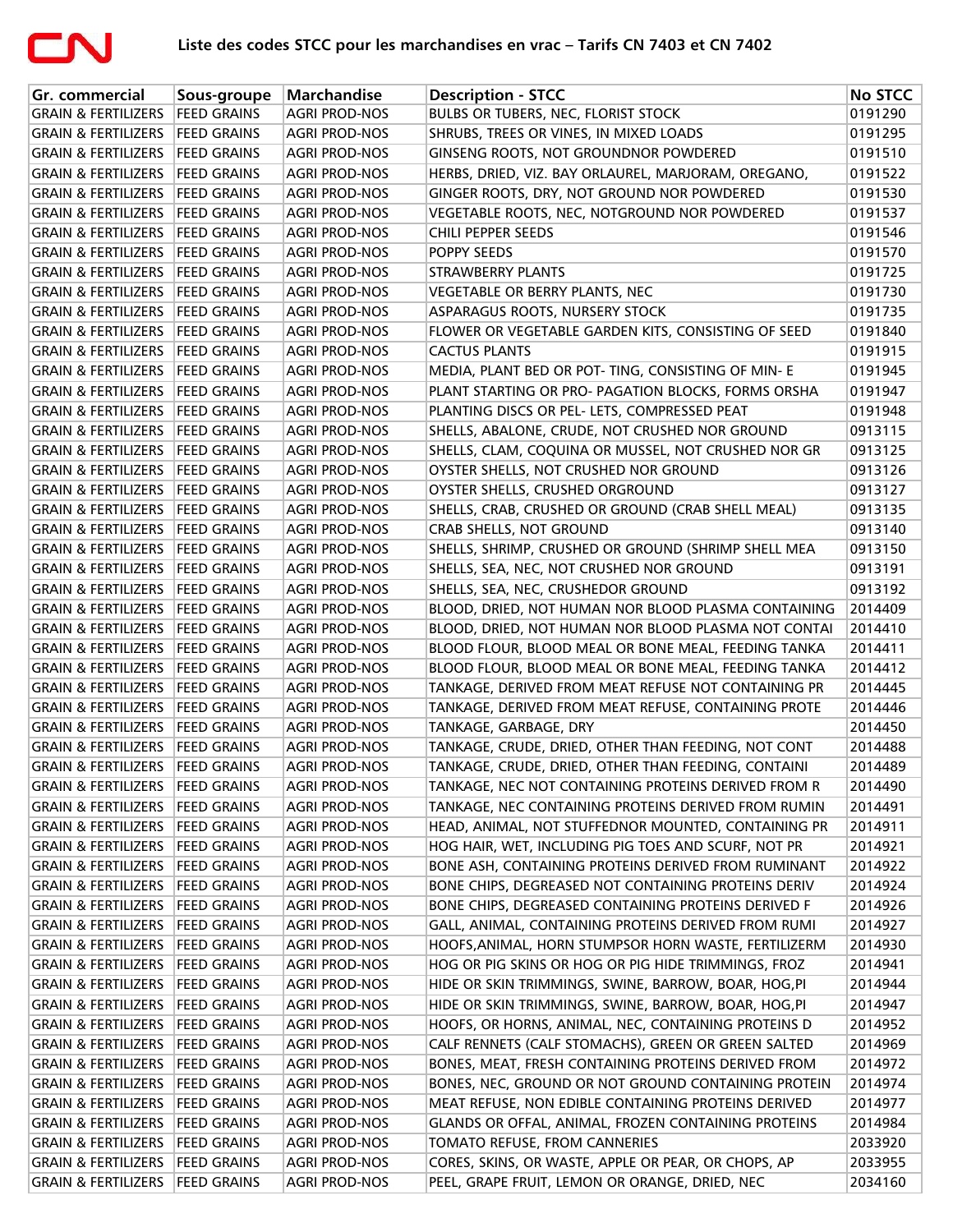

| Gr. commercial                  | Sous-groupe        | <b>Marchandise</b>   | <b>Description - STCC</b>                                   | <b>No STCC</b> |
|---------------------------------|--------------------|----------------------|-------------------------------------------------------------|----------------|
| <b>GRAIN &amp; FERTILIZERS</b>  | <b>FEED GRAINS</b> | <b>AGRI PROD-NOS</b> | CALCIUM SALTS OF LONG CHAIN FATTY ACIDS, ANIMAL FEE         | 2042108        |
| <b>GRAIN &amp; FERTILIZERS</b>  | <b>FEED GRAINS</b> | <b>AGRI PROD-NOS</b> | LIVESTOCK FEED SUPPLEMENT                                   | 2042109        |
| <b>GRAIN &amp; FERTILIZERS</b>  | <b>FEED GRAINS</b> | <b>AGRI PROD-NOS</b> | WILD (OUTDOOR) BIRD FOOD OR SEED                            | 2042111        |
| <b>GRAIN &amp; FERTILIZERS</b>  | <b>FEED GRAINS</b> | <b>AGRI PROD-NOS</b> | FEED SUPPLEMENTS, AMINAL, FISH OR POULTRY, NOT FROZE        | 2042112        |
| <b>GRAIN &amp; FERTILIZERS</b>  | <b>FEED GRAINS</b> | <b>AGRI PROD-NOS</b> | FEED SUPPLEMENT, ANIMAL, LIQUID, CONSISTING OF ALCO         | 2042113        |
| <b>GRAIN &amp; FERTILIZERS</b>  | <b>FEED GRAINS</b> | <b>AGRI PROD-NOS</b> | CHOLINE CHLORIDE ANIMAL OR POULTRY FEED SUPPLE- MEN         | 2042114        |
| <b>GRAIN &amp; FERTILIZERS</b>  | <b>FEED GRAINS</b> | AGRI PROD-NOS        | FEED SUPPLEMENTS, ANIMAL, FISH OR POULTRY, NOT FROZE        | 2042115        |
| <b>GRAIN &amp; FERTILIZERS</b>  | <b>FEED GRAINS</b> | <b>AGRI PROD-NOS</b> | LIVESTOCK FEEDING BLOCKS, CONTAINING MOLASSES, GRAIN        | 2042116        |
| <b>GRAIN &amp; FERTILIZERS</b>  | <b>FEED GRAINS</b> | <b>AGRI PROD-NOS</b> | PROTEIN BLOCKS, ANIMAL ORPOULTRY FEEDING, FUSED ORM         | 2042117        |
| <b>GRAIN &amp; FERTILIZERS</b>  | <b>FEED GRAINS</b> | <b>AGRI PROD-NOS</b> | PROTEIN BLOCKS, ANIMAL ORPOULTRY FEEDING, FUSED ORM         | 2042118        |
| <b>GRAIN &amp; FERTILIZERS</b>  | <b>FEED GRAINS</b> | <b>AGRI PROD-NOS</b> | GRAIN SYRUP, CONTAINING SPENT GRAIN MASH, LIQUID, FE        | 2042119        |
| <b>GRAIN &amp; FERTILIZERS</b>  | <b>FEED GRAINS</b> | <b>AGRI PROD-NOS</b> | NUTRIENT MIXTURE, ANIMAL OR POULTRY FEED SUPPLEMENT         | 2042120        |
| <b>GRAIN &amp; FERTILIZERS</b>  | <b>FEED GRAINS</b> | <b>AGRI PROD-NOS</b> | MOLASSES BLOCKS, ANIMAL OR POULTRY FEED, FUSED ORMA         | 2042122        |
| <b>GRAIN &amp; FERTILIZERS</b>  | <b>FEED GRAINS</b> | <b>AGRI PROD-NOS</b> | THREONINE, FEED GRADE                                       | 2042123        |
| <b>GRAIN &amp; FERTILIZERS</b>  | <b>FEED GRAINS</b> | <b>AGRI PROD-NOS</b> | LYSINE, FEED GRADE                                          | 2042124        |
| <b>GRAIN &amp; FERTILIZERS</b>  | <b>FEED GRAINS</b> | <b>AGRI PROD-NOS</b> | FISH FEED, CONSISTING OF MEAT OR MEAT AND CEREAL OR         | 2042125        |
| <b>GRAIN &amp; FERTILIZERS</b>  | <b>FEED GRAINS</b> | <b>AGRI PROD-NOS</b> | NIACIN, FEED GRADE                                          | 2042126        |
| <b>GRAIN &amp; FERTILIZERS</b>  | <b>FEED GRAINS</b> | <b>AGRI PROD-NOS</b> | CITRUS POMACE, VIZ. CITRUS PULP AND PEEL, GROUND, G         | 2042127        |
| <b>GRAIN &amp; FERTILIZERS</b>  | <b>FEED GRAINS</b> | <b>AGRI PROD-NOS</b> | FISH FEED, CONSISTING OF MEAT OR MEAT AND CEREAL OR         | 2042128        |
| <b>GRAIN &amp; FERTILIZERS</b>  | <b>FEED GRAINS</b> | <b>AGRI PROD-NOS</b> | FLAVIN CONCENTRATE FEED, ANIMAL OR POULTRY, OTHER T         | 2042129        |
| <b>GRAIN &amp; FERTILIZERS</b>  | <b>FEED GRAINS</b> | AGRI PROD-NOS        | MEAT AND BONE MEAL, CEREALS AND YEAST, FROZEN, OTHE         | 2042130        |
| <b>GRAIN &amp; FERTILIZERS</b>  | <b>FEED GRAINS</b> | <b>AGRI PROD-NOS</b> | FLAVIN SUPPLEMENT FEED, ANIMAL OR POULTRY, CONTAINI         | 2042131        |
| <b>GRAIN &amp; FERTILIZERS</b>  | <b>FEED GRAINS</b> | <b>AGRI PROD-NOS</b> | MEAT AND BONE MEAL, CEREALS AND YEAST, FROZEN, OTHE         | 2042132        |
| <b>GRAIN &amp; FERTILIZERS</b>  | <b>FEED GRAINS</b> | <b>AGRI PROD-NOS</b> | FEED, ANIMAL OR POULTRY, MADE FROM MEAT, POULTRY OR         | 2042133        |
| <b>GRAIN &amp; FERTILIZERS</b>  | <b>FEED GRAINS</b> | <b>AGRI PROD-NOS</b> | MINERAL MIXTURES, ANIMAL OR POULTRY FEEDING, OTHERT         | 2042134        |
| <b>GRAIN &amp; FERTILIZERS</b>  | <b>FEED GRAINS</b> | <b>AGRI PROD-NOS</b> | METHIONINE OR METHIONINE HYDROXY ANALOGUE, LIQUID O         | 2042135        |
| <b>GRAIN &amp; FERTILIZERS</b>  | <b>FEED GRAINS</b> | <b>AGRI PROD-NOS</b> | ANIMAL OR POULTRY FEED, MADE FROM CARBON CONDEN- SA         | 2042136        |
| <b>GRAIN &amp; FERTILIZERS</b>  | <b>FEED GRAINS</b> | <b>AGRI PROD-NOS</b> | PEA BRAN, FEED                                              | 2042137        |
| <b>GRAIN &amp; FERTILIZERS</b>  | <b>FEED GRAINS</b> | <b>AGRI PROD-NOS</b> | FEED SUPPLEMENT, PRO- CESSED CHICKEN LITTER                 | 2042138        |
| <b>GRAIN &amp; FERTILIZERS</b>  | <b>FEED GRAINS</b> | <b>AGRI PROD-NOS</b> | FEED, ANIMAL OR POULTRY, MADE FROM MEAT, POULTRY OR         | 2042139        |
| <b>GRAIN &amp; FERTILIZERS</b>  | <b>FEED GRAINS</b> | <b>AGRI PROD-NOS</b> | MINERAL MIXTURES, ANIMAL OR POULTRY FEEDING, OTHERT         | 2042140        |
| <b>GRAIN &amp; FERTILIZERS</b>  | <b>FEED GRAINS</b> | <b>AGRI PROD-NOS</b> | <b>HOMINY FEED</b>                                          | 2042142        |
| <b>GRAIN &amp; FERTILIZERS</b>  | <b>FEED GRAINS</b> | <b>AGRI PROD-NOS</b> | FEED, CHARCOAL, GROUND ORCRUSHED, ANIMAL OR POULTRY         | 2042144        |
| <b>GRAIN &amp; FERTILIZERS</b>  | <b>FEED GRAINS</b> | <b>AGRI PROD-NOS</b> | FEED OR RUN, SOYBEAN (SOYABEAN) MILL                        | 2042149        |
| GRAIN & FERTILIZERS FEED GRAINS |                    | <b>AGRI PROD-NOS</b> | FEED, GROUND POPCORN, NOTSUITABLE FOR HUMAN CONSUMP 2042150 |                |
| <b>GRAIN &amp; FERTILIZERS</b>  | <b>FEED GRAINS</b> | AGRI PROD-NOS        | FEED, BRAN, CORN OR WHEATCEREAL OFFAL, NOT SUIT- AB         | 2042156        |
| <b>GRAIN &amp; FERTILIZERS</b>  | <b>FEED GRAINS</b> | <b>AGRI PROD-NOS</b> | FEED, OAT, SORGHUM GRAIN OR RICE CEREAL OFFAL, NOTS         | 2042163        |
| <b>GRAIN &amp; FERTILIZERS</b>  | <b>FEED GRAINS</b> | AGRI PROD-NOS        | FISH BAIT, NEC, PRESERVED, OR DOUGH TYPE, OR CHEESE         | 2042168        |
| <b>GRAIN &amp; FERTILIZERS</b>  | <b>FEED GRAINS</b> | AGRI PROD-NOS        | FISH BAIT SALMON EGGS, CANNED, PICKLED OR PRESERVED         | 2042170        |
| <b>GRAIN &amp; FERTILIZERS</b>  | <b>FEED GRAINS</b> | AGRI PROD-NOS        | FEED, PREPARED, ANIMAL ORPOULTRY, CONSISTING OF MIX         | 2042178        |
| <b>GRAIN &amp; FERTILIZERS</b>  | <b>FEED GRAINS</b> | <b>AGRI PROD-NOS</b> | APPLE POMACE FEED, DRIED (DRIED APPLE POMACE), NOTS         | 2042180        |
| <b>GRAIN &amp; FERTILIZERS</b>  | <b>FEED GRAINS</b> | <b>AGRI PROD-NOS</b> | FEED, PREPARED, ANIMAL ORPOULTRY, CONSISTING OF MIX         | 2042181        |
| <b>GRAIN &amp; FERTILIZERS</b>  | <b>FEED GRAINS</b> | <b>AGRI PROD-NOS</b> | FEED, ANIMAL OR POULTRY, PREPARED, NEC, FROZEN, OTH         | 2042183        |
| <b>GRAIN &amp; FERTILIZERS</b>  | <b>FEED GRAINS</b> | AGRI PROD-NOS        | FISH FOOD, GROUND COOKED FISH, OTHER THAN PET FOOD          | 2042185        |
| <b>GRAIN &amp; FERTILIZERS</b>  | <b>FEED GRAINS</b> | <b>AGRI PROD-NOS</b> | FEED, ANIMAL, FISH OR POULTRY, PREPARED, NEC, OTHER         | 2042190        |
| <b>GRAIN &amp; FERTILIZERS</b>  | <b>FEED GRAINS</b> | AGRI PROD-NOS        | FEED, ANIMAL OR POULTRY, VIZ. MEAT, POULTRY OR FISH         | 2042310        |
| <b>GRAIN &amp; FERTILIZERS</b>  | <b>FEED GRAINS</b> | AGRI PROD-NOS        | FEED, ANIMAL, CARNIVO- ROUS, CONTAINING ANIMAL, FIS         | 2042315        |
| <b>GRAIN &amp; FERTILIZERS</b>  | <b>FEED GRAINS</b> | AGRI PROD-NOS        | FEED, MILK, OTHER THAN CONDENSED OR DRIED, ANIMAL O         | 2042320        |
| <b>GRAIN &amp; FERTILIZERS</b>  | <b>FEED GRAINS</b> | AGRI PROD-NOS        | POTATO PULP REFUSE (RESIDUE FROM ALCOHOL DISTILLATI         | 2046724        |
| <b>GRAIN &amp; FERTILIZERS</b>  | <b>FEED GRAINS</b> | AGRI PROD-NOS        | MOLD DEVELOPER (LIQUID CORN SOLUBLES)                       | 2046725        |
| <b>GRAIN &amp; FERTILIZERS</b>  | FEED GRAINS        | AGRI PROD-NOS        | BIRD FOOD OR SEED, PET FOOD                                 | 2047110        |
| <b>GRAIN &amp; FERTILIZERS</b>  | <b>FEED GRAINS</b> | AGRI PROD-NOS        | DOMESTIC BIRD (INDOOR BIRD) FOOD OR SEED                    | 2047112        |
| <b>GRAIN &amp; FERTILIZERS</b>  | <b>FEED GRAINS</b> | <b>AGRI PROD-NOS</b> | FEED SUPPLEMENTS, ANIMAL, FISH OR POULTRY, NOT FROZE        | 2047115        |
| <b>GRAIN &amp; FERTILIZERS</b>  | <b>FEED GRAINS</b> | AGRI PROD-NOS        | FISH FEED, CONSISTING OF MEAT OR MEAT AND CEREAL OR         | 2047125        |
| <b>GRAIN &amp; FERTILIZERS</b>  | <b>FEED GRAINS</b> | AGRI PROD-NOS        | FISH FEED, CONSISTING OF MEAT OR MEAT AND CEREAL OR         | 2047126        |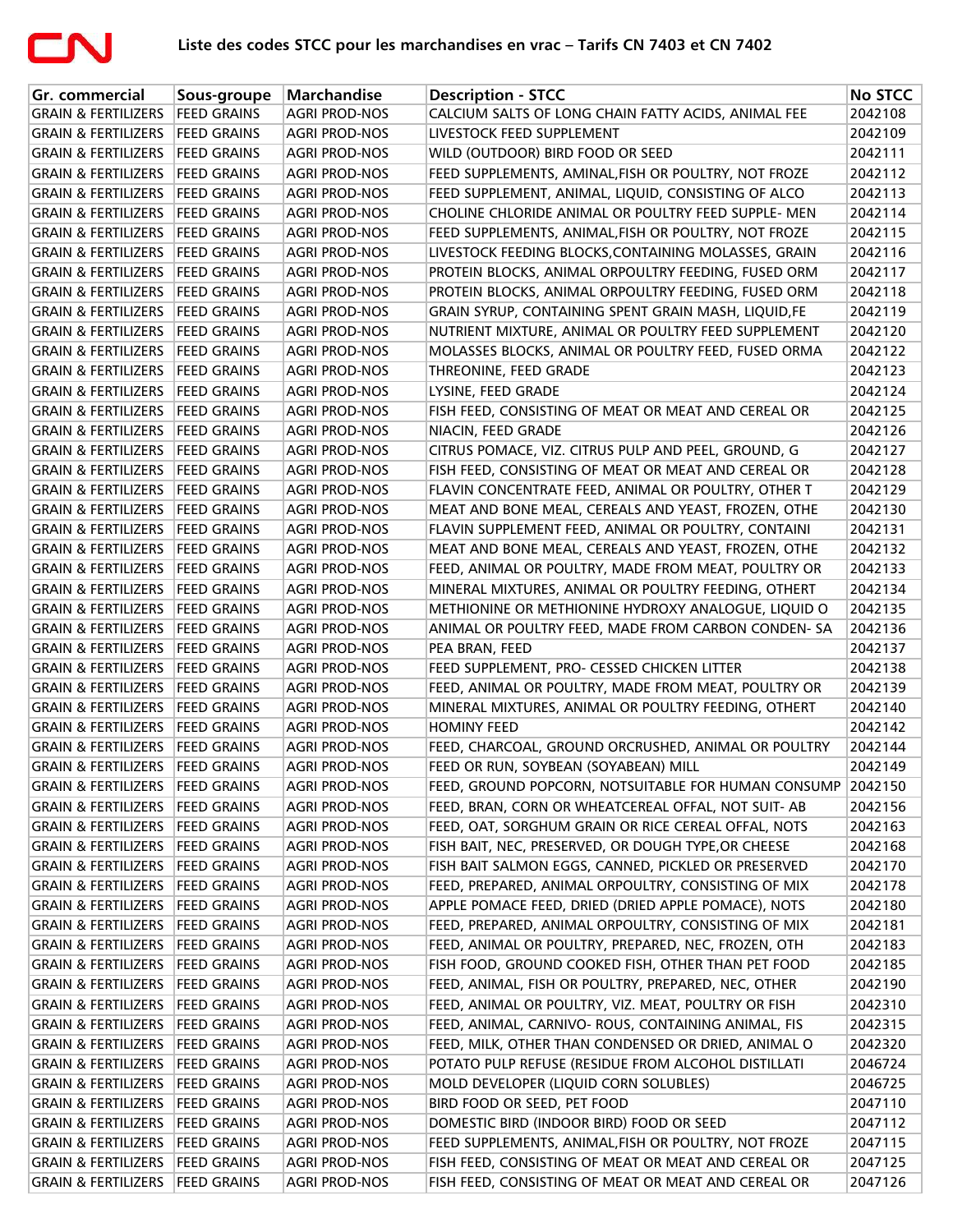

| Gr. commercial                  | Sous-groupe        | <b>Marchandise</b>   | <b>Description - STCC</b>                           | <b>No STCC</b> |
|---------------------------------|--------------------|----------------------|-----------------------------------------------------|----------------|
| <b>GRAIN &amp; FERTILIZERS</b>  | <b>FEED GRAINS</b> | Agri Prod-Nos        | MEAT AND BONE MEAL, CEREALS AND YEAST, FROZEN, PET  | 2047130        |
| <b>GRAIN &amp; FERTILIZERS</b>  | <b>FEED GRAINS</b> | AGRI PROD-NOS        | FLAVIN SUPPLEMENT FEED, ANIMAL OR POULTRY, CONTAINI | 2047131        |
| <b>GRAIN &amp; FERTILIZERS</b>  | <b>FEED GRAINS</b> | <b>AGRI PROD-NOS</b> | MEAT AND BONE MEAL, CEREALS AND YEAST, FROZEN, PET  | 2047132        |
| <b>GRAIN &amp; FERTILIZERS</b>  | <b>FEED GRAINS</b> | <b>AGRI PROD-NOS</b> | FEED, ANIMAL OR POULTRY, MADE FROM MEAT, POULTRY OR | 2047133        |
| <b>GRAIN &amp; FERTILIZERS</b>  | <b>FEED GRAINS</b> | <b>AGRI PROD-NOS</b> | MINERAL MIXTURES, ANIMAL OR POULTRY FEEDING, PET FO | 2047134        |
| <b>GRAIN &amp; FERTILIZERS</b>  | <b>FEED GRAINS</b> | Agri Prod-Nos        | FEED, ANIMAL OR POULTRY, MADE FROM MEAT, POULTRY OR | 2047135        |
| <b>GRAIN &amp; FERTILIZERS</b>  | <b>FEED GRAINS</b> | Agri Prod-Nos        | FEED, CHARCOAL, GROUND ORCRUSHED, ANIMAL OR POULTRY | 2047144        |
| <b>GRAIN &amp; FERTILIZERS</b>  | <b>FEED GRAINS</b> | Agri Prod-Nos        | FEED, CHARCOAL, GROUND ORCRUSHED, ANIMAL OR POULTRY | 2047145        |
| <b>GRAIN &amp; FERTILIZERS</b>  | <b>FEED GRAINS</b> | Agri Prod-Nos        | BONES, CHEWS, CHIPS, STICKS OR OTHER FORMS OR SHAPE | 2047150        |
| <b>GRAIN &amp; FERTILIZERS</b>  | <b>FEED GRAINS</b> | <b>AGRI PROD-NOS</b> | FEED, PREPARED, ANIMAL ORPOULTRY, CONSISTING OF MIX | 2047178        |
| <b>GRAIN &amp; FERTILIZERS</b>  | <b>FEED GRAINS</b> | <b>AGRI PROD-NOS</b> | FEED, PREPARED, ANIMAL OR POULTRY, CONSISTING OF MI | 2047179        |
| <b>GRAIN &amp; FERTILIZERS</b>  | <b>FEED GRAINS</b> | <b>AGRI PROD-NOS</b> | FEED, ANIMAL OR POULTRY, PREPARED, NEC, FROZEN, PET | 2047183        |
| <b>GRAIN &amp; FERTILIZERS</b>  | <b>FEED GRAINS</b> | Agri Prod-Nos        | FEED, ANIMAL OR POULTRY, PREPARED, NEC, FROZEN, PET | 2047184        |
| <b>GRAIN &amp; FERTILIZERS</b>  | <b>FEED GRAINS</b> | Agri Prod-Nos        | FISH FOOD, GROUND COOKED FISH, PET FOOD             | 2047185        |
| <b>GRAIN &amp; FERTILIZERS</b>  | <b>FEED GRAINS</b> | <b>AGRI PROD-NOS</b> | FEED, ANIMAL, FISH OR POULTRY, PREPARED, NEC, PET F | 2047190        |
| <b>GRAIN &amp; FERTILIZERS</b>  | <b>FEED GRAINS</b> | <b>AGRI PROD-NOS</b> | FISH FOOD, PET, NEC                                 | 2047191        |
| <b>GRAIN &amp; FERTILIZERS</b>  | <b>FEED GRAINS</b> | <b>AGRI PROD-NOS</b> | FEED, ANIMAL OR POULTRY, VIZ. MEAT, POULTRY OR FISH | 2047210        |
| <b>GRAIN &amp; FERTILIZERS</b>  | <b>FEED GRAINS</b> | <b>AGRI PROD-NOS</b> | FEED, ANIMAL, CARNIVO- ROUS, CONTAINING ANIMAL, FIS | 2047215        |
| <b>GRAIN &amp; FERTILIZERS</b>  | <b>FEED GRAINS</b> | AGRI PROD-NOS        | BAKERY REFUSE OR SWEEPINGS, FEED                    | 2051118        |
| <b>GRAIN &amp; FERTILIZERS</b>  | <b>FEED GRAINS</b> | AGRI PROD-NOS        | BAGASSE (CRUSHED SUGAR CANE REFUSE), BAGASSE PITH O | 2061810        |
| <b>GRAIN &amp; FERTILIZERS</b>  | <b>FEED GRAINS</b> | Agri Prod-Nos        | BAGASSE PITH OR SUGAR CANE PITH, DEHYDRATED, DUST O | 2061812        |
| <b>GRAIN &amp; FERTILIZERS</b>  | <b>FEED GRAINS</b> | Agri Prod-Nos        | BEET SLOPS (BEET SUGAR FINAL MOLASSES RESIDUUM)     | 2061920        |
| <b>GRAIN &amp; FERTILIZERS</b>  | <b>FEED GRAINS</b> | Agri Prod-Nos        | BEET OR CANE RESIDUUM POTASSIUM (POTASH)            | 2061925        |
| <b>GRAIN &amp; FERTILIZERS</b>  | <b>FEED GRAINS</b> | Agri Prod-Nos        | BEET PULP, DRY, IN PELLETS, OR OTHER THAN INPELLETS | 2061930        |
| <b>GRAIN &amp; FERTILIZERS</b>  | <b>FEED GRAINS</b> | Agri Prod-Nos        | BEET PULP, WET                                      | 2061935        |
| <b>GRAIN &amp; FERTILIZERS</b>  | <b>FEED GRAINS</b> | Agri Prod-Nos        | NUTS, EDIBLE, NEC, SHELLED, (NUT MEATS), DRY, SALTE | 2071212        |
| <b>GRAIN &amp; FERTILIZERS</b>  | <b>FEED GRAINS</b> | <b>AGRI PROD-NOS</b> | NUTS, EDIBLE, NEC, SHELLED (NUT MEATS), IN SYRUP OR | 2071213        |
| <b>GRAIN &amp; FERTILIZERS</b>  | <b>FEED GRAINS</b> | <b>AGRI PROD-NOS</b> | PEANUTS, EDIBLE, IN SHELL, BOILED OR ROASTED        | 2071215        |
| <b>GRAIN &amp; FERTILIZERS</b>  | <b>FEED GRAINS</b> | Agri Prod-Nos        | PEANUTS, EDIBLE, OTHER THAN RAW, SHELLED, SALTEDOR  | 2071220        |
| <b>GRAIN &amp; FERTILIZERS</b>  | <b>FEED GRAINS</b> | Agri Prod-Nos        | PEANUTS, RAW, (NUT MEATS), SHELLED, SALTED          | 2071222        |
| <b>GRAIN &amp; FERTILIZERS</b>  | <b>FEED GRAINS</b> | <b>AGRI PROD-NOS</b> | COCOA PRESS CAKE, OTHER THAN FOR FEED OR FERTILIZER | 2071327        |
| <b>GRAIN &amp; FERTILIZERS</b>  | <b>FEED GRAINS</b> | Agri Prod-Nos        | COCOA PRESS CAKE, FOR FEED OR FERTILIZER            | 2071329        |
| Grain & Fertilizers             | <b>FEED GRAINS</b> | Agri Prod-Nos        | COCOA PRESS CAKE MEAL, FOR FERTILIZER               | 2071331        |
| <b>GRAIN &amp; FERTILIZERS</b>  | <b>FEED GRAINS</b> | <b>AGRI PROD-NOS</b> | <b>BREWERS MALT YEAST FOOD</b>                      | 2082310        |
| GRAIN & FERTILIZERS FEED GRAINS |                    | <b>AGRI PROD-NOS</b> | BREWERS WORT, DRY                                   | 2082315        |
| <b>GRAIN &amp; FERTILIZERS</b>  | <b>FEED GRAINS</b> | AGRI PROD-NOS        | SPENT GRAINS, WET                                   | 2082335        |
| <b>GRAIN &amp; FERTILIZERS</b>  | <b>FEED GRAINS</b> | <b>AGRI PROD-NOS</b> | HOP KILN SWEEPINGS                                  | 2082340        |
| <b>GRAIN &amp; FERTILIZERS</b>  | <b>FEED GRAINS</b> | <b>AGRI PROD-NOS</b> | DISTILLERS SLOPS, LIQUID, FEED                      | 2085935        |
| <b>GRAIN &amp; FERTILIZERS</b>  | <b>FEED GRAINS</b> | Agri Prod-Nos        | SOYBEAN ALBUMEN SUBSTITUTE                          | 2092310        |
| <b>GRAIN &amp; FERTILIZERS</b>  | <b>FEED GRAINS</b> | AGRI PROD-NOS        | LINSEED (FLAXSEED) OIL CAKE OR MEAL OR CRUSHED OR G | 2093915        |
| <b>GRAIN &amp; FERTILIZERS</b>  | <b>FEED GRAINS</b> | AGRI PROD-NOS        | SUNFLOWER SEED OIL CAKE OR MEAL OR CRUSHED OR GROUN | 2093916        |
| <b>GRAIN &amp; FERTILIZERS</b>  | FEED GRAINS        | AGRI PROD-NOS        | SAFFLOWER SEED OIL CAKE OR MEAL, INCLUDING CRUSHED  | 2093918        |
| <b>GRAIN &amp; FERTILIZERS</b>  | <b>FEED GRAINS</b> | AGRI PROD-NOS        | PEANUT HULLS, NOT CRUSHEDNOR GROUND                 | 2093920        |
| <b>GRAIN &amp; FERTILIZERS</b>  | <b>FEED GRAINS</b> | AGRI PROD-NOS        | IVORY, NUT OR VEGETABLE MEAL, SCRAP OR SHAVINGS     | 2093930        |
| <b>GRAIN &amp; FERTILIZERS</b>  | <b>FEED GRAINS</b> | AGRI PROD-NOS        | GUAR MEAL OR GUAR BEAN MEAL                         | 2093934        |
| <b>GRAIN &amp; FERTILIZERS</b>  | <b>FEED GRAINS</b> | AGRI PROD-NOS        | OIL FOOTS OR RESIDUUM, OIL SEDIMENTS OR TANK BOTTOM | 2093942        |
| <b>GRAIN &amp; FERTILIZERS</b>  | <b>FEED GRAINS</b> | Agri Prod-Nos        | OIL FOOTS, OIL SEDIMENTS OR TANK BOTTOMS, LINSEED ( | 2093943        |
| <b>GRAIN &amp; FERTILIZERS</b>  | <b>FEED GRAINS</b> | Agri Prod-Nos        | OIL FOOTS, OIL SEDIMENTS OR TANK BOTTOMS, SAFFLOWER | 2093947        |
| <b>GRAIN &amp; FERTILIZERS</b>  | <b>FEED GRAINS</b> | Agri Prod-Nos        | OIL FOOTS, OIL SEDIMENTS OR TANK BOTTOMS, SUNFLOWER | 2093949        |
| <b>GRAIN &amp; FERTILIZERS</b>  | <b>FEED GRAINS</b> | Agri Prod-Nos        | OIL (BUTTER OR GREASE) FOOTS, RESIDUUM, SEDI- MENTS | 2093951        |
| <b>GRAIN &amp; FERTILIZERS</b>  | <b>FEED GRAINS</b> | Agri Prod-Nos        | <b>COCOANUT SHELLS</b>                              | 2093953        |
| <b>GRAIN &amp; FERTILIZERS</b>  | <b>FEED GRAINS</b> | <b>AGRI PROD-NOS</b> | PECAN OR WALNUT SHELLS, CRUSHED OR GROUND           | 2093954        |
| <b>GRAIN &amp; FERTILIZERS</b>  | <b>FEED GRAINS</b> | <b>AGRI PROD-NOS</b> | NUT HULLS OR SHELLS, NEC                            | 2093955        |
| <b>GRAIN &amp; FERTILIZERS</b>  | <b>FEED GRAINS</b> | Agri Prod-Nos        | SUNFLOWER SEED HULLS                                | 2093956        |
| <b>GRAIN &amp; FERTILIZERS</b>  | <b>FEED GRAINS</b> | Agri Prod-Nos        | OIL FOOTS, RESIDUUM, SEDIMENTS, OR TANK BOTTOMS, KA | 2093957        |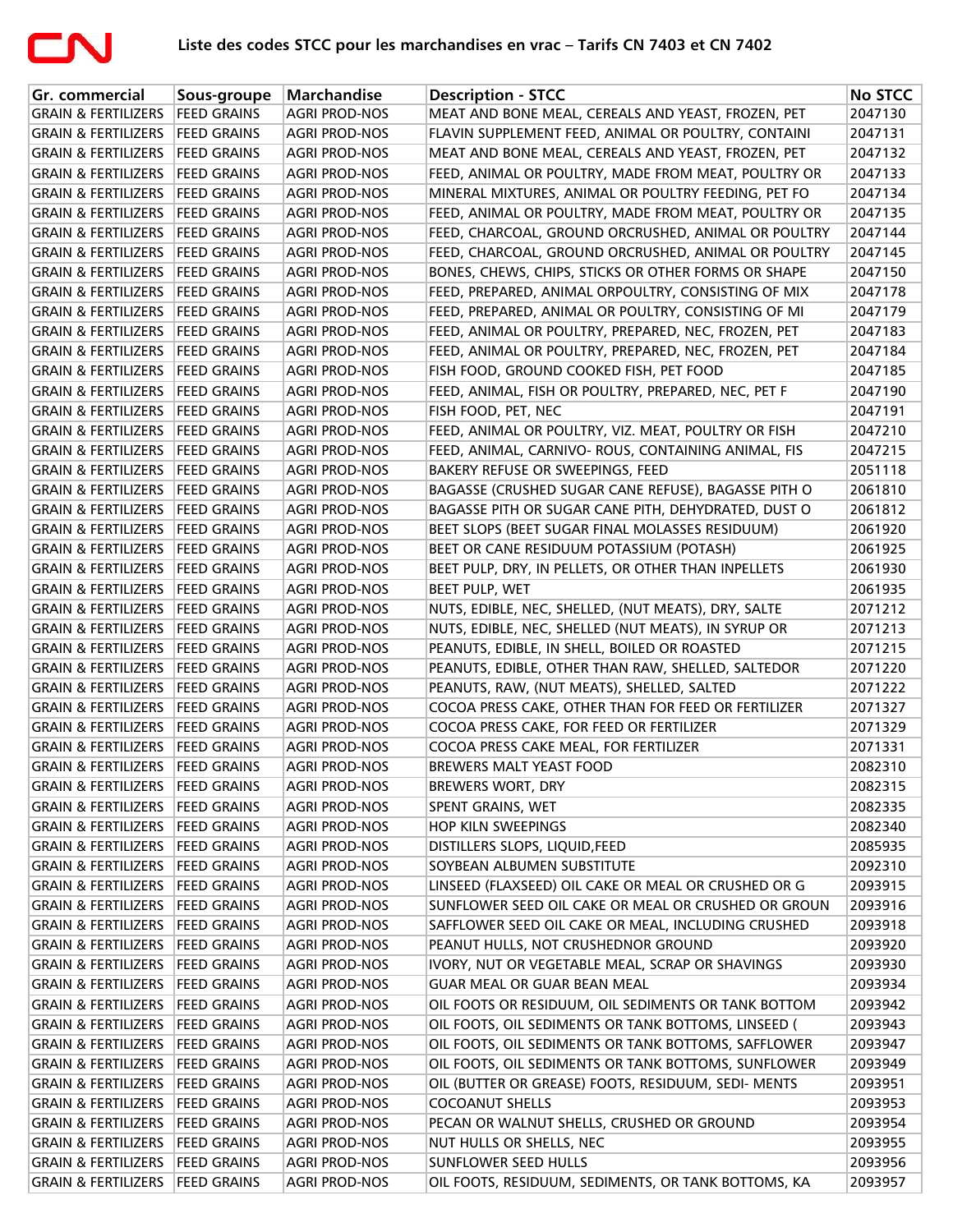

| Gr. commercial                    | Sous-groupe        | Marchandise          | <b>Description - STCC</b>                            | No STCC |
|-----------------------------------|--------------------|----------------------|------------------------------------------------------|---------|
| <b>GRAIN &amp; FERTILIZERS</b>    | <b>FEED GRAINS</b> | Agri Prod-Nos        | <b>CASTOR BEAN HULLS OR STEMS</b>                    | 2093958 |
| <b>GRAIN &amp; FERTILIZERS</b>    | <b>FEED GRAINS</b> | Agri Prod-Nos        | <b>CASTOR POMACE</b>                                 | 2093960 |
| <b>GRAIN &amp; FERTILIZERS</b>    | <b>FEED GRAINS</b> | Agri Prod-Nos        | BEAN HULLS, VELVET, NOT GROUND                       | 2093966 |
| <b>GRAIN &amp; FERTILIZERS</b>    | <b>FEED GRAINS</b> | <b>AGRI PROD-NOS</b> | FLAX MILL WASTE PULP                                 | 2093968 |
| <b>GRAIN &amp; FERTILIZERS</b>    | <b>FEED GRAINS</b> | <b>AGRI PROD-NOS</b> | PEANUT CHAFF OR SKINS, FEED                          | 2093971 |
| <b>GRAIN &amp; FERTILIZERS</b>    | <b>FEED GRAINS</b> | <b>AGRI PROD-NOS</b> | PEANUT HULLS, CRUSHED OR GROUND, OR PEANUT HULL BRA  | 2093973 |
| <b>GRAIN &amp; FERTILIZERS</b>    | <b>FEED GRAINS</b> | <b>AGRI PROD-NOS</b> | PEANUT HULLS, CRUSHED OR GROUND, OR PEANUT HULL BRA  | 2093975 |
| <b>GRAIN &amp; FERTILIZERS</b>    | <b>FEED GRAINS</b> | AGRI PROD-NOS        | PEANUT HULL PELLETS, FEED                            | 2093977 |
| <b>GRAIN &amp; FERTILIZERS</b>    | <b>FEED GRAINS</b> | Agri Prod-Nos        | PEANUT HULL FIBRE                                    | 2093979 |
| <b>GRAIN &amp; FERTILIZERS</b>    | <b>FEED GRAINS</b> | <b>AGRI PROD-NOS</b> | PRESS CAKE FLOUR OR MEAL, ALMOND, APRICOT OR PEACH K | 2093984 |
| <b>GRAIN &amp; FERTILIZERS</b>    | <b>FEED GRAINS</b> | <b>AGRI PROD-NOS</b> | RUBBER FILLER (VEGETABLE OIL FIBRE)                  | 2093986 |
| <b>GRAIN &amp; FERTILIZERS</b>    | <b>FEED GRAINS</b> | <b>AGRI PROD-NOS</b> | MEAL OR CAKE, BEET PULP AND FISH LIVER RESIDUE, DRY  | 2094210 |
| <b>GRAIN &amp; FERTILIZERS</b>    | <b>FEED GRAINS</b> | <b>AGRI PROD-NOS</b> | FISH SCRAP, GROUND, PULVERIZED OR SCREENED           | 2094215 |
| <b>GRAIN &amp; FERTILIZERS</b>    | <b>FEED GRAINS</b> | <b>AGRI PROD-NOS</b> | FISH OIL RESIDUUM, DEHYDRATED                        | 2094220 |
| <b>GRAIN &amp; FERTILIZERS</b>    | <b>FEED GRAINS</b> | <b>AGRI PROD-NOS</b> | FISH OIL RESIDUUM (FISH PRESS WATER)                 | 2094225 |
| <b>GRAIN &amp; FERTILIZERS</b>    | <b>FEED GRAINS</b> | <b>AGRI PROD-NOS</b> | FISH SCRAP, NEC, DRY, NOTGROUND, PULVERIZED NOR SCR  | 2094230 |
| <b>GRAIN &amp; FERTILIZERS</b>    | <b>FEED GRAINS</b> | Agri Prod-Nos        | FISH TANKAGE, NEC, DRY, NOT GROUND, PULVERIZED NOR   | 2094231 |
| <b>GRAIN &amp; FERTILIZERS</b>    | <b>FEED GRAINS</b> | <b>AGRI PROD-NOS</b> | <b>ACID FISH SCRAP</b>                               | 2094232 |
| <b>GRAIN &amp; FERTILIZERS</b>    | <b>FEED GRAINS</b> | Agri Prod-Nos        | FISH OR FISH SCRAP, FROZEN, HAVING VALUE ONLYFOR AN  | 2094237 |
| <b>GRAIN &amp; FERTILIZERS</b>    | <b>FEED GRAINS</b> | Agri Prod-Nos        | SLUDGE OF FISH OR SEA ANIMAL FATS OR OILS            | 2094240 |
| <b>GRAIN &amp; FERTILIZERS</b>    | <b>FEED GRAINS</b> | AGRI PROD-NOS        | MEAL, FISH OR FISH ROE, GROUND, PULVERIZED OR SCREE  | 2094250 |
| <b>GRAIN &amp; FERTILIZERS</b>    | <b>FEED GRAINS</b> | <b>AGRI PROD-NOS</b> | <b>FISH SOLUBLES</b>                                 | 2094260 |
| <b>GRAIN &amp; FERTILIZERS</b>    | <b>FEED GRAINS</b> | Agri Prod-Nos        | FISH LIVER MEAL                                      | 2094265 |
| <b>GRAIN &amp; FERTILIZERS</b>    | <b>FEED GRAINS</b> | Agri Prod-Nos        | GINGER ROOT RESIDUE, FEED                            | 2099710 |
| <b>GRAIN &amp; FERTILIZERS</b>    | <b>FEED GRAINS</b> | AGRI PROD-NOS        | FLOWERS, HERBS OR LEAVES, DRIED, NEC, GROUND OR POWD | 2099715 |
| <b>GRAIN &amp; FERTILIZERS</b>    | <b>FEED GRAINS</b> | AGRI PROD-NOS        | SALT, CELERY, GARLIC OR ONION FLAVORED               | 2099720 |
| <b>GRAIN &amp; FERTILIZERS</b>    | <b>FEED GRAINS</b> | AGRI PROD-NOS        | CASSIA (SPICE)                                       | 2099730 |
| <b>GRAIN &amp; FERTILIZERS</b>    | <b>FEED GRAINS</b> | AGRI PROD-NOS        | CHILI PEPPERS OR CHILI POWDER                        | 2099734 |
| <b>GRAIN &amp; FERTILIZERS</b>    | <b>FEED GRAINS</b> | <b>AGRI PROD-NOS</b> | PAPRIKA, GROUND                                      | 2099766 |
| <b>GRAIN &amp; FERTILIZERS</b>    | <b>FEED GRAINS</b> | <b>AGRI PROD-NOS</b> | <b>PEPPER</b>                                        | 2099770 |
| <b>GRAIN &amp; FERTILIZERS</b>    | <b>FEED GRAINS</b> | Agri Prod-Nos        | SPICES, NEC                                          | 2099790 |
| <b>GRAIN &amp; FERTILIZERS</b>    | <b>FEED GRAINS</b> | <b>AGRI PROD-NOS</b> | <b>VANILLA BEAN REFUSE</b>                           | 2099960 |
| <b>GRAIN &amp; FERTILIZERS</b>    | <b>FEED GRAINS</b> | <b>AGRI PROD-NOS</b> | CAKE OR MEAL, NEC                                    | 2099972 |
| <b>GRAIN &amp; FERTILIZERS</b>    | <b>FEED GRAINS</b> | <b>AGRI PROD-NOS</b> | JUTE, JUTE LASHINGS, JUTEREJECTIONS, KENAF OR BENAR  | 2299233 |
| GRAIN & FERTILIZERS   FEED GRAINS |                    | <b>AGRI PROD-NOS</b> | COCOANUT HUSK (COCOA OR COIR) FIBRE, NEC             | 2299519 |
| <b>GRAIN &amp; FERTILIZERS</b>    | <b>FEED GRAINS</b> | <b>AGRI PROD-NOS</b> | COCOANUT HUSK (COCOA OR COIR FIBRE), CURLED (COIRHA  | 2299520 |
| <b>GRAIN &amp; FERTILIZERS</b>    | <b>FEED GRAINS</b> | AGRI PROD-NOS        | <b>GRASS FIBRE, NEC</b>                              | 2299525 |
| <b>GRAIN &amp; FERTILIZERS</b>    | <b>FEED GRAINS</b> | <b>AGRI PROD-NOS</b> | FIBRE, HEMP, MANILA OR SISAL                         | 2299528 |
| <b>GRAIN &amp; FERTILIZERS</b>    | <b>FEED GRAINS</b> | <b>AGRI PROD-NOS</b> | FIBRE, ISTLE OR TAMPICO                              | 2299531 |
| <b>GRAIN &amp; FERTILIZERS</b>    | <b>FEED GRAINS</b> | <b>AGRI PROD-NOS</b> | <b>KAPOK FIBRE</b>                                   | 2299537 |
| <b>GRAIN &amp; FERTILIZERS</b>    | <b>FEED GRAINS</b> | AGRI PROD-NOS        | <b>FLAX TOW FIBRE</b>                                | 2299560 |
| <b>GRAIN &amp; FERTILIZERS</b>    | <b>FEED GRAINS</b> | <b>AGRI PROD-NOS</b> | VEGETABLE FIBRE PULP, NEC                            | 2611130 |
| <b>GRAIN &amp; FERTILIZERS</b>    | <b>FEED GRAINS</b> | <b>AGRI PROD-NOS</b> | CONDITION POWDERS, REGU- LATORS OR TONICS, ANIMAL O  | 2831220 |
| <b>GRAIN &amp; FERTILIZERS</b>    | FEED GRAINS        | <b>AGRI PROD-NOS</b> | MEAL, HOOF OR HORN, HAVING VALUE ONLY FOR FERTILIZI  | 2871931 |
| <b>GRAIN &amp; FERTILIZERS</b>    | <b>FEED GRAINS</b> | AGRI PROD-NOS        | GRIT, POULTRY OR PIGEON                              | 3295964 |
| <b>GRAIN &amp; FERTILIZERS</b>    | <b>FEED GRAINS</b> | <b>AGRI PROD-NOS</b> | FABRICS, ANIMAL                                      | 4916124 |
| <b>GRAIN &amp; FERTILIZERS</b>    | <b>FEED GRAINS</b> | AGRI PROD-NOS        | FABRICS, ANIMAL                                      | 4916137 |
| <b>GRAIN &amp; FERTILIZERS</b>    | <b>FEED GRAINS</b> | Agri Prod-Nos        | FABRICS, ANIMAL                                      | 4916143 |
| <b>GRAIN &amp; FERTILIZERS</b>    | <b>FEED GRAINS</b> | AGRI PROD-NOS        | FABRICS, ANIMAL                                      | 4916144 |
| <b>GRAIN &amp; FERTILIZERS</b>    | <b>FEED GRAINS</b> | AGRI PROD-NOS        | FISH MEAL, UNSTABILIZED                              | 4916189 |
| <b>GRAIN &amp; FERTILIZERS</b>    | <b>FEED GRAINS</b> | AGRI PROD-NOS        | FISH MEAL, UNSTABILIZED                              | 4916190 |
| <b>GRAIN &amp; FERTILIZERS</b>    | <b>FEED GRAINS</b> | AGRI PROD-NOS        | FISH MEAL, UNSTABILIZED                              | 4916191 |
| <b>GRAIN &amp; FERTILIZERS</b>    | <b>FEED GRAINS</b> | <b>AGRI PROD-NOS</b> | FLAMMABLE SOLID, ORGANIC, N.O.S.                     | 4917346 |
| <b>GRAIN &amp; FERTILIZERS</b>    | <b>FEED GRAINS</b> | AGRI PROD-NOS        | FLAMMABLE SOLID, ORGANIC, N.O.S.                     | 4917386 |
| <b>GRAIN &amp; FERTILIZERS</b>    | <b>FEED GRAINS</b> | AGRI PROD-NOS        | FLAMMABLE SOLID, ORGANIC, N.O.S.                     | 4917434 |
|                                   |                    |                      |                                                      |         |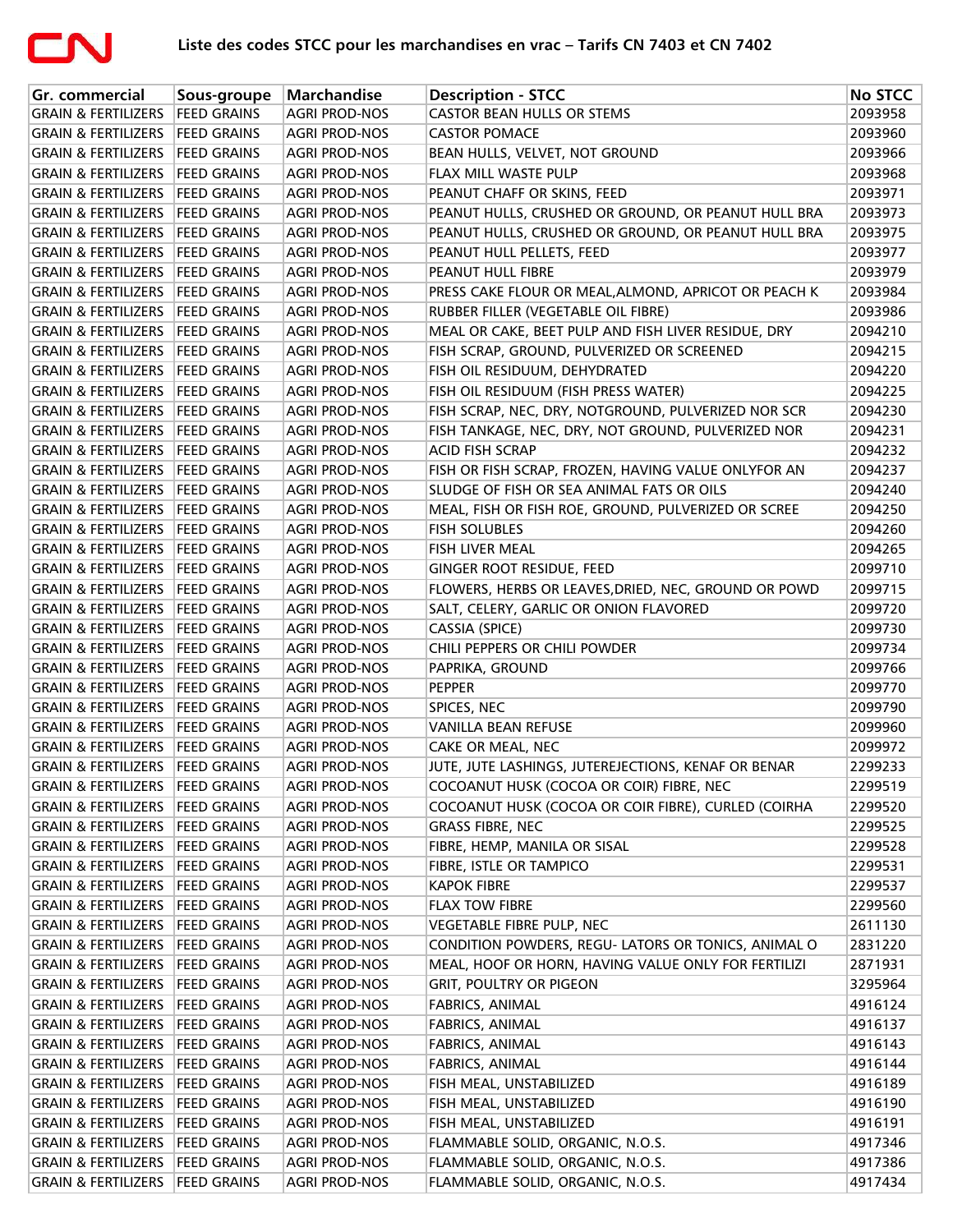

| Gr. commercial                                                   | Sous-groupe                              | <b>Marchandise</b>    | <b>Description - STCC</b>                            | No STCC            |
|------------------------------------------------------------------|------------------------------------------|-----------------------|------------------------------------------------------|--------------------|
| <b>GRAIN &amp; FERTILIZERS</b>                                   | <b>FEED GRAINS</b>                       | <b>AGRI PROD-NOS</b>  | FLAMMABLE SOLID, ORGANIC, N.O.S.                     | 4917450            |
| <b>GRAIN &amp; FERTILIZERS</b>                                   | <b>FEED GRAINS</b>                       | <b>AGRI PROD-NOS</b>  | FLAMMABLE SOLID, ORGANIC, N.O.S.                     | 4917452            |
| <b>GRAIN &amp; FERTILIZERS</b>                                   | <b>FEED GRAINS</b>                       | AGRI PROD-NOS         | FLAMMABLE SOLID, ORGANIC, N.O.S.                     | 4917460            |
| <b>GRAIN &amp; FERTILIZERS</b>                                   | <b>FEED GRAINS</b>                       | <b>AGRI PROD-NOS</b>  | FISH MEAL, STABILIZED                                | 4945328            |
| <b>GRAIN &amp; FERTILIZERS</b>                                   | <b>FEED GRAINS</b>                       | <b>AGRI PROD-NOS</b>  | FISH MEAL, STABILIZED                                | 4945329            |
| <b>GRAIN &amp; FERTILIZERS</b>                                   | <b>FEED GRAINS</b>                       | Agri Prod-Nos         | <b>CASTOR BEANS</b>                                  | 4945718            |
| <b>GRAIN &amp; FERTILIZERS</b>                                   | <b>FEED GRAINS</b>                       | AGRI PROD-NOS         | OYSTER SHELLS, CRUSHED ORGROUND                      | 5009105            |
| <b>GRAIN &amp; FERTILIZERS</b>                                   | <b>FEED GRAINS</b>                       | AGRI PROD-NOS         | FEED SUPPLEMENTS, ANIMAL, FISH OR POULTRY, NOT FROZE | 5020180            |
| <b>GRAIN &amp; FERTILIZERS</b>                                   | <b>FEED GRAINS</b>                       | AGRI PROD-NOS         | LIVESTOCK FEEDING BLOCKS, CONTAINING MOLASSES, GRAIN | 5020181            |
| <b>GRAIN &amp; FERTILIZERS</b>                                   | <b>FEED GRAINS</b>                       | <b>AGRI PROD-NOS</b>  | FEED, ANIMAL OR POULTRY, MADE FROM MEAT, POULTRY OR  | 5020193            |
| <b>GRAIN &amp; FERTILIZERS</b>                                   | <b>FEED GRAINS</b>                       | AGRI PROD-NOS         | FEED, ANIMAL, FISH OR POULTRY, PREPARED, NEC, OTHER  | 5020221            |
| <b>GRAIN &amp; FERTILIZERS</b>                                   | <b>FEED GRAINS</b>                       | AGRI PROD-NOS         | PEANUT HULLS, NOT CRUSHEDNOR GROUND                  | 5020295            |
| <b>GRAIN &amp; FERTILIZERS</b>                                   | <b>FEED GRAINS</b>                       | <b>ETHANOL</b>        | ETHANOL SOLUTIONS, NEC NOT FIT FOR HUMAN CONSUMPTION | 2818408            |
| <b>GRAIN &amp; FERTILIZERS</b>                                   | <b>FEED GRAINS</b>                       | <b>ETHANOL</b>        | BUTYL ALCOHOLS, VIZ. N-BUTYL ALCOHOL (BUTYRIC ALCOH  | 2818416            |
| <b>GRAIN &amp; FERTILIZERS</b>                                   | <b>FEED GRAINS</b>                       | <b>ETHANOL</b>        | DENATURED ALCOHOL OR DENATURED ETHYL OR GRAIN ALCOH  | 2818419            |
| <b>GRAIN &amp; FERTILIZERS</b>                                   | <b>FEED GRAINS</b>                       | <b>ETHANOL</b>        | DENATURED ALCOHOL OR DENATURED ETHYL OR GRAIN ALCOH  | 2818434            |
| <b>GRAIN &amp; FERTILIZERS</b>                                   | <b>FEED GRAINS</b>                       | <b>ETHANOL</b>        | ETHYL ALCOHOL (COLOGNE SPIRITS, ETHANOL, ETHYL HYDR  | 2818445            |
| <b>GRAIN &amp; FERTILIZERS</b>                                   | <b>FEED GRAINS</b>                       | <b>ETHANOL</b>        | ETHYL ALCOHOL, ANHYDROUS, DENATURED IN PART WITH PET | 2818446            |
| <b>GRAIN &amp; FERTILIZERS</b>                                   | <b>FEED GRAINS</b>                       | <b>ETHANOL</b>        | ALCOHOLS, NEC, OTHER THANALCOHOLIC LIQUORS NOT FIT   | 2818490            |
| <b>GRAIN &amp; FERTILIZERS</b>                                   | <b>FEED GRAINS</b>                       | <b>ETHANOL</b>        | MOTOR FUEL, NEC                                      | 2991240            |
| <b>GRAIN &amp; FERTILIZERS</b>                                   | <b>FEED GRAINS</b>                       | <b>ETHANOL</b>        | MOTOR FUEL, NEC                                      | 4908179            |
| <b>GRAIN &amp; FERTILIZERS</b>                                   | <b>FEED GRAINS</b>                       | <b>ETHANOL</b>        | ALCOHOLS, N.O.S.                                     | 4909103            |
| <b>GRAIN &amp; FERTILIZERS</b>                                   | <b>FEED GRAINS</b>                       | <b>ETHANOL</b>        | ALCOHOLS, N.O.S.                                     | 4909104            |
| <b>GRAIN &amp; FERTILIZERS</b>                                   | <b>FEED GRAINS</b>                       | <b>ETHANOL</b>        | FLAMMABLE LIQUID, N.O.S.                             | 4909105            |
| <b>GRAIN &amp; FERTILIZERS</b>                                   | <b>FEED GRAINS</b>                       | ETHANOL               | DENATURED ALCOHOL                                    | 4909117            |
| <b>GRAIN &amp; FERTILIZERS</b>                                   | <b>FEED GRAINS</b>                       | <b>ETHANOL</b>        | <b>BUTANOLS</b>                                      | 4909130            |
| <b>GRAIN &amp; FERTILIZERS</b>                                   | <b>FEED GRAINS</b>                       | <b>ETHANOL</b>        | ALCOHOLS, FLAMMABLE, TOXIC, N.O.S.                   | 4909141            |
| <b>GRAIN &amp; FERTILIZERS</b>                                   | <b>FEED GRAINS</b>                       | <b>ETHANOL</b>        | FLAMMABLE LIQUID, N.O.S.                             | 4909146            |
| <b>GRAIN &amp; FERTILIZERS</b>                                   | <b>FEED GRAINS</b>                       | <b>ETHANOL</b>        | DENATURED ALCOHOL                                    | 4909151            |
| <b>GRAIN &amp; FERTILIZERS</b>                                   | <b>FEED GRAINS</b>                       | <b>ETHANOL</b>        | ALCOHOLS, N.O.S.                                     | 4909152            |
| <b>GRAIN &amp; FERTILIZERS</b>                                   | <b>FEED GRAINS</b>                       | <b>ETHANOL</b>        | <b>ETHANOL</b>                                       | 4909159            |
| <b>GRAIN &amp; FERTILIZERS</b>                                   | <b>FEED GRAINS</b>                       | <b>ETHANOL</b>        | FLAMMABLE LIQUID, N.O.S.                             | 4909360            |
| <b>GRAIN &amp; FERTILIZERS</b>                                   | <b>FEED GRAINS</b>                       | <b>ETHANOL</b>        | ALCOHOLS, N.O.S.                                     | 4909363            |
| <b>GRAIN &amp; FERTILIZERS</b>                                   | <b>FEED GRAINS</b>                       | ETHANOL               | FLAMMABLE LIQUID, N.O.S.                             | 4910368            |
| <b>GRAIN &amp; FERTILIZERS</b>                                   | <b>FEED GRAINS</b>                       | <b>ETHANOL</b>        | FLAMMABLE LIQUID, N.O.S.                             | 4910379            |
| <b>GRAIN &amp; FERTILIZERS</b>                                   | <b>FEED GRAINS</b>                       | <b>ETHANOL</b>        | FLAMMABLE LIQUID, N.O.S.                             | 4910389            |
| <b>GRAIN &amp; FERTILIZERS</b>                                   | <b>FEED GRAINS</b>                       | <b>ETHANOL</b>        | ALCOHOLS, FLAMMABLE, TOXIC, N.O.S.                   | 4910403            |
| <b>GRAIN &amp; FERTILIZERS</b>                                   | <b>FEED GRAINS</b>                       | <b>ETHANOL</b>        | FLAMMABLE LIQUID, N.O.S.                             | 4910429            |
| <b>GRAIN &amp; FERTILIZERS</b>                                   | <b>FEED GRAINS</b>                       | <b>ETHANOL</b>        | ALCOHOLS, FLAMMABLE, TOXIC, N.O.S.                   | 4910431            |
| <b>GRAIN &amp; FERTILIZERS</b>                                   | <b>FEED GRAINS</b>                       | <b>ETHANOL</b>        | ALCOHOLS, N.O.S.                                     | 4912105            |
| <b>GRAIN &amp; FERTILIZERS</b>                                   | <b>FEED GRAINS</b>                       | <b>ETHANOL</b>        | FLAMMABLE LIQUID, N.O.S.                             | 4912228            |
| <b>GRAIN &amp; FERTILIZERS</b>                                   | <b>FEED GRAINS</b>                       | <b>ETHANOL</b>        | FLAMMABLE LIQUID, N.O.S.                             | 4912324            |
|                                                                  | <b>FEED GRAINS</b>                       | <b>ETHANOL</b>        | <b>ISOBUTANOL</b>                                    |                    |
| <b>GRAIN &amp; FERTILIZERS</b>                                   |                                          | <b>ETHANOL</b>        |                                                      | 4912870<br>4914117 |
| <b>GRAIN &amp; FERTILIZERS</b>                                   | <b>FEED GRAINS</b>                       | <b>ETHANOL</b>        | <b>BUTANOLS</b>                                      |                    |
| <b>GRAIN &amp; FERTILIZERS</b><br><b>GRAIN &amp; FERTILIZERS</b> | <b>FEED GRAINS</b><br><b>FEED GRAINS</b> | <b>ETHANOL</b>        | ALCOHOLS, N.O.S.<br><b>BUTANOLS</b>                  | 4914119<br>4914130 |
|                                                                  |                                          |                       |                                                      |                    |
| <b>GRAIN &amp; FERTILIZERS</b>                                   | <b>FEED GRAINS</b>                       | <b>ETHANOL</b>        | ETHANOL                                              | 4914146            |
| <b>GRAIN &amp; FERTILIZERS</b>                                   | <b>FEED GRAINS</b>                       | <b>ETHANOL</b>        | 2-DIMETHYLAMINOETHANOL                               | 4931484            |
| <b>GRAIN &amp; FERTILIZERS</b>                                   | OIL SEEDS                                | <b>CONSUMER GOODS</b> | <b>TOBACCO, LEAF</b>                                 | 0119310            |
| <b>GRAIN &amp; FERTILIZERS</b>                                   | OIL SEEDS                                | <b>CONSUMER GOODS</b> | POTATOES, SWEET, OR YAMS, FRESH OR GREEN             | 0119410            |
| <b>GRAIN &amp; FERTILIZERS</b>                                   | OIL SEEDS                                | <b>CONSUMER GOODS</b> | POTATOES, FRESH OR GREEN, OTHER THAN SWEET           | 0119510            |
| <b>GRAIN &amp; FERTILIZERS</b>                                   | OIL SEEDS                                | <b>CONSUMER GOODS</b> | SEED POTATOES, OTHER THANSWEET                       | 0119515            |
| <b>GRAIN &amp; FERTILIZERS</b>                                   | OIL SEEDS                                | <b>CONSUMER GOODS</b> | <b>SUGAR BEETS</b>                                   | 0119710            |
| <b>GRAIN &amp; FERTILIZERS</b>                                   | OIL SEEDS                                | <b>CONSUMER GOODS</b> | <b>GRAPEFRUIT, FRESH</b>                             | 0121110            |
| <b>GRAIN &amp; FERTILIZERS</b>                                   | OIL SEEDS                                | <b>CONSUMER GOODS</b> | LEMONS, FRESH                                        | 0121210            |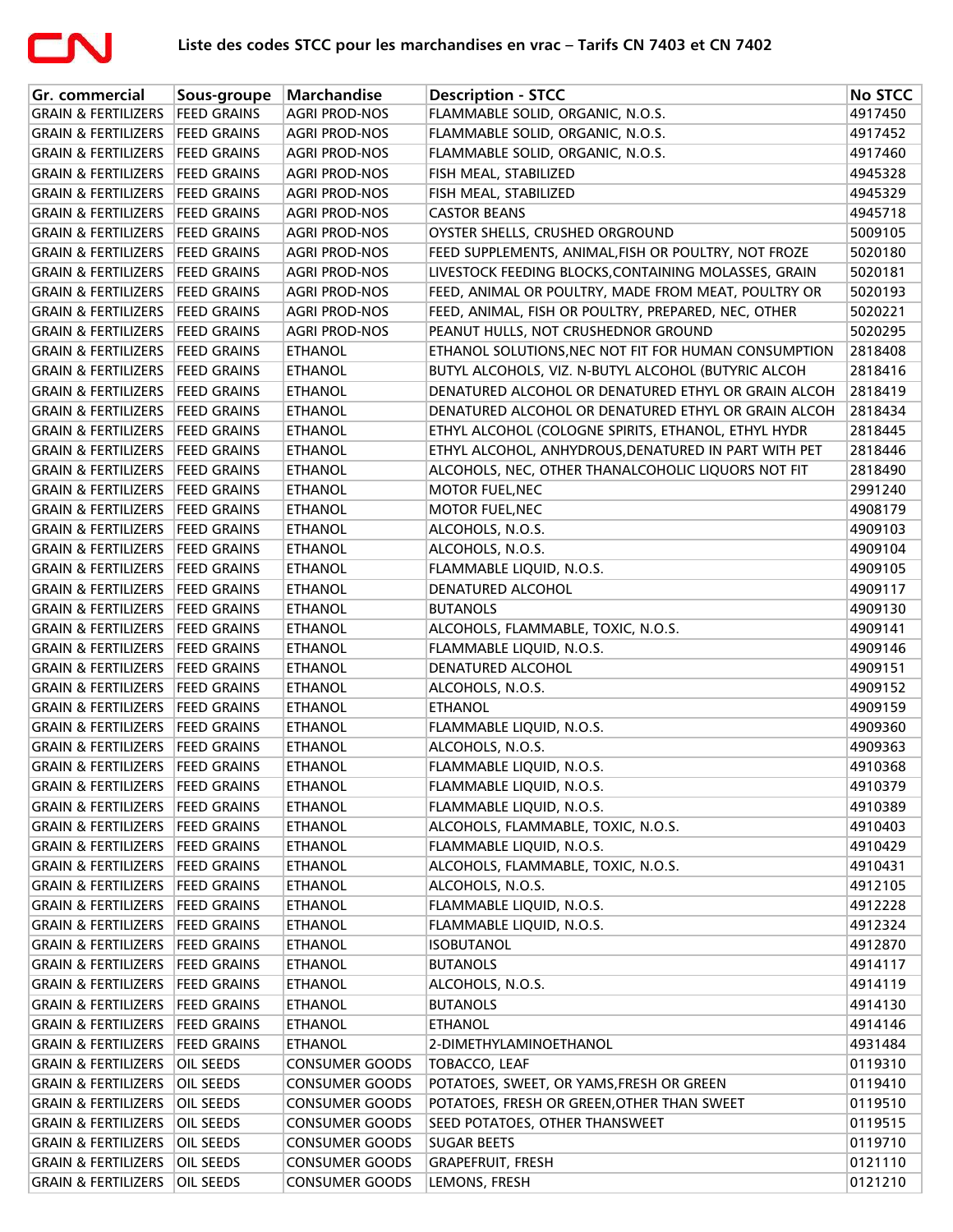

| OIL SEEDS<br><b>GRAIN &amp; FERTILIZERS</b><br><b>CONSUMER GOODS</b><br>ORANGES, FRESH<br>0121410<br><b>GRAIN &amp; FERTILIZERS</b><br>OIL SEEDS<br><b>CONSUMER GOODS</b><br><b>TANGERINES, FRESH</b><br>0121510<br><b>GRAIN &amp; FERTILIZERS</b><br>OIL SEEDS<br><b>CONSUMER GOODS</b><br>MANDARINES, FRESH<br>0121515<br>OIL SEEDS<br>LIMES, FRESH<br>0121910<br><b>GRAIN &amp; FERTILIZERS</b><br><b>CONSUMER GOODS</b><br>OIL SEEDS<br><b>CONSUMER GOODS</b><br>0121990<br><b>GRAIN &amp; FERTILIZERS</b><br>FRUITS, CITRUS, NEC, CITRONS (NOT MELONS), KUMQUATS<br><b>GRAIN &amp; FERTILIZERS</b><br>OIL SEEDS<br><b>CONSUMER GOODS</b><br>APPLES, FRESH<br>0122110<br>CULL APPLES, SUITABLE ONLY FOR PROCESSING<br>0122115<br><b>GRAIN &amp; FERTILIZERS</b><br>OIL SEEDS<br><b>CONSUMER GOODS</b><br><b>GRAIN &amp; FERTILIZERS</b><br>OIL SEEDS<br><b>CONSUMER GOODS</b><br><b>APRICOTS, FRESH</b><br>0122210<br><b>GRAIN &amp; FERTILIZERS</b><br>OIL SEEDS<br><b>CONSUMER GOODS</b><br>CHERRIES, FRESH<br>0122310<br><b>GRAIN &amp; FERTILIZERS</b><br>OIL SEEDS<br><b>CONSUMER GOODS</b><br>GRAPES, NEC, FRESH<br>0122410<br><b>GRAIN &amp; FERTILIZERS</b><br><b>OIL SEEDS</b><br><b>CONSUMER GOODS</b><br>GRAPES, BLACK JUICE, FRESH<br>0122415<br><b>GRAIN &amp; FERTILIZERS</b><br>GRAPES, WHITE JUICE, FRESH<br>0122420<br>OIL SEEDS<br><b>CONSUMER GOODS</b><br><b>GRAIN &amp; FERTILIZERS</b><br>OIL SEEDS<br><b>CONSUMER GOODS</b><br>0122425<br>GRAPES, MIXED JUICE, FRESH<br><b>GRAIN &amp; FERTILIZERS</b><br>OIL SEEDS<br><b>CONSUMER GOODS</b><br>GRAPES, TABLE, NEC, FRESH<br>0122430<br><b>GRAIN &amp; FERTILIZERS</b><br>OIL SEEDS<br><b>CONSUMER GOODS</b><br>NECTARINES, FRESH<br>0122510<br>PEACHES, FRESH<br><b>GRAIN &amp; FERTILIZERS</b><br>OIL SEEDS<br><b>CONSUMER GOODS</b><br>0122610<br>PEARS, FRESH<br><b>GRAIN &amp; FERTILIZERS</b><br>OIL SEEDS<br><b>CONSUMER GOODS</b><br>0122710<br>PLUMS, DAMSONS, JEW PLUMSOR PRUNES, FRESH<br><b>GRAIN &amp; FERTILIZERS</b><br>OIL SEEDS<br><b>CONSUMER GOODS</b><br>0122810<br>FRUITS, DECIDUOUS, NEC, KAKI, MEDLARS, PAWPAWS, PER<br><b>GRAIN &amp; FERTILIZERS</b><br>OIL SEEDS<br><b>CONSUMER GOODS</b><br>0122990<br>AVOCADOS, ALLIGATOR PEARS, CALAVOS OR FLAVOCADOS, F<br><b>GRAIN &amp; FERTILIZERS</b><br>OIL SEEDS<br><b>CONSUMER GOODS</b><br>0123110<br><b>GRAIN &amp; FERTILIZERS</b><br>OIL SEEDS<br><b>CONSUMER GOODS</b><br>0123210<br><b>BANANAS, FRESH</b><br>0123310<br><b>GRAIN &amp; FERTILIZERS</b><br>OIL SEEDS<br><b>CONSUMER GOODS</b><br>PINEAPPLES, FRESH<br><b>GRAIN &amp; FERTILIZERS</b><br>OIL SEEDS<br><b>CONSUMER GOODS</b><br>OLIVES, FRESH, NOT FROZEN<br>0123920<br>FRUITS, TROPICAL, NEC, ANANAS, BREAD FRUIT, GRANADI<br><b>GRAIN &amp; FERTILIZERS</b><br>OIL SEEDS<br><b>CONSUMER GOODS</b><br>0123990<br><b>GRAIN &amp; FERTILIZERS</b><br>OIL SEEDS<br><b>CONSUMER GOODS</b><br>0129110<br><b>CURRANTS, FRESH</b><br><b>GRAIN &amp; FERTILIZERS</b><br>OIL SEEDS<br><b>CONSUMER GOODS</b><br>BERRIES, NEC, FRESH, INCLUDING BLACKBERRIES, BLUEBE<br>0129190<br><b>GRAIN &amp; FERTILIZERS</b><br>OIL SEEDS<br><b>CONSUMER GOODS</b><br>CRANBERRIES, FRESH<br>0129210<br><b>GRAIN &amp; FERTILIZERS</b><br>OIL SEEDS<br><b>CONSUMER GOODS</b><br>STRAWBERRIES, FRESH<br>0129310<br>0129510<br><b>GRAIN &amp; FERTILIZERS</b><br>OIL SEEDS<br><b>CONSUMER GOODS</b><br><b>COFFEE, GREEN</b><br><b>GRAIN &amp; FERTILIZERS</b><br><b>CONSUMER GOODS</b><br><b>BEANS, TONKA</b><br>0129910<br>OIL SEEDS<br><b>GRAIN &amp; FERTILIZERS</b><br>BEANS, HONEY (CAROB BEANS(CAROBS), ST JOHNS BREAD),<br>OIL SEEDS<br><b>CONSUMER GOODS</b><br>0129925<br>FRUIT, NEC, CACTUS FRUIT, FIGS, HOVENIAS, LOQUATS OR<br><b>GRAIN &amp; FERTILIZERS</b><br>OIL SEEDS<br><b>CONSUMER GOODS</b><br>0129990<br>BEETS, NEC, WITHOUT TOPS, FRESH OR GREEN<br><b>GRAIN &amp; FERTILIZERS</b><br>OIL SEEDS<br><b>CONSUMER GOODS</b><br>0131110<br>CARROTS, WITHOUT TOPS, FRESH OR GREEN<br>Grain & Fertilizers<br><b>OIL SEEDS</b><br><b>CONSUMER GOODS</b><br>0131210<br><b>OIL SEEDS</b><br>CARROTS, WITH TOPS, FRESHOR GREEN<br><b>GRAIN &amp; FERTILIZERS</b><br>CONSUMER GOODS<br>0131215<br>OIL SEEDS<br>ONIONS, WITH TOPS, FRESH OR GREEN<br><b>GRAIN &amp; FERTILIZERS</b><br>CONSUMER GOODS<br>0131310<br>RADISHES, WITHOUT TOPS, FRESH OR GREEN<br><b>GRAIN &amp; FERTILIZERS</b><br>OIL SEEDS<br><b>CONSUMER GOODS</b><br>0131510<br><b>GRAIN &amp; FERTILIZERS</b><br>OIL SEEDS<br><b>CONSUMER GOODS</b><br>RADISHES, WITH TOPS, FRESH OR GREEN<br>0131515<br><b>GRAIN &amp; FERTILIZERS</b><br><b>CONSUMER GOODS</b><br>TURNIPS, WITHOUT TOPS, FRESH OR GREEN<br>0131710<br>OIL SEEDS<br>ONIONS, WITHOUT TOPS, FRESH OR GREEN<br><b>GRAIN &amp; FERTILIZERS</b><br>OIL SEEDS<br><b>CONSUMER GOODS</b><br>0131810<br><b>GRAIN &amp; FERTILIZERS</b><br><b>OIL SEEDS</b><br><b>CONSUMER GOODS</b><br><b>ARTICHOKE TUBERS, FRESH</b><br>0131910<br>CELERY ROOTS, FRESH OR GREEN<br><b>GRAIN &amp; FERTILIZERS OIL SEEDS</b><br><b>CONSUMER GOODS</b><br>0131915<br>BULBS, ROOTS OR TUBERS, NEC, CASSAVAS, CELERIAC, CH<br><b>GRAIN &amp; FERTILIZERS</b><br>OIL SEEDS<br><b>CONSUMER GOODS</b><br>0131990<br><b>GRAIN &amp; FERTILIZERS</b><br>OIL SEEDS<br><b>CONSUMER GOODS</b><br><b>BROCCOLI, FRESH OR GREEN</b><br>0133110<br><b>GRAIN &amp; FERTILIZERS</b><br>OIL SEEDS<br><b>CONSUMER GOODS</b><br>BRUSSELS SPROUTS, FRESH OR GREEN<br>0133210<br><b>GRAIN &amp; FERTILIZERS</b><br>OIL SEEDS<br><b>CONSUMER GOODS</b><br>CABBAGE, FRESH OR GREEN<br>0133310<br><b>GRAIN &amp; FERTILIZERS</b><br>OIL SEEDS<br><b>CONSUMER GOODS</b><br>CELERY, CUT, IN WATER<br>0133410<br><b>GRAIN &amp; FERTILIZERS</b><br>OIL SEEDS<br><b>CONSUMER GOODS</b><br>0133415<br>CELERY, FRESH OR GREEN | Gr. commercial | Sous-groupe | <b>Marchandise</b> | <b>Description - STCC</b> | No STCC |
|---------------------------------------------------------------------------------------------------------------------------------------------------------------------------------------------------------------------------------------------------------------------------------------------------------------------------------------------------------------------------------------------------------------------------------------------------------------------------------------------------------------------------------------------------------------------------------------------------------------------------------------------------------------------------------------------------------------------------------------------------------------------------------------------------------------------------------------------------------------------------------------------------------------------------------------------------------------------------------------------------------------------------------------------------------------------------------------------------------------------------------------------------------------------------------------------------------------------------------------------------------------------------------------------------------------------------------------------------------------------------------------------------------------------------------------------------------------------------------------------------------------------------------------------------------------------------------------------------------------------------------------------------------------------------------------------------------------------------------------------------------------------------------------------------------------------------------------------------------------------------------------------------------------------------------------------------------------------------------------------------------------------------------------------------------------------------------------------------------------------------------------------------------------------------------------------------------------------------------------------------------------------------------------------------------------------------------------------------------------------------------------------------------------------------------------------------------------------------------------------------------------------------------------------------------------------------------------------------------------------------------------------------------------------------------------------------------------------------------------------------------------------------------------------------------------------------------------------------------------------------------------------------------------------------------------------------------------------------------------------------------------------------------------------------------------------------------------------------------------------------------------------------------------------------------------------------------------------------------------------------------------------------------------------------------------------------------------------------------------------------------------------------------------------------------------------------------------------------------------------------------------------------------------------------------------------------------------------------------------------------------------------------------------------------------------------------------------------------------------------------------------------------------------------------------------------------------------------------------------------------------------------------------------------------------------------------------------------------------------------------------------------------------------------------------------------------------------------------------------------------------------------------------------------------------------------------------------------------------------------------------------------------------------------------------------------------------------------------------------------------------------------------------------------------------------------------------------------------------------------------------------------------------------------------------------------------------------------------------------------------------------------------------------------------------------------------------------------------------------------------------------------------------------------------------------------------------------------------------------------------------------------------------------------------------------------------------------------------------------------------------------------------------------------------------------------------------------------------------------------------------------------------------------------------------------------------------------------------------------------------------------------------------------------------------------------------------------------------------------------------------------------------------------------------------------------------------------------------------------------------------------------------------------------------------------------------------------------------------------------------------------------------------------------------------------------------------------------------------------------------------------------------------------------------------------|----------------|-------------|--------------------|---------------------------|---------|
|                                                                                                                                                                                                                                                                                                                                                                                                                                                                                                                                                                                                                                                                                                                                                                                                                                                                                                                                                                                                                                                                                                                                                                                                                                                                                                                                                                                                                                                                                                                                                                                                                                                                                                                                                                                                                                                                                                                                                                                                                                                                                                                                                                                                                                                                                                                                                                                                                                                                                                                                                                                                                                                                                                                                                                                                                                                                                                                                                                                                                                                                                                                                                                                                                                                                                                                                                                                                                                                                                                                                                                                                                                                                                                                                                                                                                                                                                                                                                                                                                                                                                                                                                                                                                                                                                                                                                                                                                                                                                                                                                                                                                                                                                                                                                                                                                                                                                                                                                                                                                                                                                                                                                                                                                                                                                                                                                                                                                                                                                                                                                                                                                                                                                                                                                                                                               |                |             |                    |                           |         |
|                                                                                                                                                                                                                                                                                                                                                                                                                                                                                                                                                                                                                                                                                                                                                                                                                                                                                                                                                                                                                                                                                                                                                                                                                                                                                                                                                                                                                                                                                                                                                                                                                                                                                                                                                                                                                                                                                                                                                                                                                                                                                                                                                                                                                                                                                                                                                                                                                                                                                                                                                                                                                                                                                                                                                                                                                                                                                                                                                                                                                                                                                                                                                                                                                                                                                                                                                                                                                                                                                                                                                                                                                                                                                                                                                                                                                                                                                                                                                                                                                                                                                                                                                                                                                                                                                                                                                                                                                                                                                                                                                                                                                                                                                                                                                                                                                                                                                                                                                                                                                                                                                                                                                                                                                                                                                                                                                                                                                                                                                                                                                                                                                                                                                                                                                                                                               |                |             |                    |                           |         |
|                                                                                                                                                                                                                                                                                                                                                                                                                                                                                                                                                                                                                                                                                                                                                                                                                                                                                                                                                                                                                                                                                                                                                                                                                                                                                                                                                                                                                                                                                                                                                                                                                                                                                                                                                                                                                                                                                                                                                                                                                                                                                                                                                                                                                                                                                                                                                                                                                                                                                                                                                                                                                                                                                                                                                                                                                                                                                                                                                                                                                                                                                                                                                                                                                                                                                                                                                                                                                                                                                                                                                                                                                                                                                                                                                                                                                                                                                                                                                                                                                                                                                                                                                                                                                                                                                                                                                                                                                                                                                                                                                                                                                                                                                                                                                                                                                                                                                                                                                                                                                                                                                                                                                                                                                                                                                                                                                                                                                                                                                                                                                                                                                                                                                                                                                                                                               |                |             |                    |                           |         |
|                                                                                                                                                                                                                                                                                                                                                                                                                                                                                                                                                                                                                                                                                                                                                                                                                                                                                                                                                                                                                                                                                                                                                                                                                                                                                                                                                                                                                                                                                                                                                                                                                                                                                                                                                                                                                                                                                                                                                                                                                                                                                                                                                                                                                                                                                                                                                                                                                                                                                                                                                                                                                                                                                                                                                                                                                                                                                                                                                                                                                                                                                                                                                                                                                                                                                                                                                                                                                                                                                                                                                                                                                                                                                                                                                                                                                                                                                                                                                                                                                                                                                                                                                                                                                                                                                                                                                                                                                                                                                                                                                                                                                                                                                                                                                                                                                                                                                                                                                                                                                                                                                                                                                                                                                                                                                                                                                                                                                                                                                                                                                                                                                                                                                                                                                                                                               |                |             |                    |                           |         |
|                                                                                                                                                                                                                                                                                                                                                                                                                                                                                                                                                                                                                                                                                                                                                                                                                                                                                                                                                                                                                                                                                                                                                                                                                                                                                                                                                                                                                                                                                                                                                                                                                                                                                                                                                                                                                                                                                                                                                                                                                                                                                                                                                                                                                                                                                                                                                                                                                                                                                                                                                                                                                                                                                                                                                                                                                                                                                                                                                                                                                                                                                                                                                                                                                                                                                                                                                                                                                                                                                                                                                                                                                                                                                                                                                                                                                                                                                                                                                                                                                                                                                                                                                                                                                                                                                                                                                                                                                                                                                                                                                                                                                                                                                                                                                                                                                                                                                                                                                                                                                                                                                                                                                                                                                                                                                                                                                                                                                                                                                                                                                                                                                                                                                                                                                                                                               |                |             |                    |                           |         |
|                                                                                                                                                                                                                                                                                                                                                                                                                                                                                                                                                                                                                                                                                                                                                                                                                                                                                                                                                                                                                                                                                                                                                                                                                                                                                                                                                                                                                                                                                                                                                                                                                                                                                                                                                                                                                                                                                                                                                                                                                                                                                                                                                                                                                                                                                                                                                                                                                                                                                                                                                                                                                                                                                                                                                                                                                                                                                                                                                                                                                                                                                                                                                                                                                                                                                                                                                                                                                                                                                                                                                                                                                                                                                                                                                                                                                                                                                                                                                                                                                                                                                                                                                                                                                                                                                                                                                                                                                                                                                                                                                                                                                                                                                                                                                                                                                                                                                                                                                                                                                                                                                                                                                                                                                                                                                                                                                                                                                                                                                                                                                                                                                                                                                                                                                                                                               |                |             |                    |                           |         |
|                                                                                                                                                                                                                                                                                                                                                                                                                                                                                                                                                                                                                                                                                                                                                                                                                                                                                                                                                                                                                                                                                                                                                                                                                                                                                                                                                                                                                                                                                                                                                                                                                                                                                                                                                                                                                                                                                                                                                                                                                                                                                                                                                                                                                                                                                                                                                                                                                                                                                                                                                                                                                                                                                                                                                                                                                                                                                                                                                                                                                                                                                                                                                                                                                                                                                                                                                                                                                                                                                                                                                                                                                                                                                                                                                                                                                                                                                                                                                                                                                                                                                                                                                                                                                                                                                                                                                                                                                                                                                                                                                                                                                                                                                                                                                                                                                                                                                                                                                                                                                                                                                                                                                                                                                                                                                                                                                                                                                                                                                                                                                                                                                                                                                                                                                                                                               |                |             |                    |                           |         |
|                                                                                                                                                                                                                                                                                                                                                                                                                                                                                                                                                                                                                                                                                                                                                                                                                                                                                                                                                                                                                                                                                                                                                                                                                                                                                                                                                                                                                                                                                                                                                                                                                                                                                                                                                                                                                                                                                                                                                                                                                                                                                                                                                                                                                                                                                                                                                                                                                                                                                                                                                                                                                                                                                                                                                                                                                                                                                                                                                                                                                                                                                                                                                                                                                                                                                                                                                                                                                                                                                                                                                                                                                                                                                                                                                                                                                                                                                                                                                                                                                                                                                                                                                                                                                                                                                                                                                                                                                                                                                                                                                                                                                                                                                                                                                                                                                                                                                                                                                                                                                                                                                                                                                                                                                                                                                                                                                                                                                                                                                                                                                                                                                                                                                                                                                                                                               |                |             |                    |                           |         |
|                                                                                                                                                                                                                                                                                                                                                                                                                                                                                                                                                                                                                                                                                                                                                                                                                                                                                                                                                                                                                                                                                                                                                                                                                                                                                                                                                                                                                                                                                                                                                                                                                                                                                                                                                                                                                                                                                                                                                                                                                                                                                                                                                                                                                                                                                                                                                                                                                                                                                                                                                                                                                                                                                                                                                                                                                                                                                                                                                                                                                                                                                                                                                                                                                                                                                                                                                                                                                                                                                                                                                                                                                                                                                                                                                                                                                                                                                                                                                                                                                                                                                                                                                                                                                                                                                                                                                                                                                                                                                                                                                                                                                                                                                                                                                                                                                                                                                                                                                                                                                                                                                                                                                                                                                                                                                                                                                                                                                                                                                                                                                                                                                                                                                                                                                                                                               |                |             |                    |                           |         |
|                                                                                                                                                                                                                                                                                                                                                                                                                                                                                                                                                                                                                                                                                                                                                                                                                                                                                                                                                                                                                                                                                                                                                                                                                                                                                                                                                                                                                                                                                                                                                                                                                                                                                                                                                                                                                                                                                                                                                                                                                                                                                                                                                                                                                                                                                                                                                                                                                                                                                                                                                                                                                                                                                                                                                                                                                                                                                                                                                                                                                                                                                                                                                                                                                                                                                                                                                                                                                                                                                                                                                                                                                                                                                                                                                                                                                                                                                                                                                                                                                                                                                                                                                                                                                                                                                                                                                                                                                                                                                                                                                                                                                                                                                                                                                                                                                                                                                                                                                                                                                                                                                                                                                                                                                                                                                                                                                                                                                                                                                                                                                                                                                                                                                                                                                                                                               |                |             |                    |                           |         |
|                                                                                                                                                                                                                                                                                                                                                                                                                                                                                                                                                                                                                                                                                                                                                                                                                                                                                                                                                                                                                                                                                                                                                                                                                                                                                                                                                                                                                                                                                                                                                                                                                                                                                                                                                                                                                                                                                                                                                                                                                                                                                                                                                                                                                                                                                                                                                                                                                                                                                                                                                                                                                                                                                                                                                                                                                                                                                                                                                                                                                                                                                                                                                                                                                                                                                                                                                                                                                                                                                                                                                                                                                                                                                                                                                                                                                                                                                                                                                                                                                                                                                                                                                                                                                                                                                                                                                                                                                                                                                                                                                                                                                                                                                                                                                                                                                                                                                                                                                                                                                                                                                                                                                                                                                                                                                                                                                                                                                                                                                                                                                                                                                                                                                                                                                                                                               |                |             |                    |                           |         |
|                                                                                                                                                                                                                                                                                                                                                                                                                                                                                                                                                                                                                                                                                                                                                                                                                                                                                                                                                                                                                                                                                                                                                                                                                                                                                                                                                                                                                                                                                                                                                                                                                                                                                                                                                                                                                                                                                                                                                                                                                                                                                                                                                                                                                                                                                                                                                                                                                                                                                                                                                                                                                                                                                                                                                                                                                                                                                                                                                                                                                                                                                                                                                                                                                                                                                                                                                                                                                                                                                                                                                                                                                                                                                                                                                                                                                                                                                                                                                                                                                                                                                                                                                                                                                                                                                                                                                                                                                                                                                                                                                                                                                                                                                                                                                                                                                                                                                                                                                                                                                                                                                                                                                                                                                                                                                                                                                                                                                                                                                                                                                                                                                                                                                                                                                                                                               |                |             |                    |                           |         |
|                                                                                                                                                                                                                                                                                                                                                                                                                                                                                                                                                                                                                                                                                                                                                                                                                                                                                                                                                                                                                                                                                                                                                                                                                                                                                                                                                                                                                                                                                                                                                                                                                                                                                                                                                                                                                                                                                                                                                                                                                                                                                                                                                                                                                                                                                                                                                                                                                                                                                                                                                                                                                                                                                                                                                                                                                                                                                                                                                                                                                                                                                                                                                                                                                                                                                                                                                                                                                                                                                                                                                                                                                                                                                                                                                                                                                                                                                                                                                                                                                                                                                                                                                                                                                                                                                                                                                                                                                                                                                                                                                                                                                                                                                                                                                                                                                                                                                                                                                                                                                                                                                                                                                                                                                                                                                                                                                                                                                                                                                                                                                                                                                                                                                                                                                                                                               |                |             |                    |                           |         |
|                                                                                                                                                                                                                                                                                                                                                                                                                                                                                                                                                                                                                                                                                                                                                                                                                                                                                                                                                                                                                                                                                                                                                                                                                                                                                                                                                                                                                                                                                                                                                                                                                                                                                                                                                                                                                                                                                                                                                                                                                                                                                                                                                                                                                                                                                                                                                                                                                                                                                                                                                                                                                                                                                                                                                                                                                                                                                                                                                                                                                                                                                                                                                                                                                                                                                                                                                                                                                                                                                                                                                                                                                                                                                                                                                                                                                                                                                                                                                                                                                                                                                                                                                                                                                                                                                                                                                                                                                                                                                                                                                                                                                                                                                                                                                                                                                                                                                                                                                                                                                                                                                                                                                                                                                                                                                                                                                                                                                                                                                                                                                                                                                                                                                                                                                                                                               |                |             |                    |                           |         |
|                                                                                                                                                                                                                                                                                                                                                                                                                                                                                                                                                                                                                                                                                                                                                                                                                                                                                                                                                                                                                                                                                                                                                                                                                                                                                                                                                                                                                                                                                                                                                                                                                                                                                                                                                                                                                                                                                                                                                                                                                                                                                                                                                                                                                                                                                                                                                                                                                                                                                                                                                                                                                                                                                                                                                                                                                                                                                                                                                                                                                                                                                                                                                                                                                                                                                                                                                                                                                                                                                                                                                                                                                                                                                                                                                                                                                                                                                                                                                                                                                                                                                                                                                                                                                                                                                                                                                                                                                                                                                                                                                                                                                                                                                                                                                                                                                                                                                                                                                                                                                                                                                                                                                                                                                                                                                                                                                                                                                                                                                                                                                                                                                                                                                                                                                                                                               |                |             |                    |                           |         |
|                                                                                                                                                                                                                                                                                                                                                                                                                                                                                                                                                                                                                                                                                                                                                                                                                                                                                                                                                                                                                                                                                                                                                                                                                                                                                                                                                                                                                                                                                                                                                                                                                                                                                                                                                                                                                                                                                                                                                                                                                                                                                                                                                                                                                                                                                                                                                                                                                                                                                                                                                                                                                                                                                                                                                                                                                                                                                                                                                                                                                                                                                                                                                                                                                                                                                                                                                                                                                                                                                                                                                                                                                                                                                                                                                                                                                                                                                                                                                                                                                                                                                                                                                                                                                                                                                                                                                                                                                                                                                                                                                                                                                                                                                                                                                                                                                                                                                                                                                                                                                                                                                                                                                                                                                                                                                                                                                                                                                                                                                                                                                                                                                                                                                                                                                                                                               |                |             |                    |                           |         |
|                                                                                                                                                                                                                                                                                                                                                                                                                                                                                                                                                                                                                                                                                                                                                                                                                                                                                                                                                                                                                                                                                                                                                                                                                                                                                                                                                                                                                                                                                                                                                                                                                                                                                                                                                                                                                                                                                                                                                                                                                                                                                                                                                                                                                                                                                                                                                                                                                                                                                                                                                                                                                                                                                                                                                                                                                                                                                                                                                                                                                                                                                                                                                                                                                                                                                                                                                                                                                                                                                                                                                                                                                                                                                                                                                                                                                                                                                                                                                                                                                                                                                                                                                                                                                                                                                                                                                                                                                                                                                                                                                                                                                                                                                                                                                                                                                                                                                                                                                                                                                                                                                                                                                                                                                                                                                                                                                                                                                                                                                                                                                                                                                                                                                                                                                                                                               |                |             |                    |                           |         |
|                                                                                                                                                                                                                                                                                                                                                                                                                                                                                                                                                                                                                                                                                                                                                                                                                                                                                                                                                                                                                                                                                                                                                                                                                                                                                                                                                                                                                                                                                                                                                                                                                                                                                                                                                                                                                                                                                                                                                                                                                                                                                                                                                                                                                                                                                                                                                                                                                                                                                                                                                                                                                                                                                                                                                                                                                                                                                                                                                                                                                                                                                                                                                                                                                                                                                                                                                                                                                                                                                                                                                                                                                                                                                                                                                                                                                                                                                                                                                                                                                                                                                                                                                                                                                                                                                                                                                                                                                                                                                                                                                                                                                                                                                                                                                                                                                                                                                                                                                                                                                                                                                                                                                                                                                                                                                                                                                                                                                                                                                                                                                                                                                                                                                                                                                                                                               |                |             |                    |                           |         |
|                                                                                                                                                                                                                                                                                                                                                                                                                                                                                                                                                                                                                                                                                                                                                                                                                                                                                                                                                                                                                                                                                                                                                                                                                                                                                                                                                                                                                                                                                                                                                                                                                                                                                                                                                                                                                                                                                                                                                                                                                                                                                                                                                                                                                                                                                                                                                                                                                                                                                                                                                                                                                                                                                                                                                                                                                                                                                                                                                                                                                                                                                                                                                                                                                                                                                                                                                                                                                                                                                                                                                                                                                                                                                                                                                                                                                                                                                                                                                                                                                                                                                                                                                                                                                                                                                                                                                                                                                                                                                                                                                                                                                                                                                                                                                                                                                                                                                                                                                                                                                                                                                                                                                                                                                                                                                                                                                                                                                                                                                                                                                                                                                                                                                                                                                                                                               |                |             |                    |                           |         |
|                                                                                                                                                                                                                                                                                                                                                                                                                                                                                                                                                                                                                                                                                                                                                                                                                                                                                                                                                                                                                                                                                                                                                                                                                                                                                                                                                                                                                                                                                                                                                                                                                                                                                                                                                                                                                                                                                                                                                                                                                                                                                                                                                                                                                                                                                                                                                                                                                                                                                                                                                                                                                                                                                                                                                                                                                                                                                                                                                                                                                                                                                                                                                                                                                                                                                                                                                                                                                                                                                                                                                                                                                                                                                                                                                                                                                                                                                                                                                                                                                                                                                                                                                                                                                                                                                                                                                                                                                                                                                                                                                                                                                                                                                                                                                                                                                                                                                                                                                                                                                                                                                                                                                                                                                                                                                                                                                                                                                                                                                                                                                                                                                                                                                                                                                                                                               |                |             |                    |                           |         |
|                                                                                                                                                                                                                                                                                                                                                                                                                                                                                                                                                                                                                                                                                                                                                                                                                                                                                                                                                                                                                                                                                                                                                                                                                                                                                                                                                                                                                                                                                                                                                                                                                                                                                                                                                                                                                                                                                                                                                                                                                                                                                                                                                                                                                                                                                                                                                                                                                                                                                                                                                                                                                                                                                                                                                                                                                                                                                                                                                                                                                                                                                                                                                                                                                                                                                                                                                                                                                                                                                                                                                                                                                                                                                                                                                                                                                                                                                                                                                                                                                                                                                                                                                                                                                                                                                                                                                                                                                                                                                                                                                                                                                                                                                                                                                                                                                                                                                                                                                                                                                                                                                                                                                                                                                                                                                                                                                                                                                                                                                                                                                                                                                                                                                                                                                                                                               |                |             |                    |                           |         |
|                                                                                                                                                                                                                                                                                                                                                                                                                                                                                                                                                                                                                                                                                                                                                                                                                                                                                                                                                                                                                                                                                                                                                                                                                                                                                                                                                                                                                                                                                                                                                                                                                                                                                                                                                                                                                                                                                                                                                                                                                                                                                                                                                                                                                                                                                                                                                                                                                                                                                                                                                                                                                                                                                                                                                                                                                                                                                                                                                                                                                                                                                                                                                                                                                                                                                                                                                                                                                                                                                                                                                                                                                                                                                                                                                                                                                                                                                                                                                                                                                                                                                                                                                                                                                                                                                                                                                                                                                                                                                                                                                                                                                                                                                                                                                                                                                                                                                                                                                                                                                                                                                                                                                                                                                                                                                                                                                                                                                                                                                                                                                                                                                                                                                                                                                                                                               |                |             |                    |                           |         |
|                                                                                                                                                                                                                                                                                                                                                                                                                                                                                                                                                                                                                                                                                                                                                                                                                                                                                                                                                                                                                                                                                                                                                                                                                                                                                                                                                                                                                                                                                                                                                                                                                                                                                                                                                                                                                                                                                                                                                                                                                                                                                                                                                                                                                                                                                                                                                                                                                                                                                                                                                                                                                                                                                                                                                                                                                                                                                                                                                                                                                                                                                                                                                                                                                                                                                                                                                                                                                                                                                                                                                                                                                                                                                                                                                                                                                                                                                                                                                                                                                                                                                                                                                                                                                                                                                                                                                                                                                                                                                                                                                                                                                                                                                                                                                                                                                                                                                                                                                                                                                                                                                                                                                                                                                                                                                                                                                                                                                                                                                                                                                                                                                                                                                                                                                                                                               |                |             |                    |                           |         |
|                                                                                                                                                                                                                                                                                                                                                                                                                                                                                                                                                                                                                                                                                                                                                                                                                                                                                                                                                                                                                                                                                                                                                                                                                                                                                                                                                                                                                                                                                                                                                                                                                                                                                                                                                                                                                                                                                                                                                                                                                                                                                                                                                                                                                                                                                                                                                                                                                                                                                                                                                                                                                                                                                                                                                                                                                                                                                                                                                                                                                                                                                                                                                                                                                                                                                                                                                                                                                                                                                                                                                                                                                                                                                                                                                                                                                                                                                                                                                                                                                                                                                                                                                                                                                                                                                                                                                                                                                                                                                                                                                                                                                                                                                                                                                                                                                                                                                                                                                                                                                                                                                                                                                                                                                                                                                                                                                                                                                                                                                                                                                                                                                                                                                                                                                                                                               |                |             |                    |                           |         |
|                                                                                                                                                                                                                                                                                                                                                                                                                                                                                                                                                                                                                                                                                                                                                                                                                                                                                                                                                                                                                                                                                                                                                                                                                                                                                                                                                                                                                                                                                                                                                                                                                                                                                                                                                                                                                                                                                                                                                                                                                                                                                                                                                                                                                                                                                                                                                                                                                                                                                                                                                                                                                                                                                                                                                                                                                                                                                                                                                                                                                                                                                                                                                                                                                                                                                                                                                                                                                                                                                                                                                                                                                                                                                                                                                                                                                                                                                                                                                                                                                                                                                                                                                                                                                                                                                                                                                                                                                                                                                                                                                                                                                                                                                                                                                                                                                                                                                                                                                                                                                                                                                                                                                                                                                                                                                                                                                                                                                                                                                                                                                                                                                                                                                                                                                                                                               |                |             |                    |                           |         |
|                                                                                                                                                                                                                                                                                                                                                                                                                                                                                                                                                                                                                                                                                                                                                                                                                                                                                                                                                                                                                                                                                                                                                                                                                                                                                                                                                                                                                                                                                                                                                                                                                                                                                                                                                                                                                                                                                                                                                                                                                                                                                                                                                                                                                                                                                                                                                                                                                                                                                                                                                                                                                                                                                                                                                                                                                                                                                                                                                                                                                                                                                                                                                                                                                                                                                                                                                                                                                                                                                                                                                                                                                                                                                                                                                                                                                                                                                                                                                                                                                                                                                                                                                                                                                                                                                                                                                                                                                                                                                                                                                                                                                                                                                                                                                                                                                                                                                                                                                                                                                                                                                                                                                                                                                                                                                                                                                                                                                                                                                                                                                                                                                                                                                                                                                                                                               |                |             |                    |                           |         |
|                                                                                                                                                                                                                                                                                                                                                                                                                                                                                                                                                                                                                                                                                                                                                                                                                                                                                                                                                                                                                                                                                                                                                                                                                                                                                                                                                                                                                                                                                                                                                                                                                                                                                                                                                                                                                                                                                                                                                                                                                                                                                                                                                                                                                                                                                                                                                                                                                                                                                                                                                                                                                                                                                                                                                                                                                                                                                                                                                                                                                                                                                                                                                                                                                                                                                                                                                                                                                                                                                                                                                                                                                                                                                                                                                                                                                                                                                                                                                                                                                                                                                                                                                                                                                                                                                                                                                                                                                                                                                                                                                                                                                                                                                                                                                                                                                                                                                                                                                                                                                                                                                                                                                                                                                                                                                                                                                                                                                                                                                                                                                                                                                                                                                                                                                                                                               |                |             |                    |                           |         |
|                                                                                                                                                                                                                                                                                                                                                                                                                                                                                                                                                                                                                                                                                                                                                                                                                                                                                                                                                                                                                                                                                                                                                                                                                                                                                                                                                                                                                                                                                                                                                                                                                                                                                                                                                                                                                                                                                                                                                                                                                                                                                                                                                                                                                                                                                                                                                                                                                                                                                                                                                                                                                                                                                                                                                                                                                                                                                                                                                                                                                                                                                                                                                                                                                                                                                                                                                                                                                                                                                                                                                                                                                                                                                                                                                                                                                                                                                                                                                                                                                                                                                                                                                                                                                                                                                                                                                                                                                                                                                                                                                                                                                                                                                                                                                                                                                                                                                                                                                                                                                                                                                                                                                                                                                                                                                                                                                                                                                                                                                                                                                                                                                                                                                                                                                                                                               |                |             |                    |                           |         |
|                                                                                                                                                                                                                                                                                                                                                                                                                                                                                                                                                                                                                                                                                                                                                                                                                                                                                                                                                                                                                                                                                                                                                                                                                                                                                                                                                                                                                                                                                                                                                                                                                                                                                                                                                                                                                                                                                                                                                                                                                                                                                                                                                                                                                                                                                                                                                                                                                                                                                                                                                                                                                                                                                                                                                                                                                                                                                                                                                                                                                                                                                                                                                                                                                                                                                                                                                                                                                                                                                                                                                                                                                                                                                                                                                                                                                                                                                                                                                                                                                                                                                                                                                                                                                                                                                                                                                                                                                                                                                                                                                                                                                                                                                                                                                                                                                                                                                                                                                                                                                                                                                                                                                                                                                                                                                                                                                                                                                                                                                                                                                                                                                                                                                                                                                                                                               |                |             |                    |                           |         |
|                                                                                                                                                                                                                                                                                                                                                                                                                                                                                                                                                                                                                                                                                                                                                                                                                                                                                                                                                                                                                                                                                                                                                                                                                                                                                                                                                                                                                                                                                                                                                                                                                                                                                                                                                                                                                                                                                                                                                                                                                                                                                                                                                                                                                                                                                                                                                                                                                                                                                                                                                                                                                                                                                                                                                                                                                                                                                                                                                                                                                                                                                                                                                                                                                                                                                                                                                                                                                                                                                                                                                                                                                                                                                                                                                                                                                                                                                                                                                                                                                                                                                                                                                                                                                                                                                                                                                                                                                                                                                                                                                                                                                                                                                                                                                                                                                                                                                                                                                                                                                                                                                                                                                                                                                                                                                                                                                                                                                                                                                                                                                                                                                                                                                                                                                                                                               |                |             |                    |                           |         |
|                                                                                                                                                                                                                                                                                                                                                                                                                                                                                                                                                                                                                                                                                                                                                                                                                                                                                                                                                                                                                                                                                                                                                                                                                                                                                                                                                                                                                                                                                                                                                                                                                                                                                                                                                                                                                                                                                                                                                                                                                                                                                                                                                                                                                                                                                                                                                                                                                                                                                                                                                                                                                                                                                                                                                                                                                                                                                                                                                                                                                                                                                                                                                                                                                                                                                                                                                                                                                                                                                                                                                                                                                                                                                                                                                                                                                                                                                                                                                                                                                                                                                                                                                                                                                                                                                                                                                                                                                                                                                                                                                                                                                                                                                                                                                                                                                                                                                                                                                                                                                                                                                                                                                                                                                                                                                                                                                                                                                                                                                                                                                                                                                                                                                                                                                                                                               |                |             |                    |                           |         |
|                                                                                                                                                                                                                                                                                                                                                                                                                                                                                                                                                                                                                                                                                                                                                                                                                                                                                                                                                                                                                                                                                                                                                                                                                                                                                                                                                                                                                                                                                                                                                                                                                                                                                                                                                                                                                                                                                                                                                                                                                                                                                                                                                                                                                                                                                                                                                                                                                                                                                                                                                                                                                                                                                                                                                                                                                                                                                                                                                                                                                                                                                                                                                                                                                                                                                                                                                                                                                                                                                                                                                                                                                                                                                                                                                                                                                                                                                                                                                                                                                                                                                                                                                                                                                                                                                                                                                                                                                                                                                                                                                                                                                                                                                                                                                                                                                                                                                                                                                                                                                                                                                                                                                                                                                                                                                                                                                                                                                                                                                                                                                                                                                                                                                                                                                                                                               |                |             |                    |                           |         |
|                                                                                                                                                                                                                                                                                                                                                                                                                                                                                                                                                                                                                                                                                                                                                                                                                                                                                                                                                                                                                                                                                                                                                                                                                                                                                                                                                                                                                                                                                                                                                                                                                                                                                                                                                                                                                                                                                                                                                                                                                                                                                                                                                                                                                                                                                                                                                                                                                                                                                                                                                                                                                                                                                                                                                                                                                                                                                                                                                                                                                                                                                                                                                                                                                                                                                                                                                                                                                                                                                                                                                                                                                                                                                                                                                                                                                                                                                                                                                                                                                                                                                                                                                                                                                                                                                                                                                                                                                                                                                                                                                                                                                                                                                                                                                                                                                                                                                                                                                                                                                                                                                                                                                                                                                                                                                                                                                                                                                                                                                                                                                                                                                                                                                                                                                                                                               |                |             |                    |                           |         |
|                                                                                                                                                                                                                                                                                                                                                                                                                                                                                                                                                                                                                                                                                                                                                                                                                                                                                                                                                                                                                                                                                                                                                                                                                                                                                                                                                                                                                                                                                                                                                                                                                                                                                                                                                                                                                                                                                                                                                                                                                                                                                                                                                                                                                                                                                                                                                                                                                                                                                                                                                                                                                                                                                                                                                                                                                                                                                                                                                                                                                                                                                                                                                                                                                                                                                                                                                                                                                                                                                                                                                                                                                                                                                                                                                                                                                                                                                                                                                                                                                                                                                                                                                                                                                                                                                                                                                                                                                                                                                                                                                                                                                                                                                                                                                                                                                                                                                                                                                                                                                                                                                                                                                                                                                                                                                                                                                                                                                                                                                                                                                                                                                                                                                                                                                                                                               |                |             |                    |                           |         |
|                                                                                                                                                                                                                                                                                                                                                                                                                                                                                                                                                                                                                                                                                                                                                                                                                                                                                                                                                                                                                                                                                                                                                                                                                                                                                                                                                                                                                                                                                                                                                                                                                                                                                                                                                                                                                                                                                                                                                                                                                                                                                                                                                                                                                                                                                                                                                                                                                                                                                                                                                                                                                                                                                                                                                                                                                                                                                                                                                                                                                                                                                                                                                                                                                                                                                                                                                                                                                                                                                                                                                                                                                                                                                                                                                                                                                                                                                                                                                                                                                                                                                                                                                                                                                                                                                                                                                                                                                                                                                                                                                                                                                                                                                                                                                                                                                                                                                                                                                                                                                                                                                                                                                                                                                                                                                                                                                                                                                                                                                                                                                                                                                                                                                                                                                                                                               |                |             |                    |                           |         |
|                                                                                                                                                                                                                                                                                                                                                                                                                                                                                                                                                                                                                                                                                                                                                                                                                                                                                                                                                                                                                                                                                                                                                                                                                                                                                                                                                                                                                                                                                                                                                                                                                                                                                                                                                                                                                                                                                                                                                                                                                                                                                                                                                                                                                                                                                                                                                                                                                                                                                                                                                                                                                                                                                                                                                                                                                                                                                                                                                                                                                                                                                                                                                                                                                                                                                                                                                                                                                                                                                                                                                                                                                                                                                                                                                                                                                                                                                                                                                                                                                                                                                                                                                                                                                                                                                                                                                                                                                                                                                                                                                                                                                                                                                                                                                                                                                                                                                                                                                                                                                                                                                                                                                                                                                                                                                                                                                                                                                                                                                                                                                                                                                                                                                                                                                                                                               |                |             |                    |                           |         |
|                                                                                                                                                                                                                                                                                                                                                                                                                                                                                                                                                                                                                                                                                                                                                                                                                                                                                                                                                                                                                                                                                                                                                                                                                                                                                                                                                                                                                                                                                                                                                                                                                                                                                                                                                                                                                                                                                                                                                                                                                                                                                                                                                                                                                                                                                                                                                                                                                                                                                                                                                                                                                                                                                                                                                                                                                                                                                                                                                                                                                                                                                                                                                                                                                                                                                                                                                                                                                                                                                                                                                                                                                                                                                                                                                                                                                                                                                                                                                                                                                                                                                                                                                                                                                                                                                                                                                                                                                                                                                                                                                                                                                                                                                                                                                                                                                                                                                                                                                                                                                                                                                                                                                                                                                                                                                                                                                                                                                                                                                                                                                                                                                                                                                                                                                                                                               |                |             |                    |                           |         |
|                                                                                                                                                                                                                                                                                                                                                                                                                                                                                                                                                                                                                                                                                                                                                                                                                                                                                                                                                                                                                                                                                                                                                                                                                                                                                                                                                                                                                                                                                                                                                                                                                                                                                                                                                                                                                                                                                                                                                                                                                                                                                                                                                                                                                                                                                                                                                                                                                                                                                                                                                                                                                                                                                                                                                                                                                                                                                                                                                                                                                                                                                                                                                                                                                                                                                                                                                                                                                                                                                                                                                                                                                                                                                                                                                                                                                                                                                                                                                                                                                                                                                                                                                                                                                                                                                                                                                                                                                                                                                                                                                                                                                                                                                                                                                                                                                                                                                                                                                                                                                                                                                                                                                                                                                                                                                                                                                                                                                                                                                                                                                                                                                                                                                                                                                                                                               |                |             |                    |                           |         |
|                                                                                                                                                                                                                                                                                                                                                                                                                                                                                                                                                                                                                                                                                                                                                                                                                                                                                                                                                                                                                                                                                                                                                                                                                                                                                                                                                                                                                                                                                                                                                                                                                                                                                                                                                                                                                                                                                                                                                                                                                                                                                                                                                                                                                                                                                                                                                                                                                                                                                                                                                                                                                                                                                                                                                                                                                                                                                                                                                                                                                                                                                                                                                                                                                                                                                                                                                                                                                                                                                                                                                                                                                                                                                                                                                                                                                                                                                                                                                                                                                                                                                                                                                                                                                                                                                                                                                                                                                                                                                                                                                                                                                                                                                                                                                                                                                                                                                                                                                                                                                                                                                                                                                                                                                                                                                                                                                                                                                                                                                                                                                                                                                                                                                                                                                                                                               |                |             |                    |                           |         |
|                                                                                                                                                                                                                                                                                                                                                                                                                                                                                                                                                                                                                                                                                                                                                                                                                                                                                                                                                                                                                                                                                                                                                                                                                                                                                                                                                                                                                                                                                                                                                                                                                                                                                                                                                                                                                                                                                                                                                                                                                                                                                                                                                                                                                                                                                                                                                                                                                                                                                                                                                                                                                                                                                                                                                                                                                                                                                                                                                                                                                                                                                                                                                                                                                                                                                                                                                                                                                                                                                                                                                                                                                                                                                                                                                                                                                                                                                                                                                                                                                                                                                                                                                                                                                                                                                                                                                                                                                                                                                                                                                                                                                                                                                                                                                                                                                                                                                                                                                                                                                                                                                                                                                                                                                                                                                                                                                                                                                                                                                                                                                                                                                                                                                                                                                                                                               |                |             |                    |                           |         |
|                                                                                                                                                                                                                                                                                                                                                                                                                                                                                                                                                                                                                                                                                                                                                                                                                                                                                                                                                                                                                                                                                                                                                                                                                                                                                                                                                                                                                                                                                                                                                                                                                                                                                                                                                                                                                                                                                                                                                                                                                                                                                                                                                                                                                                                                                                                                                                                                                                                                                                                                                                                                                                                                                                                                                                                                                                                                                                                                                                                                                                                                                                                                                                                                                                                                                                                                                                                                                                                                                                                                                                                                                                                                                                                                                                                                                                                                                                                                                                                                                                                                                                                                                                                                                                                                                                                                                                                                                                                                                                                                                                                                                                                                                                                                                                                                                                                                                                                                                                                                                                                                                                                                                                                                                                                                                                                                                                                                                                                                                                                                                                                                                                                                                                                                                                                                               |                |             |                    |                           |         |
|                                                                                                                                                                                                                                                                                                                                                                                                                                                                                                                                                                                                                                                                                                                                                                                                                                                                                                                                                                                                                                                                                                                                                                                                                                                                                                                                                                                                                                                                                                                                                                                                                                                                                                                                                                                                                                                                                                                                                                                                                                                                                                                                                                                                                                                                                                                                                                                                                                                                                                                                                                                                                                                                                                                                                                                                                                                                                                                                                                                                                                                                                                                                                                                                                                                                                                                                                                                                                                                                                                                                                                                                                                                                                                                                                                                                                                                                                                                                                                                                                                                                                                                                                                                                                                                                                                                                                                                                                                                                                                                                                                                                                                                                                                                                                                                                                                                                                                                                                                                                                                                                                                                                                                                                                                                                                                                                                                                                                                                                                                                                                                                                                                                                                                                                                                                                               |                |             |                    |                           |         |
|                                                                                                                                                                                                                                                                                                                                                                                                                                                                                                                                                                                                                                                                                                                                                                                                                                                                                                                                                                                                                                                                                                                                                                                                                                                                                                                                                                                                                                                                                                                                                                                                                                                                                                                                                                                                                                                                                                                                                                                                                                                                                                                                                                                                                                                                                                                                                                                                                                                                                                                                                                                                                                                                                                                                                                                                                                                                                                                                                                                                                                                                                                                                                                                                                                                                                                                                                                                                                                                                                                                                                                                                                                                                                                                                                                                                                                                                                                                                                                                                                                                                                                                                                                                                                                                                                                                                                                                                                                                                                                                                                                                                                                                                                                                                                                                                                                                                                                                                                                                                                                                                                                                                                                                                                                                                                                                                                                                                                                                                                                                                                                                                                                                                                                                                                                                                               |                |             |                    |                           |         |
|                                                                                                                                                                                                                                                                                                                                                                                                                                                                                                                                                                                                                                                                                                                                                                                                                                                                                                                                                                                                                                                                                                                                                                                                                                                                                                                                                                                                                                                                                                                                                                                                                                                                                                                                                                                                                                                                                                                                                                                                                                                                                                                                                                                                                                                                                                                                                                                                                                                                                                                                                                                                                                                                                                                                                                                                                                                                                                                                                                                                                                                                                                                                                                                                                                                                                                                                                                                                                                                                                                                                                                                                                                                                                                                                                                                                                                                                                                                                                                                                                                                                                                                                                                                                                                                                                                                                                                                                                                                                                                                                                                                                                                                                                                                                                                                                                                                                                                                                                                                                                                                                                                                                                                                                                                                                                                                                                                                                                                                                                                                                                                                                                                                                                                                                                                                                               |                |             |                    |                           |         |
|                                                                                                                                                                                                                                                                                                                                                                                                                                                                                                                                                                                                                                                                                                                                                                                                                                                                                                                                                                                                                                                                                                                                                                                                                                                                                                                                                                                                                                                                                                                                                                                                                                                                                                                                                                                                                                                                                                                                                                                                                                                                                                                                                                                                                                                                                                                                                                                                                                                                                                                                                                                                                                                                                                                                                                                                                                                                                                                                                                                                                                                                                                                                                                                                                                                                                                                                                                                                                                                                                                                                                                                                                                                                                                                                                                                                                                                                                                                                                                                                                                                                                                                                                                                                                                                                                                                                                                                                                                                                                                                                                                                                                                                                                                                                                                                                                                                                                                                                                                                                                                                                                                                                                                                                                                                                                                                                                                                                                                                                                                                                                                                                                                                                                                                                                                                                               |                |             |                    |                           |         |
|                                                                                                                                                                                                                                                                                                                                                                                                                                                                                                                                                                                                                                                                                                                                                                                                                                                                                                                                                                                                                                                                                                                                                                                                                                                                                                                                                                                                                                                                                                                                                                                                                                                                                                                                                                                                                                                                                                                                                                                                                                                                                                                                                                                                                                                                                                                                                                                                                                                                                                                                                                                                                                                                                                                                                                                                                                                                                                                                                                                                                                                                                                                                                                                                                                                                                                                                                                                                                                                                                                                                                                                                                                                                                                                                                                                                                                                                                                                                                                                                                                                                                                                                                                                                                                                                                                                                                                                                                                                                                                                                                                                                                                                                                                                                                                                                                                                                                                                                                                                                                                                                                                                                                                                                                                                                                                                                                                                                                                                                                                                                                                                                                                                                                                                                                                                                               |                |             |                    |                           |         |
|                                                                                                                                                                                                                                                                                                                                                                                                                                                                                                                                                                                                                                                                                                                                                                                                                                                                                                                                                                                                                                                                                                                                                                                                                                                                                                                                                                                                                                                                                                                                                                                                                                                                                                                                                                                                                                                                                                                                                                                                                                                                                                                                                                                                                                                                                                                                                                                                                                                                                                                                                                                                                                                                                                                                                                                                                                                                                                                                                                                                                                                                                                                                                                                                                                                                                                                                                                                                                                                                                                                                                                                                                                                                                                                                                                                                                                                                                                                                                                                                                                                                                                                                                                                                                                                                                                                                                                                                                                                                                                                                                                                                                                                                                                                                                                                                                                                                                                                                                                                                                                                                                                                                                                                                                                                                                                                                                                                                                                                                                                                                                                                                                                                                                                                                                                                                               |                |             |                    |                           |         |
|                                                                                                                                                                                                                                                                                                                                                                                                                                                                                                                                                                                                                                                                                                                                                                                                                                                                                                                                                                                                                                                                                                                                                                                                                                                                                                                                                                                                                                                                                                                                                                                                                                                                                                                                                                                                                                                                                                                                                                                                                                                                                                                                                                                                                                                                                                                                                                                                                                                                                                                                                                                                                                                                                                                                                                                                                                                                                                                                                                                                                                                                                                                                                                                                                                                                                                                                                                                                                                                                                                                                                                                                                                                                                                                                                                                                                                                                                                                                                                                                                                                                                                                                                                                                                                                                                                                                                                                                                                                                                                                                                                                                                                                                                                                                                                                                                                                                                                                                                                                                                                                                                                                                                                                                                                                                                                                                                                                                                                                                                                                                                                                                                                                                                                                                                                                                               |                |             |                    |                           |         |
| <b>GRAIN &amp; FERTILIZERS</b><br>OIL SEEDS<br><b>CONSUMER GOODS</b><br>LETTUCE, FRESH OR GREEN<br>0133510                                                                                                                                                                                                                                                                                                                                                                                                                                                                                                                                                                                                                                                                                                                                                                                                                                                                                                                                                                                                                                                                                                                                                                                                                                                                                                                                                                                                                                                                                                                                                                                                                                                                                                                                                                                                                                                                                                                                                                                                                                                                                                                                                                                                                                                                                                                                                                                                                                                                                                                                                                                                                                                                                                                                                                                                                                                                                                                                                                                                                                                                                                                                                                                                                                                                                                                                                                                                                                                                                                                                                                                                                                                                                                                                                                                                                                                                                                                                                                                                                                                                                                                                                                                                                                                                                                                                                                                                                                                                                                                                                                                                                                                                                                                                                                                                                                                                                                                                                                                                                                                                                                                                                                                                                                                                                                                                                                                                                                                                                                                                                                                                                                                                                                    |                |             |                    |                           |         |
| <b>OIL SEEDS</b><br>ROMAINE, FRESH OR GREEN<br><b>GRAIN &amp; FERTILIZERS</b><br>CONSUMER GOODS<br>0133515                                                                                                                                                                                                                                                                                                                                                                                                                                                                                                                                                                                                                                                                                                                                                                                                                                                                                                                                                                                                                                                                                                                                                                                                                                                                                                                                                                                                                                                                                                                                                                                                                                                                                                                                                                                                                                                                                                                                                                                                                                                                                                                                                                                                                                                                                                                                                                                                                                                                                                                                                                                                                                                                                                                                                                                                                                                                                                                                                                                                                                                                                                                                                                                                                                                                                                                                                                                                                                                                                                                                                                                                                                                                                                                                                                                                                                                                                                                                                                                                                                                                                                                                                                                                                                                                                                                                                                                                                                                                                                                                                                                                                                                                                                                                                                                                                                                                                                                                                                                                                                                                                                                                                                                                                                                                                                                                                                                                                                                                                                                                                                                                                                                                                                    |                |             |                    |                           |         |
| <b>GRAIN &amp; FERTILIZERS</b><br>OIL SEEDS<br><b>CONSUMER GOODS</b><br>CHARDS, COLLARDS, KALE ORSPINACH, FRESH<br>0133610                                                                                                                                                                                                                                                                                                                                                                                                                                                                                                                                                                                                                                                                                                                                                                                                                                                                                                                                                                                                                                                                                                                                                                                                                                                                                                                                                                                                                                                                                                                                                                                                                                                                                                                                                                                                                                                                                                                                                                                                                                                                                                                                                                                                                                                                                                                                                                                                                                                                                                                                                                                                                                                                                                                                                                                                                                                                                                                                                                                                                                                                                                                                                                                                                                                                                                                                                                                                                                                                                                                                                                                                                                                                                                                                                                                                                                                                                                                                                                                                                                                                                                                                                                                                                                                                                                                                                                                                                                                                                                                                                                                                                                                                                                                                                                                                                                                                                                                                                                                                                                                                                                                                                                                                                                                                                                                                                                                                                                                                                                                                                                                                                                                                                    |                |             |                    |                           |         |
| CAULIFLOWER, FRESH OR GREEN<br><b>GRAIN &amp; FERTILIZERS</b><br>OIL SEEDS<br><b>CONSUMER GOODS</b><br>0133710                                                                                                                                                                                                                                                                                                                                                                                                                                                                                                                                                                                                                                                                                                                                                                                                                                                                                                                                                                                                                                                                                                                                                                                                                                                                                                                                                                                                                                                                                                                                                                                                                                                                                                                                                                                                                                                                                                                                                                                                                                                                                                                                                                                                                                                                                                                                                                                                                                                                                                                                                                                                                                                                                                                                                                                                                                                                                                                                                                                                                                                                                                                                                                                                                                                                                                                                                                                                                                                                                                                                                                                                                                                                                                                                                                                                                                                                                                                                                                                                                                                                                                                                                                                                                                                                                                                                                                                                                                                                                                                                                                                                                                                                                                                                                                                                                                                                                                                                                                                                                                                                                                                                                                                                                                                                                                                                                                                                                                                                                                                                                                                                                                                                                                |                |             |                    |                           |         |
| <b>GRAIN &amp; FERTILIZERS</b><br>OIL SEEDS<br><b>CONSUMER GOODS</b><br>RHUBARB (PIE PLANT), FRESH<br>0133910                                                                                                                                                                                                                                                                                                                                                                                                                                                                                                                                                                                                                                                                                                                                                                                                                                                                                                                                                                                                                                                                                                                                                                                                                                                                                                                                                                                                                                                                                                                                                                                                                                                                                                                                                                                                                                                                                                                                                                                                                                                                                                                                                                                                                                                                                                                                                                                                                                                                                                                                                                                                                                                                                                                                                                                                                                                                                                                                                                                                                                                                                                                                                                                                                                                                                                                                                                                                                                                                                                                                                                                                                                                                                                                                                                                                                                                                                                                                                                                                                                                                                                                                                                                                                                                                                                                                                                                                                                                                                                                                                                                                                                                                                                                                                                                                                                                                                                                                                                                                                                                                                                                                                                                                                                                                                                                                                                                                                                                                                                                                                                                                                                                                                                 |                |             |                    |                           |         |
| <b>CONSUMER GOODS</b><br><b>GRAIN &amp; FERTILIZERS</b><br>OIL SEEDS<br><b>GREENS, FRESH</b><br>0133925                                                                                                                                                                                                                                                                                                                                                                                                                                                                                                                                                                                                                                                                                                                                                                                                                                                                                                                                                                                                                                                                                                                                                                                                                                                                                                                                                                                                                                                                                                                                                                                                                                                                                                                                                                                                                                                                                                                                                                                                                                                                                                                                                                                                                                                                                                                                                                                                                                                                                                                                                                                                                                                                                                                                                                                                                                                                                                                                                                                                                                                                                                                                                                                                                                                                                                                                                                                                                                                                                                                                                                                                                                                                                                                                                                                                                                                                                                                                                                                                                                                                                                                                                                                                                                                                                                                                                                                                                                                                                                                                                                                                                                                                                                                                                                                                                                                                                                                                                                                                                                                                                                                                                                                                                                                                                                                                                                                                                                                                                                                                                                                                                                                                                                       |                |             |                    |                           |         |
| 0133990<br><b>GRAIN &amp; FERTILIZERS</b><br>OIL SEEDS<br><b>CONSUMER GOODS</b><br>VEGETABLES, LEAFY, NEC, ANISE, BEAN SPROUTS, BROCCO                                                                                                                                                                                                                                                                                                                                                                                                                                                                                                                                                                                                                                                                                                                                                                                                                                                                                                                                                                                                                                                                                                                                                                                                                                                                                                                                                                                                                                                                                                                                                                                                                                                                                                                                                                                                                                                                                                                                                                                                                                                                                                                                                                                                                                                                                                                                                                                                                                                                                                                                                                                                                                                                                                                                                                                                                                                                                                                                                                                                                                                                                                                                                                                                                                                                                                                                                                                                                                                                                                                                                                                                                                                                                                                                                                                                                                                                                                                                                                                                                                                                                                                                                                                                                                                                                                                                                                                                                                                                                                                                                                                                                                                                                                                                                                                                                                                                                                                                                                                                                                                                                                                                                                                                                                                                                                                                                                                                                                                                                                                                                                                                                                                                        |                |             |                    |                           |         |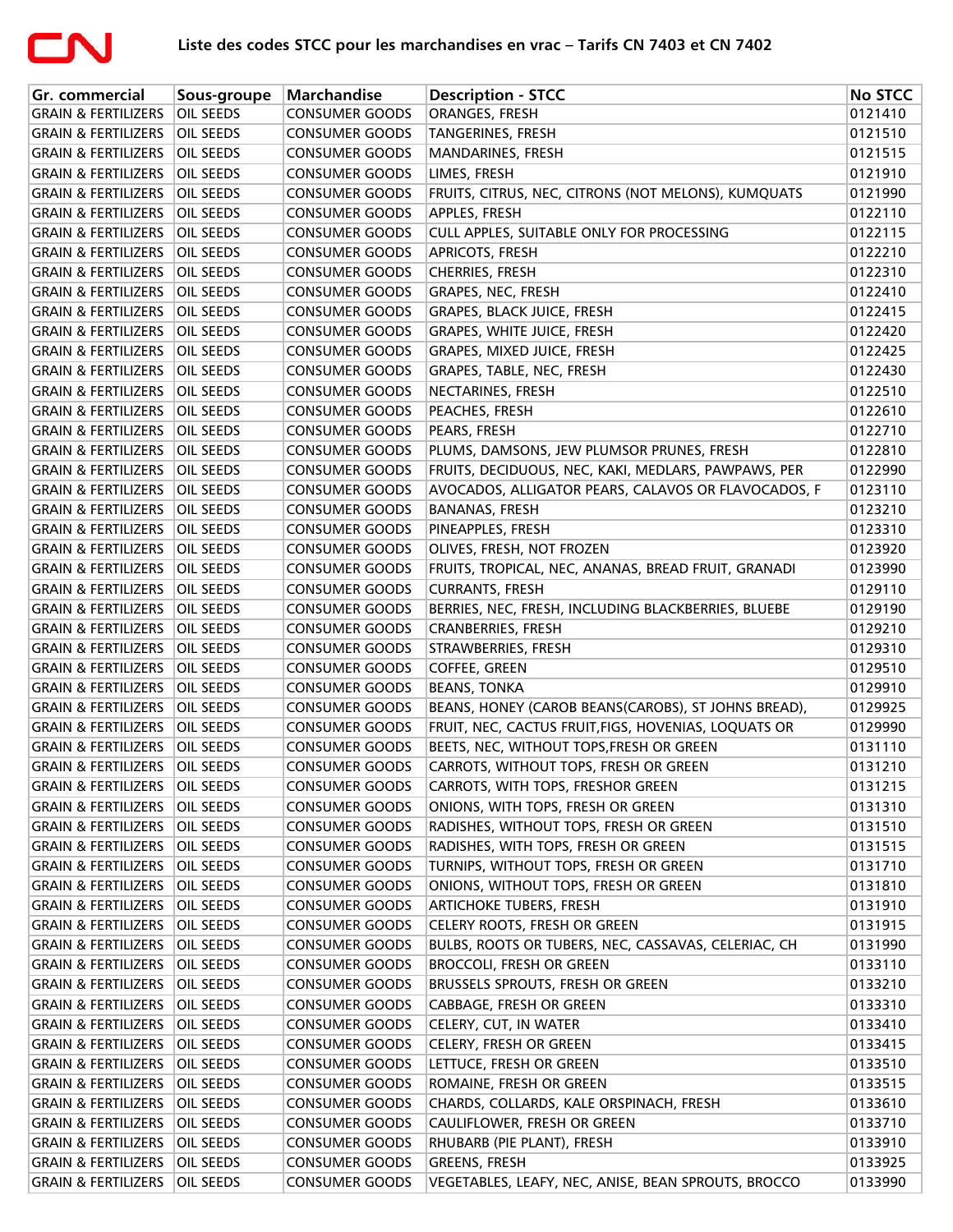

| Gr. commercial                           | Sous-groupe      | <b>Marchandise</b>    | <b>Description - STCC</b>                            | <b>No STCC</b> |
|------------------------------------------|------------------|-----------------------|------------------------------------------------------|----------------|
| <b>GRAIN &amp; FERTILIZERS</b>           | <b>OIL SEEDS</b> | <b>CONSUMER GOODS</b> | VEGETABLE SEEDS, FIELD DRIED, FOR FOOD, NEC          | 0134910        |
| <b>GRAIN &amp; FERTILIZERS</b>           | OIL SEEDS        | <b>CONSUMER GOODS</b> | GARLIC, FRESH OR GREEN, DRIED                        | 0134915        |
| <b>GRAIN &amp; FERTILIZERS</b>           | OIL SEEDS        | <b>CONSUMER GOODS</b> | BEANS, GREEN, STRING, LIMA OR WAX, FRESH             | 0139110        |
| <b>GRAIN &amp; FERTILIZERS</b>           | <b>OIL SEEDS</b> | <b>CONSUMER GOODS</b> | <b>WATERMELONS, FRESH</b>                            | 0139210        |
| <b>GRAIN &amp; FERTILIZERS</b>           | <b>OIL SEEDS</b> | <b>CONSUMER GOODS</b> | CORN, IN THE HUSK, FRESH OR GREEN                    | 0139310        |
| <b>GRAIN &amp; FERTILIZERS</b>           | OIL SEEDS        | <b>CONSUMER GOODS</b> | TOMATOES, FRESH OR GREEN                             | 0139410        |
| <b>GRAIN &amp; FERTILIZERS</b>           | <b>OIL SEEDS</b> | <b>CONSUMER GOODS</b> | CUCUMBERS OR GHERKINS, FRESH OR GREEN                | 0139510        |
| <b>GRAIN &amp; FERTILIZERS</b>           | <b>OIL SEEDS</b> | <b>CONSUMER GOODS</b> | PEPPERS, FRESH OR GREEN                              | 0139610        |
| <b>GRAIN &amp; FERTILIZERS</b>           | <b>OIL SEEDS</b> | <b>CONSUMER GOODS</b> | PUMPKINS, FRESH OR GREEN                             | 0139710        |
| <b>GRAIN &amp; FERTILIZERS</b>           | <b>OIL SEEDS</b> | <b>CONSUMER GOODS</b> | SQUASH, OTHER THAN WINTERSQUASH, FRESH, NOT COLD-PA  | 0139715        |
| <b>GRAIN &amp; FERTILIZERS</b>           | OIL SEEDS        | <b>CONSUMER GOODS</b> | CANTALOUPES OR MUSKMELONS, FRESH                     | 0139810        |
| <b>GRAIN &amp; FERTILIZERS</b>           | OIL SEEDS        | <b>CONSUMER GOODS</b> | MELONS, CITRON, FRESH                                | 0139815        |
| <b>GRAIN &amp; FERTILIZERS</b>           | <b>OIL SEEDS</b> | <b>CONSUMER GOODS</b> | HONEYDEW MELONS, FRESH                               | 0139820        |
| <b>GRAIN &amp; FERTILIZERS</b>           | <b>OIL SEEDS</b> | <b>CONSUMER GOODS</b> | MELONS, NEC, FRESH, INCLUDING CASABA, CHRISTMAS, MA  | 0139890        |
| <b>GRAIN &amp; FERTILIZERS</b>           | OIL SEEDS        | <b>CONSUMER GOODS</b> | EGG PLANT, FRESH OR GREEN                            | 0139915        |
| <b>GRAIN &amp; FERTILIZERS</b>           | <b>OIL SEEDS</b> | <b>CONSUMER GOODS</b> | ASPARAGUS, FRESH OR GREEN, OTHER THAN COLD PACK      | 0139920        |
| <b>GRAIN &amp; FERTILIZERS</b>           | <b>OIL SEEDS</b> | <b>CONSUMER GOODS</b> | VEGETABLES, FRESH OR GREEN, NEC, OR ARTICHOKES, LEN  | 0139990        |
| <b>GRAIN &amp; FERTILIZERS</b>           | <b>OIL SEEDS</b> | <b>CONSUMER GOODS</b> | CATTLE, ORDINARY, VIZ. BULLS, COWS, HEIFERS, OXEN O  | 0141110        |
| <b>GRAIN &amp; FERTILIZERS</b>           | <b>OIL SEEDS</b> | <b>CONSUMER GOODS</b> | SWINE, ORDINARY, VIZ. BARROWS, BOARS, HOGS, PIGS OR  | 0141327        |
| <b>GRAIN &amp; FERTILIZERS</b>           | <b>OIL SEEDS</b> | <b>CONSUMER GOODS</b> | SHEEP, ORDINARY, VIZ. EWES, LAMBS, RAMS OR WETHERS   | 0141425        |
| <b>GRAIN &amp; FERTILIZERS</b>           | <b>OIL SEEDS</b> | <b>CONSUMER GOODS</b> | CREAM, FARM-SEPARATED                                | 0142105        |
| <b>GRAIN &amp; FERTILIZERS</b>           | <b>OIL SEEDS</b> | <b>CONSUMER GOODS</b> | MILK, FRESH, UNPROCESSED                             | 0142110        |
| <b>GRAIN &amp; FERTILIZERS</b>           | <b>OIL SEEDS</b> | <b>CONSUMER GOODS</b> | DAIRY FARM PRODUCTS, NEC                             | 0142190        |
| <b>GRAIN &amp; FERTILIZERS</b>           | OIL SEEDS        | <b>CONSUMER GOODS</b> | WOOL CLIPS OR TAGS, IN GREASE, NOT SCOURED           | 0143110        |
| <b>GRAIN &amp; FERTILIZERS</b>           | <b>OIL SEEDS</b> | <b>CONSUMER GOODS</b> | WOOL, NEC, IN GREASE, NOTSCOURED                     | 0143190        |
| <b>GRAIN &amp; FERTILIZERS</b>           | <b>OIL SEEDS</b> | <b>CONSUMER GOODS</b> | HAIR, CATTLE, HORSE MANE OR TAIL, GOAT OR HOG, INCL  | 0143910        |
| <b>GRAIN &amp; FERTILIZERS</b>           | <b>OIL SEEDS</b> | <b>CONSUMER GOODS</b> | <b>CHICKENS, LIVE</b>                                | 0151110        |
| <b>GRAIN &amp; FERTILIZERS</b>           | OIL SEEDS        | <b>CONSUMER GOODS</b> | CHICKS OR POULTS, BABY                               | 0151310        |
| <b>GRAIN &amp; FERTILIZERS</b>           | <b>OIL SEEDS</b> | <b>CONSUMER GOODS</b> | EGGS, MARKET                                         | 0152110        |
| <b>GRAIN &amp; FERTILIZERS</b>           | <b>OIL SEEDS</b> | <b>CONSUMER GOODS</b> | CHICKEN EGGS, FOR HUMAN CONSUMPTION, NOT COOKED      | 0152115        |
| <b>GRAIN &amp; FERTILIZERS</b>           | <b>OIL SEEDS</b> | <b>CONSUMER GOODS</b> | EGGS, NEC                                            | 0152990        |
| <b>GRAIN &amp; FERTILIZERS</b>           | OIL SEEDS        | <b>CONSUMER GOODS</b> | MUSHROOMS, FRESH                                     | 0191610        |
| <b>GRAIN &amp; FERTILIZERS</b>           | <b>OIL SEEDS</b> | <b>CONSUMER GOODS</b> | <b>ONION SETS</b>                                    | 0191710        |
| <b>GRAIN &amp; FERTILIZERS OIL SEEDS</b> |                  | <b>CONSUMER GOODS</b> | FRESH SALMON, FROZEN OR NOT FROZEN, NOT PROCESSED    | 0912110        |
| <b>GRAIN &amp; FERTILIZERS OIL SEEDS</b> |                  | <b>CONSUMER GOODS</b> | FISH, NEC, FRESH, FROZEN OR NOT FROZEN, NOT PROCESS  | 0912190        |
| <b>GRAIN &amp; FERTILIZERS</b>           | OIL SEEDS        | <b>CONSUMER GOODS</b> | CLAMS, OYSTERS OR SCALLOPS, IN SHELL                 | 0912210        |
| <b>GRAIN &amp; FERTILIZERS</b>           | <b>OIL SEEDS</b> | <b>CONSUMER GOODS</b> | FRESH SHRIMP, NEC, FROZENOR NOT FROZEN, NOT PROCESS  | 0912215        |
| <b>GRAIN &amp; FERTILIZERS</b>           | OIL SEEDS        | <b>CONSUMER GOODS</b> | FRESH FROZEN LOBSTERS, NOT PROCESSED                 | 0912220        |
| <b>GRAIN &amp; FERTILIZERS</b>           | OIL SEEDS        | <b>CONSUMER GOODS</b> | FRESH SHELLFISH, NEC, FROZEN OR NOT FROZEN, NOTPROC  | 0912290        |
| <b>GRAIN &amp; FERTILIZERS</b>           | OIL SEEDS        | <b>CONSUMER GOODS</b> | DRINKING WATER, PLAIN, NOT FLAVORED NOR PHOSPHATED   | 1492210        |
| <b>GRAIN &amp; FERTILIZERS</b>           | OIL SEEDS        | <b>CONSUMER GOODS</b> | WATER, MINERAL, OR SPRINGWATER, NEC, OR PLAIN, NOTF  | 1492215        |
| <b>GRAIN &amp; FERTILIZERS</b>           | OIL SEEDS        | <b>CONSUMER GOODS</b> | VENISON, IN CARCASSES OR PART CARCASSES              | 2011115        |
| <b>GRAIN &amp; FERTILIZERS</b>           | <b>OIL SEEDS</b> | <b>CONSUMER GOODS</b> | MEATS, FRESH, NEC, IN CARCASSES OR PART CARCASSES,   | 2011120        |
| <b>GRAIN &amp; FERTILIZERS</b>           | OIL SEEDS        | <b>CONSUMER GOODS</b> | MEATS, FRESH, NEC, IN CARCASSES OR PART CARCASSES,   | 2011121        |
| <b>GRAIN &amp; FERTILIZERS</b>           | OIL SEEDS        | <b>CONSUMER GOODS</b> | CHUCKS OR VEAL, BONELESS                             | 2011125        |
| <b>GRAIN &amp; FERTILIZERS</b>           | OIL SEEDS        | <b>CONSUMER GOODS</b> | HAMS OR PICNICS, FRESH ORGREEN                       | 2011130        |
| <b>GRAIN &amp; FERTILIZERS</b>           | <b>OIL SEEDS</b> | <b>CONSUMER GOODS</b> | HOG NECKS, FRESH OR CHILLED                          | 2011910        |
| <b>GRAIN &amp; FERTILIZERS</b>           | OIL SEEDS        | <b>CONSUMER GOODS</b> | BELLIES, FRESH OR GREEN                              | 2011912        |
| <b>GRAIN &amp; FERTILIZERS</b>           | OIL SEEDS        | <b>CONSUMER GOODS</b> | CHEEK OR SHANK MEAT, FRESH OR CHILLED                | 2011915        |
| <b>GRAIN &amp; FERTILIZERS</b>           | OIL SEEDS        | <b>CONSUMER GOODS</b> | HOG HEARTS, FRESH OR CHILLED                         | 2011920        |
| <b>GRAIN &amp; FERTILIZERS</b>           | <b>OIL SEEDS</b> | <b>CONSUMER GOODS</b> | CARCASSES, WHOLE OR PART, FRESH FROZEN, OR PRIMAL OR | 2012110        |
| <b>GRAIN &amp; FERTILIZERS</b>           | <b>OIL SEEDS</b> | <b>CONSUMER GOODS</b> | MEATS, NEC, FRESH FROZEN, OR SAUSAGE MATERIAL, FRESH | 2012910        |
| <b>GRAIN &amp; FERTILIZERS</b>           | OIL SEEDS        | <b>CONSUMER GOODS</b> | PORK, FRESH FROZEN, NEC                              | 2012911        |
| <b>GRAIN &amp; FERTILIZERS</b>           | <b>OIL SEEDS</b> | <b>CONSUMER GOODS</b> | HOG OR PIG SKINS OR HOG OR PIG HIDE TRIMMINGS, FROZ  | 2012920        |
| <b>GRAIN &amp; FERTILIZERS</b>           | OIL SEEDS        | <b>CONSUMER GOODS</b> | VARIETY MEATS, FRESH FROZEN, OR EDIBLE ORGANS, FRESH | 2012930        |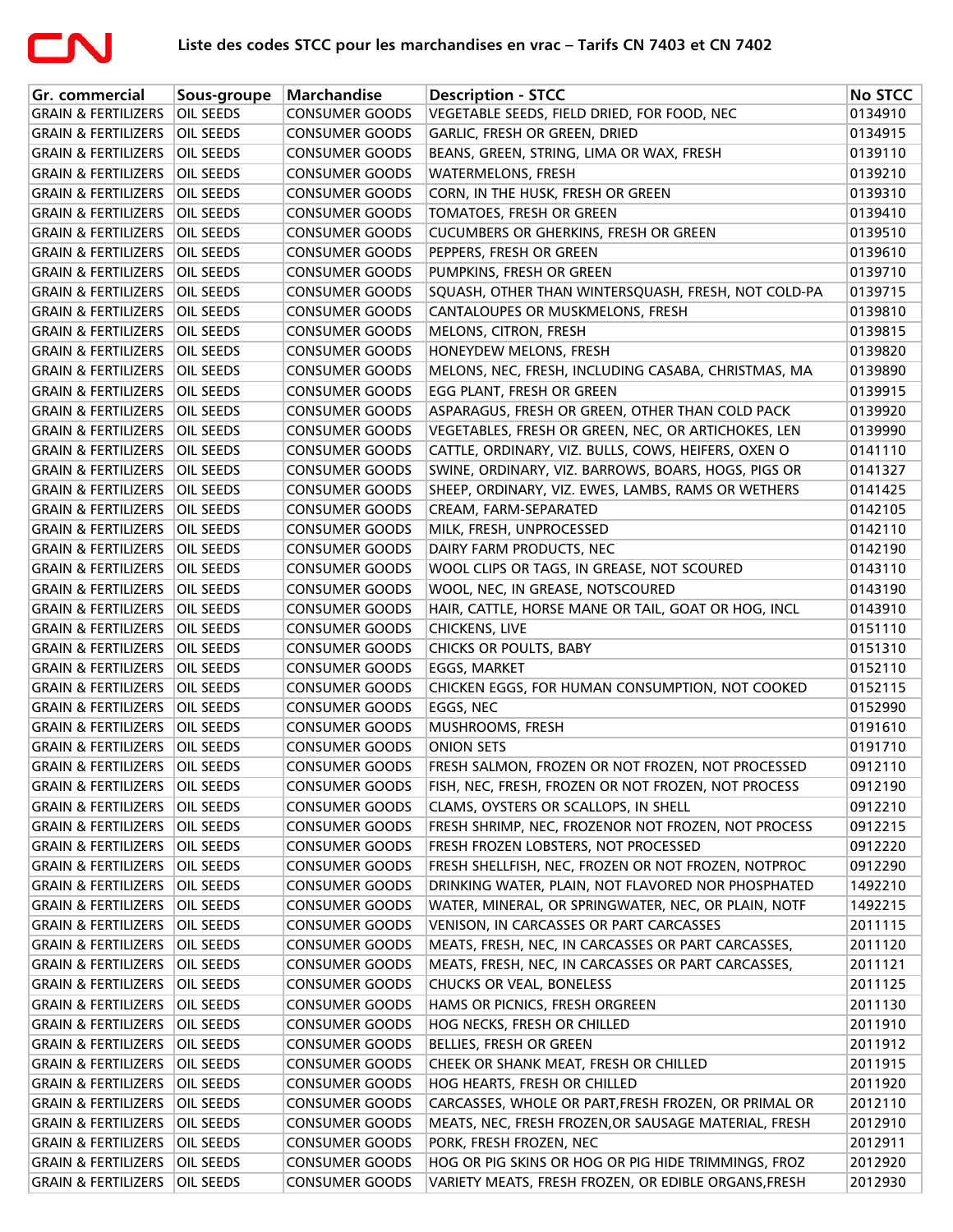

| OIL SEEDS<br><b>CONSUMER GOODS</b><br>LARD, LEAF, NOT RENDERED<br><b>GRAIN &amp; FERTILIZERS</b><br>2013115<br>MEATS, FREEZE-DEHYDRATED OR FREEZE-DRIED<br><b>GRAIN &amp; FERTILIZERS</b><br><b>OIL SEEDS</b><br><b>CONSUMER GOODS</b><br>2013215<br><b>OIL SEEDS</b><br><b>CONSUMER GOODS</b><br>CHILI CON CARNE, DRY, NOTCANNED<br>2013220<br><b>GRAIN &amp; FERTILIZERS</b><br><b>GRAIN &amp; FERTILIZERS</b><br><b>OIL SEEDS</b><br><b>CONSUMER GOODS</b><br>MEATS, FRESH, SALTED, OTHER THAN HUNG OR SUSPENDED<br>2013225<br><b>GRAIN &amp; FERTILIZERS</b><br>OIL SEEDS<br><b>CONSUMER GOODS</b><br>MEATS, FRESH, SALTED, HUNG OR SUSPENDED<br>2013226<br>2013227<br><b>GRAIN &amp; FERTILIZERS</b><br>OIL SEEDS<br><b>CONSUMER GOODS</b><br>HOG MEATS OR PORK TRIMMINGS, FRESH, SALTED<br><b>GRAIN &amp; FERTILIZERS</b><br>OIL SEEDS<br><b>CONSUMER GOODS</b><br><b>BACON RIND, FRIED</b><br>2013233<br>BACON, CURED OR SMOKED<br><b>GRAIN &amp; FERTILIZERS</b><br><b>OIL SEEDS</b><br><b>CONSUMER GOODS</b><br>2013234<br><b>GRAIN &amp; FERTILIZERS</b><br><b>OIL SEEDS</b><br><b>CONSUMER GOODS</b><br>BEEF, DRIED<br>2013235<br>HAMS, DRIED, DRY SALTED OR SMOKED, OR BELLIES<br>2013236<br><b>GRAIN &amp; FERTILIZERS</b><br>OIL SEEDS<br><b>CONSUMER GOODS</b><br><b>GRAIN &amp; FERTILIZERS</b><br><b>OIL SEEDS</b><br><b>CONSUMER GOODS</b><br>SAUSAGE, SMOKED<br>2013237<br><b>GRAIN &amp; FERTILIZERS</b><br><b>OIL SEEDS</b><br><b>CONSUMER GOODS</b><br>PORK SKINS, FRIED<br>2013257<br><b>GRAIN &amp; FERTILIZERS</b><br>OIL SEEDS<br><b>CONSUMER GOODS</b><br>MEATS, COOKED, NEC<br>2013290<br>MEATS, CURED, NEC, PICKLED<br><b>GRAIN &amp; FERTILIZERS</b><br>OIL SEEDS<br><b>CONSUMER GOODS</b><br>2013291<br>SCRAPPLE, CANNED, PREPARED OR PRESERVED<br><b>GRAIN &amp; FERTILIZERS</b><br><b>OIL SEEDS</b><br><b>CONSUMER GOODS</b><br>2013410<br>MEATS, CANNED, NEC, COOKED, CURED OR PRESERVED, WIT<br><b>GRAIN &amp; FERTILIZERS</b><br><b>OIL SEEDS</b><br><b>CONSUMER GOODS</b><br>2013414<br>SAUSAGE, NEC, COOKED, CURED OR PRESERVED, CANNED<br><b>GRAIN &amp; FERTILIZERS</b><br>OIL SEEDS<br><b>CONSUMER GOODS</b><br>2013418<br>COW BAGS OR UDDERS, FROZEN<br><b>GRAIN &amp; FERTILIZERS</b><br>OIL SEEDS<br><b>CONSUMER GOODS</b><br>2013910<br>MEATS, ANIMAL, NEC, IN- CLUDING HORSE MEAT, POULTRY<br><b>GRAIN &amp; FERTILIZERS</b><br><b>OIL SEEDS</b><br><b>CONSUMER GOODS</b><br>2013929<br>CASINGS, SAUSAGE OR MEAT PRODUCTS, ANIMAL, DRIED<br>2013941<br><b>GRAIN &amp; FERTILIZERS</b><br>OIL SEEDS<br><b>CONSUMER GOODS</b><br><b>OIL SEEDS</b><br>CASINGS, SAUSAGE OR MEAT PRODUCTS, ANIMAL, FROZEN, P<br>2013942<br><b>GRAIN &amp; FERTILIZERS</b><br><b>CONSUMER GOODS</b><br><b>GRAIN &amp; FERTILIZERS</b><br>OIL SEEDS<br><b>CONSUMER GOODS</b><br>SAUSAGE OR FOOD PRODUCT CASINGS, COLLAGEN<br>2013943<br><b>GRAIN &amp; FERTILIZERS</b><br><b>OIL SEEDS</b><br><b>CONSUMER GOODS</b><br>GREASE, ANIMAL, NEC<br>2013945<br>SKINS OR RINDS, SMOKED BACON OR HAM, OTHER THAN FRI<br><b>GRAIN &amp; FERTILIZERS</b><br><b>OIL SEEDS</b><br><b>CONSUMER GOODS</b><br>2013950<br><b>GRAIN &amp; FERTILIZERS</b><br><b>OIL SEEDS</b><br><b>CONSUMER GOODS</b><br>HIDES, CATTLE, BULL, COW, HEIFER, OX OR STEER, NOT D<br>2014110<br><b>GRAIN &amp; FERTILIZERS</b><br>HIDES, HORSE, MULE, ASS, BURRO, DONKEY, GELDING, JA<br>OIL SEEDS<br><b>CONSUMER GOODS</b><br>2014112<br>HIDES, CATTLE, BULL, COW, HEIFER, OX OR STEER, GREEN<br><b>GRAIN &amp; FERTILIZERS</b><br><b>OIL SEEDS</b><br><b>CONSUMER GOODS</b><br>2014115<br><b>GRAIN &amp; FERTILIZERS</b><br><b>OIL SEEDS</b><br><b>CONSUMER GOODS</b><br>HIDES, HORSE, MULE, ASS, BURRO, DONKEY, GELDING, JA<br>2014116<br><b>GRAIN &amp; FERTILIZERS</b><br>OIL SEEDS<br><b>CONSUMER GOODS</b><br>CATTLE, HORSE OR MULE SPLITS, RAW OR PICKLED<br>2014120<br><b>GRAIN &amp; FERTILIZERS</b><br>OIL SEEDS<br><b>CONSUMER GOODS</b><br>PELTS OR SKINS, SHEEP, EWE, LAMB, RAM OR WETHER, NOT<br>2014131<br><b>GRAIN &amp; FERTILIZERS</b><br><b>OIL SEEDS</b><br><b>CONSUMER GOODS</b><br>PELTS OR SKINS, SHEEP, EWE, LAMB, RAM OR WETHER, GRE<br>2014132<br><b>OIL SEEDS</b><br><b>CONSUMER GOODS</b><br>CALF PELTS OR SKINS, GREEN, GREEN SALTED OR PICKLED<br>2014136<br><b>GRAIN &amp; FERTILIZERS</b><br>SKINS, SWINE, BARROW, BOAR, HOG, PIG OR SOW, NOT DR<br><b>GRAIN &amp; FERTILIZERS</b><br><b>OIL SEEDS</b><br><b>CONSUMER GOODS</b><br>2014140<br>SKINS, SWINE, BARROW, BOAR, HOG, PIG OR SOW, FROZEN<br><b>GRAIN &amp; FERTILIZERS</b><br><b>OIL SEEDS</b><br><b>CONSUMER GOODS</b><br>2014145<br><b>OIL SEEDS</b><br>2014150<br>SKINS, SWINE, BARROW, BOAR, HOG, PIG OR SOW, GREEN<br><b>GRAIN &amp; FERTILIZERS</b><br><b>CONSUMER GOODS</b><br>OIL SEEDS<br>SKINS, SWINE, BARROW, BOAR, HOG, PIG OR SOW, PICKLE<br>2014155<br><b>GRAIN &amp; FERTILIZERS</b><br><b>CONSUMER GOODS</b><br>HIDES, PELTS OR SKINS, NOT DRESSED NOR TANNED, NEC,<br><b>GRAIN &amp; FERTILIZERS</b><br>OIL SEEDS<br><b>CONSUMER GOODS</b><br>2014190<br><b>GRAIN &amp; FERTILIZERS</b><br>OIL SEEDS<br><b>CONSUMER GOODS</b><br>HIDES, PELTS OR SKINS, NOT DRESSED NOR TANNED, NEC,<br>2014191<br>HEADS, ANIMAL, NOT STUFFED NOR MOUNTED NOT CONTAINI<br><b>GRAIN &amp; FERTILIZERS</b><br>OIL SEEDS<br><b>CONSUMER GOODS</b><br>2014910<br><b>GRAIN &amp; FERTILIZERS</b><br>OIL SEEDS<br><b>CONSUMER GOODS</b><br>HOG HAIR, WET, INCLUDING PIG TOES AND SCURF, NOT PR<br>2014920<br><b>GRAIN &amp; FERTILIZERS</b><br>OIL SEEDS<br><b>CONSUMER GOODS</b><br>BONE ASH NOT CONTAINING PROTEINS DERIVED FROM RUMIN<br>2014923<br><b>GRAIN &amp; FERTILIZERS</b><br>OIL SEEDS<br><b>CONSUMER GOODS</b><br>HOOFS, ANIMAL, HORN STUMPS OR HORN WASTE, FERTILIZE<br>2014931<br><b>GRAIN &amp; FERTILIZERS</b><br>OIL SEEDS<br><b>CONSUMER GOODS</b><br>GLUE STOCK, DRY, CONSIST-ING OF BACON RINDS, BACONS<br>2014938<br><b>GRAIN &amp; FERTILIZERS</b><br>OIL SEEDS<br><b>CONSUMER GOODS</b><br>GLUE STOCK, GREEN, CON- SISTING OF BACON RINDS, BAC<br>2014939<br>HOG OR PIG SKINS OR HOG OR PIG HIDE TRIMMINGS, FROZ<br><b>GRAIN &amp; FERTILIZERS</b><br>OIL SEEDS<br><b>CONSUMER GOODS</b><br>2014940<br>2014943<br><b>GRAIN &amp; FERTILIZERS</b><br>OIL SEEDS<br><b>CONSUMER GOODS</b><br>HIDE OR SKIN TRIMMINGS, SWINE, BARROW, BOAR, HOG, PI<br><b>GRAIN &amp; FERTILIZERS</b><br>OIL SEEDS<br><b>CONSUMER GOODS</b><br>HIDE OR SKIN TRIMMINGS, SWINE, BARROW, BOAR, HOG,PI<br>2014946<br><b>GRAIN &amp; FERTILIZERS</b><br>OIL SEEDS<br>HOOFS OR HORNS, ANIMAL, NEC NOT CONTAINING PROTEINS<br>2014953<br><b>CONSUMER GOODS</b><br>OIL SEEDS<br><b>CONSUMER GOODS</b><br><b>HOG STOMACH LININGS</b><br>2014961<br><b>GRAIN &amp; FERTILIZERS</b><br><b>GRAIN &amp; FERTILIZERS</b><br>OIL SEEDS<br>CALF RENNETS (CALF STOMACHS), GREEN OR GREENSALTED<br><b>CONSUMER GOODS</b><br>2014968<br><b>GRAIN &amp; FERTILIZERS</b><br>OIL SEEDS<br><b>CONSUMER GOODS</b><br>BONES, MEAT, FRESH NOT CONTAINING PROTEINS DERIVED<br>2014971<br><b>GRAIN &amp; FERTILIZERS</b><br>OIL SEEDS<br><b>CONSUMER GOODS</b><br>BONES, NEC, GROUND OR NOTGROUND NOT CONTAINING PROT<br>2014973<br><b>GRAIN &amp; FERTILIZERS</b><br>OIL SEEDS<br><b>CONSUMER GOODS</b><br>MEAT REFUSE, NON EDIBLE NOT CONTAINING PROTEINS DER<br>2014976<br><b>CONSUMER GOODS</b><br>2014983<br><b>GRAIN &amp; FERTILIZERS</b><br>OIL SEEDS<br>GLANDS OR OFFAL, ANIMAL, FROZEN NOT CONTAINING PROT | Gr. commercial                 | Sous-groupe | <b>Marchandise</b>    | <b>Description - STCC</b>           | No STCC |
|---------------------------------------------------------------------------------------------------------------------------------------------------------------------------------------------------------------------------------------------------------------------------------------------------------------------------------------------------------------------------------------------------------------------------------------------------------------------------------------------------------------------------------------------------------------------------------------------------------------------------------------------------------------------------------------------------------------------------------------------------------------------------------------------------------------------------------------------------------------------------------------------------------------------------------------------------------------------------------------------------------------------------------------------------------------------------------------------------------------------------------------------------------------------------------------------------------------------------------------------------------------------------------------------------------------------------------------------------------------------------------------------------------------------------------------------------------------------------------------------------------------------------------------------------------------------------------------------------------------------------------------------------------------------------------------------------------------------------------------------------------------------------------------------------------------------------------------------------------------------------------------------------------------------------------------------------------------------------------------------------------------------------------------------------------------------------------------------------------------------------------------------------------------------------------------------------------------------------------------------------------------------------------------------------------------------------------------------------------------------------------------------------------------------------------------------------------------------------------------------------------------------------------------------------------------------------------------------------------------------------------------------------------------------------------------------------------------------------------------------------------------------------------------------------------------------------------------------------------------------------------------------------------------------------------------------------------------------------------------------------------------------------------------------------------------------------------------------------------------------------------------------------------------------------------------------------------------------------------------------------------------------------------------------------------------------------------------------------------------------------------------------------------------------------------------------------------------------------------------------------------------------------------------------------------------------------------------------------------------------------------------------------------------------------------------------------------------------------------------------------------------------------------------------------------------------------------------------------------------------------------------------------------------------------------------------------------------------------------------------------------------------------------------------------------------------------------------------------------------------------------------------------------------------------------------------------------------------------------------------------------------------------------------------------------------------------------------------------------------------------------------------------------------------------------------------------------------------------------------------------------------------------------------------------------------------------------------------------------------------------------------------------------------------------------------------------------------------------------------------------------------------------------------------------------------------------------------------------------------------------------------------------------------------------------------------------------------------------------------------------------------------------------------------------------------------------------------------------------------------------------------------------------------------------------------------------------------------------------------------------------------------------------------------------------------------------------------------------------------------------------------------------------------------------------------------------------------------------------------------------------------------------------------------------------------------------------------------------------------------------------------------------------------------------------------------------------------------------------------------------------------------------------------------------------------------------------------------------------------------------------------------------------------------------------------------------------------------------------------------------------------------------------------------------------------------------------------------------------------------------------------------------------------------------------------------------------------------------------------------------------------------------------------------------------------------------------------------------------------------------------------------------------------------------------------------------------------------------------------------------------------------------------------------------------------------------------------------------------------------------------------------------------------------------------------------------------------------------------------------------------------------------------------------------------------------------------------------------------------------------------------------------------------------------------------------------------------------------------------------------------------------------------------------------------------------------------------------------------------------------------------------------------------------------------------------------------------------------------------------------------------------------------------------------------------------------------------------------------------------------------------------------------------------------------------------------------------------|--------------------------------|-------------|-----------------------|-------------------------------------|---------|
|                                                                                                                                                                                                                                                                                                                                                                                                                                                                                                                                                                                                                                                                                                                                                                                                                                                                                                                                                                                                                                                                                                                                                                                                                                                                                                                                                                                                                                                                                                                                                                                                                                                                                                                                                                                                                                                                                                                                                                                                                                                                                                                                                                                                                                                                                                                                                                                                                                                                                                                                                                                                                                                                                                                                                                                                                                                                                                                                                                                                                                                                                                                                                                                                                                                                                                                                                                                                                                                                                                                                                                                                                                                                                                                                                                                                                                                                                                                                                                                                                                                                                                                                                                                                                                                                                                                                                                                                                                                                                                                                                                                                                                                                                                                                                                                                                                                                                                                                                                                                                                                                                                                                                                                                                                                                                                                                                                                                                                                                                                                                                                                                                                                                                                                                                                                                                                                                                                                                                                                                                                                                                                                                                                                                                                                                                                                                                                                                                                                                                                                                                                                                                                                                                                                                                                                                                                                                                                                                                                                                                                                                                                                                                                                                                                                                                                                                                                                                                                                                     |                                |             |                       |                                     |         |
|                                                                                                                                                                                                                                                                                                                                                                                                                                                                                                                                                                                                                                                                                                                                                                                                                                                                                                                                                                                                                                                                                                                                                                                                                                                                                                                                                                                                                                                                                                                                                                                                                                                                                                                                                                                                                                                                                                                                                                                                                                                                                                                                                                                                                                                                                                                                                                                                                                                                                                                                                                                                                                                                                                                                                                                                                                                                                                                                                                                                                                                                                                                                                                                                                                                                                                                                                                                                                                                                                                                                                                                                                                                                                                                                                                                                                                                                                                                                                                                                                                                                                                                                                                                                                                                                                                                                                                                                                                                                                                                                                                                                                                                                                                                                                                                                                                                                                                                                                                                                                                                                                                                                                                                                                                                                                                                                                                                                                                                                                                                                                                                                                                                                                                                                                                                                                                                                                                                                                                                                                                                                                                                                                                                                                                                                                                                                                                                                                                                                                                                                                                                                                                                                                                                                                                                                                                                                                                                                                                                                                                                                                                                                                                                                                                                                                                                                                                                                                                                                     |                                |             |                       |                                     |         |
|                                                                                                                                                                                                                                                                                                                                                                                                                                                                                                                                                                                                                                                                                                                                                                                                                                                                                                                                                                                                                                                                                                                                                                                                                                                                                                                                                                                                                                                                                                                                                                                                                                                                                                                                                                                                                                                                                                                                                                                                                                                                                                                                                                                                                                                                                                                                                                                                                                                                                                                                                                                                                                                                                                                                                                                                                                                                                                                                                                                                                                                                                                                                                                                                                                                                                                                                                                                                                                                                                                                                                                                                                                                                                                                                                                                                                                                                                                                                                                                                                                                                                                                                                                                                                                                                                                                                                                                                                                                                                                                                                                                                                                                                                                                                                                                                                                                                                                                                                                                                                                                                                                                                                                                                                                                                                                                                                                                                                                                                                                                                                                                                                                                                                                                                                                                                                                                                                                                                                                                                                                                                                                                                                                                                                                                                                                                                                                                                                                                                                                                                                                                                                                                                                                                                                                                                                                                                                                                                                                                                                                                                                                                                                                                                                                                                                                                                                                                                                                                                     |                                |             |                       |                                     |         |
|                                                                                                                                                                                                                                                                                                                                                                                                                                                                                                                                                                                                                                                                                                                                                                                                                                                                                                                                                                                                                                                                                                                                                                                                                                                                                                                                                                                                                                                                                                                                                                                                                                                                                                                                                                                                                                                                                                                                                                                                                                                                                                                                                                                                                                                                                                                                                                                                                                                                                                                                                                                                                                                                                                                                                                                                                                                                                                                                                                                                                                                                                                                                                                                                                                                                                                                                                                                                                                                                                                                                                                                                                                                                                                                                                                                                                                                                                                                                                                                                                                                                                                                                                                                                                                                                                                                                                                                                                                                                                                                                                                                                                                                                                                                                                                                                                                                                                                                                                                                                                                                                                                                                                                                                                                                                                                                                                                                                                                                                                                                                                                                                                                                                                                                                                                                                                                                                                                                                                                                                                                                                                                                                                                                                                                                                                                                                                                                                                                                                                                                                                                                                                                                                                                                                                                                                                                                                                                                                                                                                                                                                                                                                                                                                                                                                                                                                                                                                                                                                     |                                |             |                       |                                     |         |
|                                                                                                                                                                                                                                                                                                                                                                                                                                                                                                                                                                                                                                                                                                                                                                                                                                                                                                                                                                                                                                                                                                                                                                                                                                                                                                                                                                                                                                                                                                                                                                                                                                                                                                                                                                                                                                                                                                                                                                                                                                                                                                                                                                                                                                                                                                                                                                                                                                                                                                                                                                                                                                                                                                                                                                                                                                                                                                                                                                                                                                                                                                                                                                                                                                                                                                                                                                                                                                                                                                                                                                                                                                                                                                                                                                                                                                                                                                                                                                                                                                                                                                                                                                                                                                                                                                                                                                                                                                                                                                                                                                                                                                                                                                                                                                                                                                                                                                                                                                                                                                                                                                                                                                                                                                                                                                                                                                                                                                                                                                                                                                                                                                                                                                                                                                                                                                                                                                                                                                                                                                                                                                                                                                                                                                                                                                                                                                                                                                                                                                                                                                                                                                                                                                                                                                                                                                                                                                                                                                                                                                                                                                                                                                                                                                                                                                                                                                                                                                                                     |                                |             |                       |                                     |         |
|                                                                                                                                                                                                                                                                                                                                                                                                                                                                                                                                                                                                                                                                                                                                                                                                                                                                                                                                                                                                                                                                                                                                                                                                                                                                                                                                                                                                                                                                                                                                                                                                                                                                                                                                                                                                                                                                                                                                                                                                                                                                                                                                                                                                                                                                                                                                                                                                                                                                                                                                                                                                                                                                                                                                                                                                                                                                                                                                                                                                                                                                                                                                                                                                                                                                                                                                                                                                                                                                                                                                                                                                                                                                                                                                                                                                                                                                                                                                                                                                                                                                                                                                                                                                                                                                                                                                                                                                                                                                                                                                                                                                                                                                                                                                                                                                                                                                                                                                                                                                                                                                                                                                                                                                                                                                                                                                                                                                                                                                                                                                                                                                                                                                                                                                                                                                                                                                                                                                                                                                                                                                                                                                                                                                                                                                                                                                                                                                                                                                                                                                                                                                                                                                                                                                                                                                                                                                                                                                                                                                                                                                                                                                                                                                                                                                                                                                                                                                                                                                     |                                |             |                       |                                     |         |
|                                                                                                                                                                                                                                                                                                                                                                                                                                                                                                                                                                                                                                                                                                                                                                                                                                                                                                                                                                                                                                                                                                                                                                                                                                                                                                                                                                                                                                                                                                                                                                                                                                                                                                                                                                                                                                                                                                                                                                                                                                                                                                                                                                                                                                                                                                                                                                                                                                                                                                                                                                                                                                                                                                                                                                                                                                                                                                                                                                                                                                                                                                                                                                                                                                                                                                                                                                                                                                                                                                                                                                                                                                                                                                                                                                                                                                                                                                                                                                                                                                                                                                                                                                                                                                                                                                                                                                                                                                                                                                                                                                                                                                                                                                                                                                                                                                                                                                                                                                                                                                                                                                                                                                                                                                                                                                                                                                                                                                                                                                                                                                                                                                                                                                                                                                                                                                                                                                                                                                                                                                                                                                                                                                                                                                                                                                                                                                                                                                                                                                                                                                                                                                                                                                                                                                                                                                                                                                                                                                                                                                                                                                                                                                                                                                                                                                                                                                                                                                                                     |                                |             |                       |                                     |         |
|                                                                                                                                                                                                                                                                                                                                                                                                                                                                                                                                                                                                                                                                                                                                                                                                                                                                                                                                                                                                                                                                                                                                                                                                                                                                                                                                                                                                                                                                                                                                                                                                                                                                                                                                                                                                                                                                                                                                                                                                                                                                                                                                                                                                                                                                                                                                                                                                                                                                                                                                                                                                                                                                                                                                                                                                                                                                                                                                                                                                                                                                                                                                                                                                                                                                                                                                                                                                                                                                                                                                                                                                                                                                                                                                                                                                                                                                                                                                                                                                                                                                                                                                                                                                                                                                                                                                                                                                                                                                                                                                                                                                                                                                                                                                                                                                                                                                                                                                                                                                                                                                                                                                                                                                                                                                                                                                                                                                                                                                                                                                                                                                                                                                                                                                                                                                                                                                                                                                                                                                                                                                                                                                                                                                                                                                                                                                                                                                                                                                                                                                                                                                                                                                                                                                                                                                                                                                                                                                                                                                                                                                                                                                                                                                                                                                                                                                                                                                                                                                     |                                |             |                       |                                     |         |
|                                                                                                                                                                                                                                                                                                                                                                                                                                                                                                                                                                                                                                                                                                                                                                                                                                                                                                                                                                                                                                                                                                                                                                                                                                                                                                                                                                                                                                                                                                                                                                                                                                                                                                                                                                                                                                                                                                                                                                                                                                                                                                                                                                                                                                                                                                                                                                                                                                                                                                                                                                                                                                                                                                                                                                                                                                                                                                                                                                                                                                                                                                                                                                                                                                                                                                                                                                                                                                                                                                                                                                                                                                                                                                                                                                                                                                                                                                                                                                                                                                                                                                                                                                                                                                                                                                                                                                                                                                                                                                                                                                                                                                                                                                                                                                                                                                                                                                                                                                                                                                                                                                                                                                                                                                                                                                                                                                                                                                                                                                                                                                                                                                                                                                                                                                                                                                                                                                                                                                                                                                                                                                                                                                                                                                                                                                                                                                                                                                                                                                                                                                                                                                                                                                                                                                                                                                                                                                                                                                                                                                                                                                                                                                                                                                                                                                                                                                                                                                                                     |                                |             |                       |                                     |         |
|                                                                                                                                                                                                                                                                                                                                                                                                                                                                                                                                                                                                                                                                                                                                                                                                                                                                                                                                                                                                                                                                                                                                                                                                                                                                                                                                                                                                                                                                                                                                                                                                                                                                                                                                                                                                                                                                                                                                                                                                                                                                                                                                                                                                                                                                                                                                                                                                                                                                                                                                                                                                                                                                                                                                                                                                                                                                                                                                                                                                                                                                                                                                                                                                                                                                                                                                                                                                                                                                                                                                                                                                                                                                                                                                                                                                                                                                                                                                                                                                                                                                                                                                                                                                                                                                                                                                                                                                                                                                                                                                                                                                                                                                                                                                                                                                                                                                                                                                                                                                                                                                                                                                                                                                                                                                                                                                                                                                                                                                                                                                                                                                                                                                                                                                                                                                                                                                                                                                                                                                                                                                                                                                                                                                                                                                                                                                                                                                                                                                                                                                                                                                                                                                                                                                                                                                                                                                                                                                                                                                                                                                                                                                                                                                                                                                                                                                                                                                                                                                     |                                |             |                       |                                     |         |
|                                                                                                                                                                                                                                                                                                                                                                                                                                                                                                                                                                                                                                                                                                                                                                                                                                                                                                                                                                                                                                                                                                                                                                                                                                                                                                                                                                                                                                                                                                                                                                                                                                                                                                                                                                                                                                                                                                                                                                                                                                                                                                                                                                                                                                                                                                                                                                                                                                                                                                                                                                                                                                                                                                                                                                                                                                                                                                                                                                                                                                                                                                                                                                                                                                                                                                                                                                                                                                                                                                                                                                                                                                                                                                                                                                                                                                                                                                                                                                                                                                                                                                                                                                                                                                                                                                                                                                                                                                                                                                                                                                                                                                                                                                                                                                                                                                                                                                                                                                                                                                                                                                                                                                                                                                                                                                                                                                                                                                                                                                                                                                                                                                                                                                                                                                                                                                                                                                                                                                                                                                                                                                                                                                                                                                                                                                                                                                                                                                                                                                                                                                                                                                                                                                                                                                                                                                                                                                                                                                                                                                                                                                                                                                                                                                                                                                                                                                                                                                                                     |                                |             |                       |                                     |         |
|                                                                                                                                                                                                                                                                                                                                                                                                                                                                                                                                                                                                                                                                                                                                                                                                                                                                                                                                                                                                                                                                                                                                                                                                                                                                                                                                                                                                                                                                                                                                                                                                                                                                                                                                                                                                                                                                                                                                                                                                                                                                                                                                                                                                                                                                                                                                                                                                                                                                                                                                                                                                                                                                                                                                                                                                                                                                                                                                                                                                                                                                                                                                                                                                                                                                                                                                                                                                                                                                                                                                                                                                                                                                                                                                                                                                                                                                                                                                                                                                                                                                                                                                                                                                                                                                                                                                                                                                                                                                                                                                                                                                                                                                                                                                                                                                                                                                                                                                                                                                                                                                                                                                                                                                                                                                                                                                                                                                                                                                                                                                                                                                                                                                                                                                                                                                                                                                                                                                                                                                                                                                                                                                                                                                                                                                                                                                                                                                                                                                                                                                                                                                                                                                                                                                                                                                                                                                                                                                                                                                                                                                                                                                                                                                                                                                                                                                                                                                                                                                     |                                |             |                       |                                     |         |
|                                                                                                                                                                                                                                                                                                                                                                                                                                                                                                                                                                                                                                                                                                                                                                                                                                                                                                                                                                                                                                                                                                                                                                                                                                                                                                                                                                                                                                                                                                                                                                                                                                                                                                                                                                                                                                                                                                                                                                                                                                                                                                                                                                                                                                                                                                                                                                                                                                                                                                                                                                                                                                                                                                                                                                                                                                                                                                                                                                                                                                                                                                                                                                                                                                                                                                                                                                                                                                                                                                                                                                                                                                                                                                                                                                                                                                                                                                                                                                                                                                                                                                                                                                                                                                                                                                                                                                                                                                                                                                                                                                                                                                                                                                                                                                                                                                                                                                                                                                                                                                                                                                                                                                                                                                                                                                                                                                                                                                                                                                                                                                                                                                                                                                                                                                                                                                                                                                                                                                                                                                                                                                                                                                                                                                                                                                                                                                                                                                                                                                                                                                                                                                                                                                                                                                                                                                                                                                                                                                                                                                                                                                                                                                                                                                                                                                                                                                                                                                                                     |                                |             |                       |                                     |         |
|                                                                                                                                                                                                                                                                                                                                                                                                                                                                                                                                                                                                                                                                                                                                                                                                                                                                                                                                                                                                                                                                                                                                                                                                                                                                                                                                                                                                                                                                                                                                                                                                                                                                                                                                                                                                                                                                                                                                                                                                                                                                                                                                                                                                                                                                                                                                                                                                                                                                                                                                                                                                                                                                                                                                                                                                                                                                                                                                                                                                                                                                                                                                                                                                                                                                                                                                                                                                                                                                                                                                                                                                                                                                                                                                                                                                                                                                                                                                                                                                                                                                                                                                                                                                                                                                                                                                                                                                                                                                                                                                                                                                                                                                                                                                                                                                                                                                                                                                                                                                                                                                                                                                                                                                                                                                                                                                                                                                                                                                                                                                                                                                                                                                                                                                                                                                                                                                                                                                                                                                                                                                                                                                                                                                                                                                                                                                                                                                                                                                                                                                                                                                                                                                                                                                                                                                                                                                                                                                                                                                                                                                                                                                                                                                                                                                                                                                                                                                                                                                     |                                |             |                       |                                     |         |
|                                                                                                                                                                                                                                                                                                                                                                                                                                                                                                                                                                                                                                                                                                                                                                                                                                                                                                                                                                                                                                                                                                                                                                                                                                                                                                                                                                                                                                                                                                                                                                                                                                                                                                                                                                                                                                                                                                                                                                                                                                                                                                                                                                                                                                                                                                                                                                                                                                                                                                                                                                                                                                                                                                                                                                                                                                                                                                                                                                                                                                                                                                                                                                                                                                                                                                                                                                                                                                                                                                                                                                                                                                                                                                                                                                                                                                                                                                                                                                                                                                                                                                                                                                                                                                                                                                                                                                                                                                                                                                                                                                                                                                                                                                                                                                                                                                                                                                                                                                                                                                                                                                                                                                                                                                                                                                                                                                                                                                                                                                                                                                                                                                                                                                                                                                                                                                                                                                                                                                                                                                                                                                                                                                                                                                                                                                                                                                                                                                                                                                                                                                                                                                                                                                                                                                                                                                                                                                                                                                                                                                                                                                                                                                                                                                                                                                                                                                                                                                                                     |                                |             |                       |                                     |         |
|                                                                                                                                                                                                                                                                                                                                                                                                                                                                                                                                                                                                                                                                                                                                                                                                                                                                                                                                                                                                                                                                                                                                                                                                                                                                                                                                                                                                                                                                                                                                                                                                                                                                                                                                                                                                                                                                                                                                                                                                                                                                                                                                                                                                                                                                                                                                                                                                                                                                                                                                                                                                                                                                                                                                                                                                                                                                                                                                                                                                                                                                                                                                                                                                                                                                                                                                                                                                                                                                                                                                                                                                                                                                                                                                                                                                                                                                                                                                                                                                                                                                                                                                                                                                                                                                                                                                                                                                                                                                                                                                                                                                                                                                                                                                                                                                                                                                                                                                                                                                                                                                                                                                                                                                                                                                                                                                                                                                                                                                                                                                                                                                                                                                                                                                                                                                                                                                                                                                                                                                                                                                                                                                                                                                                                                                                                                                                                                                                                                                                                                                                                                                                                                                                                                                                                                                                                                                                                                                                                                                                                                                                                                                                                                                                                                                                                                                                                                                                                                                     |                                |             |                       |                                     |         |
|                                                                                                                                                                                                                                                                                                                                                                                                                                                                                                                                                                                                                                                                                                                                                                                                                                                                                                                                                                                                                                                                                                                                                                                                                                                                                                                                                                                                                                                                                                                                                                                                                                                                                                                                                                                                                                                                                                                                                                                                                                                                                                                                                                                                                                                                                                                                                                                                                                                                                                                                                                                                                                                                                                                                                                                                                                                                                                                                                                                                                                                                                                                                                                                                                                                                                                                                                                                                                                                                                                                                                                                                                                                                                                                                                                                                                                                                                                                                                                                                                                                                                                                                                                                                                                                                                                                                                                                                                                                                                                                                                                                                                                                                                                                                                                                                                                                                                                                                                                                                                                                                                                                                                                                                                                                                                                                                                                                                                                                                                                                                                                                                                                                                                                                                                                                                                                                                                                                                                                                                                                                                                                                                                                                                                                                                                                                                                                                                                                                                                                                                                                                                                                                                                                                                                                                                                                                                                                                                                                                                                                                                                                                                                                                                                                                                                                                                                                                                                                                                     |                                |             |                       |                                     |         |
|                                                                                                                                                                                                                                                                                                                                                                                                                                                                                                                                                                                                                                                                                                                                                                                                                                                                                                                                                                                                                                                                                                                                                                                                                                                                                                                                                                                                                                                                                                                                                                                                                                                                                                                                                                                                                                                                                                                                                                                                                                                                                                                                                                                                                                                                                                                                                                                                                                                                                                                                                                                                                                                                                                                                                                                                                                                                                                                                                                                                                                                                                                                                                                                                                                                                                                                                                                                                                                                                                                                                                                                                                                                                                                                                                                                                                                                                                                                                                                                                                                                                                                                                                                                                                                                                                                                                                                                                                                                                                                                                                                                                                                                                                                                                                                                                                                                                                                                                                                                                                                                                                                                                                                                                                                                                                                                                                                                                                                                                                                                                                                                                                                                                                                                                                                                                                                                                                                                                                                                                                                                                                                                                                                                                                                                                                                                                                                                                                                                                                                                                                                                                                                                                                                                                                                                                                                                                                                                                                                                                                                                                                                                                                                                                                                                                                                                                                                                                                                                                     |                                |             |                       |                                     |         |
|                                                                                                                                                                                                                                                                                                                                                                                                                                                                                                                                                                                                                                                                                                                                                                                                                                                                                                                                                                                                                                                                                                                                                                                                                                                                                                                                                                                                                                                                                                                                                                                                                                                                                                                                                                                                                                                                                                                                                                                                                                                                                                                                                                                                                                                                                                                                                                                                                                                                                                                                                                                                                                                                                                                                                                                                                                                                                                                                                                                                                                                                                                                                                                                                                                                                                                                                                                                                                                                                                                                                                                                                                                                                                                                                                                                                                                                                                                                                                                                                                                                                                                                                                                                                                                                                                                                                                                                                                                                                                                                                                                                                                                                                                                                                                                                                                                                                                                                                                                                                                                                                                                                                                                                                                                                                                                                                                                                                                                                                                                                                                                                                                                                                                                                                                                                                                                                                                                                                                                                                                                                                                                                                                                                                                                                                                                                                                                                                                                                                                                                                                                                                                                                                                                                                                                                                                                                                                                                                                                                                                                                                                                                                                                                                                                                                                                                                                                                                                                                                     |                                |             |                       |                                     |         |
|                                                                                                                                                                                                                                                                                                                                                                                                                                                                                                                                                                                                                                                                                                                                                                                                                                                                                                                                                                                                                                                                                                                                                                                                                                                                                                                                                                                                                                                                                                                                                                                                                                                                                                                                                                                                                                                                                                                                                                                                                                                                                                                                                                                                                                                                                                                                                                                                                                                                                                                                                                                                                                                                                                                                                                                                                                                                                                                                                                                                                                                                                                                                                                                                                                                                                                                                                                                                                                                                                                                                                                                                                                                                                                                                                                                                                                                                                                                                                                                                                                                                                                                                                                                                                                                                                                                                                                                                                                                                                                                                                                                                                                                                                                                                                                                                                                                                                                                                                                                                                                                                                                                                                                                                                                                                                                                                                                                                                                                                                                                                                                                                                                                                                                                                                                                                                                                                                                                                                                                                                                                                                                                                                                                                                                                                                                                                                                                                                                                                                                                                                                                                                                                                                                                                                                                                                                                                                                                                                                                                                                                                                                                                                                                                                                                                                                                                                                                                                                                                     |                                |             |                       |                                     |         |
|                                                                                                                                                                                                                                                                                                                                                                                                                                                                                                                                                                                                                                                                                                                                                                                                                                                                                                                                                                                                                                                                                                                                                                                                                                                                                                                                                                                                                                                                                                                                                                                                                                                                                                                                                                                                                                                                                                                                                                                                                                                                                                                                                                                                                                                                                                                                                                                                                                                                                                                                                                                                                                                                                                                                                                                                                                                                                                                                                                                                                                                                                                                                                                                                                                                                                                                                                                                                                                                                                                                                                                                                                                                                                                                                                                                                                                                                                                                                                                                                                                                                                                                                                                                                                                                                                                                                                                                                                                                                                                                                                                                                                                                                                                                                                                                                                                                                                                                                                                                                                                                                                                                                                                                                                                                                                                                                                                                                                                                                                                                                                                                                                                                                                                                                                                                                                                                                                                                                                                                                                                                                                                                                                                                                                                                                                                                                                                                                                                                                                                                                                                                                                                                                                                                                                                                                                                                                                                                                                                                                                                                                                                                                                                                                                                                                                                                                                                                                                                                                     |                                |             |                       |                                     |         |
|                                                                                                                                                                                                                                                                                                                                                                                                                                                                                                                                                                                                                                                                                                                                                                                                                                                                                                                                                                                                                                                                                                                                                                                                                                                                                                                                                                                                                                                                                                                                                                                                                                                                                                                                                                                                                                                                                                                                                                                                                                                                                                                                                                                                                                                                                                                                                                                                                                                                                                                                                                                                                                                                                                                                                                                                                                                                                                                                                                                                                                                                                                                                                                                                                                                                                                                                                                                                                                                                                                                                                                                                                                                                                                                                                                                                                                                                                                                                                                                                                                                                                                                                                                                                                                                                                                                                                                                                                                                                                                                                                                                                                                                                                                                                                                                                                                                                                                                                                                                                                                                                                                                                                                                                                                                                                                                                                                                                                                                                                                                                                                                                                                                                                                                                                                                                                                                                                                                                                                                                                                                                                                                                                                                                                                                                                                                                                                                                                                                                                                                                                                                                                                                                                                                                                                                                                                                                                                                                                                                                                                                                                                                                                                                                                                                                                                                                                                                                                                                                     |                                |             |                       |                                     |         |
|                                                                                                                                                                                                                                                                                                                                                                                                                                                                                                                                                                                                                                                                                                                                                                                                                                                                                                                                                                                                                                                                                                                                                                                                                                                                                                                                                                                                                                                                                                                                                                                                                                                                                                                                                                                                                                                                                                                                                                                                                                                                                                                                                                                                                                                                                                                                                                                                                                                                                                                                                                                                                                                                                                                                                                                                                                                                                                                                                                                                                                                                                                                                                                                                                                                                                                                                                                                                                                                                                                                                                                                                                                                                                                                                                                                                                                                                                                                                                                                                                                                                                                                                                                                                                                                                                                                                                                                                                                                                                                                                                                                                                                                                                                                                                                                                                                                                                                                                                                                                                                                                                                                                                                                                                                                                                                                                                                                                                                                                                                                                                                                                                                                                                                                                                                                                                                                                                                                                                                                                                                                                                                                                                                                                                                                                                                                                                                                                                                                                                                                                                                                                                                                                                                                                                                                                                                                                                                                                                                                                                                                                                                                                                                                                                                                                                                                                                                                                                                                                     |                                |             |                       |                                     |         |
|                                                                                                                                                                                                                                                                                                                                                                                                                                                                                                                                                                                                                                                                                                                                                                                                                                                                                                                                                                                                                                                                                                                                                                                                                                                                                                                                                                                                                                                                                                                                                                                                                                                                                                                                                                                                                                                                                                                                                                                                                                                                                                                                                                                                                                                                                                                                                                                                                                                                                                                                                                                                                                                                                                                                                                                                                                                                                                                                                                                                                                                                                                                                                                                                                                                                                                                                                                                                                                                                                                                                                                                                                                                                                                                                                                                                                                                                                                                                                                                                                                                                                                                                                                                                                                                                                                                                                                                                                                                                                                                                                                                                                                                                                                                                                                                                                                                                                                                                                                                                                                                                                                                                                                                                                                                                                                                                                                                                                                                                                                                                                                                                                                                                                                                                                                                                                                                                                                                                                                                                                                                                                                                                                                                                                                                                                                                                                                                                                                                                                                                                                                                                                                                                                                                                                                                                                                                                                                                                                                                                                                                                                                                                                                                                                                                                                                                                                                                                                                                                     |                                |             |                       |                                     |         |
|                                                                                                                                                                                                                                                                                                                                                                                                                                                                                                                                                                                                                                                                                                                                                                                                                                                                                                                                                                                                                                                                                                                                                                                                                                                                                                                                                                                                                                                                                                                                                                                                                                                                                                                                                                                                                                                                                                                                                                                                                                                                                                                                                                                                                                                                                                                                                                                                                                                                                                                                                                                                                                                                                                                                                                                                                                                                                                                                                                                                                                                                                                                                                                                                                                                                                                                                                                                                                                                                                                                                                                                                                                                                                                                                                                                                                                                                                                                                                                                                                                                                                                                                                                                                                                                                                                                                                                                                                                                                                                                                                                                                                                                                                                                                                                                                                                                                                                                                                                                                                                                                                                                                                                                                                                                                                                                                                                                                                                                                                                                                                                                                                                                                                                                                                                                                                                                                                                                                                                                                                                                                                                                                                                                                                                                                                                                                                                                                                                                                                                                                                                                                                                                                                                                                                                                                                                                                                                                                                                                                                                                                                                                                                                                                                                                                                                                                                                                                                                                                     |                                |             |                       |                                     |         |
|                                                                                                                                                                                                                                                                                                                                                                                                                                                                                                                                                                                                                                                                                                                                                                                                                                                                                                                                                                                                                                                                                                                                                                                                                                                                                                                                                                                                                                                                                                                                                                                                                                                                                                                                                                                                                                                                                                                                                                                                                                                                                                                                                                                                                                                                                                                                                                                                                                                                                                                                                                                                                                                                                                                                                                                                                                                                                                                                                                                                                                                                                                                                                                                                                                                                                                                                                                                                                                                                                                                                                                                                                                                                                                                                                                                                                                                                                                                                                                                                                                                                                                                                                                                                                                                                                                                                                                                                                                                                                                                                                                                                                                                                                                                                                                                                                                                                                                                                                                                                                                                                                                                                                                                                                                                                                                                                                                                                                                                                                                                                                                                                                                                                                                                                                                                                                                                                                                                                                                                                                                                                                                                                                                                                                                                                                                                                                                                                                                                                                                                                                                                                                                                                                                                                                                                                                                                                                                                                                                                                                                                                                                                                                                                                                                                                                                                                                                                                                                                                     |                                |             |                       |                                     |         |
|                                                                                                                                                                                                                                                                                                                                                                                                                                                                                                                                                                                                                                                                                                                                                                                                                                                                                                                                                                                                                                                                                                                                                                                                                                                                                                                                                                                                                                                                                                                                                                                                                                                                                                                                                                                                                                                                                                                                                                                                                                                                                                                                                                                                                                                                                                                                                                                                                                                                                                                                                                                                                                                                                                                                                                                                                                                                                                                                                                                                                                                                                                                                                                                                                                                                                                                                                                                                                                                                                                                                                                                                                                                                                                                                                                                                                                                                                                                                                                                                                                                                                                                                                                                                                                                                                                                                                                                                                                                                                                                                                                                                                                                                                                                                                                                                                                                                                                                                                                                                                                                                                                                                                                                                                                                                                                                                                                                                                                                                                                                                                                                                                                                                                                                                                                                                                                                                                                                                                                                                                                                                                                                                                                                                                                                                                                                                                                                                                                                                                                                                                                                                                                                                                                                                                                                                                                                                                                                                                                                                                                                                                                                                                                                                                                                                                                                                                                                                                                                                     |                                |             |                       |                                     |         |
|                                                                                                                                                                                                                                                                                                                                                                                                                                                                                                                                                                                                                                                                                                                                                                                                                                                                                                                                                                                                                                                                                                                                                                                                                                                                                                                                                                                                                                                                                                                                                                                                                                                                                                                                                                                                                                                                                                                                                                                                                                                                                                                                                                                                                                                                                                                                                                                                                                                                                                                                                                                                                                                                                                                                                                                                                                                                                                                                                                                                                                                                                                                                                                                                                                                                                                                                                                                                                                                                                                                                                                                                                                                                                                                                                                                                                                                                                                                                                                                                                                                                                                                                                                                                                                                                                                                                                                                                                                                                                                                                                                                                                                                                                                                                                                                                                                                                                                                                                                                                                                                                                                                                                                                                                                                                                                                                                                                                                                                                                                                                                                                                                                                                                                                                                                                                                                                                                                                                                                                                                                                                                                                                                                                                                                                                                                                                                                                                                                                                                                                                                                                                                                                                                                                                                                                                                                                                                                                                                                                                                                                                                                                                                                                                                                                                                                                                                                                                                                                                     |                                |             |                       |                                     |         |
|                                                                                                                                                                                                                                                                                                                                                                                                                                                                                                                                                                                                                                                                                                                                                                                                                                                                                                                                                                                                                                                                                                                                                                                                                                                                                                                                                                                                                                                                                                                                                                                                                                                                                                                                                                                                                                                                                                                                                                                                                                                                                                                                                                                                                                                                                                                                                                                                                                                                                                                                                                                                                                                                                                                                                                                                                                                                                                                                                                                                                                                                                                                                                                                                                                                                                                                                                                                                                                                                                                                                                                                                                                                                                                                                                                                                                                                                                                                                                                                                                                                                                                                                                                                                                                                                                                                                                                                                                                                                                                                                                                                                                                                                                                                                                                                                                                                                                                                                                                                                                                                                                                                                                                                                                                                                                                                                                                                                                                                                                                                                                                                                                                                                                                                                                                                                                                                                                                                                                                                                                                                                                                                                                                                                                                                                                                                                                                                                                                                                                                                                                                                                                                                                                                                                                                                                                                                                                                                                                                                                                                                                                                                                                                                                                                                                                                                                                                                                                                                                     |                                |             |                       |                                     |         |
|                                                                                                                                                                                                                                                                                                                                                                                                                                                                                                                                                                                                                                                                                                                                                                                                                                                                                                                                                                                                                                                                                                                                                                                                                                                                                                                                                                                                                                                                                                                                                                                                                                                                                                                                                                                                                                                                                                                                                                                                                                                                                                                                                                                                                                                                                                                                                                                                                                                                                                                                                                                                                                                                                                                                                                                                                                                                                                                                                                                                                                                                                                                                                                                                                                                                                                                                                                                                                                                                                                                                                                                                                                                                                                                                                                                                                                                                                                                                                                                                                                                                                                                                                                                                                                                                                                                                                                                                                                                                                                                                                                                                                                                                                                                                                                                                                                                                                                                                                                                                                                                                                                                                                                                                                                                                                                                                                                                                                                                                                                                                                                                                                                                                                                                                                                                                                                                                                                                                                                                                                                                                                                                                                                                                                                                                                                                                                                                                                                                                                                                                                                                                                                                                                                                                                                                                                                                                                                                                                                                                                                                                                                                                                                                                                                                                                                                                                                                                                                                                     |                                |             |                       |                                     |         |
|                                                                                                                                                                                                                                                                                                                                                                                                                                                                                                                                                                                                                                                                                                                                                                                                                                                                                                                                                                                                                                                                                                                                                                                                                                                                                                                                                                                                                                                                                                                                                                                                                                                                                                                                                                                                                                                                                                                                                                                                                                                                                                                                                                                                                                                                                                                                                                                                                                                                                                                                                                                                                                                                                                                                                                                                                                                                                                                                                                                                                                                                                                                                                                                                                                                                                                                                                                                                                                                                                                                                                                                                                                                                                                                                                                                                                                                                                                                                                                                                                                                                                                                                                                                                                                                                                                                                                                                                                                                                                                                                                                                                                                                                                                                                                                                                                                                                                                                                                                                                                                                                                                                                                                                                                                                                                                                                                                                                                                                                                                                                                                                                                                                                                                                                                                                                                                                                                                                                                                                                                                                                                                                                                                                                                                                                                                                                                                                                                                                                                                                                                                                                                                                                                                                                                                                                                                                                                                                                                                                                                                                                                                                                                                                                                                                                                                                                                                                                                                                                     |                                |             |                       |                                     |         |
|                                                                                                                                                                                                                                                                                                                                                                                                                                                                                                                                                                                                                                                                                                                                                                                                                                                                                                                                                                                                                                                                                                                                                                                                                                                                                                                                                                                                                                                                                                                                                                                                                                                                                                                                                                                                                                                                                                                                                                                                                                                                                                                                                                                                                                                                                                                                                                                                                                                                                                                                                                                                                                                                                                                                                                                                                                                                                                                                                                                                                                                                                                                                                                                                                                                                                                                                                                                                                                                                                                                                                                                                                                                                                                                                                                                                                                                                                                                                                                                                                                                                                                                                                                                                                                                                                                                                                                                                                                                                                                                                                                                                                                                                                                                                                                                                                                                                                                                                                                                                                                                                                                                                                                                                                                                                                                                                                                                                                                                                                                                                                                                                                                                                                                                                                                                                                                                                                                                                                                                                                                                                                                                                                                                                                                                                                                                                                                                                                                                                                                                                                                                                                                                                                                                                                                                                                                                                                                                                                                                                                                                                                                                                                                                                                                                                                                                                                                                                                                                                     |                                |             |                       |                                     |         |
|                                                                                                                                                                                                                                                                                                                                                                                                                                                                                                                                                                                                                                                                                                                                                                                                                                                                                                                                                                                                                                                                                                                                                                                                                                                                                                                                                                                                                                                                                                                                                                                                                                                                                                                                                                                                                                                                                                                                                                                                                                                                                                                                                                                                                                                                                                                                                                                                                                                                                                                                                                                                                                                                                                                                                                                                                                                                                                                                                                                                                                                                                                                                                                                                                                                                                                                                                                                                                                                                                                                                                                                                                                                                                                                                                                                                                                                                                                                                                                                                                                                                                                                                                                                                                                                                                                                                                                                                                                                                                                                                                                                                                                                                                                                                                                                                                                                                                                                                                                                                                                                                                                                                                                                                                                                                                                                                                                                                                                                                                                                                                                                                                                                                                                                                                                                                                                                                                                                                                                                                                                                                                                                                                                                                                                                                                                                                                                                                                                                                                                                                                                                                                                                                                                                                                                                                                                                                                                                                                                                                                                                                                                                                                                                                                                                                                                                                                                                                                                                                     |                                |             |                       |                                     |         |
|                                                                                                                                                                                                                                                                                                                                                                                                                                                                                                                                                                                                                                                                                                                                                                                                                                                                                                                                                                                                                                                                                                                                                                                                                                                                                                                                                                                                                                                                                                                                                                                                                                                                                                                                                                                                                                                                                                                                                                                                                                                                                                                                                                                                                                                                                                                                                                                                                                                                                                                                                                                                                                                                                                                                                                                                                                                                                                                                                                                                                                                                                                                                                                                                                                                                                                                                                                                                                                                                                                                                                                                                                                                                                                                                                                                                                                                                                                                                                                                                                                                                                                                                                                                                                                                                                                                                                                                                                                                                                                                                                                                                                                                                                                                                                                                                                                                                                                                                                                                                                                                                                                                                                                                                                                                                                                                                                                                                                                                                                                                                                                                                                                                                                                                                                                                                                                                                                                                                                                                                                                                                                                                                                                                                                                                                                                                                                                                                                                                                                                                                                                                                                                                                                                                                                                                                                                                                                                                                                                                                                                                                                                                                                                                                                                                                                                                                                                                                                                                                     |                                |             |                       |                                     |         |
|                                                                                                                                                                                                                                                                                                                                                                                                                                                                                                                                                                                                                                                                                                                                                                                                                                                                                                                                                                                                                                                                                                                                                                                                                                                                                                                                                                                                                                                                                                                                                                                                                                                                                                                                                                                                                                                                                                                                                                                                                                                                                                                                                                                                                                                                                                                                                                                                                                                                                                                                                                                                                                                                                                                                                                                                                                                                                                                                                                                                                                                                                                                                                                                                                                                                                                                                                                                                                                                                                                                                                                                                                                                                                                                                                                                                                                                                                                                                                                                                                                                                                                                                                                                                                                                                                                                                                                                                                                                                                                                                                                                                                                                                                                                                                                                                                                                                                                                                                                                                                                                                                                                                                                                                                                                                                                                                                                                                                                                                                                                                                                                                                                                                                                                                                                                                                                                                                                                                                                                                                                                                                                                                                                                                                                                                                                                                                                                                                                                                                                                                                                                                                                                                                                                                                                                                                                                                                                                                                                                                                                                                                                                                                                                                                                                                                                                                                                                                                                                                     |                                |             |                       |                                     |         |
|                                                                                                                                                                                                                                                                                                                                                                                                                                                                                                                                                                                                                                                                                                                                                                                                                                                                                                                                                                                                                                                                                                                                                                                                                                                                                                                                                                                                                                                                                                                                                                                                                                                                                                                                                                                                                                                                                                                                                                                                                                                                                                                                                                                                                                                                                                                                                                                                                                                                                                                                                                                                                                                                                                                                                                                                                                                                                                                                                                                                                                                                                                                                                                                                                                                                                                                                                                                                                                                                                                                                                                                                                                                                                                                                                                                                                                                                                                                                                                                                                                                                                                                                                                                                                                                                                                                                                                                                                                                                                                                                                                                                                                                                                                                                                                                                                                                                                                                                                                                                                                                                                                                                                                                                                                                                                                                                                                                                                                                                                                                                                                                                                                                                                                                                                                                                                                                                                                                                                                                                                                                                                                                                                                                                                                                                                                                                                                                                                                                                                                                                                                                                                                                                                                                                                                                                                                                                                                                                                                                                                                                                                                                                                                                                                                                                                                                                                                                                                                                                     |                                |             |                       |                                     |         |
|                                                                                                                                                                                                                                                                                                                                                                                                                                                                                                                                                                                                                                                                                                                                                                                                                                                                                                                                                                                                                                                                                                                                                                                                                                                                                                                                                                                                                                                                                                                                                                                                                                                                                                                                                                                                                                                                                                                                                                                                                                                                                                                                                                                                                                                                                                                                                                                                                                                                                                                                                                                                                                                                                                                                                                                                                                                                                                                                                                                                                                                                                                                                                                                                                                                                                                                                                                                                                                                                                                                                                                                                                                                                                                                                                                                                                                                                                                                                                                                                                                                                                                                                                                                                                                                                                                                                                                                                                                                                                                                                                                                                                                                                                                                                                                                                                                                                                                                                                                                                                                                                                                                                                                                                                                                                                                                                                                                                                                                                                                                                                                                                                                                                                                                                                                                                                                                                                                                                                                                                                                                                                                                                                                                                                                                                                                                                                                                                                                                                                                                                                                                                                                                                                                                                                                                                                                                                                                                                                                                                                                                                                                                                                                                                                                                                                                                                                                                                                                                                     |                                |             |                       |                                     |         |
|                                                                                                                                                                                                                                                                                                                                                                                                                                                                                                                                                                                                                                                                                                                                                                                                                                                                                                                                                                                                                                                                                                                                                                                                                                                                                                                                                                                                                                                                                                                                                                                                                                                                                                                                                                                                                                                                                                                                                                                                                                                                                                                                                                                                                                                                                                                                                                                                                                                                                                                                                                                                                                                                                                                                                                                                                                                                                                                                                                                                                                                                                                                                                                                                                                                                                                                                                                                                                                                                                                                                                                                                                                                                                                                                                                                                                                                                                                                                                                                                                                                                                                                                                                                                                                                                                                                                                                                                                                                                                                                                                                                                                                                                                                                                                                                                                                                                                                                                                                                                                                                                                                                                                                                                                                                                                                                                                                                                                                                                                                                                                                                                                                                                                                                                                                                                                                                                                                                                                                                                                                                                                                                                                                                                                                                                                                                                                                                                                                                                                                                                                                                                                                                                                                                                                                                                                                                                                                                                                                                                                                                                                                                                                                                                                                                                                                                                                                                                                                                                     |                                |             |                       |                                     |         |
|                                                                                                                                                                                                                                                                                                                                                                                                                                                                                                                                                                                                                                                                                                                                                                                                                                                                                                                                                                                                                                                                                                                                                                                                                                                                                                                                                                                                                                                                                                                                                                                                                                                                                                                                                                                                                                                                                                                                                                                                                                                                                                                                                                                                                                                                                                                                                                                                                                                                                                                                                                                                                                                                                                                                                                                                                                                                                                                                                                                                                                                                                                                                                                                                                                                                                                                                                                                                                                                                                                                                                                                                                                                                                                                                                                                                                                                                                                                                                                                                                                                                                                                                                                                                                                                                                                                                                                                                                                                                                                                                                                                                                                                                                                                                                                                                                                                                                                                                                                                                                                                                                                                                                                                                                                                                                                                                                                                                                                                                                                                                                                                                                                                                                                                                                                                                                                                                                                                                                                                                                                                                                                                                                                                                                                                                                                                                                                                                                                                                                                                                                                                                                                                                                                                                                                                                                                                                                                                                                                                                                                                                                                                                                                                                                                                                                                                                                                                                                                                                     |                                |             |                       |                                     |         |
|                                                                                                                                                                                                                                                                                                                                                                                                                                                                                                                                                                                                                                                                                                                                                                                                                                                                                                                                                                                                                                                                                                                                                                                                                                                                                                                                                                                                                                                                                                                                                                                                                                                                                                                                                                                                                                                                                                                                                                                                                                                                                                                                                                                                                                                                                                                                                                                                                                                                                                                                                                                                                                                                                                                                                                                                                                                                                                                                                                                                                                                                                                                                                                                                                                                                                                                                                                                                                                                                                                                                                                                                                                                                                                                                                                                                                                                                                                                                                                                                                                                                                                                                                                                                                                                                                                                                                                                                                                                                                                                                                                                                                                                                                                                                                                                                                                                                                                                                                                                                                                                                                                                                                                                                                                                                                                                                                                                                                                                                                                                                                                                                                                                                                                                                                                                                                                                                                                                                                                                                                                                                                                                                                                                                                                                                                                                                                                                                                                                                                                                                                                                                                                                                                                                                                                                                                                                                                                                                                                                                                                                                                                                                                                                                                                                                                                                                                                                                                                                                     |                                |             |                       |                                     |         |
|                                                                                                                                                                                                                                                                                                                                                                                                                                                                                                                                                                                                                                                                                                                                                                                                                                                                                                                                                                                                                                                                                                                                                                                                                                                                                                                                                                                                                                                                                                                                                                                                                                                                                                                                                                                                                                                                                                                                                                                                                                                                                                                                                                                                                                                                                                                                                                                                                                                                                                                                                                                                                                                                                                                                                                                                                                                                                                                                                                                                                                                                                                                                                                                                                                                                                                                                                                                                                                                                                                                                                                                                                                                                                                                                                                                                                                                                                                                                                                                                                                                                                                                                                                                                                                                                                                                                                                                                                                                                                                                                                                                                                                                                                                                                                                                                                                                                                                                                                                                                                                                                                                                                                                                                                                                                                                                                                                                                                                                                                                                                                                                                                                                                                                                                                                                                                                                                                                                                                                                                                                                                                                                                                                                                                                                                                                                                                                                                                                                                                                                                                                                                                                                                                                                                                                                                                                                                                                                                                                                                                                                                                                                                                                                                                                                                                                                                                                                                                                                                     |                                |             |                       |                                     |         |
|                                                                                                                                                                                                                                                                                                                                                                                                                                                                                                                                                                                                                                                                                                                                                                                                                                                                                                                                                                                                                                                                                                                                                                                                                                                                                                                                                                                                                                                                                                                                                                                                                                                                                                                                                                                                                                                                                                                                                                                                                                                                                                                                                                                                                                                                                                                                                                                                                                                                                                                                                                                                                                                                                                                                                                                                                                                                                                                                                                                                                                                                                                                                                                                                                                                                                                                                                                                                                                                                                                                                                                                                                                                                                                                                                                                                                                                                                                                                                                                                                                                                                                                                                                                                                                                                                                                                                                                                                                                                                                                                                                                                                                                                                                                                                                                                                                                                                                                                                                                                                                                                                                                                                                                                                                                                                                                                                                                                                                                                                                                                                                                                                                                                                                                                                                                                                                                                                                                                                                                                                                                                                                                                                                                                                                                                                                                                                                                                                                                                                                                                                                                                                                                                                                                                                                                                                                                                                                                                                                                                                                                                                                                                                                                                                                                                                                                                                                                                                                                                     |                                |             |                       |                                     |         |
|                                                                                                                                                                                                                                                                                                                                                                                                                                                                                                                                                                                                                                                                                                                                                                                                                                                                                                                                                                                                                                                                                                                                                                                                                                                                                                                                                                                                                                                                                                                                                                                                                                                                                                                                                                                                                                                                                                                                                                                                                                                                                                                                                                                                                                                                                                                                                                                                                                                                                                                                                                                                                                                                                                                                                                                                                                                                                                                                                                                                                                                                                                                                                                                                                                                                                                                                                                                                                                                                                                                                                                                                                                                                                                                                                                                                                                                                                                                                                                                                                                                                                                                                                                                                                                                                                                                                                                                                                                                                                                                                                                                                                                                                                                                                                                                                                                                                                                                                                                                                                                                                                                                                                                                                                                                                                                                                                                                                                                                                                                                                                                                                                                                                                                                                                                                                                                                                                                                                                                                                                                                                                                                                                                                                                                                                                                                                                                                                                                                                                                                                                                                                                                                                                                                                                                                                                                                                                                                                                                                                                                                                                                                                                                                                                                                                                                                                                                                                                                                                     |                                |             |                       |                                     |         |
|                                                                                                                                                                                                                                                                                                                                                                                                                                                                                                                                                                                                                                                                                                                                                                                                                                                                                                                                                                                                                                                                                                                                                                                                                                                                                                                                                                                                                                                                                                                                                                                                                                                                                                                                                                                                                                                                                                                                                                                                                                                                                                                                                                                                                                                                                                                                                                                                                                                                                                                                                                                                                                                                                                                                                                                                                                                                                                                                                                                                                                                                                                                                                                                                                                                                                                                                                                                                                                                                                                                                                                                                                                                                                                                                                                                                                                                                                                                                                                                                                                                                                                                                                                                                                                                                                                                                                                                                                                                                                                                                                                                                                                                                                                                                                                                                                                                                                                                                                                                                                                                                                                                                                                                                                                                                                                                                                                                                                                                                                                                                                                                                                                                                                                                                                                                                                                                                                                                                                                                                                                                                                                                                                                                                                                                                                                                                                                                                                                                                                                                                                                                                                                                                                                                                                                                                                                                                                                                                                                                                                                                                                                                                                                                                                                                                                                                                                                                                                                                                     |                                |             |                       |                                     |         |
|                                                                                                                                                                                                                                                                                                                                                                                                                                                                                                                                                                                                                                                                                                                                                                                                                                                                                                                                                                                                                                                                                                                                                                                                                                                                                                                                                                                                                                                                                                                                                                                                                                                                                                                                                                                                                                                                                                                                                                                                                                                                                                                                                                                                                                                                                                                                                                                                                                                                                                                                                                                                                                                                                                                                                                                                                                                                                                                                                                                                                                                                                                                                                                                                                                                                                                                                                                                                                                                                                                                                                                                                                                                                                                                                                                                                                                                                                                                                                                                                                                                                                                                                                                                                                                                                                                                                                                                                                                                                                                                                                                                                                                                                                                                                                                                                                                                                                                                                                                                                                                                                                                                                                                                                                                                                                                                                                                                                                                                                                                                                                                                                                                                                                                                                                                                                                                                                                                                                                                                                                                                                                                                                                                                                                                                                                                                                                                                                                                                                                                                                                                                                                                                                                                                                                                                                                                                                                                                                                                                                                                                                                                                                                                                                                                                                                                                                                                                                                                                                     |                                |             |                       |                                     |         |
|                                                                                                                                                                                                                                                                                                                                                                                                                                                                                                                                                                                                                                                                                                                                                                                                                                                                                                                                                                                                                                                                                                                                                                                                                                                                                                                                                                                                                                                                                                                                                                                                                                                                                                                                                                                                                                                                                                                                                                                                                                                                                                                                                                                                                                                                                                                                                                                                                                                                                                                                                                                                                                                                                                                                                                                                                                                                                                                                                                                                                                                                                                                                                                                                                                                                                                                                                                                                                                                                                                                                                                                                                                                                                                                                                                                                                                                                                                                                                                                                                                                                                                                                                                                                                                                                                                                                                                                                                                                                                                                                                                                                                                                                                                                                                                                                                                                                                                                                                                                                                                                                                                                                                                                                                                                                                                                                                                                                                                                                                                                                                                                                                                                                                                                                                                                                                                                                                                                                                                                                                                                                                                                                                                                                                                                                                                                                                                                                                                                                                                                                                                                                                                                                                                                                                                                                                                                                                                                                                                                                                                                                                                                                                                                                                                                                                                                                                                                                                                                                     |                                |             |                       |                                     |         |
|                                                                                                                                                                                                                                                                                                                                                                                                                                                                                                                                                                                                                                                                                                                                                                                                                                                                                                                                                                                                                                                                                                                                                                                                                                                                                                                                                                                                                                                                                                                                                                                                                                                                                                                                                                                                                                                                                                                                                                                                                                                                                                                                                                                                                                                                                                                                                                                                                                                                                                                                                                                                                                                                                                                                                                                                                                                                                                                                                                                                                                                                                                                                                                                                                                                                                                                                                                                                                                                                                                                                                                                                                                                                                                                                                                                                                                                                                                                                                                                                                                                                                                                                                                                                                                                                                                                                                                                                                                                                                                                                                                                                                                                                                                                                                                                                                                                                                                                                                                                                                                                                                                                                                                                                                                                                                                                                                                                                                                                                                                                                                                                                                                                                                                                                                                                                                                                                                                                                                                                                                                                                                                                                                                                                                                                                                                                                                                                                                                                                                                                                                                                                                                                                                                                                                                                                                                                                                                                                                                                                                                                                                                                                                                                                                                                                                                                                                                                                                                                                     |                                |             |                       |                                     |         |
|                                                                                                                                                                                                                                                                                                                                                                                                                                                                                                                                                                                                                                                                                                                                                                                                                                                                                                                                                                                                                                                                                                                                                                                                                                                                                                                                                                                                                                                                                                                                                                                                                                                                                                                                                                                                                                                                                                                                                                                                                                                                                                                                                                                                                                                                                                                                                                                                                                                                                                                                                                                                                                                                                                                                                                                                                                                                                                                                                                                                                                                                                                                                                                                                                                                                                                                                                                                                                                                                                                                                                                                                                                                                                                                                                                                                                                                                                                                                                                                                                                                                                                                                                                                                                                                                                                                                                                                                                                                                                                                                                                                                                                                                                                                                                                                                                                                                                                                                                                                                                                                                                                                                                                                                                                                                                                                                                                                                                                                                                                                                                                                                                                                                                                                                                                                                                                                                                                                                                                                                                                                                                                                                                                                                                                                                                                                                                                                                                                                                                                                                                                                                                                                                                                                                                                                                                                                                                                                                                                                                                                                                                                                                                                                                                                                                                                                                                                                                                                                                     |                                |             |                       |                                     |         |
|                                                                                                                                                                                                                                                                                                                                                                                                                                                                                                                                                                                                                                                                                                                                                                                                                                                                                                                                                                                                                                                                                                                                                                                                                                                                                                                                                                                                                                                                                                                                                                                                                                                                                                                                                                                                                                                                                                                                                                                                                                                                                                                                                                                                                                                                                                                                                                                                                                                                                                                                                                                                                                                                                                                                                                                                                                                                                                                                                                                                                                                                                                                                                                                                                                                                                                                                                                                                                                                                                                                                                                                                                                                                                                                                                                                                                                                                                                                                                                                                                                                                                                                                                                                                                                                                                                                                                                                                                                                                                                                                                                                                                                                                                                                                                                                                                                                                                                                                                                                                                                                                                                                                                                                                                                                                                                                                                                                                                                                                                                                                                                                                                                                                                                                                                                                                                                                                                                                                                                                                                                                                                                                                                                                                                                                                                                                                                                                                                                                                                                                                                                                                                                                                                                                                                                                                                                                                                                                                                                                                                                                                                                                                                                                                                                                                                                                                                                                                                                                                     |                                |             |                       |                                     |         |
|                                                                                                                                                                                                                                                                                                                                                                                                                                                                                                                                                                                                                                                                                                                                                                                                                                                                                                                                                                                                                                                                                                                                                                                                                                                                                                                                                                                                                                                                                                                                                                                                                                                                                                                                                                                                                                                                                                                                                                                                                                                                                                                                                                                                                                                                                                                                                                                                                                                                                                                                                                                                                                                                                                                                                                                                                                                                                                                                                                                                                                                                                                                                                                                                                                                                                                                                                                                                                                                                                                                                                                                                                                                                                                                                                                                                                                                                                                                                                                                                                                                                                                                                                                                                                                                                                                                                                                                                                                                                                                                                                                                                                                                                                                                                                                                                                                                                                                                                                                                                                                                                                                                                                                                                                                                                                                                                                                                                                                                                                                                                                                                                                                                                                                                                                                                                                                                                                                                                                                                                                                                                                                                                                                                                                                                                                                                                                                                                                                                                                                                                                                                                                                                                                                                                                                                                                                                                                                                                                                                                                                                                                                                                                                                                                                                                                                                                                                                                                                                                     |                                |             |                       |                                     |         |
|                                                                                                                                                                                                                                                                                                                                                                                                                                                                                                                                                                                                                                                                                                                                                                                                                                                                                                                                                                                                                                                                                                                                                                                                                                                                                                                                                                                                                                                                                                                                                                                                                                                                                                                                                                                                                                                                                                                                                                                                                                                                                                                                                                                                                                                                                                                                                                                                                                                                                                                                                                                                                                                                                                                                                                                                                                                                                                                                                                                                                                                                                                                                                                                                                                                                                                                                                                                                                                                                                                                                                                                                                                                                                                                                                                                                                                                                                                                                                                                                                                                                                                                                                                                                                                                                                                                                                                                                                                                                                                                                                                                                                                                                                                                                                                                                                                                                                                                                                                                                                                                                                                                                                                                                                                                                                                                                                                                                                                                                                                                                                                                                                                                                                                                                                                                                                                                                                                                                                                                                                                                                                                                                                                                                                                                                                                                                                                                                                                                                                                                                                                                                                                                                                                                                                                                                                                                                                                                                                                                                                                                                                                                                                                                                                                                                                                                                                                                                                                                                     |                                |             |                       |                                     |         |
|                                                                                                                                                                                                                                                                                                                                                                                                                                                                                                                                                                                                                                                                                                                                                                                                                                                                                                                                                                                                                                                                                                                                                                                                                                                                                                                                                                                                                                                                                                                                                                                                                                                                                                                                                                                                                                                                                                                                                                                                                                                                                                                                                                                                                                                                                                                                                                                                                                                                                                                                                                                                                                                                                                                                                                                                                                                                                                                                                                                                                                                                                                                                                                                                                                                                                                                                                                                                                                                                                                                                                                                                                                                                                                                                                                                                                                                                                                                                                                                                                                                                                                                                                                                                                                                                                                                                                                                                                                                                                                                                                                                                                                                                                                                                                                                                                                                                                                                                                                                                                                                                                                                                                                                                                                                                                                                                                                                                                                                                                                                                                                                                                                                                                                                                                                                                                                                                                                                                                                                                                                                                                                                                                                                                                                                                                                                                                                                                                                                                                                                                                                                                                                                                                                                                                                                                                                                                                                                                                                                                                                                                                                                                                                                                                                                                                                                                                                                                                                                                     |                                |             |                       |                                     |         |
|                                                                                                                                                                                                                                                                                                                                                                                                                                                                                                                                                                                                                                                                                                                                                                                                                                                                                                                                                                                                                                                                                                                                                                                                                                                                                                                                                                                                                                                                                                                                                                                                                                                                                                                                                                                                                                                                                                                                                                                                                                                                                                                                                                                                                                                                                                                                                                                                                                                                                                                                                                                                                                                                                                                                                                                                                                                                                                                                                                                                                                                                                                                                                                                                                                                                                                                                                                                                                                                                                                                                                                                                                                                                                                                                                                                                                                                                                                                                                                                                                                                                                                                                                                                                                                                                                                                                                                                                                                                                                                                                                                                                                                                                                                                                                                                                                                                                                                                                                                                                                                                                                                                                                                                                                                                                                                                                                                                                                                                                                                                                                                                                                                                                                                                                                                                                                                                                                                                                                                                                                                                                                                                                                                                                                                                                                                                                                                                                                                                                                                                                                                                                                                                                                                                                                                                                                                                                                                                                                                                                                                                                                                                                                                                                                                                                                                                                                                                                                                                                     |                                |             |                       |                                     |         |
|                                                                                                                                                                                                                                                                                                                                                                                                                                                                                                                                                                                                                                                                                                                                                                                                                                                                                                                                                                                                                                                                                                                                                                                                                                                                                                                                                                                                                                                                                                                                                                                                                                                                                                                                                                                                                                                                                                                                                                                                                                                                                                                                                                                                                                                                                                                                                                                                                                                                                                                                                                                                                                                                                                                                                                                                                                                                                                                                                                                                                                                                                                                                                                                                                                                                                                                                                                                                                                                                                                                                                                                                                                                                                                                                                                                                                                                                                                                                                                                                                                                                                                                                                                                                                                                                                                                                                                                                                                                                                                                                                                                                                                                                                                                                                                                                                                                                                                                                                                                                                                                                                                                                                                                                                                                                                                                                                                                                                                                                                                                                                                                                                                                                                                                                                                                                                                                                                                                                                                                                                                                                                                                                                                                                                                                                                                                                                                                                                                                                                                                                                                                                                                                                                                                                                                                                                                                                                                                                                                                                                                                                                                                                                                                                                                                                                                                                                                                                                                                                     |                                |             |                       |                                     |         |
|                                                                                                                                                                                                                                                                                                                                                                                                                                                                                                                                                                                                                                                                                                                                                                                                                                                                                                                                                                                                                                                                                                                                                                                                                                                                                                                                                                                                                                                                                                                                                                                                                                                                                                                                                                                                                                                                                                                                                                                                                                                                                                                                                                                                                                                                                                                                                                                                                                                                                                                                                                                                                                                                                                                                                                                                                                                                                                                                                                                                                                                                                                                                                                                                                                                                                                                                                                                                                                                                                                                                                                                                                                                                                                                                                                                                                                                                                                                                                                                                                                                                                                                                                                                                                                                                                                                                                                                                                                                                                                                                                                                                                                                                                                                                                                                                                                                                                                                                                                                                                                                                                                                                                                                                                                                                                                                                                                                                                                                                                                                                                                                                                                                                                                                                                                                                                                                                                                                                                                                                                                                                                                                                                                                                                                                                                                                                                                                                                                                                                                                                                                                                                                                                                                                                                                                                                                                                                                                                                                                                                                                                                                                                                                                                                                                                                                                                                                                                                                                                     | <b>GRAIN &amp; FERTILIZERS</b> | OIL SEEDS   | <b>CONSUMER GOODS</b> | CHICKENS, DRESSED, FRESH OR CHILLED | 2015110 |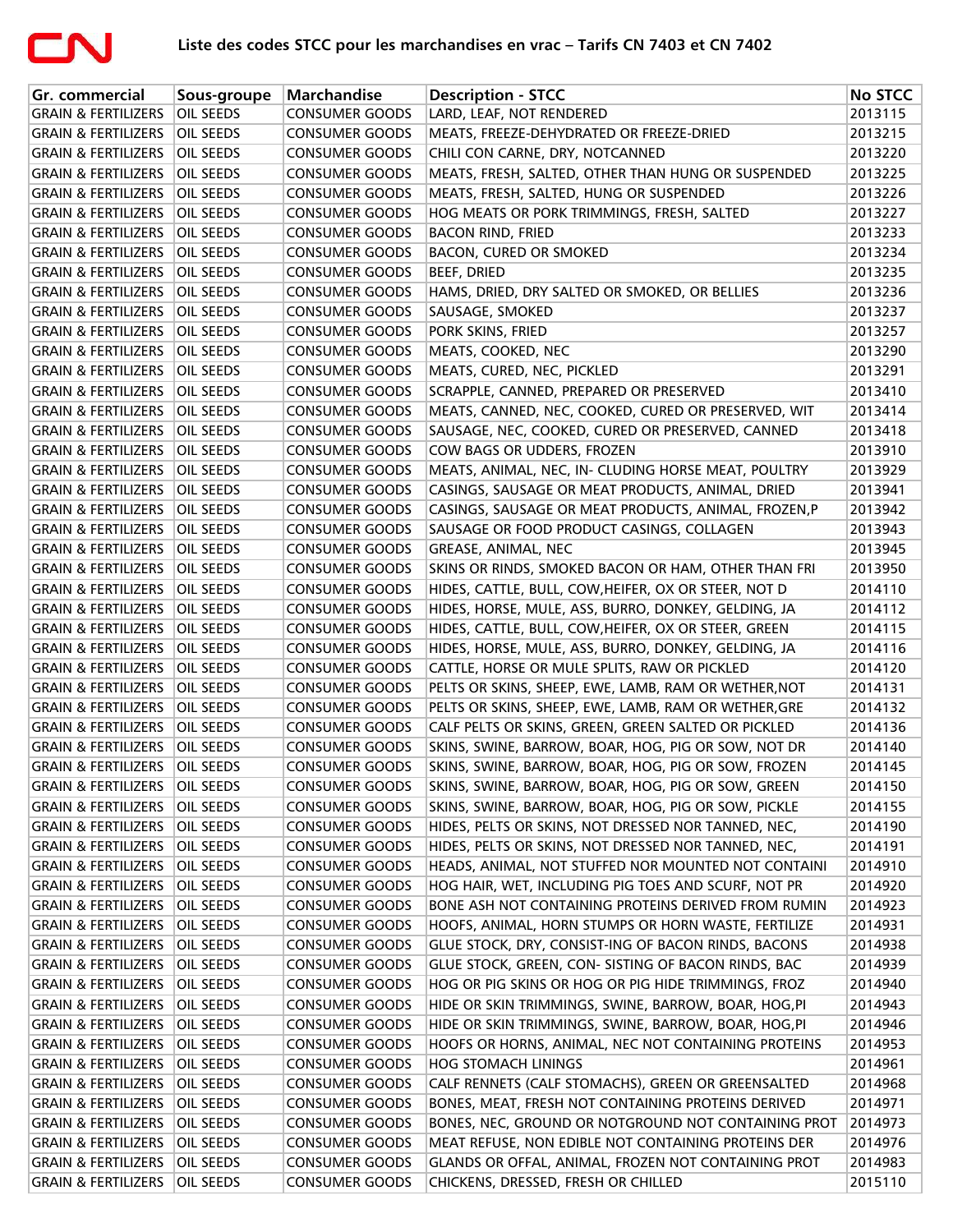

| Gr. commercial                                                   | Sous-groupe            | <b>Marchandise</b>                             | <b>Description - STCC</b>                                                                                  | <b>No STCC</b>     |
|------------------------------------------------------------------|------------------------|------------------------------------------------|------------------------------------------------------------------------------------------------------------|--------------------|
| <b>GRAIN &amp; FERTILIZERS</b>                                   | OIL SEEDS              | <b>CONSUMER GOODS</b>                          | POULTRY, DUCKS, GEESE OR PIGEONS, NEC, DRESSED, FRE                                                        | 2015150            |
| <b>GRAIN &amp; FERTILIZERS</b>                                   | <b>OIL SEEDS</b>       | <b>CONSUMER GOODS</b>                          | TURKEYS, DRESSED, FRESH OR CHILLED                                                                         | 2015175            |
| <b>GRAIN &amp; FERTILIZERS</b>                                   | OIL SEEDS              | <b>CONSUMER GOODS</b>                          | POULTRY TRIMMINGS, COOKEDAND FROZEN, ANIMAL FEED                                                           | 2015815            |
| <b>GRAIN &amp; FERTILIZERS</b>                                   | <b>OIL SEEDS</b>       | <b>CONSUMER GOODS</b>                          | POULTRY FATS                                                                                               | 2015820            |
| <b>GRAIN &amp; FERTILIZERS</b>                                   | <b>OIL SEEDS</b>       | <b>CONSUMER GOODS</b>                          | FEATHERS OR DOWN, NEC, OTHER THAN TRIMMINGS OR MILL                                                        | 2015830            |
| Grain & Fertilizers                                              | <b>OIL SEEDS</b>       | <b>CONSUMER GOODS</b>                          | CHICKENS, DRESSED, FRESH FROZEN                                                                            | 2016110            |
| <b>GRAIN &amp; FERTILIZERS</b>                                   | OIL SEEDS              | <b>CONSUMER GOODS</b>                          | POULTRY, DUCKS, GEESE OR PIGEONS, DRESSED, FRESH FR                                                        | 2016150            |
| <b>GRAIN &amp; FERTILIZERS</b>                                   | <b>OIL SEEDS</b>       | <b>CONSUMER GOODS</b>                          | RABBITS, DRESSED, FROZEN                                                                                   | 2016160            |
| <b>GRAIN &amp; FERTILIZERS</b>                                   | OIL SEEDS              | <b>CONSUMER GOODS</b>                          | TURKEYS, DRESSED, FRESH FROZEN                                                                             | 2016175            |
| Grain & Fertilizers                                              | <b>OIL SEEDS</b>       | <b>CONSUMER GOODS</b>                          | POULTRY, CANNED, COOKED, CURED OR PRESERVED, WITH O                                                        | 2017110            |
| <b>GRAIN &amp; FERTILIZERS</b>                                   | OIL SEEDS              | <b>CONSUMER GOODS</b>                          | <b>EGG ALBUMEN CONCENTRATES</b>                                                                            | 2017211            |
| <b>GRAIN &amp; FERTILIZERS</b>                                   | <b>OIL SEEDS</b>       | <b>CONSUMER GOODS</b>                          | EGGS, SHELLED, DESICCATED(DRY) OR ALBUMEN (WHITES),                                                        | 2017215            |
| <b>GRAIN &amp; FERTILIZERS</b>                                   | OIL SEEDS              | <b>CONSUMER GOODS</b>                          | EGGS, SHELLED, ALBUMEN ORYOLKS, FROZEN                                                                     | 2017220            |
| <b>GRAIN &amp; FERTILIZERS</b>                                   | OIL SEEDS              | <b>CONSUMER GOODS</b>                          | EGG YOLK, COOKED, CANNED                                                                                   | 2017230            |
| <b>GRAIN &amp; FERTILIZERS</b>                                   | OIL SEEDS              | <b>CONSUMER GOODS</b>                          | EGGS, DRIED, COMBINED WITH DEHYDRATED SHORTEN- ING                                                         | 2017235            |
| <b>GRAIN &amp; FERTILIZERS</b>                                   | OIL SEEDS              | <b>CONSUMER GOODS</b>                          | MIX, SCRAMBLED EGG, DRIED, CONSISTING OF WHOLE EGG                                                         | 2017240            |
| <b>GRAIN &amp; FERTILIZERS</b>                                   | <b>OIL SEEDS</b>       | <b>CONSUMER GOODS</b>                          | BUTTER OIL (GHEE) OR GREASE, NOT FROZEN SOLID                                                              | 2021110            |
| Grain & Fertilizers                                              | <b>OIL SEEDS</b>       | <b>CONSUMER GOODS</b>                          | <b>BUTTER FAT, FROZEN</b>                                                                                  | 2021115            |
| <b>GRAIN &amp; FERTILIZERS</b>                                   | OIL SEEDS              | <b>CONSUMER GOODS</b>                          | BUTTER OIL, FROZEN SOLID                                                                                   | 2021120            |
| <b>GRAIN &amp; FERTILIZERS</b>                                   | OIL SEEDS              | <b>CONSUMER GOODS</b>                          | BUTTER, NEC, NOT FROZEN SOLID                                                                              | 2021125            |
| <b>GRAIN &amp; FERTILIZERS</b>                                   | OIL SEEDS              | <b>CONSUMER GOODS</b>                          | MILK FAT, ANHYDROUS                                                                                        | 2021130            |
| Grain & Fertilizers                                              | <b>OIL SEEDS</b>       | <b>CONSUMER GOODS</b>                          | BUTTER, NEC, FROZEN SOLID                                                                                  |                    |
|                                                                  |                        |                                                |                                                                                                            | 2021135            |
| <b>GRAIN &amp; FERTILIZERS</b>                                   | OIL SEEDS              | <b>CONSUMER GOODS</b>                          | MILK POWDER SCRAP, CAKE OR GROUND                                                                          | 2023110            |
| <b>GRAIN &amp; FERTILIZERS</b>                                   | OIL SEEDS              | <b>CONSUMER GOODS</b>                          | MILK SOLIDS, DRY, AND PLASTIC SHAKERS                                                                      | 2023115            |
| <b>GRAIN &amp; FERTILIZERS</b>                                   | OIL SEEDS              | <b>CONSUMER GOODS</b>                          | MALT AND MILK COMPOUND, NOT MALTED MILK                                                                    | 2023120            |
| <b>GRAIN &amp; FERTILIZERS</b>                                   | <b>OIL SEEDS</b>       | <b>CONSUMER GOODS</b>                          | MILK, CREAM, BUTTERMILK, OR DRY MILK SOLIDS, POWDER                                                        | 2023125            |
| <b>GRAIN &amp; FERTILIZERS</b>                                   | OIL SEEDS              | <b>CONSUMER GOODS</b>                          | MILK OR CREAM SUBSTI- TUTES, OTHER THAN MILK, CREAM                                                        | 2023130            |
| <b>GRAIN &amp; FERTILIZERS</b>                                   | <b>OIL SEEDS</b>       | <b>CONSUMER GOODS</b>                          | CONCENTRATED SWEET CREAM, MOISTURE CONTENT UNDER 5 P                                                       | 2023135            |
| <b>GRAIN &amp; FERTILIZERS</b>                                   | <b>OIL SEEDS</b>       | <b>CONSUMER GOODS</b>                          | SUBSTITUTES, CREAM OR MILK, PROCESSED FROM GRAIN, S                                                        | 2023150            |
| <b>GRAIN &amp; FERTILIZERS</b>                                   | OIL SEEDS              | <b>CONSUMER GOODS</b>                          | MILK, CONDENSED OR EVAPORATED, FROZEN                                                                      | 2023310            |
| <b>GRAIN &amp; FERTILIZERS</b>                                   | OIL SEEDS              | <b>CONSUMER GOODS</b>                          | MILK, CONDENSED, SKIMMED                                                                                   | 2023315            |
| <b>GRAIN &amp; FERTILIZERS</b>                                   | OIL SEEDS              | <b>CONSUMER GOODS</b><br><b>CONSUMER GOODS</b> | MILK, CONDENSED OR EVAPO- RATED, CONTAINING BARLEY OR                                                      | 2023317            |
| <b>GRAIN &amp; FERTILIZERS</b><br>GRAIN & FERTILIZERS            | <b>OIL SEEDS</b>       |                                                | MILK, SKIM, CONDENSED, FROZEN                                                                              | 2023320            |
| <b>GRAIN &amp; FERTILIZERS OIL SEEDS</b>                         | <b>OIL SEEDS</b>       | <b>CONSUMER GOODS</b>                          | MILK OR BUTTERMILK, CONDENSED OR EVAPORATED, LIQUID<br>MILK OR CREAM SUBSTITUTES, OTHER THAN MILK, CREAM O | 2023325            |
|                                                                  |                        | CONSUMER GOODS                                 |                                                                                                            | 2023330            |
| <b>GRAIN &amp; FERTILIZERS</b>                                   | OIL SEEDS              | <b>CONSUMER GOODS</b>                          | SUBSTITUTES, CREAM OR MILK, PROCESSED FROM GRAIN, S                                                        | 2023360            |
| <b>GRAIN &amp; FERTILIZERS</b>                                   | OIL SEEDS              | <b>CONSUMER GOODS</b>                          | <b>ICE CREAM</b>                                                                                           | 2024110            |
| <b>GRAIN &amp; FERTILIZERS</b><br><b>GRAIN &amp; FERTILIZERS</b> | OIL SEEDS              | <b>CONSUMER GOODS</b>                          | CHEESE, INCLUDING CHEESE FOOD<br><b>CHEESE SPREADS</b>                                                     | 2025110            |
| <b>GRAIN &amp; FERTILIZERS</b>                                   | OIL SEEDS<br>OIL SEEDS | <b>CONSUMER GOODS</b>                          | CHEESE, IMITATION, MADE FROM VEGETABLE OILS                                                                | 2025115<br>2025120 |
| <b>GRAIN &amp; FERTILIZERS</b>                                   | OIL SEEDS              | <b>CONSUMER GOODS</b><br><b>CONSUMER GOODS</b> |                                                                                                            |                    |
|                                                                  |                        |                                                | CASEIN (MILK CURD), CRUDE, NOT EDIBLE, GROUNDOR POW                                                        | 2025810            |
| <b>GRAIN &amp; FERTILIZERS</b>                                   | OIL SEEDS              | <b>CONSUMER GOODS</b>                          | CASEIN (MILK CURD), CRUDE, NOT EDIBLE, NOT GROUND N                                                        | 2025815            |
| <b>GRAIN &amp; FERTILIZERS</b>                                   | OIL SEEDS              | <b>CONSUMER GOODS</b>                          | <b>CASEIN SIZING</b>                                                                                       | 2025820            |
| <b>GRAIN &amp; FERTILIZERS</b>                                   | OIL SEEDS              | <b>CONSUMER GOODS</b>                          | SODIUM CASEINATE, EDIBLE                                                                                   | 2025825            |
| <b>GRAIN &amp; FERTILIZERS</b>                                   | OIL SEEDS              | <b>CONSUMER GOODS</b>                          | CASEIN, LACTIC, EDIBLE                                                                                     | 2025827            |
| <b>GRAIN &amp; FERTILIZERS</b>                                   | OIL SEEDS              | <b>CONSUMER GOODS</b>                          | CHEESE WASTE OR SCRAPS, FEED                                                                               | 2025915            |
| <b>GRAIN &amp; FERTILIZERS</b>                                   | OIL SEEDS              | <b>CONSUMER GOODS</b>                          | MILK, BUTTERMILK OR WHEY, CONDENSED OR DRIED, FEED<br>WHEY, CONDENSED OR DRIED, MIXED WITH INEDIBLE SUGARA | 2025920            |
| <b>GRAIN &amp; FERTILIZERS</b>                                   | OIL SEEDS              | <b>CONSUMER GOODS</b>                          |                                                                                                            | 2025925            |
| <b>GRAIN &amp; FERTILIZERS</b>                                   | OIL SEEDS              | <b>CONSUMER GOODS</b>                          | WHEY REFUSE (MILK ALBUMEN), DRY, FEED                                                                      | 2025935            |
| <b>GRAIN &amp; FERTILIZERS</b>                                   | OIL SEEDS              | <b>CONSUMER GOODS</b>                          | MILK ALBUMEN, CRUDE, FROZ                                                                                  | 2025945            |
| <b>GRAIN &amp; FERTILIZERS</b>                                   | OIL SEEDS              | <b>CONSUMER GOODS</b>                          | MILK FAT, DRY, CONSISTINGOF CONCENTRATED SWEET CREA                                                        | 2025947            |
| <b>GRAIN &amp; FERTILIZERS</b>                                   | OIL SEEDS              | <b>CONSUMER GOODS</b>                          | MILK FOOD, OTHER THAN MALTED MILK, LIQUID                                                                  | 2025950            |
| <b>GRAIN &amp; FERTILIZERS</b>                                   | OIL SEEDS              | <b>CONSUMER GOODS</b>                          | MILK FOOD, OTHER THAN MALTED MILK, OTHER THAN LIQUI                                                        | 2025955            |
| <b>GRAIN &amp; FERTILIZERS</b>                                   | OIL SEEDS              | <b>CONSUMER GOODS</b>                          | MILK FOOD PREPARATION, DIETARY                                                                             | 2025957            |
| <b>GRAIN &amp; FERTILIZERS</b>                                   | OIL SEEDS              | CONSUMER GOODS                                 | YOGURT, WITH OR WITHOUT FLAVORING                                                                          | 2025958            |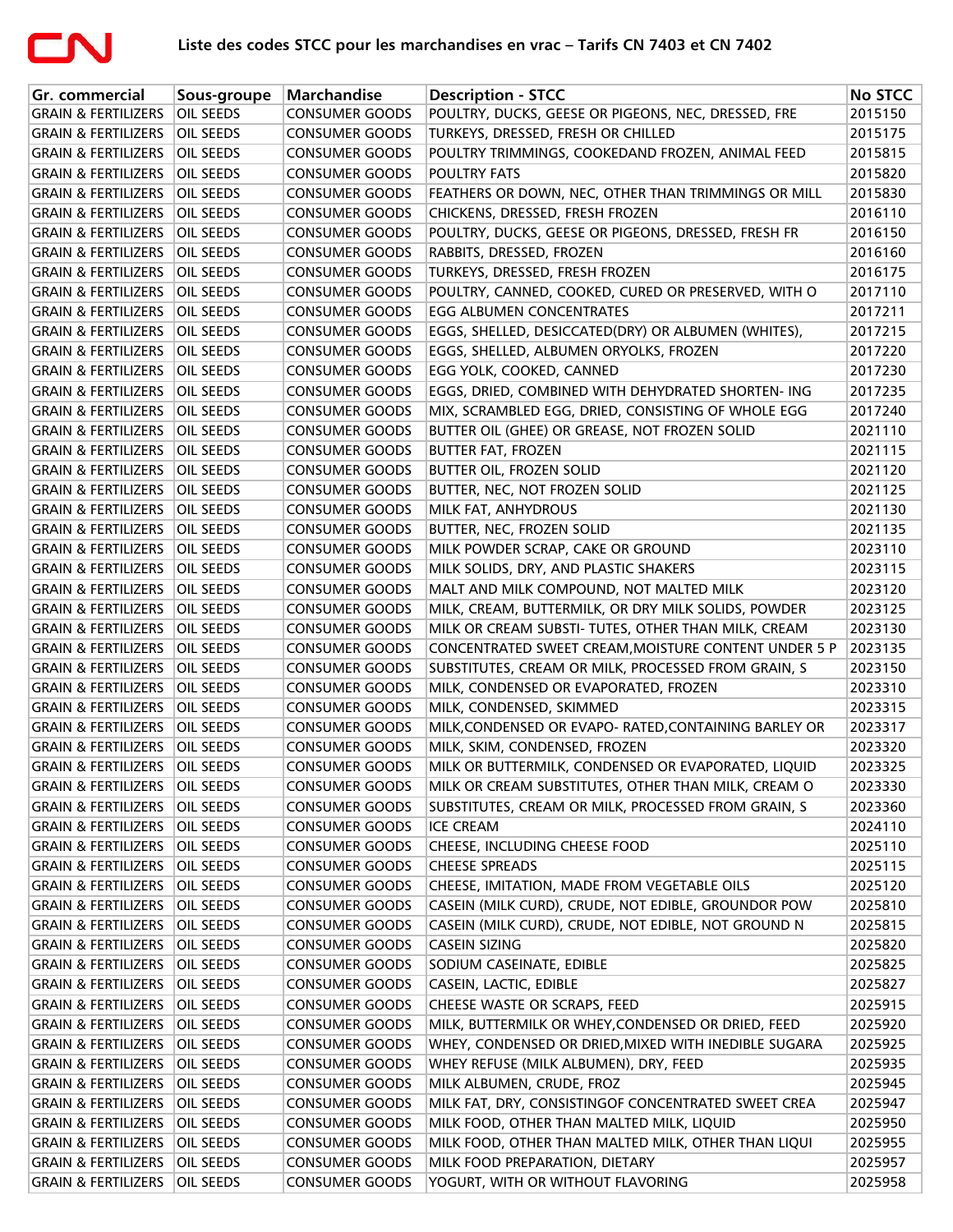

| Gr. commercial                 | Sous-groupe      | <b>Marchandise</b>    | <b>Description - STCC</b>                            | No STCC |
|--------------------------------|------------------|-----------------------|------------------------------------------------------|---------|
| <b>GRAIN &amp; FERTILIZERS</b> | OIL SEEDS        | <b>CONSUMER GOODS</b> | POWDERED WHEY OR DRY MILKSOLIDS WITH CORN FLOUR ORO  | 2025959 |
| <b>GRAIN &amp; FERTILIZERS</b> | <b>OIL SEEDS</b> | <b>CONSUMER GOODS</b> | WHEY, NEC, CONDENSED                                 | 2025960 |
| <b>GRAIN &amp; FERTILIZERS</b> | <b>OIL SEEDS</b> | <b>CONSUMER GOODS</b> | WHEY, NEC, POWDERED                                  | 2025961 |
| <b>GRAIN &amp; FERTILIZERS</b> | <b>OIL SEEDS</b> | <b>CONSUMER GOODS</b> | MILK, POWDERED OR FLAKED, WITH DRIED WHEY AND SOY- B | 2025962 |
| <b>GRAIN &amp; FERTILIZERS</b> | OIL SEEDS        | <b>CONSUMER GOODS</b> | MILK POWDER AND WHEY COMBINED, DRIED, CONTAINING AN  | 2025963 |
| <b>GRAIN &amp; FERTILIZERS</b> | OIL SEEDS        | <b>CONSUMER GOODS</b> | MILK POWDER EXTENDER, BLENDED, CONSISTING OF MIXTUR  | 2025964 |
| <b>GRAIN &amp; FERTILIZERS</b> | OIL SEEDS        | <b>CONSUMER GOODS</b> | SUGAR OF MILK (LACTOSE), CRUDE                       | 2025965 |
| <b>GRAIN &amp; FERTILIZERS</b> | <b>OIL SEEDS</b> | <b>CONSUMER GOODS</b> | SUGAR OF MILK (LACTOSE), REFINED                     | 2025970 |
| <b>GRAIN &amp; FERTILIZERS</b> | OIL SEEDS        | <b>CONSUMER GOODS</b> | DAIRY PRODUCTS, FREEZE- DEHYDRATED OR FREEZE- DRIED  | 2025980 |
| <b>GRAIN &amp; FERTILIZERS</b> | OIL SEEDS        | <b>CONSUMER GOODS</b> | CREAM, FROZEN                                        | 2026110 |
| <b>GRAIN &amp; FERTILIZERS</b> | <b>OIL SEEDS</b> | <b>CONSUMER GOODS</b> | MILK, STERILIZED                                     | 2026216 |
| <b>GRAIN &amp; FERTILIZERS</b> | OIL SEEDS        | <b>CONSUMER GOODS</b> | MILK OR CREAM, NEC                                   | 2026290 |
| <b>GRAIN &amp; FERTILIZERS</b> | OIL SEEDS        | <b>CONSUMER GOODS</b> | MILK, MALTED OR CHOCOLATEFLAVORED                    | 2026411 |
| <b>GRAIN &amp; FERTILIZERS</b> | OIL SEEDS        | <b>CONSUMER GOODS</b> | <b>BUTTERMILK, NEC</b>                               | 2026417 |
| <b>GRAIN &amp; FERTILIZERS</b> | <b>OIL SEEDS</b> | <b>CONSUMER GOODS</b> | MILK BEVERAGE, MADE OF CONDENSED, EVAPORATED OR STE  | 2026420 |
| <b>GRAIN &amp; FERTILIZERS</b> | <b>OIL SEEDS</b> | <b>CONSUMER GOODS</b> | CRAB OR LOBSTER MEAT, CANNED                         | 2031110 |
| <b>GRAIN &amp; FERTILIZERS</b> | OIL SEEDS        | <b>CONSUMER GOODS</b> | CAVIAR, CANNED                                       | 2031113 |
| <b>GRAIN &amp; FERTILIZERS</b> | OIL SEEDS        | <b>CONSUMER GOODS</b> | SHRIMP, COOKED, FROZEN                               | 2031116 |
| <b>GRAIN &amp; FERTILIZERS</b> | <b>OIL SEEDS</b> | <b>CONSUMER GOODS</b> | CLAM OR OYSTER JUICE, CANNED                         | 2031120 |
| <b>GRAIN &amp; FERTILIZERS</b> | <b>OIL SEEDS</b> | <b>CONSUMER GOODS</b> | CHOWDERS, NOT FROZEN, CANNED                         | 2031122 |
| <b>GRAIN &amp; FERTILIZERS</b> | <b>OIL SEEDS</b> | <b>CONSUMER GOODS</b> | FISH CAKES, FISH BALLS ORFLAKES, OR FISH, COMBINEDW  | 2031125 |
| <b>GRAIN &amp; FERTILIZERS</b> | OIL SEEDS        | <b>CONSUMER GOODS</b> | FISH ROE, COOKED, PICKLEDOR PRESERVED, OTHER THAN C  | 2031128 |
| <b>GRAIN &amp; FERTILIZERS</b> | <b>OIL SEEDS</b> | <b>CONSUMER GOODS</b> | FISH OR SHELL FISH, COOKED OR PRESERVED, NEC, CANNED | 2031130 |
| <b>GRAIN &amp; FERTILIZERS</b> | <b>OIL SEEDS</b> | <b>CONSUMER GOODS</b> | SHRIMP, FRESH, COOKED                                | 2031135 |
| <b>GRAIN &amp; FERTILIZERS</b> | <b>OIL SEEDS</b> | <b>CONSUMER GOODS</b> | CORNED FISH, DRIED, DRY SALTED OR SMOKED             | 2031415 |
| <b>GRAIN &amp; FERTILIZERS</b> | OIL SEEDS        | <b>CONSUMER GOODS</b> | FISH OR SHELL FISH, PICKLED                          | 2031420 |
| <b>GRAIN &amp; FERTILIZERS</b> | <b>OIL SEEDS</b> | <b>CONSUMER GOODS</b> | PICKLED FISH OR SHELL FISH, CANNED                   | 2031421 |
| <b>GRAIN &amp; FERTILIZERS</b> | <b>OIL SEEDS</b> | <b>CONSUMER GOODS</b> | FISH, PICKLED, DRIED, DRYSALTED OR SMOKED, NEC, FIS  | 2031422 |
| <b>GRAIN &amp; FERTILIZERS</b> | OIL SEEDS        | <b>CONSUMER GOODS</b> | FISH ROE, DRY SALTED                                 | 2031425 |
| <b>GRAIN &amp; FERTILIZERS</b> | <b>OIL SEEDS</b> | <b>CONSUMER GOODS</b> | FISH, FREEZE-DEHYDRATED OR FREEZE-DRIED              | 2031435 |
| <b>GRAIN &amp; FERTILIZERS</b> | <b>OIL SEEDS</b> | <b>CONSUMER GOODS</b> | SALAD INGREDIENTS (SALAD MIX), CONSISTING OF FISH, W | 2031436 |
| <b>GRAIN &amp; FERTILIZERS</b> | OIL SEEDS        | <b>CONSUMER GOODS</b> | BABY FOODS, CANNED OR PRESERVED, CONSISTING ONLY OF  | 2032115 |
| <b>GRAIN &amp; FERTILIZERS</b> | <b>OIL SEEDS</b> | <b>CONSUMER GOODS</b> | SOUPS OR BROTHS, NOT FROZEN                          | 2032210 |
| <b>GRAIN &amp; FERTILIZERS</b> | <b>OIL SEEDS</b> | <b>CONSUMER GOODS</b> | PORK AND BEANS, CANNED, PREPARED OR PRESERVED        | 2032310 |
| <b>GRAIN &amp; FERTILIZERS</b> | OIL SEEDS        | <b>CONSUMER GOODS</b> | CHILI CON CARNE, CANNED                              | 2032320 |
| <b>GRAIN &amp; FERTILIZERS</b> | OIL SEEDS        | <b>CONSUMER GOODS</b> | BREAD, CAKE OR ROLL, INCLUDING BROWN, CHOCOLATE AND  | 2032915 |
| <b>GRAIN &amp; FERTILIZERS</b> | OIL SEEDS        | <b>CONSUMER GOODS</b> | MACARONI, NOODLES, SPAGHETTI OR VERMICELLI, PREPARE  | 2032920 |
| <b>GRAIN &amp; FERTILIZERS</b> | OIL SEEDS        | <b>CONSUMER GOODS</b> | MEAT SUBSTITUTES, PROCESSED FROM GRAIN PRODUCTS, PE  | 2032925 |
| <b>GRAIN &amp; FERTILIZERS</b> | OIL SEEDS        | <b>CONSUMER GOODS</b> | MINCE MEAT, CANNED                                   | 2032930 |
| <b>GRAIN &amp; FERTILIZERS</b> | OIL SEEDS        | <b>CONSUMER GOODS</b> | ONIONS, FRENCH FRIED                                 | 2032935 |
| <b>GRAIN &amp; FERTILIZERS</b> | <b>OIL SEEDS</b> | <b>CONSUMER GOODS</b> | SANDWICH SPREADS, NEC                                | 2032941 |
| <b>GRAIN &amp; FERTILIZERS</b> | OIL SEEDS        | <b>CONSUMER GOODS</b> | <b>TORTILLAS</b>                                     | 2032950 |
| <b>GRAIN &amp; FERTILIZERS</b> | OIL SEEDS        | <b>CONSUMER GOODS</b> | MUSH, OATS, RICE OR WHEAT, CANNED, PREPARED OR PRES  | 2032960 |
| <b>GRAIN &amp; FERTILIZERS</b> | OIL SEEDS        | <b>CONSUMER GOODS</b> | WELSH RAREBIT, CANNED                                | 2032965 |
| <b>GRAIN &amp; FERTILIZERS</b> | OIL SEEDS        | <b>CONSUMER GOODS</b> | RAVIOLI OR TAMALES, CANNED, COOKED OR PRESERVED      | 2032985 |
| <b>GRAIN &amp; FERTILIZERS</b> | OIL SEEDS        | <b>CONSUMER GOODS</b> | FRUIT, CANNED OR PRE- SERVED, IN JUICE OR SYRUP, OR  | 2033110 |
| <b>GRAIN &amp; FERTILIZERS</b> | OIL SEEDS        | <b>CONSUMER GOODS</b> | FRUIT SALAD OR SAUCES, CANNED OR PRESERVED           | 2033111 |
| <b>GRAIN &amp; FERTILIZERS</b> | OIL SEEDS        | <b>CONSUMER GOODS</b> | FRUIT OR FRUIT PEEL, DRAINED, OTHER THAN CANDIED, C  | 2033115 |
| <b>GRAIN &amp; FERTILIZERS</b> | <b>OIL SEEDS</b> | <b>CONSUMER GOODS</b> | FRUIT, IN LIQUOR OR SYRUP, WITH MORE THAN 5 PERCENT  | 2033120 |
| <b>GRAIN &amp; FERTILIZERS</b> | OIL SEEDS        | <b>CONSUMER GOODS</b> | FRUIT OR BERRIES, IN SOLUTION                        | 2033125 |
| <b>GRAIN &amp; FERTILIZERS</b> | OIL SEEDS        | <b>CONSUMER GOODS</b> | PINEAPPLE, CANNED                                    | 2033135 |
| <b>GRAIN &amp; FERTILIZERS</b> | OIL SEEDS        | <b>CONSUMER GOODS</b> | SAUERKRAUT, SAUERKRAUT BRINE OR SAUERKRAUT JUICE, O  | 2033210 |
| <b>GRAIN &amp; FERTILIZERS</b> | OIL SEEDS        | <b>CONSUMER GOODS</b> | <b>VEGETABLE DINNER INGREDIENTS</b>                  | 2033215 |
| <b>GRAIN &amp; FERTILIZERS</b> | OIL SEEDS        | <b>CONSUMER GOODS</b> | VEGETABLES, INCLUDING CORN, OTHER THAN CANNED WHOLE  | 2033220 |
| <b>GRAIN &amp; FERTILIZERS</b> | OIL SEEDS        | <b>CONSUMER GOODS</b> | CANNED WHOLE KERNEL CORN, VACUUM PACKED              | 2033225 |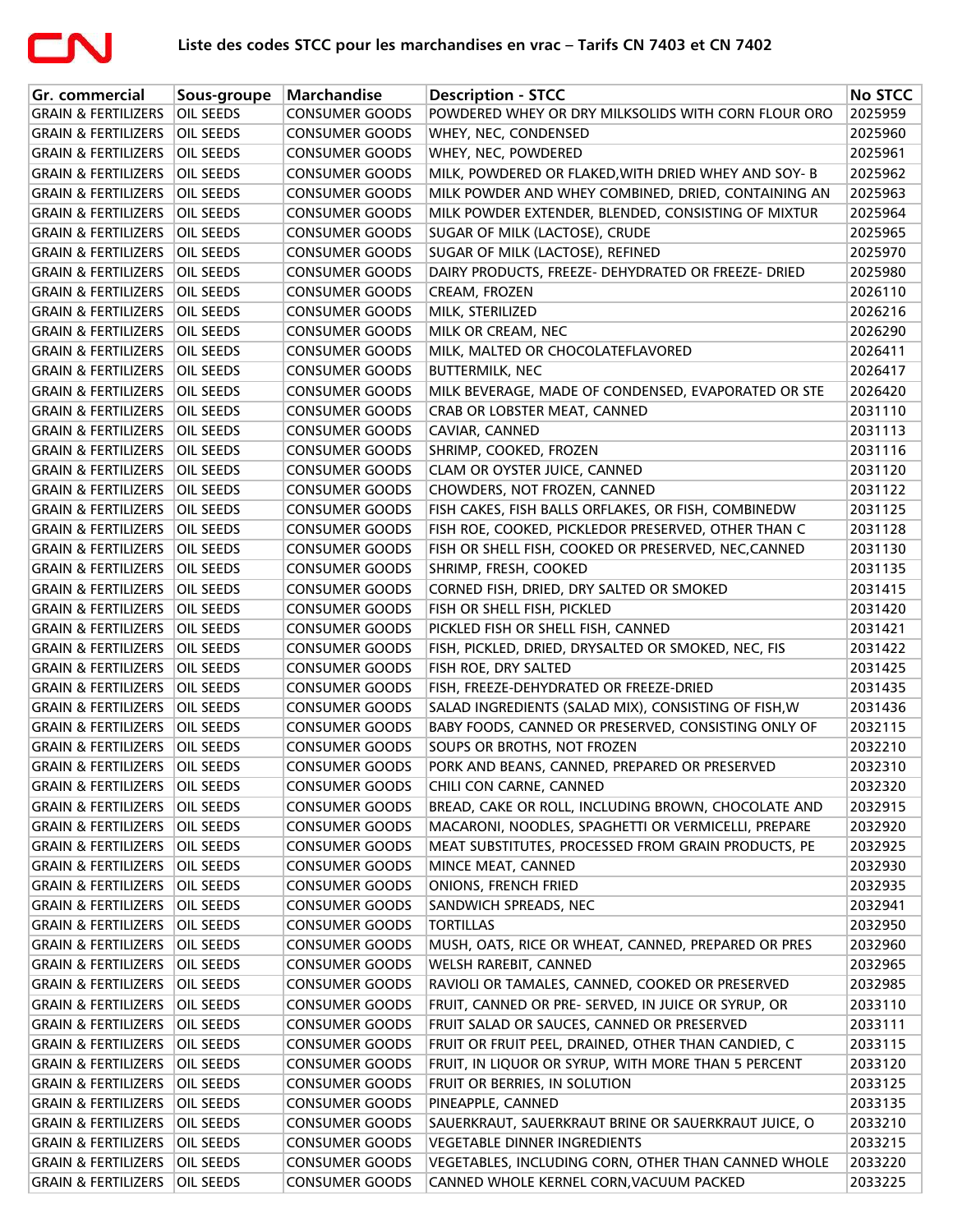

| Gr. commercial                           | Sous-groupe      | <b>Marchandise</b>    | <b>Description - STCC</b>                              | <b>No STCC</b> |
|------------------------------------------|------------------|-----------------------|--------------------------------------------------------|----------------|
| <b>GRAIN &amp; FERTILIZERS</b>           | OIL SEEDS        | <b>CONSUMER GOODS</b> | MUSHROOMS, CANNED OR PRESERVED IN LIQUID               | 2033310        |
| <b>GRAIN &amp; FERTILIZERS</b>           | <b>OIL SEEDS</b> | <b>CONSUMER GOODS</b> | HOMINY, CANNED, PREPARED OR PRESERVED                  | 2033315        |
| <b>GRAIN &amp; FERTILIZERS</b>           | <b>OIL SEEDS</b> | <b>CONSUMER GOODS</b> | JUICE, CITRUS FRUIT, CHILLED, NOT REQUIRING PROTECTIV  | 2033433        |
| <b>GRAIN &amp; FERTILIZERS</b>           | <b>OIL SEEDS</b> | <b>CONSUMER GOODS</b> | JUICE, CITRUS FRUIT, CHILLED, REQUIRING PROTECTIVE SE  | 2033434        |
| <b>GRAIN &amp; FERTILIZERS</b>           | <b>OIL SEEDS</b> | <b>CONSUMER GOODS</b> | JUICE, CITRUS FRUIT, OTHER THAN CHILLED OR FROZEN, RE  | 2033435        |
| <b>GRAIN &amp; FERTILIZERS</b>           | OIL SEEDS        | <b>CONSUMER GOODS</b> | JUICE, CITRUS FRUIT, OTHER THAN CHILLED OR FROZEN,     | 2033436        |
| <b>GRAIN &amp; FERTILIZERS</b>           | <b>OIL SEEDS</b> | <b>CONSUMER GOODS</b> | JUICE, FRUIT, OTHER THAN CITRUS, ARTIFICIAL OR NATURAL | 2033438        |
| <b>GRAIN &amp; FERTILIZERS</b>           | OIL SEEDS        | <b>CONSUMER GOODS</b> | JUICE, FRUIT, OTHER THAN CITRUS, ARTIFICIAL OR NATUR   | 2033439        |
| <b>GRAIN &amp; FERTILIZERS</b>           | <b>OIL SEEDS</b> | <b>CONSUMER GOODS</b> | JUICE, FRUIT, OTHER THAN CITRUS, ARTIFICIAL OR NATU    | 2033440        |
| <b>GRAIN &amp; FERTILIZERS</b>           | OIL SEEDS        | <b>CONSUMER GOODS</b> | JUICE, FRUIT, OTHER THAN CITRUS, ARTIFICIAL OR NATUR   | 2033442        |
| <b>GRAIN &amp; FERTILIZERS</b>           | OIL SEEDS        | <b>CONSUMER GOODS</b> | JUICE, VEGETABLE, CHILLED, NOT REQUIRING PROTECT-IVE   | 2033479        |
| <b>GRAIN &amp; FERTILIZERS</b>           | OIL SEEDS        | <b>CONSUMER GOODS</b> | JUICE, VEGETABLE, CHILLED VEGETABLE JUICE, CHILLED, RE | 2033480        |
| <b>GRAIN &amp; FERTILIZERS</b>           | OIL SEEDS        | <b>CONSUMER GOODS</b> | JUICE, VEGETABLE, OTHER THAN CHILLED OR FROZEN, REQ    | 2033481        |
| <b>GRAIN &amp; FERTILIZERS</b>           | OIL SEEDS        | <b>CONSUMER GOODS</b> | JUICE, VEGETABLE, OTHER THAN CHILLED OR FROZEN, NOT    | 2033482        |
| <b>GRAIN &amp; FERTILIZERS</b>           | OIL SEEDS        | <b>CONSUMER GOODS</b> | <b>CATSUP OR KETCHUP</b>                               | 2033610        |
| <b>GRAIN &amp; FERTILIZERS</b>           | <b>OIL SEEDS</b> | <b>CONSUMER GOODS</b> | TOMATO PASTE, PULP OR PUREE, CANNED, PREPARED OR PR    | 2033615        |
| <b>GRAIN &amp; FERTILIZERS</b>           | <b>OIL SEEDS</b> | <b>CONSUMER GOODS</b> | TOMATO PASTE, PULP OR PUREE, PREPARED OR PRE- SERVE    | 2033616        |
| <b>GRAIN &amp; FERTILIZERS</b>           | <b>OIL SEEDS</b> | <b>CONSUMER GOODS</b> | SPAGHETTI SAUCE, WITH OR WITHOUT OTHER INGREDIENTS     | 2033620        |
| <b>GRAIN &amp; FERTILIZERS</b>           | <b>OIL SEEDS</b> | <b>CONSUMER GOODS</b> | TOMATO SAUCE, WITH OR WITHOUT OTHER INGREDIENTS        | 2033625        |
| <b>GRAIN &amp; FERTILIZERS</b>           | <b>OIL SEEDS</b> | <b>CONSUMER GOODS</b> | FRUIT BUTTER, JAM, JELLIES OR PULPS, CANNED OR PRES    | 2033810        |
| <b>GRAIN &amp; FERTILIZERS</b>           | <b>OIL SEEDS</b> | <b>CONSUMER GOODS</b> | JAMS, JELLIES OR PRESERVES, EDIBLE, NEC, OR GLUCOSE    | 2033815        |
| <b>GRAIN &amp; FERTILIZERS</b>           | OIL SEEDS        | <b>CONSUMER GOODS</b> | <b>CORN SYRUP JELLY</b>                                | 2033820        |
| <b>GRAIN &amp; FERTILIZERS</b>           | OIL SEEDS        | <b>CONSUMER GOODS</b> | POMACE, APPLE OR PEAR, NOT DRIED NOR FROZEN            | 2033911        |
| <b>GRAIN &amp; FERTILIZERS</b>           | <b>OIL SEEDS</b> | <b>CONSUMER GOODS</b> | CITRUS POMACE FINAL MOLASSES OR SYRUP, NOT SUITABLE    | 2033915        |
| <b>GRAIN &amp; FERTILIZERS</b>           | OIL SEEDS        | <b>CONSUMER GOODS</b> | <b>CHERRY SEEDS (CHERRY STONES)</b>                    | 2033917        |
| <b>GRAIN &amp; FERTILIZERS</b>           | <b>OIL SEEDS</b> | <b>CONSUMER GOODS</b> | PRUNE CONCENTRATE                                      | 2033925        |
| <b>GRAIN &amp; FERTILIZERS</b>           | <b>OIL SEEDS</b> | <b>CONSUMER GOODS</b> | GINGER ROOTS, NOT GROUND NOR POWDERED, PRESERVED IN    | 2033935        |
| <b>GRAIN &amp; FERTILIZERS</b>           | <b>OIL SEEDS</b> | <b>CONSUMER GOODS</b> | POMACE, GRAPE OR TARTAR, DRY                           | 2033960        |
| <b>GRAIN &amp; FERTILIZERS</b>           | <b>OIL SEEDS</b> | <b>CONSUMER GOODS</b> | POMACE, GRAPE OR TARTAR, WET                           | 2033965        |
| <b>GRAIN &amp; FERTILIZERS</b>           | <b>OIL SEEDS</b> | <b>CONSUMER GOODS</b> | CANNED OR PRESERVED VEGETABLES AND VEGETABLE JUICES    | 2033990        |
| <b>GRAIN &amp; FERTILIZERS</b>           | OIL SEEDS        | <b>CONSUMER GOODS</b> | FRUITS AND VEGETABLES, CANNED OR PRESERVED, IN MIXE    | 2033991        |
| <b>GRAIN &amp; FERTILIZERS</b>           | <b>OIL SEEDS</b> | <b>CONSUMER GOODS</b> | COPRA (DRIED COCOANUT MEAT)                            | 2034110        |
| <b>GRAIN &amp; FERTILIZERS</b>           | <b>OIL SEEDS</b> | <b>CONSUMER GOODS</b> | FRUITS, FREEZE-DEHYDRATEDOR FREEZE-DRIED               | 2034120        |
| <b>GRAIN &amp; FERTILIZERS OIL SEEDS</b> |                  | <b>CONSUMER GOODS</b> | SALAD INGREDIENTS (SALAD MIX), CONSISTING OF FRUIT,    | 2034121        |
| <b>GRAIN &amp; FERTILIZERS OIL SEEDS</b> |                  | CONSUMER GOODS        | COCOANUT, PREPARED, OTHERTHAN FROZEN                   | 2034125        |
| <b>GRAIN &amp; FERTILIZERS</b>           | OIL SEEDS        | <b>CONSUMER GOODS</b> | APPLES, DEHYDRATED, DRIEDOR EVAPORATED                 | 2034135        |
| <b>GRAIN &amp; FERTILIZERS</b>           | OIL SEEDS        | <b>CONSUMER GOODS</b> | BANANAS, FLAKED OR POWDERED                            | 2034140        |
| <b>GRAIN &amp; FERTILIZERS</b>           | OIL SEEDS        | <b>CONSUMER GOODS</b> | PEACHES, POWDERED                                      | 2034155        |
| <b>GRAIN &amp; FERTILIZERS</b>           | OIL SEEDS        | <b>CONSUMER GOODS</b> | PRUNES, POWDERED                                       | 2034165        |
| <b>GRAIN &amp; FERTILIZERS</b>           | <b>OIL SEEDS</b> | <b>CONSUMER GOODS</b> | MIXES, DRIED FRUIT AND NUTS OR NUT MEATS COMBINED,     | 2034170        |
| <b>GRAIN &amp; FERTILIZERS</b>           | OIL SEEDS        | <b>CONSUMER GOODS</b> | FRUITS, NEC, DEHYDRATED, DRIED OR EVAPORATED, OTHER    | 2034190        |
| <b>GRAIN &amp; FERTILIZERS</b>           | OIL SEEDS        | <b>CONSUMER GOODS</b> | RICE, COMBINED WITH VEGETABLES OR VEGETABLE INGREDI    | 2034210        |
| <b>GRAIN &amp; FERTILIZERS</b>           | OIL SEEDS        | <b>CONSUMER GOODS</b> | SOUP INGREDIENTS (SOUP MIX), CONSISTING OF DRY VEGE    | 2034213        |
| <b>GRAIN &amp; FERTILIZERS</b>           | OIL SEEDS        | <b>CONSUMER GOODS</b> | BEAN MEAL, NEC, DRIED, ORBEAN MEAL, PARTIALLY COOKE    | 2034214        |
| <b>GRAIN &amp; FERTILIZERS</b>           | OIL SEEDS        | <b>CONSUMER GOODS</b> | GARLIC OR ONION, CHOPPED, FLAKED, GRANULATED, GROUND   | 2034225        |
| <b>GRAIN &amp; FERTILIZERS</b>           | OIL SEEDS        | <b>CONSUMER GOODS</b> | MUSHROOMS, DRIED                                       | 2034231        |
| <b>GRAIN &amp; FERTILIZERS</b>           | OIL SEEDS        | <b>CONSUMER GOODS</b> | VEGETABLES, FREEZE- DEHYDRATED OR FREEZE- DRIED        | 2034240        |
| <b>GRAIN &amp; FERTILIZERS</b>           | OIL SEEDS        | <b>CONSUMER GOODS</b> | PEAS, ROASTED, DRIED                                   | 2034243        |
| <b>GRAIN &amp; FERTILIZERS</b>           | OIL SEEDS        | <b>CONSUMER GOODS</b> | PEPPER PODS, NEC, DRIED                                | 2034244        |
| <b>GRAIN &amp; FERTILIZERS</b>           | OIL SEEDS        | <b>CONSUMER GOODS</b> | SWEET CORN, DRIED                                      | 2034252        |
| <b>GRAIN &amp; FERTILIZERS</b>           | OIL SEEDS        | <b>CONSUMER GOODS</b> | VEGETABLES, DEHYDRATED, DRIED OR EVAPORATED, NEC       | 2034290        |
| <b>GRAIN &amp; FERTILIZERS</b>           | OIL SEEDS        | <b>CONSUMER GOODS</b> | VEGETABLES, POWDERED, NEC                              | 2034291        |
| <b>GRAIN &amp; FERTILIZERS</b>           | OIL SEEDS        | <b>CONSUMER GOODS</b> | POTATOES, COOKED AND DICED, FLAKED, POWDERED OR SHR    | 2034310        |
| <b>GRAIN &amp; FERTILIZERS</b>           | OIL SEEDS        | <b>CONSUMER GOODS</b> | POTATOES, COOKED AND SLICED OR POWDERED, OTHERTHAN     | 2034315        |
| <b>GRAIN &amp; FERTILIZERS</b>           | <b>OIL SEEDS</b> | <b>CONSUMER GOODS</b> | POTATOES, COOKED AND FLAKED, NOT SLICED, WITHOUT OT    | 2034318        |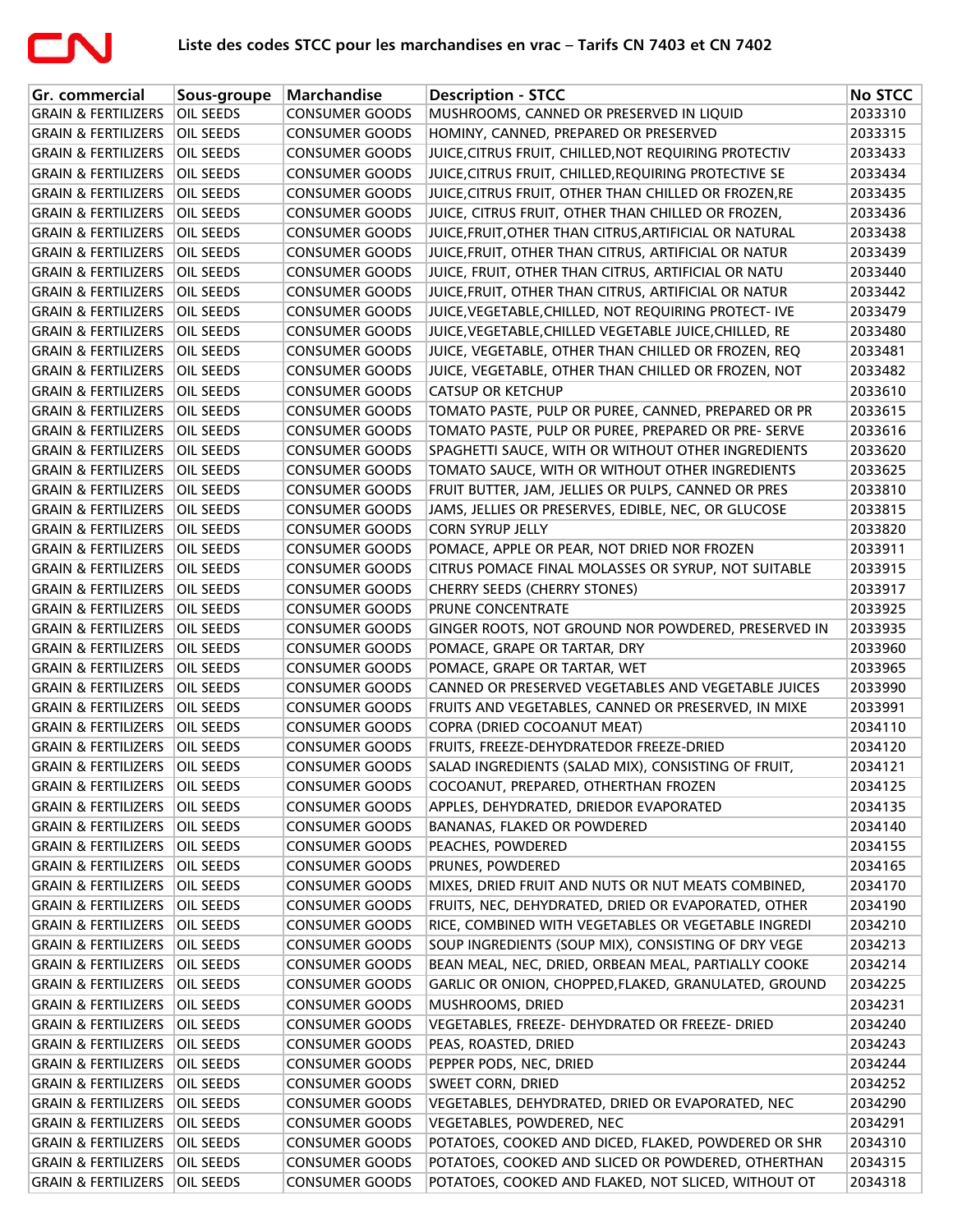

| Gr. commercial                           | Sous-groupe      | Marchandise           | <b>Description - STCC</b>                              | No STCC |
|------------------------------------------|------------------|-----------------------|--------------------------------------------------------|---------|
| <b>GRAIN &amp; FERTILIZERS</b>           | <b>OIL SEEDS</b> | <b>CONSUMER GOODS</b> | POTATOES, FRIED, OTHER THAN POTATO CHIPS, OTHER THA    | 2034320 |
| <b>GRAIN &amp; FERTILIZERS</b>           | OIL SEEDS        | <b>CONSUMER GOODS</b> | POTATOES, DEHYDRATED, DRIED OR EVAPORATED, NOT SUIT    | 2034325 |
| <b>GRAIN &amp; FERTILIZERS</b>           | <b>OIL SEEDS</b> | <b>CONSUMER GOODS</b> | POTATOES, DRIED OR DEHYDRATED, NEC                     | 2034330 |
| <b>GRAIN &amp; FERTILIZERS</b>           | <b>OIL SEEDS</b> | <b>CONSUMER GOODS</b> | CITRONS OR CITRON OR WATERMELON RIND, IN BRINE         | 2035210 |
| <b>GRAIN &amp; FERTILIZERS</b>           | <b>OIL SEEDS</b> | <b>CONSUMER GOODS</b> | LEMONS, IN BRINE                                       | 2035211 |
| <b>GRAIN &amp; FERTILIZERS</b>           | OIL SEEDS        | <b>CONSUMER GOODS</b> | DILL WEED, PICKLED                                     | 2035215 |
| <b>GRAIN &amp; FERTILIZERS</b>           | <b>OIL SEEDS</b> | <b>CONSUMER GOODS</b> | OLIVES, OTHER THAN FRESH, NOT FROZEN                   | 2035220 |
| <b>GRAIN &amp; FERTILIZERS</b>           | <b>OIL SEEDS</b> | <b>CONSUMER GOODS</b> | CITRUS FRUIT PEEL, IN BRINE                            | 2035225 |
| <b>GRAIN &amp; FERTILIZERS</b>           | <b>OIL SEEDS</b> | <b>CONSUMER GOODS</b> | PICKLES, NEC, NUTS, SEEDSOR VEGETABLES, NEC, PICKLE    | 2035290 |
| <b>GRAIN &amp; FERTILIZERS</b>           | <b>OIL SEEDS</b> | <b>CONSUMER GOODS</b> | FRUIT, NEC, IN BRINE                                   | 2035291 |
| <b>GRAIN &amp; FERTILIZERS</b>           | OIL SEEDS        | <b>CONSUMER GOODS</b> | SALAD BASE OR SALAD DRESSING PREPARATIONS, DRY         | 2035410 |
| <b>GRAIN &amp; FERTILIZERS</b>           | <b>OIL SEEDS</b> | <b>CONSUMER GOODS</b> | SALAD DRESSING                                         | 2035415 |
| <b>GRAIN &amp; FERTILIZERS</b>           | <b>OIL SEEDS</b> | <b>CONSUMER GOODS</b> | MAYONNAISE                                             | 2035420 |
| <b>GRAIN &amp; FERTILIZERS</b>           | OIL SEEDS        | <b>CONSUMER GOODS</b> | COATINGS OR SEASONINGS, FOOD, CHEESE FLAVORED, CONS    | 2035912 |
| <b>GRAIN &amp; FERTILIZERS</b>           | OIL SEEDS        | <b>CONSUMER GOODS</b> | HORSERADISH OR MUSTARD, PREPARED, OR HORSERADISH PO    | 2035915 |
| <b>GRAIN &amp; FERTILIZERS</b>           | <b>OIL SEEDS</b> | <b>CONSUMER GOODS</b> | PEPPER SAUCE                                           | 2035920 |
| <b>GRAIN &amp; FERTILIZERS</b>           | <b>OIL SEEDS</b> | <b>CONSUMER GOODS</b> | BASIC FOOD SAUCES, NEC, INCLUDING MARINARA, PIZZAOR    | 2035930 |
| <b>GRAIN &amp; FERTILIZERS</b>           | <b>OIL SEEDS</b> | <b>CONSUMER GOODS</b> | MIXES, BASIC FOOD SAUCE, DRY, SUCH AS CURRY, MARINA    | 2035935 |
| <b>GRAIN &amp; FERTILIZERS</b>           | <b>OIL SEEDS</b> | <b>CONSUMER GOODS</b> | <b>BEAN DIP (BEAN PASTE)</b>                           | 2035945 |
| <b>GRAIN &amp; FERTILIZERS</b>           | <b>OIL SEEDS</b> | <b>CONSUMER GOODS</b> | FOOD DIPS, PREPARED, NEC, CONSISTING OF WATER, VEGET   | 2035960 |
| <b>GRAIN &amp; FERTILIZERS</b>           | OIL SEEDS        | <b>CONSUMER GOODS</b> | TABLE SAUCES, NEC                                      | 2035990 |
| <b>GRAIN &amp; FERTILIZERS</b>           | <b>OIL SEEDS</b> | <b>CONSUMER GOODS</b> | FRESH FROZEN FISH LIVERS                               | 2036120 |
| <b>GRAIN &amp; FERTILIZERS</b>           | <b>OIL SEEDS</b> | <b>CONSUMER GOODS</b> | FROG, TERRAPIN OR TURTLE MEAT, FROZEN                  | 2036130 |
| <b>GRAIN &amp; FERTILIZERS</b>           | <b>OIL SEEDS</b> | <b>CONSUMER GOODS</b> | FRESH FROZEN FISH, NEC, PROCESSED                      | 2036190 |
| <b>GRAIN &amp; FERTILIZERS</b>           | OIL SEEDS        | <b>CONSUMER GOODS</b> | FRESH FROZEN SHELLFISH, NEC, PROCESSED                 | 2036191 |
| <b>GRAIN &amp; FERTILIZERS</b>           | <b>OIL SEEDS</b> | <b>CONSUMER GOODS</b> | CLAMS, OYSTERS OR SCALLOPS, SHUCKED                    | 2036210 |
| <b>GRAIN &amp; FERTILIZERS</b>           | <b>OIL SEEDS</b> | <b>CONSUMER GOODS</b> | FRESH FISH ROE                                         | 2036215 |
| <b>GRAIN &amp; FERTILIZERS</b>           | <b>OIL SEEDS</b> | <b>CONSUMER GOODS</b> | FROG, TERRAPIN OR TURTLE MEAT, FRESH                   | 2036220 |
| <b>GRAIN &amp; FERTILIZERS</b>           | <b>OIL SEEDS</b> | <b>CONSUMER GOODS</b> | FRESH FISH, NEC, PROCESSED                             | 2036290 |
| <b>GRAIN &amp; FERTILIZERS</b>           | <b>OIL SEEDS</b> | <b>CONSUMER GOODS</b> | FRESH SHELLFISH, NEC, PROCESSED                        | 2036291 |
| <b>GRAIN &amp; FERTILIZERS</b>           | OIL SEEDS        | <b>CONSUMER GOODS</b> | COCOANUT, FRESH, COLD PACK (FROZEN)                    | 2037110 |
| <b>GRAIN &amp; FERTILIZERS</b>           | <b>OIL SEEDS</b> | <b>CONSUMER GOODS</b> | FRUIT, FRESH, COLD PACK (FROZEN), INCLUDING ANNONAS    | 2037130 |
| Grain & Fertilizers                      | <b>OIL SEEDS</b> | <b>CONSUMER GOODS</b> | CITRUS FRUIT SECTIONS, FRESH, CHILLED                  | 2037131 |
| <b>GRAIN &amp; FERTILIZERS OIL SEEDS</b> |                  | <b>CONSUMER GOODS</b> | PINEAPPLE PIECES, FRESH, CHILLED, FROZEN OR SEMI- F    | 2037132 |
| <b>GRAIN &amp; FERTILIZERS OIL SEEDS</b> |                  | <b>CONSUMER GOODS</b> | MELON PIECES, CHILLED, FROZEN OR SEMIFROZEN            | 2037134 |
| <b>GRAIN &amp; FERTILIZERS</b>           | OIL SEEDS        | <b>CONSUMER GOODS</b> | CITRUS FRUIT PULP, FROZENOR SEMI-FROZEN                | 2037135 |
| <b>GRAIN &amp; FERTILIZERS</b>           | OIL SEEDS        | <b>CONSUMER GOODS</b> | CITRUS PUREE, CHILLED, FROZEN OR SEMIFROZEN            | 2037140 |
| <b>GRAIN &amp; FERTILIZERS</b>           | OIL SEEDS        | <b>CONSUMER GOODS</b> | JUICE, CITRUS FRUIT, CONCENTRATE MI0, FROZEN           | 2037201 |
| <b>GRAIN &amp; FERTILIZERS</b>           | OIL SEEDS        | <b>CONSUMER GOODS</b> | CITRUS FRUIT JUICE, FROZEN                             | 2037215 |
| <b>GRAIN &amp; FERTILIZERS</b>           | OIL SEEDS        | <b>CONSUMER GOODS</b> | BEVERAGE PREPARATIONS, FROZEN OR SEMIFROZEN, NEC       | 2037290 |
| <b>GRAIN &amp; FERTILIZERS</b>           | OIL SEEDS        | <b>CONSUMER GOODS</b> | JUICE, FRUIT, OTHER THAN CITRUS, ARTIFICIAL OR NATURAL | 2037291 |
| <b>GRAIN &amp; FERTILIZERS</b>           | <b>OIL SEEDS</b> | <b>CONSUMER GOODS</b> | VEGETABLE JUICE, FROZEN, NEC                           | 2037292 |
| <b>GRAIN &amp; FERTILIZERS</b>           | OIL SEEDS        | <b>CONSUMER GOODS</b> | BEAN SPROUTS, FROZEN                                   | 2037310 |
| <b>GRAIN &amp; FERTILIZERS</b>           | OIL SEEDS        | <b>CONSUMER GOODS</b> | POTATOES, FRESH FROZEN ORCOOKED FROZEN, WITH MEAT I    | 2037315 |
| <b>GRAIN &amp; FERTILIZERS</b>           | OIL SEEDS        | <b>CONSUMER GOODS</b> | POTATOES, FRESH FROZEN OR COOKED FROZEN, WITHOUTMEA    | 2037316 |
| <b>GRAIN &amp; FERTILIZERS</b>           | <b>OIL SEEDS</b> | <b>CONSUMER GOODS</b> | VEGETABLES, FRESH OR GREEN, COLD PACK (FROZEN), INC    | 2037361 |
| <b>GRAIN &amp; FERTILIZERS</b>           | OIL SEEDS        | <b>CONSUMER GOODS</b> | FRUITS OR VEGETABLES, FRESH OR COOKED, FROZEN, MIXE    | 2037925 |
| <b>GRAIN &amp; FERTILIZERS</b>           | OIL SEEDS        | <b>CONSUMER GOODS</b> | DOUGH OR CAKE OR MUFFIN BATTER, PREPARED, NOT COOKE    | 2038110 |
| <b>GRAIN &amp; FERTILIZERS</b>           | OIL SEEDS        | <b>CONSUMER GOODS</b> | FOOD, COOKED, CURED, PREPARED OR PRESERVED, FROZEN,    | 2038115 |
| <b>GRAIN &amp; FERTILIZERS</b>           | <b>OIL SEEDS</b> | <b>CONSUMER GOODS</b> | FOOD, COOKED, CURED, PREPARED OR PRESERVED, FROZEN,    | 2038116 |
| <b>GRAIN &amp; FERTILIZERS</b>           | <b>OIL SEEDS</b> | <b>CONSUMER GOODS</b> | BAKERY GOODS, NEC, FROZEN                              | 2038118 |
| <b>GRAIN &amp; FERTILIZERS</b>           | OIL SEEDS        | <b>CONSUMER GOODS</b> | PIES, NEC, OR FRUIT TURN-OVERS, NOT BAKED, FROZEN      | 2038120 |
| <b>GRAIN &amp; FERTILIZERS</b>           | OIL SEEDS        | <b>CONSUMER GOODS</b> | PIES, NOT REQUIRING BAKING, FROZEN                     | 2038122 |
| <b>GRAIN &amp; FERTILIZERS</b>           | OIL SEEDS        | <b>CONSUMER GOODS</b> | WAFFLES, PANCAKES OR FRENCH TOAST, FROZEN, OR MIXED    | 2038125 |
| <b>GRAIN &amp; FERTILIZERS</b>           | <b>OIL SEEDS</b> | CONSUMER GOODS        | WAFFLES, FROZEN, PARTIALLY BAKED                       | 2038130 |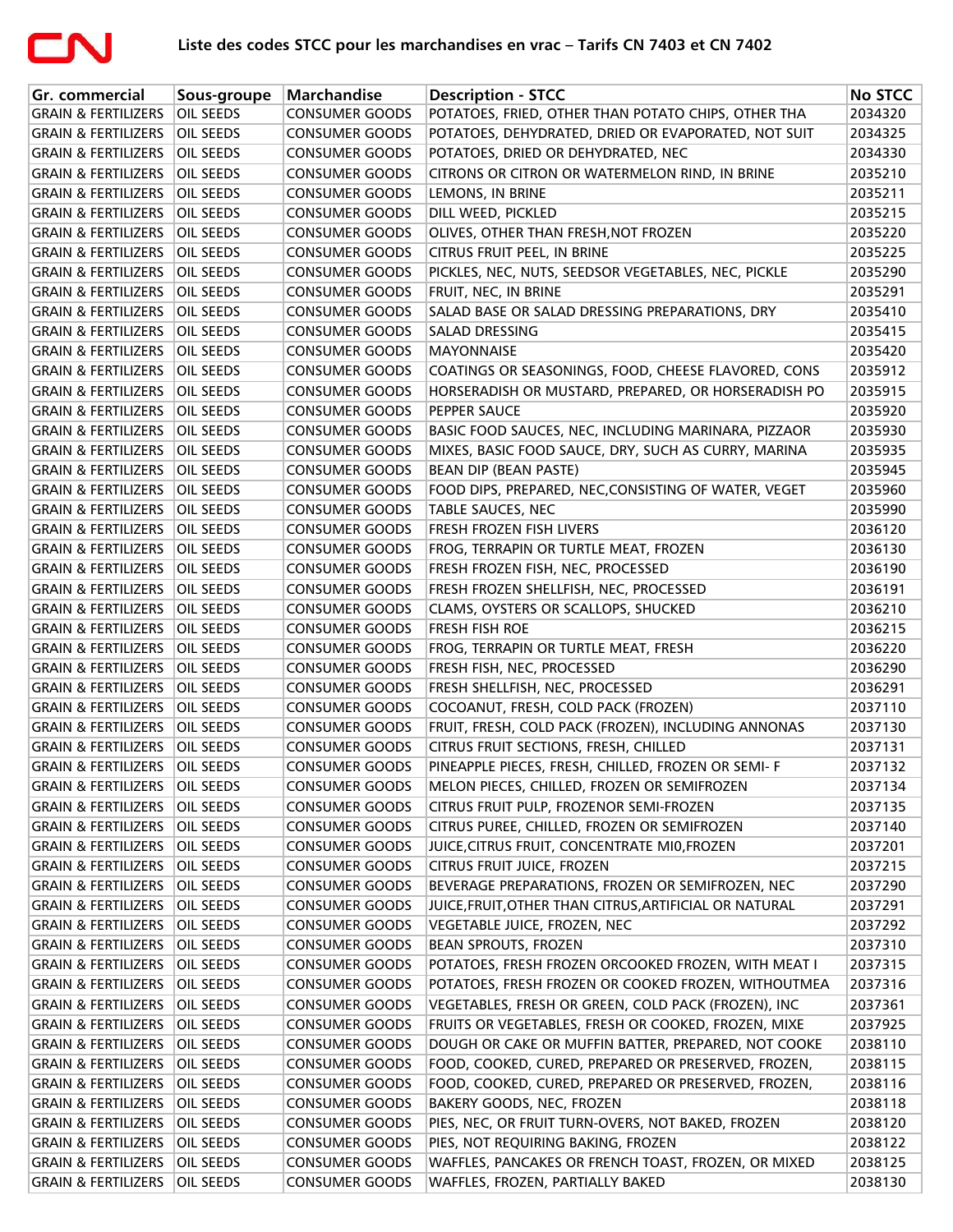

| <b>OIL SEEDS</b><br><b>CONSUMER GOODS</b><br>TOPPING, FROZEN WHIPPED, NON-DAIRY<br>2038137<br><b>GRAIN &amp; FERTILIZERS</b><br><b>OIL SEEDS</b><br><b>CONSUMER GOODS</b><br>MEATS, COOKED, CURED, PREPARED OR PRESERVED, FROZEN<br>2038145<br><b>GRAIN &amp; FERTILIZERS</b><br><b>OIL SEEDS</b><br>TAMALES, FROZEN<br>2038150<br><b>GRAIN &amp; FERTILIZERS</b><br><b>CONSUMER GOODS</b><br><b>GRAIN &amp; FERTILIZERS</b><br><b>OIL SEEDS</b><br><b>CONSUMER GOODS</b><br>MIXED LOADS OF CANNED GOODS, WITHOUT SEPARATE WEIGH<br>2039111<br>PIZZA PIE MIX, CONSISTINGOF FLOUR, YEAST AND SAUCE,<br><b>GRAIN &amp; FERTILIZERS</b><br><b>OIL SEEDS</b><br><b>CONSUMER GOODS</b><br>2045215<br><b>GRAIN &amp; FERTILIZERS</b><br>OIL SEEDS<br>PREPARATIONS, CAKE OR MUFFIN, WITH CANNED FRUIT, DR<br>2045220<br><b>CONSUMER GOODS</b><br><b>GRAIN &amp; FERTILIZERS</b><br><b>OIL SEEDS</b><br><b>TAPIOCA</b><br>2046950<br><b>CONSUMER GOODS</b><br><b>OIL SEEDS</b><br>2046955<br><b>GRAIN &amp; FERTILIZERS</b><br><b>CONSUMER GOODS</b><br>WATER, FERMENTED GRAIN, LIQUID<br>BREAD, BROWN, DATE AND NUT OR ORANGE AND NUT, OTHER<br><b>GRAIN &amp; FERTILIZERS</b><br><b>OIL SEEDS</b><br><b>CONSUMER GOODS</b><br>2051120<br>TARTS OR FRUIT TARTS, BAKED, NOT FROZEN<br><b>GRAIN &amp; FERTILIZERS</b><br><b>OIL SEEDS</b><br><b>CONSUMER GOODS</b><br>2051123<br><b>GRAIN &amp; FERTILIZERS</b><br>BARS, FIG OR FRUIT CONFECTION FILLED<br>OIL SEEDS<br><b>CONSUMER GOODS</b><br>2051131<br><b>GRAIN &amp; FERTILIZERS</b><br><b>OIL SEEDS</b><br><b>CONSUMER GOODS</b><br><b>BISCUITS, NOT FROZEN</b><br>2052110<br><b>GRAIN &amp; FERTILIZERS</b><br><b>OIL SEEDS</b><br><b>CONSUMER GOODS</b><br><b>CRACKERS OR PRETZELS</b><br>2052111<br><b>GRAIN &amp; FERTILIZERS</b><br>OIL SEEDS<br><b>CONSUMER GOODS</b><br>ICE CREAM CONES, CHOCO- LATE COATED OR ROLLED, NOT<br>2052915<br>ICE CREAM CONES, EDIBLE, NEC<br><b>GRAIN &amp; FERTILIZERS</b><br>OIL SEEDS<br><b>CONSUMER GOODS</b><br>2052920<br>DUST OR MEAL, BREAD, BISCUIT OR MATZOS, BREAD DUST<br><b>GRAIN &amp; FERTILIZERS</b><br>2052930<br><b>OIL SEEDS</b><br><b>CONSUMER GOODS</b><br>CROUTONS (BREAD CUBES, BREAD CRUMBS)<br><b>GRAIN &amp; FERTILIZERS</b><br><b>OIL SEEDS</b><br><b>CONSUMER GOODS</b><br>2052935<br><b>FORTUNE COOKIES</b><br><b>GRAIN &amp; FERTILIZERS</b><br><b>OIL SEEDS</b><br><b>CONSUMER GOODS</b><br>2052940<br><b>GRAIN &amp; FERTILIZERS</b><br>OIL SEEDS<br><b>CONSUMER GOODS</b><br>SHELLS, TACO, CORN MEAL<br>2052950<br>BAKERY GOODS, NEC, OTHER THAN FROZEN, IN MIXED LOAD<br><b>GRAIN &amp; FERTILIZERS</b><br><b>OIL SEEDS</b><br><b>CONSUMER GOODS</b><br>2052989<br>BAKERY GOODS, NEC, NOT FROZEN<br>2052990<br><b>GRAIN &amp; FERTILIZERS</b><br>OIL SEEDS<br><b>CONSUMER GOODS</b><br><b>GRAIN &amp; FERTILIZERS</b><br><b>OIL SEEDS</b><br><b>CONSUMER GOODS</b><br>BAKERY GOODS, NEC, MIXED LOADS WITH EDIBLE DISHES O<br>2052991<br><b>GRAIN &amp; FERTILIZERS</b><br><b>OIL SEEDS</b><br><b>CONSUMER GOODS</b><br>BAKERY GOODS, NEC, MIXED LOADS WITH DOG BISCUITS OR<br>2052992<br>CANDY AND NOVELTIES OR TOYS, IN FANCY BASKETS ORTOY<br><b>GRAIN &amp; FERTILIZERS</b><br><b>OIL SEEDS</b><br><b>CONSUMER GOODS</b><br>2071116<br>OIL SEEDS<br>CANDY, NEC, OR CHOCOLATE OR MILK CHOCOLATE CANDY<br>2071120<br><b>GRAIN &amp; FERTILIZERS</b><br><b>CONSUMER GOODS</b><br><b>GRAIN &amp; FERTILIZERS</b><br><b>OIL SEEDS</b><br><b>CONSUMER GOODS</b><br><b>WALNUTS, SHELLED</b><br>2071250<br><b>GRAIN &amp; FERTILIZERS</b><br><b>OIL SEEDS</b><br><b>CONSUMER GOODS</b><br><b>CHOCOLATE</b><br>2071310<br><b>GRAIN &amp; FERTILIZERS</b><br><b>OIL SEEDS</b><br><b>CONSUMER GOODS</b><br><b>CHOCOLATE COATING</b><br>2071315<br><b>GRAIN &amp; FERTILIZERS</b><br><b>OIL SEEDS</b><br><b>CONSUMER GOODS</b><br>COCOA BEAN REFUSE (DUST) OR COCOA BEAN WASTE<br>2071316<br><b>GRAIN &amp; FERTILIZERS</b><br><b>OIL SEEDS</b><br><b>CONSUMER GOODS</b><br>COCOA OR COCOA PASTE<br>2071318<br><b>GRAIN &amp; FERTILIZERS</b><br><b>OIL SEEDS</b><br><b>CONSUMER GOODS</b><br>BUTTER, COCOA<br>2071319<br><b>GRAIN &amp; FERTILIZERS</b><br><b>OIL SEEDS</b><br><b>CONSUMER GOODS</b><br>CHOCOLATE SYRUP, POWDEREDDRY MILK SOLIDS AND SYN- T<br>2071320<br>CHOCOLATE SYRUP OR COCOA SYRUP<br>2071325<br><b>GRAIN &amp; FERTILIZERS</b><br><b>OIL SEEDS</b><br><b>CONSUMER GOODS</b><br><b>GRAIN &amp; FERTILIZERS OIL SEEDS</b><br><b>CONSUMER GOODS</b><br>2071410<br>CHEWING GUM<br><b>GRAIN &amp; FERTILIZERS OIL SEEDS</b><br>2071415<br>CONSUMER GOODS<br><b>CHEWING GUM BASE</b><br>CHEWING GUM, IN FANCY BASKETS, TOY PAILS, OR INOR A<br><b>GRAIN &amp; FERTILIZERS</b><br>OIL SEEDS<br><b>CONSUMER GOODS</b><br>2071418<br><b>GRAIN &amp; FERTILIZERS</b><br>OIL SEEDS<br><b>CONSUMER GOODS</b><br>CAKE DECORATIONS, CON- SISTING OF CANDLE HOLDERSOR<br>2071910<br><b>GRAIN &amp; FERTILIZERS</b><br>OIL SEEDS<br><b>CONSUMER GOODS</b><br>CANDY FILLER, DRY, NEC<br>2071914<br><b>GRAIN &amp; FERTILIZERS</b><br>OIL SEEDS<br><b>CONSUMER GOODS</b><br>CANDY FONDANT (CANDY FILLER), CONFECTIONERY PASTE O<br>2071918<br><b>GRAIN &amp; FERTILIZERS</b><br>CANDY GLAZE OR FINISH<br>2071922<br>OIL SEEDS<br><b>CONSUMER GOODS</b><br><b>GRAIN &amp; FERTILIZERS</b><br>OIL SEEDS<br><b>CONSUMER GOODS</b><br>CONFECTIONERY, NEC, CHOCOLATE CONFECTIONERY, OR MIL<br>2071923<br><b>GRAIN &amp; FERTILIZERS</b><br><b>OIL SEEDS</b><br><b>CONSUMER GOODS</b><br>CANDY COATING, OTHER THANCHOCOLATE<br>2071926<br><b>GRAIN &amp; FERTILIZERS</b><br>OIL SEEDS<br><b>CONSUMER GOODS</b><br>CANDY OR CONFECTIONERY, HOLLOW MOLD, CHOCOLATE OROT<br>2071928<br><b>GRAIN &amp; FERTILIZERS</b><br>OIL SEEDS<br><b>CONSUMER GOODS</b><br>GINGER, CANDIED OR CRYSTALLIZED<br>2071930<br><b>GRAIN &amp; FERTILIZERS</b><br>OIL SEEDS<br><b>CONSUMER GOODS</b><br>COUGH CANDY DROPS OR TABLETS<br>2071931<br>2071933<br><b>GRAIN &amp; FERTILIZERS</b><br>OIL SEEDS<br><b>CONSUMER GOODS</b><br>ICE CREAM COATING, NEC<br>ICING POWDER, WITH OR WITHOUT DRY FLAVORING COMPOUN<br><b>GRAIN &amp; FERTILIZERS</b><br>OIL SEEDS<br>2071934<br><b>CONSUMER GOODS</b><br>CANDY OR CONFECTIONERY, OTHER THAN HOLLOW MOLD, WIT<br><b>GRAIN &amp; FERTILIZERS</b><br>OIL SEEDS<br><b>CONSUMER GOODS</b><br>2071936<br>POPPED CORN OR PUFFED RICE CONFECTIONERY, IN BALLS<br><b>GRAIN &amp; FERTILIZERS</b><br>OIL SEEDS<br><b>CONSUMER GOODS</b><br>2071942<br><b>GRAIN &amp; FERTILIZERS</b><br><b>OIL SEEDS</b><br><b>CONSUMER GOODS</b><br>CONFECTIONERY, POPPED CORN OR PUFFED RICE, OTHER TH<br>2071943<br><b>GRAIN &amp; FERTILIZERS</b><br>OIL SEEDS<br><b>CONSUMER GOODS</b><br><b>COTTON CANDY</b><br>2071945<br><b>GRAIN &amp; FERTILIZERS</b><br>OIL SEEDS<br><b>CONSUMER GOODS</b><br>MARSHMALLOWS, NEC<br>2071952<br><b>GRAIN &amp; FERTILIZERS</b><br>OIL SEEDS<br><b>CONSUMER GOODS</b><br>FRUIT OR FRUIT PEEL OR DATES, CANDIED, CRYSTALLIZED<br>2071963<br>RATIONS, SUPPLEMENTAL, CONSISTING OF A MIXTURE OF C<br><b>GRAIN &amp; FERTILIZERS</b><br>OIL SEEDS<br><b>CONSUMER GOODS</b><br>2071965<br>2071976<br><b>GRAIN &amp; FERTILIZERS</b><br>OIL SEEDS<br><b>CONSUMER GOODS</b><br>DONUT SUGAR TOPPING | Gr. commercial | Sous-groupe | Marchandise | <b>Description - STCC</b> | <b>No STCC</b> |
|------------------------------------------------------------------------------------------------------------------------------------------------------------------------------------------------------------------------------------------------------------------------------------------------------------------------------------------------------------------------------------------------------------------------------------------------------------------------------------------------------------------------------------------------------------------------------------------------------------------------------------------------------------------------------------------------------------------------------------------------------------------------------------------------------------------------------------------------------------------------------------------------------------------------------------------------------------------------------------------------------------------------------------------------------------------------------------------------------------------------------------------------------------------------------------------------------------------------------------------------------------------------------------------------------------------------------------------------------------------------------------------------------------------------------------------------------------------------------------------------------------------------------------------------------------------------------------------------------------------------------------------------------------------------------------------------------------------------------------------------------------------------------------------------------------------------------------------------------------------------------------------------------------------------------------------------------------------------------------------------------------------------------------------------------------------------------------------------------------------------------------------------------------------------------------------------------------------------------------------------------------------------------------------------------------------------------------------------------------------------------------------------------------------------------------------------------------------------------------------------------------------------------------------------------------------------------------------------------------------------------------------------------------------------------------------------------------------------------------------------------------------------------------------------------------------------------------------------------------------------------------------------------------------------------------------------------------------------------------------------------------------------------------------------------------------------------------------------------------------------------------------------------------------------------------------------------------------------------------------------------------------------------------------------------------------------------------------------------------------------------------------------------------------------------------------------------------------------------------------------------------------------------------------------------------------------------------------------------------------------------------------------------------------------------------------------------------------------------------------------------------------------------------------------------------------------------------------------------------------------------------------------------------------------------------------------------------------------------------------------------------------------------------------------------------------------------------------------------------------------------------------------------------------------------------------------------------------------------------------------------------------------------------------------------------------------------------------------------------------------------------------------------------------------------------------------------------------------------------------------------------------------------------------------------------------------------------------------------------------------------------------------------------------------------------------------------------------------------------------------------------------------------------------------------------------------------------------------------------------------------------------------------------------------------------------------------------------------------------------------------------------------------------------------------------------------------------------------------------------------------------------------------------------------------------------------------------------------------------------------------------------------------------------------------------------------------------------------------------------------------------------------------------------------------------------------------------------------------------------------------------------------------------------------------------------------------------------------------------------------------------------------------------------------------------------------------------------------------------------------------------------------------------------------------------------------------------------------------------------------------------------------------------------------------------------------------------------------------------------------------------------------------------------------------------------------------------------------------------------------------------------------------------------------------------------------------------------------------------------------------------------------------------------------------------------------------------------------------------------------------------------------------------------------------------------------------------------------------------------------------------------------------------------------------------------------------------------------------------------------------------------------------------------------------------------------------------------------------------------------------------------------------------------------------------------------------------------------------------------------------------------------------------------------------------------------------------------------------------------------------------------------------------------------------------------------------------------------------------------------------------------------------------------------------------------------------------------------------------------------|----------------|-------------|-------------|---------------------------|----------------|
|                                                                                                                                                                                                                                                                                                                                                                                                                                                                                                                                                                                                                                                                                                                                                                                                                                                                                                                                                                                                                                                                                                                                                                                                                                                                                                                                                                                                                                                                                                                                                                                                                                                                                                                                                                                                                                                                                                                                                                                                                                                                                                                                                                                                                                                                                                                                                                                                                                                                                                                                                                                                                                                                                                                                                                                                                                                                                                                                                                                                                                                                                                                                                                                                                                                                                                                                                                                                                                                                                                                                                                                                                                                                                                                                                                                                                                                                                                                                                                                                                                                                                                                                                                                                                                                                                                                                                                                                                                                                                                                                                                                                                                                                                                                                                                                                                                                                                                                                                                                                                                                                                                                                                                                                                                                                                                                                                                                                                                                                                                                                                                                                                                                                                                                                                                                                                                                                                                                                                                                                                                                                                                                                                                                                                                                                                                                                                                                                                                                                                                                                                                                                                                                                                                                                                                                                                                                                                                                                                                                                                                                                                                                                                                                                                                                |                |             |             |                           |                |
|                                                                                                                                                                                                                                                                                                                                                                                                                                                                                                                                                                                                                                                                                                                                                                                                                                                                                                                                                                                                                                                                                                                                                                                                                                                                                                                                                                                                                                                                                                                                                                                                                                                                                                                                                                                                                                                                                                                                                                                                                                                                                                                                                                                                                                                                                                                                                                                                                                                                                                                                                                                                                                                                                                                                                                                                                                                                                                                                                                                                                                                                                                                                                                                                                                                                                                                                                                                                                                                                                                                                                                                                                                                                                                                                                                                                                                                                                                                                                                                                                                                                                                                                                                                                                                                                                                                                                                                                                                                                                                                                                                                                                                                                                                                                                                                                                                                                                                                                                                                                                                                                                                                                                                                                                                                                                                                                                                                                                                                                                                                                                                                                                                                                                                                                                                                                                                                                                                                                                                                                                                                                                                                                                                                                                                                                                                                                                                                                                                                                                                                                                                                                                                                                                                                                                                                                                                                                                                                                                                                                                                                                                                                                                                                                                                                |                |             |             |                           |                |
|                                                                                                                                                                                                                                                                                                                                                                                                                                                                                                                                                                                                                                                                                                                                                                                                                                                                                                                                                                                                                                                                                                                                                                                                                                                                                                                                                                                                                                                                                                                                                                                                                                                                                                                                                                                                                                                                                                                                                                                                                                                                                                                                                                                                                                                                                                                                                                                                                                                                                                                                                                                                                                                                                                                                                                                                                                                                                                                                                                                                                                                                                                                                                                                                                                                                                                                                                                                                                                                                                                                                                                                                                                                                                                                                                                                                                                                                                                                                                                                                                                                                                                                                                                                                                                                                                                                                                                                                                                                                                                                                                                                                                                                                                                                                                                                                                                                                                                                                                                                                                                                                                                                                                                                                                                                                                                                                                                                                                                                                                                                                                                                                                                                                                                                                                                                                                                                                                                                                                                                                                                                                                                                                                                                                                                                                                                                                                                                                                                                                                                                                                                                                                                                                                                                                                                                                                                                                                                                                                                                                                                                                                                                                                                                                                                                |                |             |             |                           |                |
|                                                                                                                                                                                                                                                                                                                                                                                                                                                                                                                                                                                                                                                                                                                                                                                                                                                                                                                                                                                                                                                                                                                                                                                                                                                                                                                                                                                                                                                                                                                                                                                                                                                                                                                                                                                                                                                                                                                                                                                                                                                                                                                                                                                                                                                                                                                                                                                                                                                                                                                                                                                                                                                                                                                                                                                                                                                                                                                                                                                                                                                                                                                                                                                                                                                                                                                                                                                                                                                                                                                                                                                                                                                                                                                                                                                                                                                                                                                                                                                                                                                                                                                                                                                                                                                                                                                                                                                                                                                                                                                                                                                                                                                                                                                                                                                                                                                                                                                                                                                                                                                                                                                                                                                                                                                                                                                                                                                                                                                                                                                                                                                                                                                                                                                                                                                                                                                                                                                                                                                                                                                                                                                                                                                                                                                                                                                                                                                                                                                                                                                                                                                                                                                                                                                                                                                                                                                                                                                                                                                                                                                                                                                                                                                                                                                |                |             |             |                           |                |
|                                                                                                                                                                                                                                                                                                                                                                                                                                                                                                                                                                                                                                                                                                                                                                                                                                                                                                                                                                                                                                                                                                                                                                                                                                                                                                                                                                                                                                                                                                                                                                                                                                                                                                                                                                                                                                                                                                                                                                                                                                                                                                                                                                                                                                                                                                                                                                                                                                                                                                                                                                                                                                                                                                                                                                                                                                                                                                                                                                                                                                                                                                                                                                                                                                                                                                                                                                                                                                                                                                                                                                                                                                                                                                                                                                                                                                                                                                                                                                                                                                                                                                                                                                                                                                                                                                                                                                                                                                                                                                                                                                                                                                                                                                                                                                                                                                                                                                                                                                                                                                                                                                                                                                                                                                                                                                                                                                                                                                                                                                                                                                                                                                                                                                                                                                                                                                                                                                                                                                                                                                                                                                                                                                                                                                                                                                                                                                                                                                                                                                                                                                                                                                                                                                                                                                                                                                                                                                                                                                                                                                                                                                                                                                                                                                                |                |             |             |                           |                |
|                                                                                                                                                                                                                                                                                                                                                                                                                                                                                                                                                                                                                                                                                                                                                                                                                                                                                                                                                                                                                                                                                                                                                                                                                                                                                                                                                                                                                                                                                                                                                                                                                                                                                                                                                                                                                                                                                                                                                                                                                                                                                                                                                                                                                                                                                                                                                                                                                                                                                                                                                                                                                                                                                                                                                                                                                                                                                                                                                                                                                                                                                                                                                                                                                                                                                                                                                                                                                                                                                                                                                                                                                                                                                                                                                                                                                                                                                                                                                                                                                                                                                                                                                                                                                                                                                                                                                                                                                                                                                                                                                                                                                                                                                                                                                                                                                                                                                                                                                                                                                                                                                                                                                                                                                                                                                                                                                                                                                                                                                                                                                                                                                                                                                                                                                                                                                                                                                                                                                                                                                                                                                                                                                                                                                                                                                                                                                                                                                                                                                                                                                                                                                                                                                                                                                                                                                                                                                                                                                                                                                                                                                                                                                                                                                                                |                |             |             |                           |                |
|                                                                                                                                                                                                                                                                                                                                                                                                                                                                                                                                                                                                                                                                                                                                                                                                                                                                                                                                                                                                                                                                                                                                                                                                                                                                                                                                                                                                                                                                                                                                                                                                                                                                                                                                                                                                                                                                                                                                                                                                                                                                                                                                                                                                                                                                                                                                                                                                                                                                                                                                                                                                                                                                                                                                                                                                                                                                                                                                                                                                                                                                                                                                                                                                                                                                                                                                                                                                                                                                                                                                                                                                                                                                                                                                                                                                                                                                                                                                                                                                                                                                                                                                                                                                                                                                                                                                                                                                                                                                                                                                                                                                                                                                                                                                                                                                                                                                                                                                                                                                                                                                                                                                                                                                                                                                                                                                                                                                                                                                                                                                                                                                                                                                                                                                                                                                                                                                                                                                                                                                                                                                                                                                                                                                                                                                                                                                                                                                                                                                                                                                                                                                                                                                                                                                                                                                                                                                                                                                                                                                                                                                                                                                                                                                                                                |                |             |             |                           |                |
|                                                                                                                                                                                                                                                                                                                                                                                                                                                                                                                                                                                                                                                                                                                                                                                                                                                                                                                                                                                                                                                                                                                                                                                                                                                                                                                                                                                                                                                                                                                                                                                                                                                                                                                                                                                                                                                                                                                                                                                                                                                                                                                                                                                                                                                                                                                                                                                                                                                                                                                                                                                                                                                                                                                                                                                                                                                                                                                                                                                                                                                                                                                                                                                                                                                                                                                                                                                                                                                                                                                                                                                                                                                                                                                                                                                                                                                                                                                                                                                                                                                                                                                                                                                                                                                                                                                                                                                                                                                                                                                                                                                                                                                                                                                                                                                                                                                                                                                                                                                                                                                                                                                                                                                                                                                                                                                                                                                                                                                                                                                                                                                                                                                                                                                                                                                                                                                                                                                                                                                                                                                                                                                                                                                                                                                                                                                                                                                                                                                                                                                                                                                                                                                                                                                                                                                                                                                                                                                                                                                                                                                                                                                                                                                                                                                |                |             |             |                           |                |
|                                                                                                                                                                                                                                                                                                                                                                                                                                                                                                                                                                                                                                                                                                                                                                                                                                                                                                                                                                                                                                                                                                                                                                                                                                                                                                                                                                                                                                                                                                                                                                                                                                                                                                                                                                                                                                                                                                                                                                                                                                                                                                                                                                                                                                                                                                                                                                                                                                                                                                                                                                                                                                                                                                                                                                                                                                                                                                                                                                                                                                                                                                                                                                                                                                                                                                                                                                                                                                                                                                                                                                                                                                                                                                                                                                                                                                                                                                                                                                                                                                                                                                                                                                                                                                                                                                                                                                                                                                                                                                                                                                                                                                                                                                                                                                                                                                                                                                                                                                                                                                                                                                                                                                                                                                                                                                                                                                                                                                                                                                                                                                                                                                                                                                                                                                                                                                                                                                                                                                                                                                                                                                                                                                                                                                                                                                                                                                                                                                                                                                                                                                                                                                                                                                                                                                                                                                                                                                                                                                                                                                                                                                                                                                                                                                                |                |             |             |                           |                |
|                                                                                                                                                                                                                                                                                                                                                                                                                                                                                                                                                                                                                                                                                                                                                                                                                                                                                                                                                                                                                                                                                                                                                                                                                                                                                                                                                                                                                                                                                                                                                                                                                                                                                                                                                                                                                                                                                                                                                                                                                                                                                                                                                                                                                                                                                                                                                                                                                                                                                                                                                                                                                                                                                                                                                                                                                                                                                                                                                                                                                                                                                                                                                                                                                                                                                                                                                                                                                                                                                                                                                                                                                                                                                                                                                                                                                                                                                                                                                                                                                                                                                                                                                                                                                                                                                                                                                                                                                                                                                                                                                                                                                                                                                                                                                                                                                                                                                                                                                                                                                                                                                                                                                                                                                                                                                                                                                                                                                                                                                                                                                                                                                                                                                                                                                                                                                                                                                                                                                                                                                                                                                                                                                                                                                                                                                                                                                                                                                                                                                                                                                                                                                                                                                                                                                                                                                                                                                                                                                                                                                                                                                                                                                                                                                                                |                |             |             |                           |                |
|                                                                                                                                                                                                                                                                                                                                                                                                                                                                                                                                                                                                                                                                                                                                                                                                                                                                                                                                                                                                                                                                                                                                                                                                                                                                                                                                                                                                                                                                                                                                                                                                                                                                                                                                                                                                                                                                                                                                                                                                                                                                                                                                                                                                                                                                                                                                                                                                                                                                                                                                                                                                                                                                                                                                                                                                                                                                                                                                                                                                                                                                                                                                                                                                                                                                                                                                                                                                                                                                                                                                                                                                                                                                                                                                                                                                                                                                                                                                                                                                                                                                                                                                                                                                                                                                                                                                                                                                                                                                                                                                                                                                                                                                                                                                                                                                                                                                                                                                                                                                                                                                                                                                                                                                                                                                                                                                                                                                                                                                                                                                                                                                                                                                                                                                                                                                                                                                                                                                                                                                                                                                                                                                                                                                                                                                                                                                                                                                                                                                                                                                                                                                                                                                                                                                                                                                                                                                                                                                                                                                                                                                                                                                                                                                                                                |                |             |             |                           |                |
|                                                                                                                                                                                                                                                                                                                                                                                                                                                                                                                                                                                                                                                                                                                                                                                                                                                                                                                                                                                                                                                                                                                                                                                                                                                                                                                                                                                                                                                                                                                                                                                                                                                                                                                                                                                                                                                                                                                                                                                                                                                                                                                                                                                                                                                                                                                                                                                                                                                                                                                                                                                                                                                                                                                                                                                                                                                                                                                                                                                                                                                                                                                                                                                                                                                                                                                                                                                                                                                                                                                                                                                                                                                                                                                                                                                                                                                                                                                                                                                                                                                                                                                                                                                                                                                                                                                                                                                                                                                                                                                                                                                                                                                                                                                                                                                                                                                                                                                                                                                                                                                                                                                                                                                                                                                                                                                                                                                                                                                                                                                                                                                                                                                                                                                                                                                                                                                                                                                                                                                                                                                                                                                                                                                                                                                                                                                                                                                                                                                                                                                                                                                                                                                                                                                                                                                                                                                                                                                                                                                                                                                                                                                                                                                                                                                |                |             |             |                           |                |
|                                                                                                                                                                                                                                                                                                                                                                                                                                                                                                                                                                                                                                                                                                                                                                                                                                                                                                                                                                                                                                                                                                                                                                                                                                                                                                                                                                                                                                                                                                                                                                                                                                                                                                                                                                                                                                                                                                                                                                                                                                                                                                                                                                                                                                                                                                                                                                                                                                                                                                                                                                                                                                                                                                                                                                                                                                                                                                                                                                                                                                                                                                                                                                                                                                                                                                                                                                                                                                                                                                                                                                                                                                                                                                                                                                                                                                                                                                                                                                                                                                                                                                                                                                                                                                                                                                                                                                                                                                                                                                                                                                                                                                                                                                                                                                                                                                                                                                                                                                                                                                                                                                                                                                                                                                                                                                                                                                                                                                                                                                                                                                                                                                                                                                                                                                                                                                                                                                                                                                                                                                                                                                                                                                                                                                                                                                                                                                                                                                                                                                                                                                                                                                                                                                                                                                                                                                                                                                                                                                                                                                                                                                                                                                                                                                                |                |             |             |                           |                |
|                                                                                                                                                                                                                                                                                                                                                                                                                                                                                                                                                                                                                                                                                                                                                                                                                                                                                                                                                                                                                                                                                                                                                                                                                                                                                                                                                                                                                                                                                                                                                                                                                                                                                                                                                                                                                                                                                                                                                                                                                                                                                                                                                                                                                                                                                                                                                                                                                                                                                                                                                                                                                                                                                                                                                                                                                                                                                                                                                                                                                                                                                                                                                                                                                                                                                                                                                                                                                                                                                                                                                                                                                                                                                                                                                                                                                                                                                                                                                                                                                                                                                                                                                                                                                                                                                                                                                                                                                                                                                                                                                                                                                                                                                                                                                                                                                                                                                                                                                                                                                                                                                                                                                                                                                                                                                                                                                                                                                                                                                                                                                                                                                                                                                                                                                                                                                                                                                                                                                                                                                                                                                                                                                                                                                                                                                                                                                                                                                                                                                                                                                                                                                                                                                                                                                                                                                                                                                                                                                                                                                                                                                                                                                                                                                                                |                |             |             |                           |                |
|                                                                                                                                                                                                                                                                                                                                                                                                                                                                                                                                                                                                                                                                                                                                                                                                                                                                                                                                                                                                                                                                                                                                                                                                                                                                                                                                                                                                                                                                                                                                                                                                                                                                                                                                                                                                                                                                                                                                                                                                                                                                                                                                                                                                                                                                                                                                                                                                                                                                                                                                                                                                                                                                                                                                                                                                                                                                                                                                                                                                                                                                                                                                                                                                                                                                                                                                                                                                                                                                                                                                                                                                                                                                                                                                                                                                                                                                                                                                                                                                                                                                                                                                                                                                                                                                                                                                                                                                                                                                                                                                                                                                                                                                                                                                                                                                                                                                                                                                                                                                                                                                                                                                                                                                                                                                                                                                                                                                                                                                                                                                                                                                                                                                                                                                                                                                                                                                                                                                                                                                                                                                                                                                                                                                                                                                                                                                                                                                                                                                                                                                                                                                                                                                                                                                                                                                                                                                                                                                                                                                                                                                                                                                                                                                                                                |                |             |             |                           |                |
|                                                                                                                                                                                                                                                                                                                                                                                                                                                                                                                                                                                                                                                                                                                                                                                                                                                                                                                                                                                                                                                                                                                                                                                                                                                                                                                                                                                                                                                                                                                                                                                                                                                                                                                                                                                                                                                                                                                                                                                                                                                                                                                                                                                                                                                                                                                                                                                                                                                                                                                                                                                                                                                                                                                                                                                                                                                                                                                                                                                                                                                                                                                                                                                                                                                                                                                                                                                                                                                                                                                                                                                                                                                                                                                                                                                                                                                                                                                                                                                                                                                                                                                                                                                                                                                                                                                                                                                                                                                                                                                                                                                                                                                                                                                                                                                                                                                                                                                                                                                                                                                                                                                                                                                                                                                                                                                                                                                                                                                                                                                                                                                                                                                                                                                                                                                                                                                                                                                                                                                                                                                                                                                                                                                                                                                                                                                                                                                                                                                                                                                                                                                                                                                                                                                                                                                                                                                                                                                                                                                                                                                                                                                                                                                                                                                |                |             |             |                           |                |
|                                                                                                                                                                                                                                                                                                                                                                                                                                                                                                                                                                                                                                                                                                                                                                                                                                                                                                                                                                                                                                                                                                                                                                                                                                                                                                                                                                                                                                                                                                                                                                                                                                                                                                                                                                                                                                                                                                                                                                                                                                                                                                                                                                                                                                                                                                                                                                                                                                                                                                                                                                                                                                                                                                                                                                                                                                                                                                                                                                                                                                                                                                                                                                                                                                                                                                                                                                                                                                                                                                                                                                                                                                                                                                                                                                                                                                                                                                                                                                                                                                                                                                                                                                                                                                                                                                                                                                                                                                                                                                                                                                                                                                                                                                                                                                                                                                                                                                                                                                                                                                                                                                                                                                                                                                                                                                                                                                                                                                                                                                                                                                                                                                                                                                                                                                                                                                                                                                                                                                                                                                                                                                                                                                                                                                                                                                                                                                                                                                                                                                                                                                                                                                                                                                                                                                                                                                                                                                                                                                                                                                                                                                                                                                                                                                                |                |             |             |                           |                |
|                                                                                                                                                                                                                                                                                                                                                                                                                                                                                                                                                                                                                                                                                                                                                                                                                                                                                                                                                                                                                                                                                                                                                                                                                                                                                                                                                                                                                                                                                                                                                                                                                                                                                                                                                                                                                                                                                                                                                                                                                                                                                                                                                                                                                                                                                                                                                                                                                                                                                                                                                                                                                                                                                                                                                                                                                                                                                                                                                                                                                                                                                                                                                                                                                                                                                                                                                                                                                                                                                                                                                                                                                                                                                                                                                                                                                                                                                                                                                                                                                                                                                                                                                                                                                                                                                                                                                                                                                                                                                                                                                                                                                                                                                                                                                                                                                                                                                                                                                                                                                                                                                                                                                                                                                                                                                                                                                                                                                                                                                                                                                                                                                                                                                                                                                                                                                                                                                                                                                                                                                                                                                                                                                                                                                                                                                                                                                                                                                                                                                                                                                                                                                                                                                                                                                                                                                                                                                                                                                                                                                                                                                                                                                                                                                                                |                |             |             |                           |                |
|                                                                                                                                                                                                                                                                                                                                                                                                                                                                                                                                                                                                                                                                                                                                                                                                                                                                                                                                                                                                                                                                                                                                                                                                                                                                                                                                                                                                                                                                                                                                                                                                                                                                                                                                                                                                                                                                                                                                                                                                                                                                                                                                                                                                                                                                                                                                                                                                                                                                                                                                                                                                                                                                                                                                                                                                                                                                                                                                                                                                                                                                                                                                                                                                                                                                                                                                                                                                                                                                                                                                                                                                                                                                                                                                                                                                                                                                                                                                                                                                                                                                                                                                                                                                                                                                                                                                                                                                                                                                                                                                                                                                                                                                                                                                                                                                                                                                                                                                                                                                                                                                                                                                                                                                                                                                                                                                                                                                                                                                                                                                                                                                                                                                                                                                                                                                                                                                                                                                                                                                                                                                                                                                                                                                                                                                                                                                                                                                                                                                                                                                                                                                                                                                                                                                                                                                                                                                                                                                                                                                                                                                                                                                                                                                                                                |                |             |             |                           |                |
|                                                                                                                                                                                                                                                                                                                                                                                                                                                                                                                                                                                                                                                                                                                                                                                                                                                                                                                                                                                                                                                                                                                                                                                                                                                                                                                                                                                                                                                                                                                                                                                                                                                                                                                                                                                                                                                                                                                                                                                                                                                                                                                                                                                                                                                                                                                                                                                                                                                                                                                                                                                                                                                                                                                                                                                                                                                                                                                                                                                                                                                                                                                                                                                                                                                                                                                                                                                                                                                                                                                                                                                                                                                                                                                                                                                                                                                                                                                                                                                                                                                                                                                                                                                                                                                                                                                                                                                                                                                                                                                                                                                                                                                                                                                                                                                                                                                                                                                                                                                                                                                                                                                                                                                                                                                                                                                                                                                                                                                                                                                                                                                                                                                                                                                                                                                                                                                                                                                                                                                                                                                                                                                                                                                                                                                                                                                                                                                                                                                                                                                                                                                                                                                                                                                                                                                                                                                                                                                                                                                                                                                                                                                                                                                                                                                |                |             |             |                           |                |
|                                                                                                                                                                                                                                                                                                                                                                                                                                                                                                                                                                                                                                                                                                                                                                                                                                                                                                                                                                                                                                                                                                                                                                                                                                                                                                                                                                                                                                                                                                                                                                                                                                                                                                                                                                                                                                                                                                                                                                                                                                                                                                                                                                                                                                                                                                                                                                                                                                                                                                                                                                                                                                                                                                                                                                                                                                                                                                                                                                                                                                                                                                                                                                                                                                                                                                                                                                                                                                                                                                                                                                                                                                                                                                                                                                                                                                                                                                                                                                                                                                                                                                                                                                                                                                                                                                                                                                                                                                                                                                                                                                                                                                                                                                                                                                                                                                                                                                                                                                                                                                                                                                                                                                                                                                                                                                                                                                                                                                                                                                                                                                                                                                                                                                                                                                                                                                                                                                                                                                                                                                                                                                                                                                                                                                                                                                                                                                                                                                                                                                                                                                                                                                                                                                                                                                                                                                                                                                                                                                                                                                                                                                                                                                                                                                                |                |             |             |                           |                |
|                                                                                                                                                                                                                                                                                                                                                                                                                                                                                                                                                                                                                                                                                                                                                                                                                                                                                                                                                                                                                                                                                                                                                                                                                                                                                                                                                                                                                                                                                                                                                                                                                                                                                                                                                                                                                                                                                                                                                                                                                                                                                                                                                                                                                                                                                                                                                                                                                                                                                                                                                                                                                                                                                                                                                                                                                                                                                                                                                                                                                                                                                                                                                                                                                                                                                                                                                                                                                                                                                                                                                                                                                                                                                                                                                                                                                                                                                                                                                                                                                                                                                                                                                                                                                                                                                                                                                                                                                                                                                                                                                                                                                                                                                                                                                                                                                                                                                                                                                                                                                                                                                                                                                                                                                                                                                                                                                                                                                                                                                                                                                                                                                                                                                                                                                                                                                                                                                                                                                                                                                                                                                                                                                                                                                                                                                                                                                                                                                                                                                                                                                                                                                                                                                                                                                                                                                                                                                                                                                                                                                                                                                                                                                                                                                                                |                |             |             |                           |                |
|                                                                                                                                                                                                                                                                                                                                                                                                                                                                                                                                                                                                                                                                                                                                                                                                                                                                                                                                                                                                                                                                                                                                                                                                                                                                                                                                                                                                                                                                                                                                                                                                                                                                                                                                                                                                                                                                                                                                                                                                                                                                                                                                                                                                                                                                                                                                                                                                                                                                                                                                                                                                                                                                                                                                                                                                                                                                                                                                                                                                                                                                                                                                                                                                                                                                                                                                                                                                                                                                                                                                                                                                                                                                                                                                                                                                                                                                                                                                                                                                                                                                                                                                                                                                                                                                                                                                                                                                                                                                                                                                                                                                                                                                                                                                                                                                                                                                                                                                                                                                                                                                                                                                                                                                                                                                                                                                                                                                                                                                                                                                                                                                                                                                                                                                                                                                                                                                                                                                                                                                                                                                                                                                                                                                                                                                                                                                                                                                                                                                                                                                                                                                                                                                                                                                                                                                                                                                                                                                                                                                                                                                                                                                                                                                                                                |                |             |             |                           |                |
|                                                                                                                                                                                                                                                                                                                                                                                                                                                                                                                                                                                                                                                                                                                                                                                                                                                                                                                                                                                                                                                                                                                                                                                                                                                                                                                                                                                                                                                                                                                                                                                                                                                                                                                                                                                                                                                                                                                                                                                                                                                                                                                                                                                                                                                                                                                                                                                                                                                                                                                                                                                                                                                                                                                                                                                                                                                                                                                                                                                                                                                                                                                                                                                                                                                                                                                                                                                                                                                                                                                                                                                                                                                                                                                                                                                                                                                                                                                                                                                                                                                                                                                                                                                                                                                                                                                                                                                                                                                                                                                                                                                                                                                                                                                                                                                                                                                                                                                                                                                                                                                                                                                                                                                                                                                                                                                                                                                                                                                                                                                                                                                                                                                                                                                                                                                                                                                                                                                                                                                                                                                                                                                                                                                                                                                                                                                                                                                                                                                                                                                                                                                                                                                                                                                                                                                                                                                                                                                                                                                                                                                                                                                                                                                                                                                |                |             |             |                           |                |
|                                                                                                                                                                                                                                                                                                                                                                                                                                                                                                                                                                                                                                                                                                                                                                                                                                                                                                                                                                                                                                                                                                                                                                                                                                                                                                                                                                                                                                                                                                                                                                                                                                                                                                                                                                                                                                                                                                                                                                                                                                                                                                                                                                                                                                                                                                                                                                                                                                                                                                                                                                                                                                                                                                                                                                                                                                                                                                                                                                                                                                                                                                                                                                                                                                                                                                                                                                                                                                                                                                                                                                                                                                                                                                                                                                                                                                                                                                                                                                                                                                                                                                                                                                                                                                                                                                                                                                                                                                                                                                                                                                                                                                                                                                                                                                                                                                                                                                                                                                                                                                                                                                                                                                                                                                                                                                                                                                                                                                                                                                                                                                                                                                                                                                                                                                                                                                                                                                                                                                                                                                                                                                                                                                                                                                                                                                                                                                                                                                                                                                                                                                                                                                                                                                                                                                                                                                                                                                                                                                                                                                                                                                                                                                                                                                                |                |             |             |                           |                |
|                                                                                                                                                                                                                                                                                                                                                                                                                                                                                                                                                                                                                                                                                                                                                                                                                                                                                                                                                                                                                                                                                                                                                                                                                                                                                                                                                                                                                                                                                                                                                                                                                                                                                                                                                                                                                                                                                                                                                                                                                                                                                                                                                                                                                                                                                                                                                                                                                                                                                                                                                                                                                                                                                                                                                                                                                                                                                                                                                                                                                                                                                                                                                                                                                                                                                                                                                                                                                                                                                                                                                                                                                                                                                                                                                                                                                                                                                                                                                                                                                                                                                                                                                                                                                                                                                                                                                                                                                                                                                                                                                                                                                                                                                                                                                                                                                                                                                                                                                                                                                                                                                                                                                                                                                                                                                                                                                                                                                                                                                                                                                                                                                                                                                                                                                                                                                                                                                                                                                                                                                                                                                                                                                                                                                                                                                                                                                                                                                                                                                                                                                                                                                                                                                                                                                                                                                                                                                                                                                                                                                                                                                                                                                                                                                                                |                |             |             |                           |                |
|                                                                                                                                                                                                                                                                                                                                                                                                                                                                                                                                                                                                                                                                                                                                                                                                                                                                                                                                                                                                                                                                                                                                                                                                                                                                                                                                                                                                                                                                                                                                                                                                                                                                                                                                                                                                                                                                                                                                                                                                                                                                                                                                                                                                                                                                                                                                                                                                                                                                                                                                                                                                                                                                                                                                                                                                                                                                                                                                                                                                                                                                                                                                                                                                                                                                                                                                                                                                                                                                                                                                                                                                                                                                                                                                                                                                                                                                                                                                                                                                                                                                                                                                                                                                                                                                                                                                                                                                                                                                                                                                                                                                                                                                                                                                                                                                                                                                                                                                                                                                                                                                                                                                                                                                                                                                                                                                                                                                                                                                                                                                                                                                                                                                                                                                                                                                                                                                                                                                                                                                                                                                                                                                                                                                                                                                                                                                                                                                                                                                                                                                                                                                                                                                                                                                                                                                                                                                                                                                                                                                                                                                                                                                                                                                                                                |                |             |             |                           |                |
|                                                                                                                                                                                                                                                                                                                                                                                                                                                                                                                                                                                                                                                                                                                                                                                                                                                                                                                                                                                                                                                                                                                                                                                                                                                                                                                                                                                                                                                                                                                                                                                                                                                                                                                                                                                                                                                                                                                                                                                                                                                                                                                                                                                                                                                                                                                                                                                                                                                                                                                                                                                                                                                                                                                                                                                                                                                                                                                                                                                                                                                                                                                                                                                                                                                                                                                                                                                                                                                                                                                                                                                                                                                                                                                                                                                                                                                                                                                                                                                                                                                                                                                                                                                                                                                                                                                                                                                                                                                                                                                                                                                                                                                                                                                                                                                                                                                                                                                                                                                                                                                                                                                                                                                                                                                                                                                                                                                                                                                                                                                                                                                                                                                                                                                                                                                                                                                                                                                                                                                                                                                                                                                                                                                                                                                                                                                                                                                                                                                                                                                                                                                                                                                                                                                                                                                                                                                                                                                                                                                                                                                                                                                                                                                                                                                |                |             |             |                           |                |
|                                                                                                                                                                                                                                                                                                                                                                                                                                                                                                                                                                                                                                                                                                                                                                                                                                                                                                                                                                                                                                                                                                                                                                                                                                                                                                                                                                                                                                                                                                                                                                                                                                                                                                                                                                                                                                                                                                                                                                                                                                                                                                                                                                                                                                                                                                                                                                                                                                                                                                                                                                                                                                                                                                                                                                                                                                                                                                                                                                                                                                                                                                                                                                                                                                                                                                                                                                                                                                                                                                                                                                                                                                                                                                                                                                                                                                                                                                                                                                                                                                                                                                                                                                                                                                                                                                                                                                                                                                                                                                                                                                                                                                                                                                                                                                                                                                                                                                                                                                                                                                                                                                                                                                                                                                                                                                                                                                                                                                                                                                                                                                                                                                                                                                                                                                                                                                                                                                                                                                                                                                                                                                                                                                                                                                                                                                                                                                                                                                                                                                                                                                                                                                                                                                                                                                                                                                                                                                                                                                                                                                                                                                                                                                                                                                                |                |             |             |                           |                |
|                                                                                                                                                                                                                                                                                                                                                                                                                                                                                                                                                                                                                                                                                                                                                                                                                                                                                                                                                                                                                                                                                                                                                                                                                                                                                                                                                                                                                                                                                                                                                                                                                                                                                                                                                                                                                                                                                                                                                                                                                                                                                                                                                                                                                                                                                                                                                                                                                                                                                                                                                                                                                                                                                                                                                                                                                                                                                                                                                                                                                                                                                                                                                                                                                                                                                                                                                                                                                                                                                                                                                                                                                                                                                                                                                                                                                                                                                                                                                                                                                                                                                                                                                                                                                                                                                                                                                                                                                                                                                                                                                                                                                                                                                                                                                                                                                                                                                                                                                                                                                                                                                                                                                                                                                                                                                                                                                                                                                                                                                                                                                                                                                                                                                                                                                                                                                                                                                                                                                                                                                                                                                                                                                                                                                                                                                                                                                                                                                                                                                                                                                                                                                                                                                                                                                                                                                                                                                                                                                                                                                                                                                                                                                                                                                                                |                |             |             |                           |                |
|                                                                                                                                                                                                                                                                                                                                                                                                                                                                                                                                                                                                                                                                                                                                                                                                                                                                                                                                                                                                                                                                                                                                                                                                                                                                                                                                                                                                                                                                                                                                                                                                                                                                                                                                                                                                                                                                                                                                                                                                                                                                                                                                                                                                                                                                                                                                                                                                                                                                                                                                                                                                                                                                                                                                                                                                                                                                                                                                                                                                                                                                                                                                                                                                                                                                                                                                                                                                                                                                                                                                                                                                                                                                                                                                                                                                                                                                                                                                                                                                                                                                                                                                                                                                                                                                                                                                                                                                                                                                                                                                                                                                                                                                                                                                                                                                                                                                                                                                                                                                                                                                                                                                                                                                                                                                                                                                                                                                                                                                                                                                                                                                                                                                                                                                                                                                                                                                                                                                                                                                                                                                                                                                                                                                                                                                                                                                                                                                                                                                                                                                                                                                                                                                                                                                                                                                                                                                                                                                                                                                                                                                                                                                                                                                                                                |                |             |             |                           |                |
|                                                                                                                                                                                                                                                                                                                                                                                                                                                                                                                                                                                                                                                                                                                                                                                                                                                                                                                                                                                                                                                                                                                                                                                                                                                                                                                                                                                                                                                                                                                                                                                                                                                                                                                                                                                                                                                                                                                                                                                                                                                                                                                                                                                                                                                                                                                                                                                                                                                                                                                                                                                                                                                                                                                                                                                                                                                                                                                                                                                                                                                                                                                                                                                                                                                                                                                                                                                                                                                                                                                                                                                                                                                                                                                                                                                                                                                                                                                                                                                                                                                                                                                                                                                                                                                                                                                                                                                                                                                                                                                                                                                                                                                                                                                                                                                                                                                                                                                                                                                                                                                                                                                                                                                                                                                                                                                                                                                                                                                                                                                                                                                                                                                                                                                                                                                                                                                                                                                                                                                                                                                                                                                                                                                                                                                                                                                                                                                                                                                                                                                                                                                                                                                                                                                                                                                                                                                                                                                                                                                                                                                                                                                                                                                                                                                |                |             |             |                           |                |
|                                                                                                                                                                                                                                                                                                                                                                                                                                                                                                                                                                                                                                                                                                                                                                                                                                                                                                                                                                                                                                                                                                                                                                                                                                                                                                                                                                                                                                                                                                                                                                                                                                                                                                                                                                                                                                                                                                                                                                                                                                                                                                                                                                                                                                                                                                                                                                                                                                                                                                                                                                                                                                                                                                                                                                                                                                                                                                                                                                                                                                                                                                                                                                                                                                                                                                                                                                                                                                                                                                                                                                                                                                                                                                                                                                                                                                                                                                                                                                                                                                                                                                                                                                                                                                                                                                                                                                                                                                                                                                                                                                                                                                                                                                                                                                                                                                                                                                                                                                                                                                                                                                                                                                                                                                                                                                                                                                                                                                                                                                                                                                                                                                                                                                                                                                                                                                                                                                                                                                                                                                                                                                                                                                                                                                                                                                                                                                                                                                                                                                                                                                                                                                                                                                                                                                                                                                                                                                                                                                                                                                                                                                                                                                                                                                                |                |             |             |                           |                |
|                                                                                                                                                                                                                                                                                                                                                                                                                                                                                                                                                                                                                                                                                                                                                                                                                                                                                                                                                                                                                                                                                                                                                                                                                                                                                                                                                                                                                                                                                                                                                                                                                                                                                                                                                                                                                                                                                                                                                                                                                                                                                                                                                                                                                                                                                                                                                                                                                                                                                                                                                                                                                                                                                                                                                                                                                                                                                                                                                                                                                                                                                                                                                                                                                                                                                                                                                                                                                                                                                                                                                                                                                                                                                                                                                                                                                                                                                                                                                                                                                                                                                                                                                                                                                                                                                                                                                                                                                                                                                                                                                                                                                                                                                                                                                                                                                                                                                                                                                                                                                                                                                                                                                                                                                                                                                                                                                                                                                                                                                                                                                                                                                                                                                                                                                                                                                                                                                                                                                                                                                                                                                                                                                                                                                                                                                                                                                                                                                                                                                                                                                                                                                                                                                                                                                                                                                                                                                                                                                                                                                                                                                                                                                                                                                                                |                |             |             |                           |                |
|                                                                                                                                                                                                                                                                                                                                                                                                                                                                                                                                                                                                                                                                                                                                                                                                                                                                                                                                                                                                                                                                                                                                                                                                                                                                                                                                                                                                                                                                                                                                                                                                                                                                                                                                                                                                                                                                                                                                                                                                                                                                                                                                                                                                                                                                                                                                                                                                                                                                                                                                                                                                                                                                                                                                                                                                                                                                                                                                                                                                                                                                                                                                                                                                                                                                                                                                                                                                                                                                                                                                                                                                                                                                                                                                                                                                                                                                                                                                                                                                                                                                                                                                                                                                                                                                                                                                                                                                                                                                                                                                                                                                                                                                                                                                                                                                                                                                                                                                                                                                                                                                                                                                                                                                                                                                                                                                                                                                                                                                                                                                                                                                                                                                                                                                                                                                                                                                                                                                                                                                                                                                                                                                                                                                                                                                                                                                                                                                                                                                                                                                                                                                                                                                                                                                                                                                                                                                                                                                                                                                                                                                                                                                                                                                                                                |                |             |             |                           |                |
|                                                                                                                                                                                                                                                                                                                                                                                                                                                                                                                                                                                                                                                                                                                                                                                                                                                                                                                                                                                                                                                                                                                                                                                                                                                                                                                                                                                                                                                                                                                                                                                                                                                                                                                                                                                                                                                                                                                                                                                                                                                                                                                                                                                                                                                                                                                                                                                                                                                                                                                                                                                                                                                                                                                                                                                                                                                                                                                                                                                                                                                                                                                                                                                                                                                                                                                                                                                                                                                                                                                                                                                                                                                                                                                                                                                                                                                                                                                                                                                                                                                                                                                                                                                                                                                                                                                                                                                                                                                                                                                                                                                                                                                                                                                                                                                                                                                                                                                                                                                                                                                                                                                                                                                                                                                                                                                                                                                                                                                                                                                                                                                                                                                                                                                                                                                                                                                                                                                                                                                                                                                                                                                                                                                                                                                                                                                                                                                                                                                                                                                                                                                                                                                                                                                                                                                                                                                                                                                                                                                                                                                                                                                                                                                                                                                |                |             |             |                           |                |
|                                                                                                                                                                                                                                                                                                                                                                                                                                                                                                                                                                                                                                                                                                                                                                                                                                                                                                                                                                                                                                                                                                                                                                                                                                                                                                                                                                                                                                                                                                                                                                                                                                                                                                                                                                                                                                                                                                                                                                                                                                                                                                                                                                                                                                                                                                                                                                                                                                                                                                                                                                                                                                                                                                                                                                                                                                                                                                                                                                                                                                                                                                                                                                                                                                                                                                                                                                                                                                                                                                                                                                                                                                                                                                                                                                                                                                                                                                                                                                                                                                                                                                                                                                                                                                                                                                                                                                                                                                                                                                                                                                                                                                                                                                                                                                                                                                                                                                                                                                                                                                                                                                                                                                                                                                                                                                                                                                                                                                                                                                                                                                                                                                                                                                                                                                                                                                                                                                                                                                                                                                                                                                                                                                                                                                                                                                                                                                                                                                                                                                                                                                                                                                                                                                                                                                                                                                                                                                                                                                                                                                                                                                                                                                                                                                                |                |             |             |                           |                |
|                                                                                                                                                                                                                                                                                                                                                                                                                                                                                                                                                                                                                                                                                                                                                                                                                                                                                                                                                                                                                                                                                                                                                                                                                                                                                                                                                                                                                                                                                                                                                                                                                                                                                                                                                                                                                                                                                                                                                                                                                                                                                                                                                                                                                                                                                                                                                                                                                                                                                                                                                                                                                                                                                                                                                                                                                                                                                                                                                                                                                                                                                                                                                                                                                                                                                                                                                                                                                                                                                                                                                                                                                                                                                                                                                                                                                                                                                                                                                                                                                                                                                                                                                                                                                                                                                                                                                                                                                                                                                                                                                                                                                                                                                                                                                                                                                                                                                                                                                                                                                                                                                                                                                                                                                                                                                                                                                                                                                                                                                                                                                                                                                                                                                                                                                                                                                                                                                                                                                                                                                                                                                                                                                                                                                                                                                                                                                                                                                                                                                                                                                                                                                                                                                                                                                                                                                                                                                                                                                                                                                                                                                                                                                                                                                                                |                |             |             |                           |                |
|                                                                                                                                                                                                                                                                                                                                                                                                                                                                                                                                                                                                                                                                                                                                                                                                                                                                                                                                                                                                                                                                                                                                                                                                                                                                                                                                                                                                                                                                                                                                                                                                                                                                                                                                                                                                                                                                                                                                                                                                                                                                                                                                                                                                                                                                                                                                                                                                                                                                                                                                                                                                                                                                                                                                                                                                                                                                                                                                                                                                                                                                                                                                                                                                                                                                                                                                                                                                                                                                                                                                                                                                                                                                                                                                                                                                                                                                                                                                                                                                                                                                                                                                                                                                                                                                                                                                                                                                                                                                                                                                                                                                                                                                                                                                                                                                                                                                                                                                                                                                                                                                                                                                                                                                                                                                                                                                                                                                                                                                                                                                                                                                                                                                                                                                                                                                                                                                                                                                                                                                                                                                                                                                                                                                                                                                                                                                                                                                                                                                                                                                                                                                                                                                                                                                                                                                                                                                                                                                                                                                                                                                                                                                                                                                                                                |                |             |             |                           |                |
|                                                                                                                                                                                                                                                                                                                                                                                                                                                                                                                                                                                                                                                                                                                                                                                                                                                                                                                                                                                                                                                                                                                                                                                                                                                                                                                                                                                                                                                                                                                                                                                                                                                                                                                                                                                                                                                                                                                                                                                                                                                                                                                                                                                                                                                                                                                                                                                                                                                                                                                                                                                                                                                                                                                                                                                                                                                                                                                                                                                                                                                                                                                                                                                                                                                                                                                                                                                                                                                                                                                                                                                                                                                                                                                                                                                                                                                                                                                                                                                                                                                                                                                                                                                                                                                                                                                                                                                                                                                                                                                                                                                                                                                                                                                                                                                                                                                                                                                                                                                                                                                                                                                                                                                                                                                                                                                                                                                                                                                                                                                                                                                                                                                                                                                                                                                                                                                                                                                                                                                                                                                                                                                                                                                                                                                                                                                                                                                                                                                                                                                                                                                                                                                                                                                                                                                                                                                                                                                                                                                                                                                                                                                                                                                                                                                |                |             |             |                           |                |
|                                                                                                                                                                                                                                                                                                                                                                                                                                                                                                                                                                                                                                                                                                                                                                                                                                                                                                                                                                                                                                                                                                                                                                                                                                                                                                                                                                                                                                                                                                                                                                                                                                                                                                                                                                                                                                                                                                                                                                                                                                                                                                                                                                                                                                                                                                                                                                                                                                                                                                                                                                                                                                                                                                                                                                                                                                                                                                                                                                                                                                                                                                                                                                                                                                                                                                                                                                                                                                                                                                                                                                                                                                                                                                                                                                                                                                                                                                                                                                                                                                                                                                                                                                                                                                                                                                                                                                                                                                                                                                                                                                                                                                                                                                                                                                                                                                                                                                                                                                                                                                                                                                                                                                                                                                                                                                                                                                                                                                                                                                                                                                                                                                                                                                                                                                                                                                                                                                                                                                                                                                                                                                                                                                                                                                                                                                                                                                                                                                                                                                                                                                                                                                                                                                                                                                                                                                                                                                                                                                                                                                                                                                                                                                                                                                                |                |             |             |                           |                |
|                                                                                                                                                                                                                                                                                                                                                                                                                                                                                                                                                                                                                                                                                                                                                                                                                                                                                                                                                                                                                                                                                                                                                                                                                                                                                                                                                                                                                                                                                                                                                                                                                                                                                                                                                                                                                                                                                                                                                                                                                                                                                                                                                                                                                                                                                                                                                                                                                                                                                                                                                                                                                                                                                                                                                                                                                                                                                                                                                                                                                                                                                                                                                                                                                                                                                                                                                                                                                                                                                                                                                                                                                                                                                                                                                                                                                                                                                                                                                                                                                                                                                                                                                                                                                                                                                                                                                                                                                                                                                                                                                                                                                                                                                                                                                                                                                                                                                                                                                                                                                                                                                                                                                                                                                                                                                                                                                                                                                                                                                                                                                                                                                                                                                                                                                                                                                                                                                                                                                                                                                                                                                                                                                                                                                                                                                                                                                                                                                                                                                                                                                                                                                                                                                                                                                                                                                                                                                                                                                                                                                                                                                                                                                                                                                                                |                |             |             |                           |                |
|                                                                                                                                                                                                                                                                                                                                                                                                                                                                                                                                                                                                                                                                                                                                                                                                                                                                                                                                                                                                                                                                                                                                                                                                                                                                                                                                                                                                                                                                                                                                                                                                                                                                                                                                                                                                                                                                                                                                                                                                                                                                                                                                                                                                                                                                                                                                                                                                                                                                                                                                                                                                                                                                                                                                                                                                                                                                                                                                                                                                                                                                                                                                                                                                                                                                                                                                                                                                                                                                                                                                                                                                                                                                                                                                                                                                                                                                                                                                                                                                                                                                                                                                                                                                                                                                                                                                                                                                                                                                                                                                                                                                                                                                                                                                                                                                                                                                                                                                                                                                                                                                                                                                                                                                                                                                                                                                                                                                                                                                                                                                                                                                                                                                                                                                                                                                                                                                                                                                                                                                                                                                                                                                                                                                                                                                                                                                                                                                                                                                                                                                                                                                                                                                                                                                                                                                                                                                                                                                                                                                                                                                                                                                                                                                                                                |                |             |             |                           |                |
|                                                                                                                                                                                                                                                                                                                                                                                                                                                                                                                                                                                                                                                                                                                                                                                                                                                                                                                                                                                                                                                                                                                                                                                                                                                                                                                                                                                                                                                                                                                                                                                                                                                                                                                                                                                                                                                                                                                                                                                                                                                                                                                                                                                                                                                                                                                                                                                                                                                                                                                                                                                                                                                                                                                                                                                                                                                                                                                                                                                                                                                                                                                                                                                                                                                                                                                                                                                                                                                                                                                                                                                                                                                                                                                                                                                                                                                                                                                                                                                                                                                                                                                                                                                                                                                                                                                                                                                                                                                                                                                                                                                                                                                                                                                                                                                                                                                                                                                                                                                                                                                                                                                                                                                                                                                                                                                                                                                                                                                                                                                                                                                                                                                                                                                                                                                                                                                                                                                                                                                                                                                                                                                                                                                                                                                                                                                                                                                                                                                                                                                                                                                                                                                                                                                                                                                                                                                                                                                                                                                                                                                                                                                                                                                                                                                |                |             |             |                           |                |
|                                                                                                                                                                                                                                                                                                                                                                                                                                                                                                                                                                                                                                                                                                                                                                                                                                                                                                                                                                                                                                                                                                                                                                                                                                                                                                                                                                                                                                                                                                                                                                                                                                                                                                                                                                                                                                                                                                                                                                                                                                                                                                                                                                                                                                                                                                                                                                                                                                                                                                                                                                                                                                                                                                                                                                                                                                                                                                                                                                                                                                                                                                                                                                                                                                                                                                                                                                                                                                                                                                                                                                                                                                                                                                                                                                                                                                                                                                                                                                                                                                                                                                                                                                                                                                                                                                                                                                                                                                                                                                                                                                                                                                                                                                                                                                                                                                                                                                                                                                                                                                                                                                                                                                                                                                                                                                                                                                                                                                                                                                                                                                                                                                                                                                                                                                                                                                                                                                                                                                                                                                                                                                                                                                                                                                                                                                                                                                                                                                                                                                                                                                                                                                                                                                                                                                                                                                                                                                                                                                                                                                                                                                                                                                                                                                                |                |             |             |                           |                |
|                                                                                                                                                                                                                                                                                                                                                                                                                                                                                                                                                                                                                                                                                                                                                                                                                                                                                                                                                                                                                                                                                                                                                                                                                                                                                                                                                                                                                                                                                                                                                                                                                                                                                                                                                                                                                                                                                                                                                                                                                                                                                                                                                                                                                                                                                                                                                                                                                                                                                                                                                                                                                                                                                                                                                                                                                                                                                                                                                                                                                                                                                                                                                                                                                                                                                                                                                                                                                                                                                                                                                                                                                                                                                                                                                                                                                                                                                                                                                                                                                                                                                                                                                                                                                                                                                                                                                                                                                                                                                                                                                                                                                                                                                                                                                                                                                                                                                                                                                                                                                                                                                                                                                                                                                                                                                                                                                                                                                                                                                                                                                                                                                                                                                                                                                                                                                                                                                                                                                                                                                                                                                                                                                                                                                                                                                                                                                                                                                                                                                                                                                                                                                                                                                                                                                                                                                                                                                                                                                                                                                                                                                                                                                                                                                                                |                |             |             |                           |                |
|                                                                                                                                                                                                                                                                                                                                                                                                                                                                                                                                                                                                                                                                                                                                                                                                                                                                                                                                                                                                                                                                                                                                                                                                                                                                                                                                                                                                                                                                                                                                                                                                                                                                                                                                                                                                                                                                                                                                                                                                                                                                                                                                                                                                                                                                                                                                                                                                                                                                                                                                                                                                                                                                                                                                                                                                                                                                                                                                                                                                                                                                                                                                                                                                                                                                                                                                                                                                                                                                                                                                                                                                                                                                                                                                                                                                                                                                                                                                                                                                                                                                                                                                                                                                                                                                                                                                                                                                                                                                                                                                                                                                                                                                                                                                                                                                                                                                                                                                                                                                                                                                                                                                                                                                                                                                                                                                                                                                                                                                                                                                                                                                                                                                                                                                                                                                                                                                                                                                                                                                                                                                                                                                                                                                                                                                                                                                                                                                                                                                                                                                                                                                                                                                                                                                                                                                                                                                                                                                                                                                                                                                                                                                                                                                                                                |                |             |             |                           |                |
|                                                                                                                                                                                                                                                                                                                                                                                                                                                                                                                                                                                                                                                                                                                                                                                                                                                                                                                                                                                                                                                                                                                                                                                                                                                                                                                                                                                                                                                                                                                                                                                                                                                                                                                                                                                                                                                                                                                                                                                                                                                                                                                                                                                                                                                                                                                                                                                                                                                                                                                                                                                                                                                                                                                                                                                                                                                                                                                                                                                                                                                                                                                                                                                                                                                                                                                                                                                                                                                                                                                                                                                                                                                                                                                                                                                                                                                                                                                                                                                                                                                                                                                                                                                                                                                                                                                                                                                                                                                                                                                                                                                                                                                                                                                                                                                                                                                                                                                                                                                                                                                                                                                                                                                                                                                                                                                                                                                                                                                                                                                                                                                                                                                                                                                                                                                                                                                                                                                                                                                                                                                                                                                                                                                                                                                                                                                                                                                                                                                                                                                                                                                                                                                                                                                                                                                                                                                                                                                                                                                                                                                                                                                                                                                                                                                |                |             |             |                           |                |
|                                                                                                                                                                                                                                                                                                                                                                                                                                                                                                                                                                                                                                                                                                                                                                                                                                                                                                                                                                                                                                                                                                                                                                                                                                                                                                                                                                                                                                                                                                                                                                                                                                                                                                                                                                                                                                                                                                                                                                                                                                                                                                                                                                                                                                                                                                                                                                                                                                                                                                                                                                                                                                                                                                                                                                                                                                                                                                                                                                                                                                                                                                                                                                                                                                                                                                                                                                                                                                                                                                                                                                                                                                                                                                                                                                                                                                                                                                                                                                                                                                                                                                                                                                                                                                                                                                                                                                                                                                                                                                                                                                                                                                                                                                                                                                                                                                                                                                                                                                                                                                                                                                                                                                                                                                                                                                                                                                                                                                                                                                                                                                                                                                                                                                                                                                                                                                                                                                                                                                                                                                                                                                                                                                                                                                                                                                                                                                                                                                                                                                                                                                                                                                                                                                                                                                                                                                                                                                                                                                                                                                                                                                                                                                                                                                                |                |             |             |                           |                |
|                                                                                                                                                                                                                                                                                                                                                                                                                                                                                                                                                                                                                                                                                                                                                                                                                                                                                                                                                                                                                                                                                                                                                                                                                                                                                                                                                                                                                                                                                                                                                                                                                                                                                                                                                                                                                                                                                                                                                                                                                                                                                                                                                                                                                                                                                                                                                                                                                                                                                                                                                                                                                                                                                                                                                                                                                                                                                                                                                                                                                                                                                                                                                                                                                                                                                                                                                                                                                                                                                                                                                                                                                                                                                                                                                                                                                                                                                                                                                                                                                                                                                                                                                                                                                                                                                                                                                                                                                                                                                                                                                                                                                                                                                                                                                                                                                                                                                                                                                                                                                                                                                                                                                                                                                                                                                                                                                                                                                                                                                                                                                                                                                                                                                                                                                                                                                                                                                                                                                                                                                                                                                                                                                                                                                                                                                                                                                                                                                                                                                                                                                                                                                                                                                                                                                                                                                                                                                                                                                                                                                                                                                                                                                                                                                                                |                |             |             |                           |                |
|                                                                                                                                                                                                                                                                                                                                                                                                                                                                                                                                                                                                                                                                                                                                                                                                                                                                                                                                                                                                                                                                                                                                                                                                                                                                                                                                                                                                                                                                                                                                                                                                                                                                                                                                                                                                                                                                                                                                                                                                                                                                                                                                                                                                                                                                                                                                                                                                                                                                                                                                                                                                                                                                                                                                                                                                                                                                                                                                                                                                                                                                                                                                                                                                                                                                                                                                                                                                                                                                                                                                                                                                                                                                                                                                                                                                                                                                                                                                                                                                                                                                                                                                                                                                                                                                                                                                                                                                                                                                                                                                                                                                                                                                                                                                                                                                                                                                                                                                                                                                                                                                                                                                                                                                                                                                                                                                                                                                                                                                                                                                                                                                                                                                                                                                                                                                                                                                                                                                                                                                                                                                                                                                                                                                                                                                                                                                                                                                                                                                                                                                                                                                                                                                                                                                                                                                                                                                                                                                                                                                                                                                                                                                                                                                                                                |                |             |             |                           |                |
|                                                                                                                                                                                                                                                                                                                                                                                                                                                                                                                                                                                                                                                                                                                                                                                                                                                                                                                                                                                                                                                                                                                                                                                                                                                                                                                                                                                                                                                                                                                                                                                                                                                                                                                                                                                                                                                                                                                                                                                                                                                                                                                                                                                                                                                                                                                                                                                                                                                                                                                                                                                                                                                                                                                                                                                                                                                                                                                                                                                                                                                                                                                                                                                                                                                                                                                                                                                                                                                                                                                                                                                                                                                                                                                                                                                                                                                                                                                                                                                                                                                                                                                                                                                                                                                                                                                                                                                                                                                                                                                                                                                                                                                                                                                                                                                                                                                                                                                                                                                                                                                                                                                                                                                                                                                                                                                                                                                                                                                                                                                                                                                                                                                                                                                                                                                                                                                                                                                                                                                                                                                                                                                                                                                                                                                                                                                                                                                                                                                                                                                                                                                                                                                                                                                                                                                                                                                                                                                                                                                                                                                                                                                                                                                                                                                |                |             |             |                           |                |
|                                                                                                                                                                                                                                                                                                                                                                                                                                                                                                                                                                                                                                                                                                                                                                                                                                                                                                                                                                                                                                                                                                                                                                                                                                                                                                                                                                                                                                                                                                                                                                                                                                                                                                                                                                                                                                                                                                                                                                                                                                                                                                                                                                                                                                                                                                                                                                                                                                                                                                                                                                                                                                                                                                                                                                                                                                                                                                                                                                                                                                                                                                                                                                                                                                                                                                                                                                                                                                                                                                                                                                                                                                                                                                                                                                                                                                                                                                                                                                                                                                                                                                                                                                                                                                                                                                                                                                                                                                                                                                                                                                                                                                                                                                                                                                                                                                                                                                                                                                                                                                                                                                                                                                                                                                                                                                                                                                                                                                                                                                                                                                                                                                                                                                                                                                                                                                                                                                                                                                                                                                                                                                                                                                                                                                                                                                                                                                                                                                                                                                                                                                                                                                                                                                                                                                                                                                                                                                                                                                                                                                                                                                                                                                                                                                                |                |             |             |                           |                |
|                                                                                                                                                                                                                                                                                                                                                                                                                                                                                                                                                                                                                                                                                                                                                                                                                                                                                                                                                                                                                                                                                                                                                                                                                                                                                                                                                                                                                                                                                                                                                                                                                                                                                                                                                                                                                                                                                                                                                                                                                                                                                                                                                                                                                                                                                                                                                                                                                                                                                                                                                                                                                                                                                                                                                                                                                                                                                                                                                                                                                                                                                                                                                                                                                                                                                                                                                                                                                                                                                                                                                                                                                                                                                                                                                                                                                                                                                                                                                                                                                                                                                                                                                                                                                                                                                                                                                                                                                                                                                                                                                                                                                                                                                                                                                                                                                                                                                                                                                                                                                                                                                                                                                                                                                                                                                                                                                                                                                                                                                                                                                                                                                                                                                                                                                                                                                                                                                                                                                                                                                                                                                                                                                                                                                                                                                                                                                                                                                                                                                                                                                                                                                                                                                                                                                                                                                                                                                                                                                                                                                                                                                                                                                                                                                                                |                |             |             |                           |                |
|                                                                                                                                                                                                                                                                                                                                                                                                                                                                                                                                                                                                                                                                                                                                                                                                                                                                                                                                                                                                                                                                                                                                                                                                                                                                                                                                                                                                                                                                                                                                                                                                                                                                                                                                                                                                                                                                                                                                                                                                                                                                                                                                                                                                                                                                                                                                                                                                                                                                                                                                                                                                                                                                                                                                                                                                                                                                                                                                                                                                                                                                                                                                                                                                                                                                                                                                                                                                                                                                                                                                                                                                                                                                                                                                                                                                                                                                                                                                                                                                                                                                                                                                                                                                                                                                                                                                                                                                                                                                                                                                                                                                                                                                                                                                                                                                                                                                                                                                                                                                                                                                                                                                                                                                                                                                                                                                                                                                                                                                                                                                                                                                                                                                                                                                                                                                                                                                                                                                                                                                                                                                                                                                                                                                                                                                                                                                                                                                                                                                                                                                                                                                                                                                                                                                                                                                                                                                                                                                                                                                                                                                                                                                                                                                                                                |                |             |             |                           |                |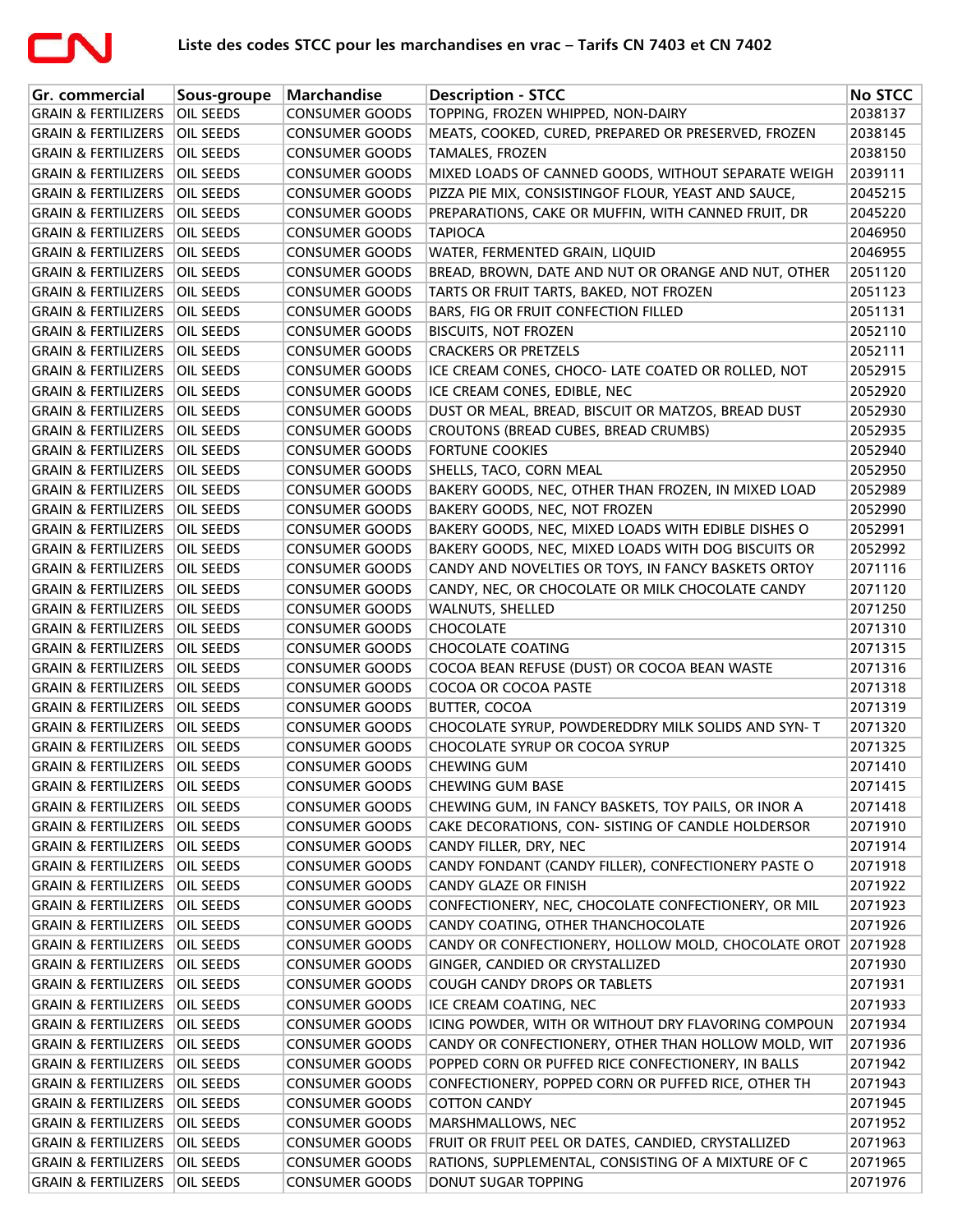

| Gr. commercial                           | Sous-groupe      | <b>Marchandise</b>    | <b>Description - STCC</b>                                   | <b>No STCC</b> |
|------------------------------------------|------------------|-----------------------|-------------------------------------------------------------|----------------|
| <b>GRAIN &amp; FERTILIZERS</b>           | <b>OIL SEEDS</b> | <b>CONSUMER GOODS</b> | MALT LIQUORS, VIZ. ALE, BEER, BEER TONIC, NEAR BEER         | 2082110        |
| <b>GRAIN &amp; FERTILIZERS</b>           | OIL SEEDS        | <b>CONSUMER GOODS</b> | MALT EXTRACT, LIQUID                                        | 2082320        |
| <b>GRAIN &amp; FERTILIZERS</b>           | <b>OIL SEEDS</b> | <b>CONSUMER GOODS</b> | CHAMPAGNE                                                   | 2084110        |
| <b>GRAIN &amp; FERTILIZERS</b>           | <b>OIL SEEDS</b> | <b>CONSUMER GOODS</b> | <b>VERMOUTH</b>                                             | 2084115        |
| <b>GRAIN &amp; FERTILIZERS</b>           | <b>OIL SEEDS</b> | <b>CONSUMER GOODS</b> | WINES, NEC                                                  | 2084120        |
| <b>GRAIN &amp; FERTILIZERS</b>           | OIL SEEDS        | <b>CONSUMER GOODS</b> | WINE, SPARKLING, OTHER THAN CHAMPAGNE                       | 2084130        |
| <b>GRAIN &amp; FERTILIZERS</b>           | OIL SEEDS        | <b>CONSUMER GOODS</b> | <b>BRANDY, ALCOHOLIC</b>                                    | 2084135        |
| <b>GRAIN &amp; FERTILIZERS</b>           | <b>OIL SEEDS</b> | <b>CONSUMER GOODS</b> | ALCOHOL OR SPIRITS, GRAPE, NEUTRAL, IN BOND                 | 2084137        |
| <b>GRAIN &amp; FERTILIZERS</b>           | <b>OIL SEEDS</b> | <b>CONSUMER GOODS</b> | WINE, CHAMPAGNE OR VERMOUTH, SPOILED                        | 2084140        |
| <b>GRAIN &amp; FERTILIZERS</b>           | <b>OIL SEEDS</b> | <b>CONSUMER GOODS</b> | WINE COOLER, CONTAINING NOT MORE THAN 50% WINE AND          | 2084145        |
| <b>GRAIN &amp; FERTILIZERS</b>           | <b>OIL SEEDS</b> | <b>CONSUMER GOODS</b> | ALCOHOL OR SPIRITS, FRUIT, EXCEPT GRAPE, NEUTRAL, I         | 2084150        |
| <b>GRAIN &amp; FERTILIZERS</b>           | <b>OIL SEEDS</b> | <b>CONSUMER GOODS</b> | BEVERAGES, ALCOHOLIC, CARBONATED, CONTAINING NOT MO         | 2085110        |
| <b>GRAIN &amp; FERTILIZERS</b>           | <b>OIL SEEDS</b> | <b>CONSUMER GOODS</b> | <b>GIN</b>                                                  | 2085113        |
| <b>GRAIN &amp; FERTILIZERS</b>           | OIL SEEDS        | <b>CONSUMER GOODS</b> | ALCOHOL, IN BOND (FREE OFINTERNAL REVENUE TAX), OTH         | 2085120        |
| <b>GRAIN &amp; FERTILIZERS</b>           | OIL SEEDS        | <b>CONSUMER GOODS</b> | SPIRITS, ALCOHOLIC, WHISKIES, RUM OTHER THAN DENATU         | 2085125        |
| <b>GRAIN &amp; FERTILIZERS</b>           | <b>OIL SEEDS</b> | <b>CONSUMER GOODS</b> | SPIRITS, GRAIN, NEUTRAL, IN BOND                            | 2085136        |
| <b>GRAIN &amp; FERTILIZERS</b>           | <b>OIL SEEDS</b> | <b>CONSUMER GOODS</b> | LIQUORS, ALCOHOLIC, ALCO-HOLIC CONTENT IN EXCESS OF         | 2085170        |
| <b>GRAIN &amp; FERTILIZERS</b>           | <b>OIL SEEDS</b> | <b>CONSUMER GOODS</b> | LIQUORS OR LIQUEURS, ALCOHOLIC, NEC                         | 2085190        |
| <b>GRAIN &amp; FERTILIZERS</b>           | <b>OIL SEEDS</b> | <b>CONSUMER GOODS</b> | BEVERAGES, FLAVORED OR PHOSPHATED, NEC, BIRCH BEER,         | 2086110        |
| <b>GRAIN &amp; FERTILIZERS</b>           | <b>OIL SEEDS</b> | <b>CONSUMER GOODS</b> | WATER, MINERAL, NEC, OR PLAIN, NOT FLAVORED NOR PHO         | 2086113        |
| <b>GRAIN &amp; FERTILIZERS</b>           | OIL SEEDS        | <b>CONSUMER GOODS</b> | CEREAL BEVERAGES, NON INTOXICATING                          | 2086120        |
| <b>GRAIN &amp; FERTILIZERS</b>           | OIL SEEDS        | <b>CONSUMER GOODS</b> | FRUIT JUICE DRINKS, NON- CARBONATED, CONSISTING OFN         | 2086130        |
| <b>GRAIN &amp; FERTILIZERS</b>           | <b>OIL SEEDS</b> | <b>CONSUMER GOODS</b> | LIQUIDS OR LIQUORS, NEC, NON ALCOHOLIC                      | 2086190        |
| <b>GRAIN &amp; FERTILIZERS</b>           | <b>OIL SEEDS</b> | <b>CONSUMER GOODS</b> | FLAVORING COMPOUNDS, BOTTLERS, LIQUID                       | 2087110        |
| <b>GRAIN &amp; FERTILIZERS</b>           | <b>OIL SEEDS</b> | <b>CONSUMER GOODS</b> | BEVERAGE STICKS OR STIR- RERS, WITH DRY BEVERAGE PR         | 2087113        |
| <b>GRAIN &amp; FERTILIZERS</b>           | <b>OIL SEEDS</b> | <b>CONSUMER GOODS</b> | COCKTAIL MIX, DRY OR LIQUID, NON-ALCOHOLIC, OTHER T         | 2087118        |
| <b>GRAIN &amp; FERTILIZERS</b>           | <b>OIL SEEDS</b> | <b>CONSUMER GOODS</b> | FLAVORING COMPOUNDS OR EXTRACTS OR IMITATION FLAVOR         | 2087120        |
| <b>GRAIN &amp; FERTILIZERS</b>           | <b>OIL SEEDS</b> | <b>CONSUMER GOODS</b> | FRUIT JUICE CRYSTALS OR POWDERS, CITRUS                     | 2087123        |
| <b>GRAIN &amp; FERTILIZERS</b>           | OIL SEEDS        | <b>CONSUMER GOODS</b> | FLAVORING COMPOUNDS, NEC, LIQUID OR PASTE, FLAVORING        | 2087125        |
| <b>GRAIN &amp; FERTILIZERS</b>           | OIL SEEDS        | <b>CONSUMER GOODS</b> | CRUSHED FRUIT, CANNED OR PRESERVED, OR FRUIT PASTE          | 2087128        |
| <b>GRAIN &amp; FERTILIZERS</b>           | OIL SEEDS        | <b>CONSUMER GOODS</b> | MALT AND CHOCOLATE OR COCOA COMPOUND OR MILK AND CH 2087130 |                |
| <b>GRAIN &amp; FERTILIZERS</b>           | <b>OIL SEEDS</b> | <b>CONSUMER GOODS</b> | CONFECTIONERS OR FOOD- STUFF COLOR OR CHEESE OR BUT         | 2087137        |
| Grain & Fertilizers                      | <b>OIL SEEDS</b> | <b>CONSUMER GOODS</b> | LICORICE (LICORICE EXTRACT), POWDERED                       | 2087140        |
| <b>GRAIN &amp; FERTILIZERS OIL SEEDS</b> |                  | <b>CONSUMER GOODS</b> | WINE, FLAVORING OR SEASONING (WINE, SALTED OR SUGAR         | 2087150        |
| <b>GRAIN &amp; FERTILIZERS OIL SEEDS</b> |                  | CONSUMER GOODS        | SYRUP, FLAVORING OR FRUIT, NEC, OR GRAPE SYRUP              | 2087175        |
| <b>GRAIN &amp; FERTILIZERS</b>           | OIL SEEDS        | <b>CONSUMER GOODS</b> | BEVERAGE PREPARATIONS, NEC, DRY OR LIQUID                   | 2087190        |
| <b>GRAIN &amp; FERTILIZERS</b>           | OIL SEEDS        | <b>CONSUMER GOODS</b> | COTTONSEED HULL SHAVINGS PULP                               | 2091410        |
| <b>GRAIN &amp; FERTILIZERS</b>           | OIL SEEDS        | <b>CONSUMER GOODS</b> | COTTONSEED HULLS, MIXED WITH MEAL, IN SAME PACKAGE          | 2091445        |
| <b>GRAIN &amp; FERTILIZERS</b>           | OIL SEEDS        | <b>CONSUMER GOODS</b> | COTTONSEED, WHOLE PRESSED                                   | 2091451        |
| <b>GRAIN &amp; FERTILIZERS</b>           | OIL SEEDS        | <b>CONSUMER GOODS</b> | SOYBEAN MILK COMPOUND                                       | 2092330        |
| <b>GRAIN &amp; FERTILIZERS</b>           | OIL SEEDS        | <b>CONSUMER GOODS</b> | EXTRACT OF COFFEE (CONDENSED, INSTANT OR SOLUBLE CO         | 2095110        |
| <b>GRAIN &amp; FERTILIZERS</b>           | <b>OIL SEEDS</b> | <b>CONSUMER GOODS</b> | EXTRACT OF COFFEE (CONDENSED COFFEE), LIQUID                | 2095115        |
| <b>GRAIN &amp; FERTILIZERS</b>           | OIL SEEDS        | <b>CONSUMER GOODS</b> | COFFEE, ROASTED                                             | 2095120        |
| <b>GRAIN &amp; FERTILIZERS</b>           | OIL SEEDS        | <b>CONSUMER GOODS</b> | KITS OR SETS, COFFEE SERVICE, CONSISTING OF GROUND,         | 2095125        |
| <b>GRAIN &amp; FERTILIZERS</b>           | OIL SEEDS        | <b>CONSUMER GOODS</b> | SHORTENING, POWDERED, CONSISTING OF MILK OR WHEY SO         | 2096115        |
| <b>GRAIN &amp; FERTILIZERS</b>           | <b>OIL SEEDS</b> | <b>CONSUMER GOODS</b> | OLEO OIL                                                    | 2096118        |
| <b>GRAIN &amp; FERTILIZERS</b>           | OIL SEEDS        | <b>CONSUMER GOODS</b> | SHORTENING, NEC                                             | 2096120        |
| <b>GRAIN &amp; FERTILIZERS</b>           | OIL SEEDS        | <b>CONSUMER GOODS</b> | <b>OLIVE OIL</b>                                            | 2096135        |
| <b>GRAIN &amp; FERTILIZERS</b>           | OIL SEEDS        | <b>CONSUMER GOODS</b> | MARGARINE, NOT FROZEN SOLID                                 | 2096210        |
| <b>GRAIN &amp; FERTILIZERS</b>           | <b>OIL SEEDS</b> | <b>CONSUMER GOODS</b> | MARGARINE, FROZEN SOLID                                     | 2096215        |
| <b>GRAIN &amp; FERTILIZERS</b>           | OIL SEEDS        | <b>CONSUMER GOODS</b> | ICE                                                         | 2097115        |
| <b>GRAIN &amp; FERTILIZERS</b>           | OIL SEEDS        | <b>CONSUMER GOODS</b> | MACARONI, NOODLES, SPAGHETTI OR VERMICELLI, DRY             | 2098110        |
| <b>GRAIN &amp; FERTILIZERS</b>           | OIL SEEDS        | <b>CONSUMER GOODS</b> | DESSERT PREPARATIONS, SUCH AS ICE CREAM, JELLY, PIE         | 2099110        |
| <b>GRAIN &amp; FERTILIZERS</b>           | OIL SEEDS        | <b>CONSUMER GOODS</b> | <b>PUDDINGS</b>                                             | 2099115        |
| <b>GRAIN &amp; FERTILIZERS</b>           | OIL SEEDS        | <b>CONSUMER GOODS</b> | DESSERT PREPARATIONS, OTHER THAN FROZEN, AND SPOONS         | 2099120        |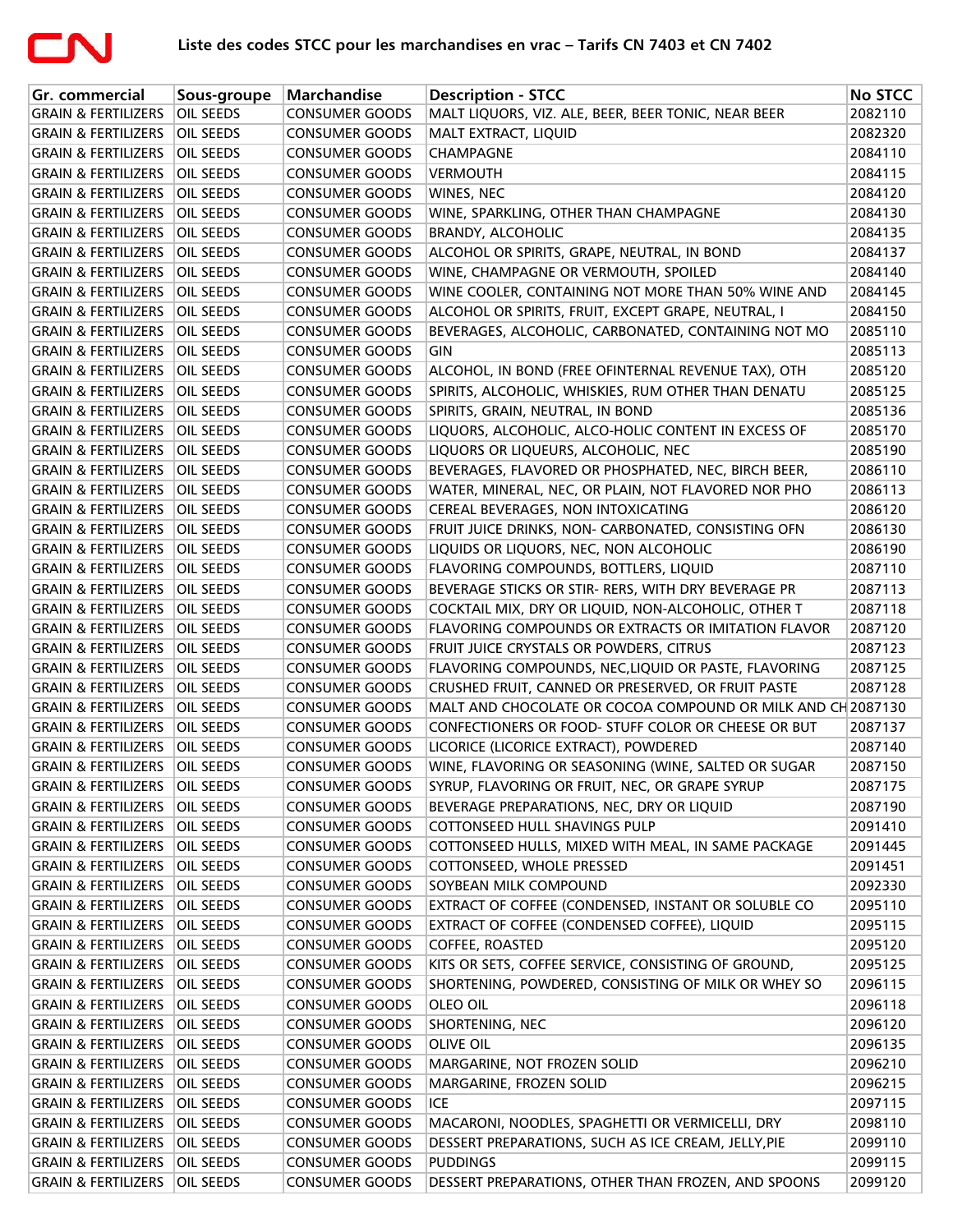

| Gr. commercial                 | Sous-groupe      | <b>Marchandise</b>    | <b>Description - STCC</b>                            | No STCC |
|--------------------------------|------------------|-----------------------|------------------------------------------------------|---------|
| <b>GRAIN &amp; FERTILIZERS</b> | OIL SEEDS        | <b>CONSUMER GOODS</b> | POTATO CHIPS                                         | 2099210 |
| <b>GRAIN &amp; FERTILIZERS</b> | <b>OIL SEEDS</b> | <b>CONSUMER GOODS</b> | CHIPS, COOKED, NEC, MADE FROM GRAIN OR GRAIN PRODUC  | 2099215 |
| <b>GRAIN &amp; FERTILIZERS</b> | <b>OIL SEEDS</b> | <b>CONSUMER GOODS</b> | FORMS, PUFFED, MADE FROM CORN MEAL, PARTIALLY PREPA  | 2099220 |
| <b>GRAIN &amp; FERTILIZERS</b> | <b>OIL SEEDS</b> | <b>CONSUMER GOODS</b> | CHIPS, FLOUR OR MEAL, FLAVORED, NOT EXPLODED, EXPAN  | 2099225 |
| <b>GRAIN &amp; FERTILIZERS</b> | <b>OIL SEEDS</b> | <b>CONSUMER GOODS</b> | CHIPS, PUFFS, STICKS OR TWISTS, NEC, FLAVORED OR NO  | 2099226 |
| <b>GRAIN &amp; FERTILIZERS</b> | <b>OIL SEEDS</b> | <b>CONSUMER GOODS</b> | SWEETENING COMPOUNDS, NEC, LIQUID OR PASTE           | 2099315 |
| <b>GRAIN &amp; FERTILIZERS</b> | OIL SEEDS        | <b>CONSUMER GOODS</b> | COLORING SYRUP, BURNT SUGAR (CARAMEL)                | 2099340 |
| <b>GRAIN &amp; FERTILIZERS</b> | <b>OIL SEEDS</b> | <b>CONSUMER GOODS</b> | <b>BAKING POWDER</b>                                 | 2099410 |
| <b>GRAIN &amp; FERTILIZERS</b> | <b>OIL SEEDS</b> | <b>CONSUMER GOODS</b> | YEAST, COMPRESSED, OTHER THAN DRY                    | 2099415 |
| <b>GRAIN &amp; FERTILIZERS</b> | OIL SEEDS        | <b>CONSUMER GOODS</b> | YEAST, DRY                                           | 2099420 |
| <b>GRAIN &amp; FERTILIZERS</b> | <b>OIL SEEDS</b> | <b>CONSUMER GOODS</b> | COMPOUND, YEAST AND WHEY, VIZ. MIXTURES OF DRIED INA | 2099422 |
| <b>GRAIN &amp; FERTILIZERS</b> | <b>OIL SEEDS</b> | <b>CONSUMER GOODS</b> | COMPOUNDS, YEAST AND YOGURT                          | 2099423 |
| <b>GRAIN &amp; FERTILIZERS</b> | OIL SEEDS        | <b>CONSUMER GOODS</b> | YEAST, LIQUID                                        | 2099425 |
| <b>GRAIN &amp; FERTILIZERS</b> | OIL SEEDS        | <b>CONSUMER GOODS</b> | MIXED LOADS OF CANNED GOODS, WITHOUT SEPARATE WEIGH  | 2099511 |
| <b>GRAIN &amp; FERTILIZERS</b> | <b>OIL SEEDS</b> | <b>CONSUMER GOODS</b> | MIXED LOADS OF GROCERIES AND GROCERS SUPPLIES        | 2099515 |
| <b>GRAIN &amp; FERTILIZERS</b> | <b>OIL SEEDS</b> | <b>CONSUMER GOODS</b> | MIXED LOADS OF FOOD- STUFFS, CANNED (CANNED GOODS),  | 2099520 |
| <b>GRAIN &amp; FERTILIZERS</b> | OIL SEEDS        | <b>CONSUMER GOODS</b> | CIDER, OTHER THAN FROZEN                             | 2099610 |
| <b>GRAIN &amp; FERTILIZERS</b> | OIL SEEDS        | <b>CONSUMER GOODS</b> | <b>VINEGAR</b>                                       | 2099615 |
| <b>GRAIN &amp; FERTILIZERS</b> | <b>OIL SEEDS</b> | <b>CONSUMER GOODS</b> | GINGER ROOTS, GROUND OR POWDERED                     | 2099713 |
| <b>GRAIN &amp; FERTILIZERS</b> | <b>OIL SEEDS</b> | <b>CONSUMER GOODS</b> | <b>NUTMEG</b>                                        | 2099762 |
| <b>GRAIN &amp; FERTILIZERS</b> | OIL SEEDS        | <b>CONSUMER GOODS</b> | EXTRACT OF TEA (CONDENSED, INSTANT OR SOLUBLE TEA),  | 2099810 |
| <b>GRAIN &amp; FERTILIZERS</b> | <b>OIL SEEDS</b> | <b>CONSUMER GOODS</b> | <b>TEA</b>                                           | 2099815 |
| <b>GRAIN &amp; FERTILIZERS</b> | <b>OIL SEEDS</b> | <b>CONSUMER GOODS</b> | <b>TEA DUST</b>                                      | 2099820 |
| <b>GRAIN &amp; FERTILIZERS</b> | OIL SEEDS        | <b>CONSUMER GOODS</b> | MEAT EXTRACTS, WITH OR WITHOUT ADMIXTURE OF VEGETAB  | 2099911 |
| <b>GRAIN &amp; FERTILIZERS</b> | <b>OIL SEEDS</b> | <b>CONSUMER GOODS</b> | TABLE SPREADS, VEGETABLE OIL BASE, OTHER THAN MARGA  | 2099915 |
| <b>GRAIN &amp; FERTILIZERS</b> | OIL SEEDS        | <b>CONSUMER GOODS</b> | BEANS, HONEY (CAROB BEANS(CAROBS) OR ST JOHNS BREAD  | 2099916 |
| <b>GRAIN &amp; FERTILIZERS</b> | <b>OIL SEEDS</b> | <b>CONSUMER GOODS</b> | COMPOUNDS, BREAD, CEREAL FOOD, DOUGH OR FLOUR ENRIC  | 2099917 |
| <b>GRAIN &amp; FERTILIZERS</b> | OIL SEEDS        | <b>CONSUMER GOODS</b> | GELATINE DESSERT, IN HERMETICALLY SEALED METALCANS   | 2099918 |
| <b>GRAIN &amp; FERTILIZERS</b> | OIL SEEDS        | <b>CONSUMER GOODS</b> | <b>CELLULOSE FLOUR, EDIBLE</b>                       | 2099919 |
| <b>GRAIN &amp; FERTILIZERS</b> | OIL SEEDS        | <b>CONSUMER GOODS</b> | <b>CHICORY MASS</b>                                  | 2099920 |
| <b>GRAIN &amp; FERTILIZERS</b> | OIL SEEDS        | <b>CONSUMER GOODS</b> | EGG SUBSTITUTE COMPOUNDS, NEC                        | 2099921 |
| <b>GRAIN &amp; FERTILIZERS</b> | <b>OIL SEEDS</b> | <b>CONSUMER GOODS</b> | GRAIN CAKES, POPPED OR PUFFED, FLAVORED OR NOT FLAV  | 2099923 |
| <b>GRAIN &amp; FERTILIZERS</b> | OIL SEEDS        | <b>CONSUMER GOODS</b> | ANIMAL FEED PEANUT HEARTS(PEANUT GERMS)              | 2099924 |
| <b>GRAIN &amp; FERTILIZERS</b> | <b>OIL SEEDS</b> | <b>CONSUMER GOODS</b> | SAUCES, DESSERT, ICE CREAM OR MARSHMALLOW CREME, NE  | 2099926 |
| <b>GRAIN &amp; FERTILIZERS</b> | OIL SEEDS        | <b>CONSUMER GOODS</b> | PASTE, ALMOND OR APRICOT KERNEL, OR ALMOND FLOUR     | 2099927 |
| <b>GRAIN &amp; FERTILIZERS</b> | OIL SEEDS        | <b>CONSUMER GOODS</b> | BREAD MAKING COMPOUNDS, NEC, GLUTEN DEVELOPERS ORYE  | 2099928 |
| <b>GRAIN &amp; FERTILIZERS</b> | OIL SEEDS        | <b>CONSUMER GOODS</b> | BUTTER AND HONEY, MIXED                              | 2099929 |
| <b>GRAIN &amp; FERTILIZERS</b> | OIL SEEDS        | <b>CONSUMER GOODS</b> | DINNERS, TACO OR TOSTADA, CONSISTING OF CORN MEAL TA | 2099930 |
| <b>GRAIN &amp; FERTILIZERS</b> | OIL SEEDS        | <b>CONSUMER GOODS</b> | COFFEE SUBSTITUTES, FRUITOR VEGETABLE, NEC           | 2099932 |
| <b>GRAIN &amp; FERTILIZERS</b> | OIL SEEDS        | <b>CONSUMER GOODS</b> | DOUGH, PREPARED, NOT COOKED, NOT FROZEN              | 2099936 |
| <b>GRAIN &amp; FERTILIZERS</b> | OIL SEEDS        | <b>CONSUMER GOODS</b> | <b>COOKED FLOUR</b>                                  | 2099937 |
| <b>GRAIN &amp; FERTILIZERS</b> | OIL SEEDS        | <b>CONSUMER GOODS</b> | KITS, DINING, CONSISTING OF INNER WRAPPED PACKAGESO  | 2099940 |
| <b>GRAIN &amp; FERTILIZERS</b> | OIL SEEDS        | <b>CONSUMER GOODS</b> | HONEY, COMB, GRANULATED OR STRAINED, OR OTHER THAN   | 2099941 |
| <b>GRAIN &amp; FERTILIZERS</b> | OIL SEEDS        | <b>CONSUMER GOODS</b> | HONEY AND CANE OR CORN SYRUP MIXTURES, HONEY NOTTO   | 2099942 |
| <b>GRAIN &amp; FERTILIZERS</b> | OIL SEEDS        | <b>CONSUMER GOODS</b> | MILK, CREAM OR VEGETABLE COMPOUNDS OR DESSERT TOPPI  | 2099943 |
| <b>GRAIN &amp; FERTILIZERS</b> | OIL SEEDS        | <b>CONSUMER GOODS</b> | FOOD OR SUPPLEMENTS, LIQUID, WHOLE PROTEIN, OTHER T  | 2099944 |
| <b>GRAIN &amp; FERTILIZERS</b> | OIL SEEDS        | <b>CONSUMER GOODS</b> | PEANUT BUTTER (PEANUT PASTE) OR SPREAD               | 2099945 |
| <b>GRAIN &amp; FERTILIZERS</b> | OIL SEEDS        | <b>CONSUMER GOODS</b> | PECTIN, DRY FRUIT, OR FRUIT OR VEGETABLE             | 2099946 |
| <b>GRAIN &amp; FERTILIZERS</b> | <b>OIL SEEDS</b> | <b>CONSUMER GOODS</b> | POPPED CORN, PLAIN, SALTED OR CHEESE FLAVORED, OTHE  | 2099947 |
| <b>GRAIN &amp; FERTILIZERS</b> | OIL SEEDS        | <b>CONSUMER GOODS</b> | SALADS, FISH, MACARONI, MEAT OR VEGETABLE, IN HERME  | 2099948 |
| <b>GRAIN &amp; FERTILIZERS</b> | OIL SEEDS        | <b>CONSUMER GOODS</b> | NUT MEAL, NEC                                        | 2099949 |
| <b>GRAIN &amp; FERTILIZERS</b> | OIL SEEDS        | <b>CONSUMER GOODS</b> | EMERGENCY KITS, AIR CREW, CONSISTING OF SOLDIERS RAT | 2099950 |
| <b>GRAIN &amp; FERTILIZERS</b> | OIL SEEDS        | <b>CONSUMER GOODS</b> | LIFEBOAT OR LIFERAFT EMERGENCY RATIONS, CONTAINING   | 2099951 |
| <b>GRAIN &amp; FERTILIZERS</b> | OIL SEEDS        | <b>CONSUMER GOODS</b> | MAPLE SYRUP, REFINED                                 | 2099952 |
| <b>GRAIN &amp; FERTILIZERS</b> |                  | <b>CONSUMER GOODS</b> | SUGAR, MAPLE                                         | 2099955 |
|                                | OIL SEEDS        |                       |                                                      |         |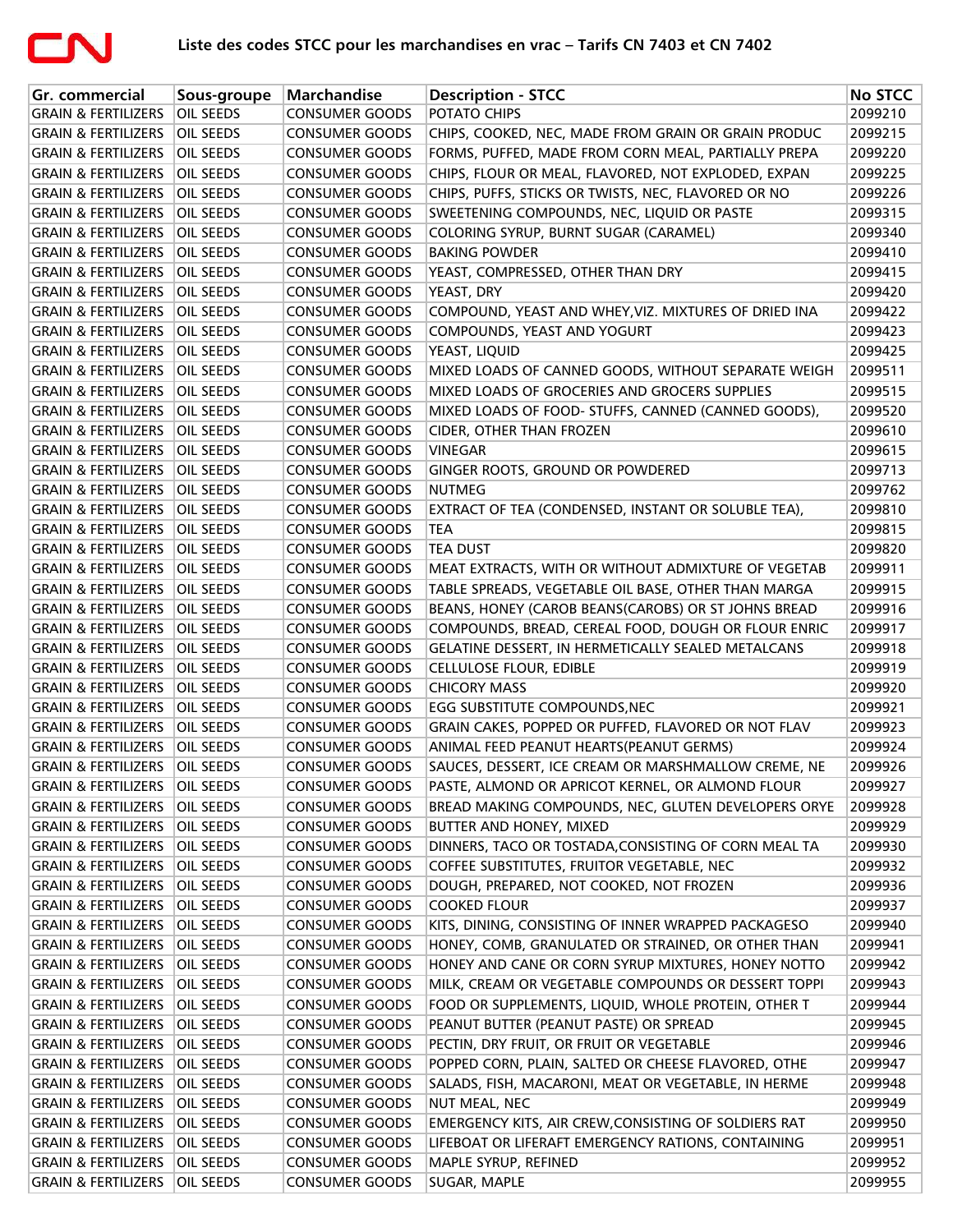

| Gr. commercial                           | Sous-groupe      | <b>Marchandise</b>    | <b>Description - STCC</b>                                   | <b>No STCC</b> |
|------------------------------------------|------------------|-----------------------|-------------------------------------------------------------|----------------|
| <b>GRAIN &amp; FERTILIZERS</b>           | <b>OIL SEEDS</b> | <b>CONSUMER GOODS</b> | DESSERTS OR SALADS, FRUIT, VEGETABLE OR PASTA, IN O         | 2099956        |
| <b>GRAIN &amp; FERTILIZERS</b>           | <b>OIL SEEDS</b> | <b>CONSUMER GOODS</b> | TAMARIND SEEDS, GROUND ORPOWDERED                           | 2099962        |
| <b>GRAIN &amp; FERTILIZERS</b>           | <b>OIL SEEDS</b> | <b>CONSUMER GOODS</b> | TENDERIZERS, MEAT, LIQUID                                   | 2099963        |
| <b>GRAIN &amp; FERTILIZERS</b>           | <b>OIL SEEDS</b> | <b>CONSUMER GOODS</b> | TOBACCO CASINGS, NEC                                        | 2099965        |
| <b>GRAIN &amp; FERTILIZERS</b>           | <b>OIL SEEDS</b> | <b>CONSUMER GOODS</b> | PACKING HOUSE PRODUCTS, IN MIXED LOADS, VIZ. BLADDE         | 2099966        |
| <b>GRAIN &amp; FERTILIZERS</b>           | <b>OIL SEEDS</b> | <b>CONSUMER GOODS</b> | PASTA, FRESH, REQUIRING PROTECTIVE SERVICE                  | 2099967        |
| <b>GRAIN &amp; FERTILIZERS</b>           | <b>OIL SEEDS</b> | <b>CONSUMER GOODS</b> | FOOD COATING COMPOUND, EGG AND MILK COMBINED, DRY           | 2099968        |
| <b>GRAIN &amp; FERTILIZERS</b>           | <b>OIL SEEDS</b> | <b>CONSUMER GOODS</b> | CHILI AND CHEESE OR CHILIAND RICE                           | 2099970        |
| <b>GRAIN &amp; FERTILIZERS</b>           | <b>OIL SEEDS</b> | <b>CONSUMER GOODS</b> | POULTRY, FREEZE- DEHYDRATED OR FREEZE- DRIED                | 2099976        |
| <b>GRAIN &amp; FERTILIZERS</b>           | <b>OIL SEEDS</b> | <b>CONSUMER GOODS</b> | FISH, DAIRY PRODUCTS, FRUITS, MEATS, POULTRY ORVEGE         | 2099977        |
| <b>GRAIN &amp; FERTILIZERS</b>           | <b>OIL SEEDS</b> | <b>CONSUMER GOODS</b> | SALAD INGREDIENTS (SALAD MIX), CONSISTING OF DAIRYP         | 2099978        |
| <b>GRAIN &amp; FERTILIZERS</b>           | <b>OIL SEEDS</b> | <b>CONSUMER GOODS</b> | KERNELS, CORN, WHOLE, ROASTED, SALTED OR NOT SALTED         | 2099980        |
| <b>GRAIN &amp; FERTILIZERS</b>           | <b>OIL SEEDS</b> | <b>CONSUMER GOODS</b> | SUBSTITUTES, SOUR CREAM IN A LIQUID, PASTE OR SEMI-         | 2099982        |
| <b>GRAIN &amp; FERTILIZERS</b>           | <b>OIL SEEDS</b> | <b>CONSUMER GOODS</b> | CANNED BEVERAGES OR FOODS, JACKETED BY CANS CONTAIN         | 2099983        |
| <b>GRAIN &amp; FERTILIZERS</b>           | OIL SEEDS        | <b>CONSUMER GOODS</b> | SOLDIERS RATIONS CONSIST-ING OF MEATS WITH OR WITHO         | 2099984        |
| <b>GRAIN &amp; FERTILIZERS</b>           | <b>OIL SEEDS</b> | <b>CONSUMER GOODS</b> | GRITS OR RICE, DRY, NOT COOKED, COMBINED WITH CHEES         | 2099985        |
| <b>GRAIN &amp; FERTILIZERS</b>           | <b>OIL SEEDS</b> | <b>CONSUMER GOODS</b> | MACARONI, NOODLES, SPAGHETTI, VERMICELLI OR BREAD C         | 2099986        |
| <b>GRAIN &amp; FERTILIZERS</b>           | <b>OIL SEEDS</b> | <b>CONSUMER GOODS</b> | DINNER OR SOUP INGREDI- ENTS, NEC, CONSISTING OF MI         | 2099987        |
| <b>GRAIN &amp; FERTILIZERS</b>           | <b>OIL SEEDS</b> | <b>CONSUMER GOODS</b> | POPCORN, NOT POPPED, IN POPPING CONTAINERS                  | 2099988        |
| <b>GRAIN &amp; FERTILIZERS</b>           | OIL SEEDS        | <b>CONSUMER GOODS</b> | POPCORN, NOT POPPED, CANNED OR PRESERVED, OTHER THA         | 2099989        |
| <b>GRAIN &amp; FERTILIZERS</b>           | <b>OIL SEEDS</b> | <b>CONSUMER GOODS</b> | TRUFFLES, IN GLASS JARS                                     | 2099990        |
| <b>GRAIN &amp; FERTILIZERS</b>           | <b>OIL SEEDS</b> | <b>CONSUMER GOODS</b> | FOOD, PREPARED, NEC                                         | 2099991        |
| <b>GRAIN &amp; FERTILIZERS</b>           | <b>OIL SEEDS</b> | <b>CONSUMER GOODS</b> | MEATS, FRESH OR SALTED, AND PACKING HOUSE PRODUCTS,         | 2099993        |
| <b>GRAIN &amp; FERTILIZERS</b>           | OIL SEEDS        | <b>CONSUMER GOODS</b> | FOOD ROLLS OR STICKS, HIGH ENERGY PRODUCING, CONSIS         | 2099995        |
| <b>GRAIN &amp; FERTILIZERS</b>           | <b>OIL SEEDS</b> | <b>CONSUMER GOODS</b> | CIGARETTES, TOBACCO, WITHPAPER WRAPPERS                     | 2111110        |
| <b>GRAIN &amp; FERTILIZERS</b>           | OIL SEEDS        | <b>CONSUMER GOODS</b> | KITS, CIGARETTE MAKING, CONSISTING OF TOBACCO, CIGA         | 2111115        |
| <b>GRAIN &amp; FERTILIZERS</b>           | <b>OIL SEEDS</b> | <b>CONSUMER GOODS</b> | CIGARS, TOBACCO                                             | 2121110        |
| <b>GRAIN &amp; FERTILIZERS</b>           | <b>OIL SEEDS</b> | <b>CONSUMER GOODS</b> | TOBACCO, CHEWING, MANUFACTURED, CUT OR GRANULATED           | 2131110        |
| <b>GRAIN &amp; FERTILIZERS</b>           | <b>OIL SEEDS</b> | <b>CONSUMER GOODS</b> | TOBACCO, MANUFACTURED, SMOKING, CUT OR GRANULATED,          | 2131210        |
| <b>GRAIN &amp; FERTILIZERS</b>           | <b>OIL SEEDS</b> | <b>CONSUMER GOODS</b> | FLOUR, SNUFF                                                | 2131315        |
| <b>GRAIN &amp; FERTILIZERS</b>           | <b>OIL SEEDS</b> | <b>CONSUMER GOODS</b> | LEAF TOBACCO, REDRIED                                       | 2141110        |
| <b>GRAIN &amp; FERTILIZERS</b>           | OIL SEEDS        | <b>CONSUMER GOODS</b> | <b>TOBACCO CUTTINGS OR SCRAPS</b>                           | 2141910        |
| <b>GRAIN &amp; FERTILIZERS</b>           | <b>OIL SEEDS</b> | <b>CONSUMER GOODS</b> | TOBACCO, LEAF, AND CUTTINGS OR SCRAPS, MIXEDLOADS,          | 2141915        |
| <b>GRAIN &amp; FERTILIZERS OIL SEEDS</b> |                  | <b>CONSUMER GOODS</b> | TOBACCO, UNMANUFACTURED (OTHER THAN SUMATRA OR SHAD 2141917 |                |
| <b>GRAIN &amp; FERTILIZERS OIL SEEDS</b> |                  | <b>CONSUMER GOODS</b> | TOBACCO STEMS, NOT GROUND, NEC                              | 2141990        |
| <b>GRAIN &amp; FERTILIZERS</b>           | OIL SEEDS        | <b>CONSUMER GOODS</b> | FILTER PRESS CLOTH OR CLOTHS, COTTON, FINISHED              | 2211115        |
| <b>GRAIN &amp; FERTILIZERS</b>           | OIL SEEDS        | <b>CONSUMER GOODS</b> | FLOCK, WOOL OR HAIR                                         | 2294161        |
| <b>GRAIN &amp; FERTILIZERS</b>           | <b>OIL SEEDS</b> | <b>CONSUMER GOODS</b> | <b>COTTON FLOCK</b>                                         | 2294170        |
| <b>GRAIN &amp; FERTILIZERS</b>           | OIL SEEDS        | <b>CONSUMER GOODS</b> | WOOL, NEC, INCLUDING ALPACA HAIR, CAMELS HAIR OR MO         | 2297135        |
| <b>GRAIN &amp; FERTILIZERS</b>           | OIL SEEDS        | <b>CONSUMER GOODS</b> | SYNTHETIC FIBRE TOPS, NEC                                   | 2297227        |
| <b>GRAIN &amp; FERTILIZERS</b>           | OIL SEEDS        | <b>CONSUMER GOODS</b> | NOILS (COMBINGS), WOOL                                      | 2297320        |
| <b>GRAIN &amp; FERTILIZERS</b>           | OIL SEEDS        | <b>CONSUMER GOODS</b> | <b>COTTON ROVINGS, NEC</b>                                  | 2297360        |
| <b>GRAIN &amp; FERTILIZERS</b>           | <b>OIL SEEDS</b> | <b>CONSUMER GOODS</b> | <b>CHAMOIS LEATHER</b>                                      | 3111110        |
| <b>GRAIN &amp; FERTILIZERS</b>           | <b>OIL SEEDS</b> | <b>CONSUMER GOODS</b> | LEATHER BELLIES, SHOULDERS OR SPLITS, ROUGH                 | 3111115        |
| <b>GRAIN &amp; FERTILIZERS</b>           | OIL SEEDS        | <b>CONSUMER GOODS</b> | LEATHER, IN ORIGINAL TANNERY SHAPES, NOT CUT TO SHA         | 3111121        |
| <b>GRAIN &amp; FERTILIZERS</b>           | OIL SEEDS        | <b>CONSUMER GOODS</b> | BLUE CHROME LEATHER SPLITS OR STOCK, PARTIALLY TANN         | 3111125        |
| <b>GRAIN &amp; FERTILIZERS</b>           | <b>OIL SEEDS</b> | <b>CONSUMER GOODS</b> | LEATHER, NEC                                                | 3111190        |
| <b>GRAIN &amp; FERTILIZERS</b>           | OIL SEEDS        | <b>CONSUMER GOODS</b> | ROUGH BELTING BUTTS OR BUTT ENDS, LEATHER, OR TRANS         | 3121110        |
| <b>GRAIN &amp; FERTILIZERS</b>           | OIL SEEDS        | <b>CONSUMER GOODS</b> | <b>HUMAN HAIR</b>                                           | 3999410        |
| <b>GRAIN &amp; FERTILIZERS</b>           | OIL SEEDS        | <b>CONSUMER GOODS</b> | HAIR, NEC                                                   | 3999485        |
| <b>GRAIN &amp; FERTILIZERS</b>           | <b>OIL SEEDS</b> | <b>CONSUMER GOODS</b> | HANDLES, BONE                                               | 3999884        |
| <b>GRAIN &amp; FERTILIZERS</b>           | <b>OIL SEEDS</b> | <b>CONSUMER GOODS</b> | ANIMAL IVORY SCRAP OR SHAVINGS                              | 4029188        |
| <b>GRAIN &amp; FERTILIZERS</b>           | OIL SEEDS        | <b>CONSUMER GOODS</b> | FLAMMABLE LIQUID, CORROSIVE, N.O.S.                         | 4907603        |
| <b>GRAIN &amp; FERTILIZERS</b>           | OIL SEEDS        | <b>CONSUMER GOODS</b> | <b>ETHANOL</b>                                              | 4909118        |
| <b>GRAIN &amp; FERTILIZERS</b>           | OIL SEEDS        | <b>CONSUMER GOODS</b> | ALCOHOLIC BEVERAGES                                         | 4910102        |
|                                          |                  |                       |                                                             |                |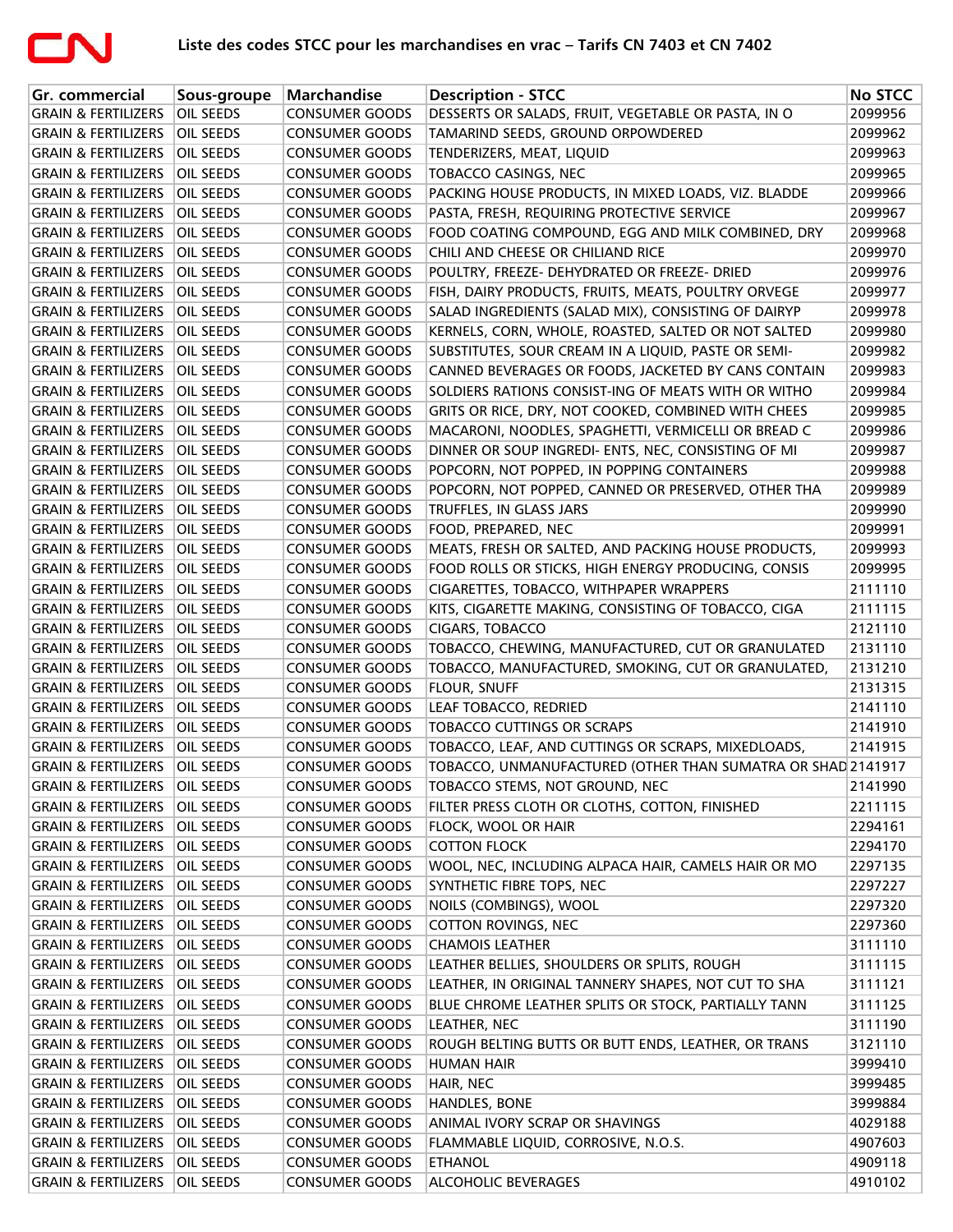

| Gr. commercial                           | Sous-groupe | <b>Marchandise</b>    | <b>Description - STCC</b>                            | <b>No STCC</b> |
|------------------------------------------|-------------|-----------------------|------------------------------------------------------|----------------|
| <b>GRAIN &amp; FERTILIZERS</b>           | OIL SEEDS   | <b>CONSUMER GOODS</b> | <b>ALCOHOLIC BEVERAGES</b>                           | 4910103        |
| <b>GRAIN &amp; FERTILIZERS</b>           | OIL SEEDS   | <b>CONSUMER GOODS</b> | <b>ALCOHOLIC BEVERAGES</b>                           | 4910107        |
| <b>GRAIN &amp; FERTILIZERS</b>           | OIL SEEDS   | <b>CONSUMER GOODS</b> | EXTRACTS, FLAVOURING, LIQUID                         | 4910181        |
| <b>GRAIN &amp; FERTILIZERS</b>           | OIL SEEDS   | <b>CONSUMER GOODS</b> | <b>ALCOHOLIC BEVERAGES</b>                           | 4910225        |
| <b>GRAIN &amp; FERTILIZERS</b>           | OIL SEEDS   | <b>CONSUMER GOODS</b> | <b>ETHANOL</b>                                       | 4910240        |
| <b>GRAIN &amp; FERTILIZERS</b>           | OIL SEEDS   | <b>CONSUMER GOODS</b> | <b>ALCOHOLIC BEVERAGES</b>                           | 4910308        |
| <b>GRAIN &amp; FERTILIZERS</b>           | OIL SEEDS   | <b>CONSUMER GOODS</b> | <b>ALCOHOLIC BEVERAGES</b>                           | 4910309        |
| <b>GRAIN &amp; FERTILIZERS</b>           | OIL SEEDS   | <b>CONSUMER GOODS</b> | <b>ALCOHOLIC BEVERAGES</b>                           | 4910341        |
| <b>GRAIN &amp; FERTILIZERS</b>           | OIL SEEDS   | <b>CONSUMER GOODS</b> | EXTRACTS, AROMATIC, LIQUID                           | 4910364        |
| <b>GRAIN &amp; FERTILIZERS</b>           | OIL SEEDS   | <b>CONSUMER GOODS</b> | <b>ALCOHOLIC BEVERAGES</b>                           | 4910432        |
| <b>GRAIN &amp; FERTILIZERS</b>           | OIL SEEDS   | <b>CONSUMER GOODS</b> | <b>ALCOHOLIC BEVERAGES</b>                           | 4912406        |
| <b>GRAIN &amp; FERTILIZERS</b>           | OIL SEEDS   | <b>CONSUMER GOODS</b> | ALCOHOLIC BEVERAGES                                  | 4912409        |
| <b>GRAIN &amp; FERTILIZERS</b>           | OIL SEEDS   | <b>CONSUMER GOODS</b> | <b>ALCOHOLIC BEVERAGES</b>                           | 4912410        |
| <b>GRAIN &amp; FERTILIZERS</b>           | OIL SEEDS   | <b>CONSUMER GOODS</b> | <b>ALCOHOLIC BEVERAGES</b>                           | 4914103        |
| <b>GRAIN &amp; FERTILIZERS</b>           | OIL SEEDS   | <b>CONSUMER GOODS</b> | <b>ALCOHOLIC BEVERAGES</b>                           | 4914105        |
| <b>GRAIN &amp; FERTILIZERS</b>           | OIL SEEDS   | <b>CONSUMER GOODS</b> | <b>ALCOHOLIC BEVERAGE</b>                            | 4914107        |
| <b>GRAIN &amp; FERTILIZERS</b>           | OIL SEEDS   | <b>CONSUMER GOODS</b> | EXTRACT, FLAVORING, LIQUID                           | 4914181        |
| <b>GRAIN &amp; FERTILIZERS</b>           | OIL SEEDS   | <b>CONSUMER GOODS</b> | <b>ALCOHOLIC BEVERAGES</b>                           | 4914225        |
| <b>GRAIN &amp; FERTILIZERS</b>           | OIL SEEDS   | <b>CONSUMER GOODS</b> | <b>ALCOHOLIC BEVERAGES</b>                           | 4914308        |
| <b>GRAIN &amp; FERTILIZERS</b>           | OIL SEEDS   | <b>CONSUMER GOODS</b> | <b>ALCOHOLIC BEVERAGES</b>                           | 4914309        |
| <b>GRAIN &amp; FERTILIZERS</b>           | OIL SEEDS   | <b>CONSUMER GOODS</b> | <b>ALCOHOLIC BEVERAGES</b>                           | 4914432        |
| <b>GRAIN &amp; FERTILIZERS</b>           | OIL SEEDS   | <b>CONSUMER GOODS</b> | <b>COPRA</b>                                         | 4916119        |
| <b>GRAIN &amp; FERTILIZERS</b>           | OIL SEEDS   | <b>CONSUMER GOODS</b> | <b>COPRA</b>                                         | 4916122        |
| <b>GRAIN &amp; FERTILIZERS</b>           | OIL SEEDS   | <b>CONSUMER GOODS</b> | FLAMMABLE SOLID, ORGANIC, N.O.S.                     | 4917327        |
| <b>GRAIN &amp; FERTILIZERS</b>           | OIL SEEDS   | <b>CONSUMER GOODS</b> | FLAMMABLE SOLID, ORGANIC, N.O.S.                     | 4917390        |
| <b>GRAIN &amp; FERTILIZERS</b>           | OIL SEEDS   | <b>CONSUMER GOODS</b> | <b>FAK - CONTAINS DANGEROUS GOODS</b>                | 4950160        |
| <b>GRAIN &amp; FERTILIZERS</b>           | OIL SEEDS   | SOYBEANS              | COTTONSEEDS                                          | 0114110        |
| <b>GRAIN &amp; FERTILIZERS</b>           | OIL SEEDS   | SOYBEANS              | SOYBEANS, DRIED NOT ORGANICALLY GROWN FREE OF FERTI  | 0114410        |
| <b>GRAIN &amp; FERTILIZERS</b>           | OIL SEEDS   | SOYBEANS              | SOYBEANS, DRIED, ORGANICALLY GROWN FREE OF FERTILIZ  | 0114411        |
| <b>GRAIN &amp; FERTILIZERS</b>           | OIL SEEDS   | SOYBEANS              | SOYABEANS, FRESH NOT ORGANICALLY GROWN FREE OF FERT  | 0114415        |
| <b>GRAIN &amp; FERTILIZERS</b>           | OIL SEEDS   | SOYBEANS              | SOYBEANS, FRESH, ORGANICALLY GROWN FREE OFFERTILIZE  | 0114416        |
| <b>GRAIN &amp; FERTILIZERS</b>           | OIL SEEDS   | SOYBEANS              | SOYBEANS, ORGANICALLY GROWN FREE OF FERTILIZER AND   | 0114425        |
| <b>GRAIN &amp; FERTILIZERS</b>           | OIL SEEDS   | SOYBEANS              | SOYBEAN (SOYABEAN) VINE, CHOPPED OR GROUND           | 0199143        |
| <b>GRAIN &amp; FERTILIZERS OIL SEEDS</b> |             | SOYBEANS              | SOYBEANS, SALTED                                     | 2071230        |
| <b>GRAIN &amp; FERTILIZERS OIL SEEDS</b> |             | SOYBEANS              | COTTONSEED HULLS, NOT GROUND                         | 2091425        |
| <b>GRAIN &amp; FERTILIZERS</b>           | OIL SEEDS   | SOYBEANS              | COTTONSEED HULLS, CAKE ORMEAL, MIXED LOADS           | 2091435        |
| <b>GRAIN &amp; FERTILIZERS</b>           | OIL SEEDS   | SOYBEANS              | CAKE, MEAL OR SCREENINGS, COTTONSEED                 | 2091441        |
| <b>GRAIN &amp; FERTILIZERS</b>           | OIL SEEDS   | SOYBEANS              | SOYBEAN FUMIGATED CARGO UNIT                         | 4966916        |
| <b>GRAIN &amp; FERTILIZERS</b>           | OIL SEEDS   | SOYBEANS              | COTTONSEEDS                                          | 5001110        |
| <b>GRAIN &amp; FERTILIZERS</b>           | OIL SEEDS   | SOYBEANS              | COTTONSEED HULLS, NOT GROUND                         | 5020235        |
| <b>GRAIN &amp; FERTILIZERS</b>           | OIL SEEDS   | SOYBEANS              | COTTONSEED HULLS, CAKE ORMEAL, MIXED LOADS           | 5020240        |
| <b>GRAIN &amp; FERTILIZERS</b>           | OIL SEEDS   | SOYABEAN MEAL         | CORN GERM OR CORN OIL CAKE OR MEAL, CRUSHED OR GROU  | 2046715        |
| <b>GRAIN &amp; FERTILIZERS</b>           | OIL SEEDS   | SOYABEAN MEAL         | COTTONSEED HULLS PELLETI-ZED                         | 2091465        |
| <b>GRAIN &amp; FERTILIZERS</b>           | OIL SEEDS   | SOYABEAN MEAL         | COTTONSEED HULLS, NOT PELLETIZED                     | 2091466        |
| <b>GRAIN &amp; FERTILIZERS</b>           | OIL SEEDS   | SOYABEAN MEAL         | COTTON LINTERS, OTHER THAN BLEACHED OR DYED, ORCOTT  | 2091510        |
| <b>GRAIN &amp; FERTILIZERS</b>           | OIL SEEDS   | SOYABEAN MEAL         | COTTONSEED HULL FIBRE OR SHAVINGS, OTHER THAN BLEAC  | 2091515        |
| <b>GRAIN &amp; FERTILIZERS</b>           | OIL SEEDS   | SOYABEAN MEAL         | CAKE, MEAL OR SCREENINGS, SOYBEAN, NOT FIT FOR HUMAN | 2092314        |
| <b>GRAIN &amp; FERTILIZERS</b>           | OIL SEEDS   | SOYABEAN MEAL         | SOYBEAN HULLS, NOT PELLETIZED                        | 2092316        |
| <b>GRAIN &amp; FERTILIZERS</b>           | OIL SEEDS   | SOYABEAN MEAL         | SOYBEAN HULLS, PELLETIZED                            | 2092317        |
| <b>GRAIN &amp; FERTILIZERS</b>           | OIL SEEDS   | SOYABEAN MEAL         | SOYBEAN (SOY) GRITS, SUITABLE FOR HUMAN CONSUMPTION  | 2092325        |
| <b>GRAIN &amp; FERTILIZERS</b>           | OIL SEEDS   | SOYABEAN MEAL         | SOYBEAN (SOY) FLOUR, SUITABLE FOR HUMAN CONSUMPTION  | 2092326        |
| <b>GRAIN &amp; FERTILIZERS</b>           | OIL SEEDS   | SOYABEAN MEAL         | OIL FOOTS, OIL SEDIMENTS OR TANK BOTTOMS, SOYBEAN (  | 2092335        |
| <b>GRAIN &amp; FERTILIZERS</b>           | OIL SEEDS   | SOYABEAN MEAL         | <b>SOYFLAKES</b>                                     | 2092339        |
| <b>GRAIN &amp; FERTILIZERS</b>           | OIL SEEDS   | SOYABEAN MEAL         | SOLUBLES, SOYBEAN, RESIDUE FROM MANUFACTURE OF SOYB  | 2092341        |
| <b>GRAIN &amp; FERTILIZERS</b>           | OIL SEEDS   | SOYABEAN MEAL         | SOYBEAN PRODUCTS OR BY- PRODUCTS, MIXED LOADS, VIZ.  | 2092390        |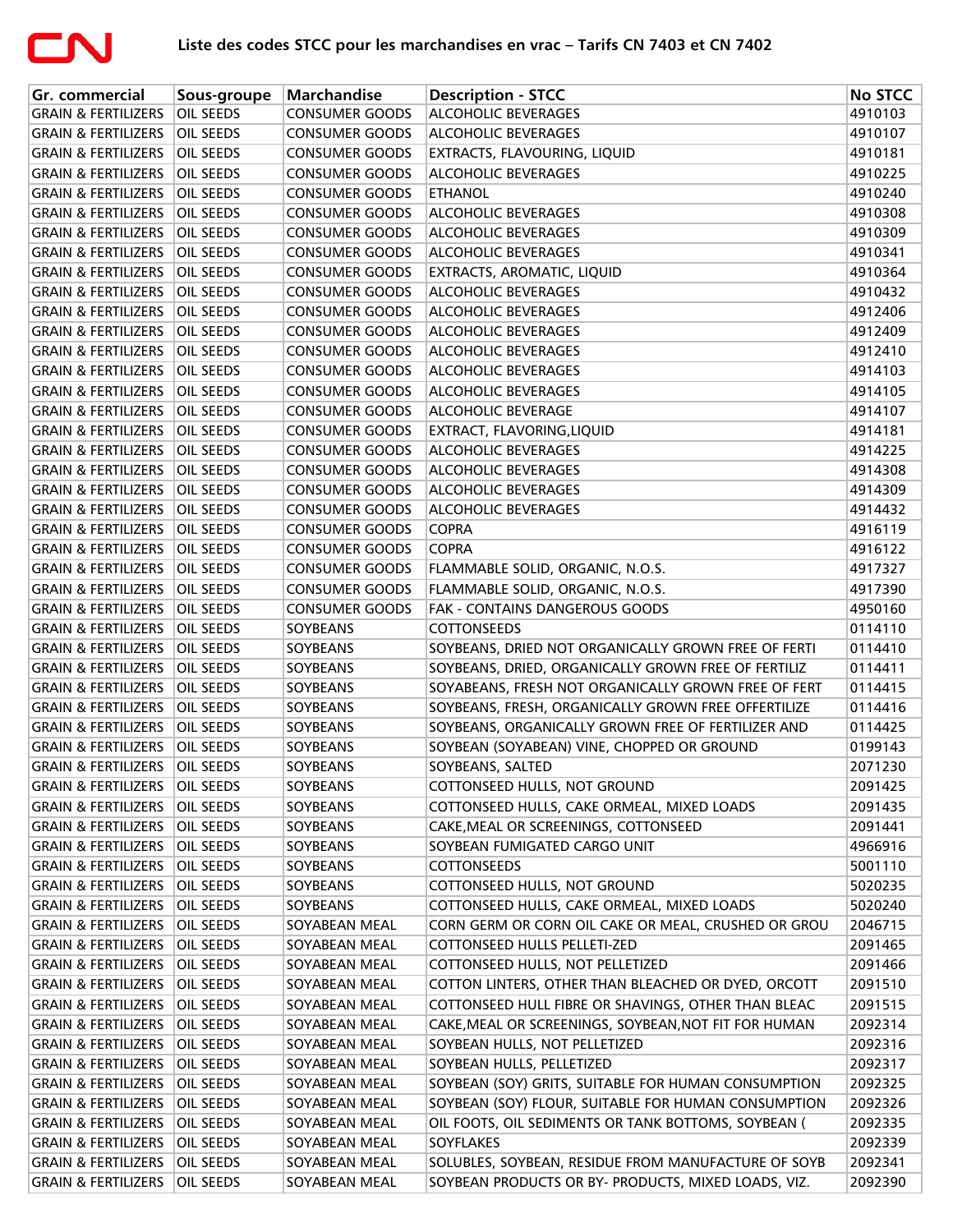

| Gr. commercial                             | Sous-groupe      | <b>Marchandise</b> | <b>Description - STCC</b>                             | No STCC |
|--------------------------------------------|------------------|--------------------|-------------------------------------------------------|---------|
| <b>GRAIN &amp; FERTILIZERS</b>             | OIL SEEDS        | SOYABEAN MEAL      | CAKE OR MEAL FROM DRY BEAN REFUSE OR SCREENINGS, NO   | 2093913 |
| <b>GRAIN &amp; FERTILIZERS</b>             | OIL SEEDS        | SOYABEAN MEAL      | CAKE OR MEAL OR SCREEN- INGS, VIS. BABASSU NUT, COCOA | 2093914 |
| <b>GRAIN &amp; FERTILIZERS</b>             | OIL SEEDS        | SOYABEAN MEAL      | CORN GERM OR CORN OIL CAKE OR MEAL, CRUSHED OR GROU   | 5020231 |
| <b>GRAIN &amp; FERTILIZERS</b>             | OIL SEEDS        | SOYABEAN MEAL      | CAKE, MEAL OR SCREENINGS, SOYBEAN, NOT FIT FOR HUMAN  | 5020272 |
| <b>GRAIN &amp; FERTILIZERS</b>             | OIL SEEDS        | SOYABEAN MEAL      | SOYBEAN HULLS, NOT PELLETIZED                         | 5020274 |
| <b>GRAIN &amp; FERTILIZERS</b>             | OIL SEEDS        | <b>ANIMAL FAT</b>  | LARD, BENZOINATED                                     | 2013110 |
| <b>GRAIN &amp; FERTILIZERS</b>             | OIL SEEDS        | <b>ANIMAL FAT</b>  | LARD OIL, EDIBLE                                      | 2013120 |
| <b>GRAIN &amp; FERTILIZERS</b>             | OIL SEEDS        | <b>ANIMAL FAT</b>  | LARD, NEC, OR RENDERED PORK FATS                      | 2013190 |
| <b>GRAIN &amp; FERTILIZERS</b>             | OIL SEEDS        | <b>ANIMAL FAT</b>  | STEARINE, ANIMAL, NEC (NOT ANIMAL FATTY ACID, RED O   | 2013920 |
| <b>GRAIN &amp; FERTILIZERS</b>             | OIL SEEDS        | <b>ANIMAL FAT</b>  | TALLOW OIL, EDIBLE                                    | 2013953 |
| <b>GRAIN &amp; FERTILIZERS</b>             | OIL SEEDS        | <b>ANIMAL FAT</b>  | TALLOW, ANIMAL, NEC                                   | 2013955 |
| <b>GRAIN &amp; FERTILIZERS</b>             | OIL SEEDS        | <b>ANIMAL FAT</b>  | ANIMAL GREASE OR BONE GREASE, INEDIBLE, OTHER THAN    | 2014310 |
| <b>GRAIN &amp; FERTILIZERS</b>             | OIL SEEDS        | <b>ANIMAL FAT</b>  | ANIMAL OIL, NEC                                       | 2014313 |
| <b>GRAIN &amp; FERTILIZERS</b>             | OIL SEEDS        | <b>ANIMAL FAT</b>  | GARBAGE GREASE, INEDIBLE, OTHER THAN DEGRAS, SOD OIL  | 2014315 |
| <b>GRAIN &amp; FERTILIZERS</b>             | OIL SEEDS        | <b>ANIMAL FAT</b>  | ANIMAL GREASE, INEDIBLE, OTHER THAN DEGRAS, SOD OIL   | 2014320 |
| <b>GRAIN &amp; FERTILIZERS</b>             | <b>OIL SEEDS</b> | <b>ANIMAL FAT</b>  | GARBAGE GREASE, INEDIBLE, OTHER THAN DEGRAS, SOD OIL  | 2014325 |
| <b>GRAIN &amp; FERTILIZERS</b>             | OIL SEEDS        | <b>ANIMAL FAT</b>  | NEATSFOOT OIL, NEC, OR NEATSFOOT OIL STOCK            | 2014330 |
| <b>GRAIN &amp; FERTILIZERS</b>             | OIL SEEDS        | <b>ANIMAL FAT</b>  | TALLOW OIL, INEDIBLE, LIQUID OR SOLIDIFIED            | 2014335 |
| <b>GRAIN &amp; FERTILIZERS</b>             | OIL SEEDS        | <b>ANIMAL FAT</b>  | RED OIL, LIQUID OR SOLIDIFIED, FROM ANIMAL FATS       | 2014337 |
| <b>GRAIN &amp; FERTILIZERS</b>             | <b>OIL SEEDS</b> | <b>ANIMAL FAT</b>  | STEARINE, INEDIBLE, WHEN DERIVED FROM ANIMAL FATS, O  | 2014345 |
| <b>GRAIN &amp; FERTILIZERS</b>             | OIL SEEDS        | <b>ANIMAL FAT</b>  | ANIMAL TALLOW OR ANIMAL FAT, INEDIBLE, LIQUID         | 2014350 |
| <b>GRAIN &amp; FERTILIZERS</b>             | OIL SEEDS        | <b>ANIMAL FAT</b>  | ANIMAL TALLOW OR ANIMAL FAT, INEDIBLE, SOLIDIFIED     | 2014355 |
| <b>GRAIN &amp; FERTILIZERS</b>             | OIL SEEDS        | <b>ANIMAL FAT</b>  | TANNERS GREASE, NEC                                   | 2014360 |
| <b>GRAIN &amp; FERTILIZERS</b>             | OIL SEEDS        | <b>ANIMAL FAT</b>  | GREASE OIL, INEDIBLE, NEC, LIQUID OR SOLIDIFIED       | 2014391 |
| <b>GRAIN &amp; FERTILIZERS</b>             | <b>OIL SEEDS</b> | <b>ANIMAL FAT</b>  | MILK, DEXTROSE AND CORN OIL COMPOUND, LIQUID          | 2025940 |
| <b>GRAIN &amp; FERTILIZERS</b>             | <b>OIL SEEDS</b> | <b>ANIMAL FAT</b>  | COTTONSEED OIL CAKE MEAL AND SOYBEAN OIL CAKE MEAL,   | 2091450 |
| <b>GRAIN &amp; FERTILIZERS</b>             | OIL SEEDS        | <b>ANIMAL FAT</b>  | FISH LIVER OIL, EDIBLE ORMEDICINAL, NEC               | 2094117 |
| <b>GRAIN &amp; FERTILIZERS</b>             | OIL SEEDS        | <b>ANIMAL FAT</b>  | <b>COD LIVER OIL</b>                                  | 2094120 |
| <b>GRAIN &amp; FERTILIZERS</b>             | OIL SEEDS        | <b>ANIMAL FAT</b>  | OIL, FISH OR SEA ANIMAL, INCLUDING HALIBUT, PILCHAR   | 2094130 |
| <b>GRAIN &amp; FERTILIZERS</b>             | OIL SEEDS        | <b>ANIMAL FAT</b>  | SHORTENING, VEGETABLE OIL, NEC                        | 2096125 |
| <b>GRAIN &amp; FERTILIZERS</b>             | OIL SEEDS        | <b>ANIMAL FAT</b>  | COOKING OR SALAD OIL, LIQUID, NEC                     | 2096130 |
| <b>GRAIN &amp; FERTILIZERS</b>             | OIL SEEDS        | <b>ANIMAL FAT</b>  | DEGRAS, SOD OIL OR WOOL GREASE                        | 2297422 |
| Grain & Fertilizers                        | OIL SEEDS        | <b>ANIMAL FAT</b>  | <b>LANOLIN GREASE</b>                                 | 2297448 |
| Grain & Fertilizers                        | <b>OIL SEEDS</b> | COTTON             | COTTON, NEC                                           | 0112910 |
| <b>GRAIN &amp; FERTILIZERS OIL SEEDS</b>   |                  | COTTON             | COTTON FIBER, BLEACHED MADE FROM BLEACHED TEXTILE M   | 0112911 |
| <b>GRAIN &amp; FERTILIZERS</b>             | OIL SEEDS        | COTTON             | <b>COTTON BOLLS, IMMATURE</b>                         | 0112915 |
| <b>GRAIN &amp; FERTILIZERS</b>             | OIL SEEDS        | COTTON             | COTTON SAMPLES, UNMANUFACTURED                        | 0112920 |
| <b>GRAIN &amp; FERTILIZERS</b>             | OIL SEEDS        | COTTON             | COTTON, UNGINNED (COTTON IN THE SEED)                 | 0112930 |
| <b>GRAIN &amp; FERTILIZERS</b>             | OIL SEEDS        | COTTON             | <b>COTTON, WET</b>                                    | 4916154 |
| <b>GRAIN &amp; FERTILIZERS</b>             | OIL SEEDS        | COTTON             | <b>COTTON WASTE, OILY</b>                             | 4916168 |
| <b>GRAIN &amp; FERTILIZERS</b>             | OIL SEEDS        | COTTON             | FIBERS, VEGETABLE, DRY                                | 4916716 |
| <b>GRAIN &amp; FERTILIZERS OIL SEEDS</b>   |                  | COTTON             | FIBERS, ANIMAL                                        | 4916729 |
| <b>GRAIN &amp; FERTILIZERS OIL SEEDS</b>   |                  | COTTON             | FLAMMABLE SOLID, ORGANIC, N.O.S.                      | 4917304 |
| <b>GRAIN &amp; FERTILIZERS</b>             | OIL SEEDS        | COTTON             | COTTON                                                | 4941192 |
| <b>GRAIN &amp; FERTILIZERS</b>             | OIL SEEDS        | <b>FLAXSEED</b>    | <b>FLAXSEEDS (LINSEEDS)</b>                           | 0114210 |
| <b>GRAIN &amp; FERTILIZERS</b>             | OIL SEEDS        | <b>FLAXSEED</b>    | <b>FLAXSEED (SOLIN)</b>                               | 0114250 |
| <b>GRAIN &amp; FERTILIZERS</b>             | OIL SEEDS        | <b>FLAXSEED</b>    | FLAX FUMIGATED CARGO UNIT                             | 4966908 |
| <b>GRAIN &amp; FERTILIZERS</b>             | OIL SEEDS        | CANOLA             | <b>CASTOR BEANS</b>                                   | 0114910 |
|                                            |                  |                    |                                                       |         |
| <b>GRAIN &amp; FERTILIZERS</b>             | OIL SEEDS        | CANOLA             | SEEDS, RAPE OR CANOLA                                 | 0114950 |
| <b>GRAIN &amp; FERTILIZERS   OIL SEEDS</b> |                  | CANOLA             | RAPE SEEDS<br>LOW-LIN CANOLA SEED                     | 0114951 |
| <b>GRAIN &amp; FERTILIZERS   OIL SEEDS</b> |                  | CANOLA             |                                                       | 0114952 |
| <b>GRAIN &amp; FERTILIZERS</b>             | OIL SEEDS        | CANOLA             | <b>CASTOR BEANS</b>                                   | 4945716 |
| <b>GRAIN &amp; FERTILIZERS</b>             | OIL SEEDS        | CANOLA             | CANOLA FUMIGATED CARGO UNIT                           | 4966909 |
| <b>GRAIN &amp; FERTILIZERS</b>             | OIL SEEDS        | CANOLA             | RAPESEED FUMIGATED CARGO UNIT                         | 4966919 |
| <b>GRAIN &amp; FERTILIZERS OIL SEEDS</b>   |                  | CANOLA ML          | CANOLA MEAL                                           | 2093910 |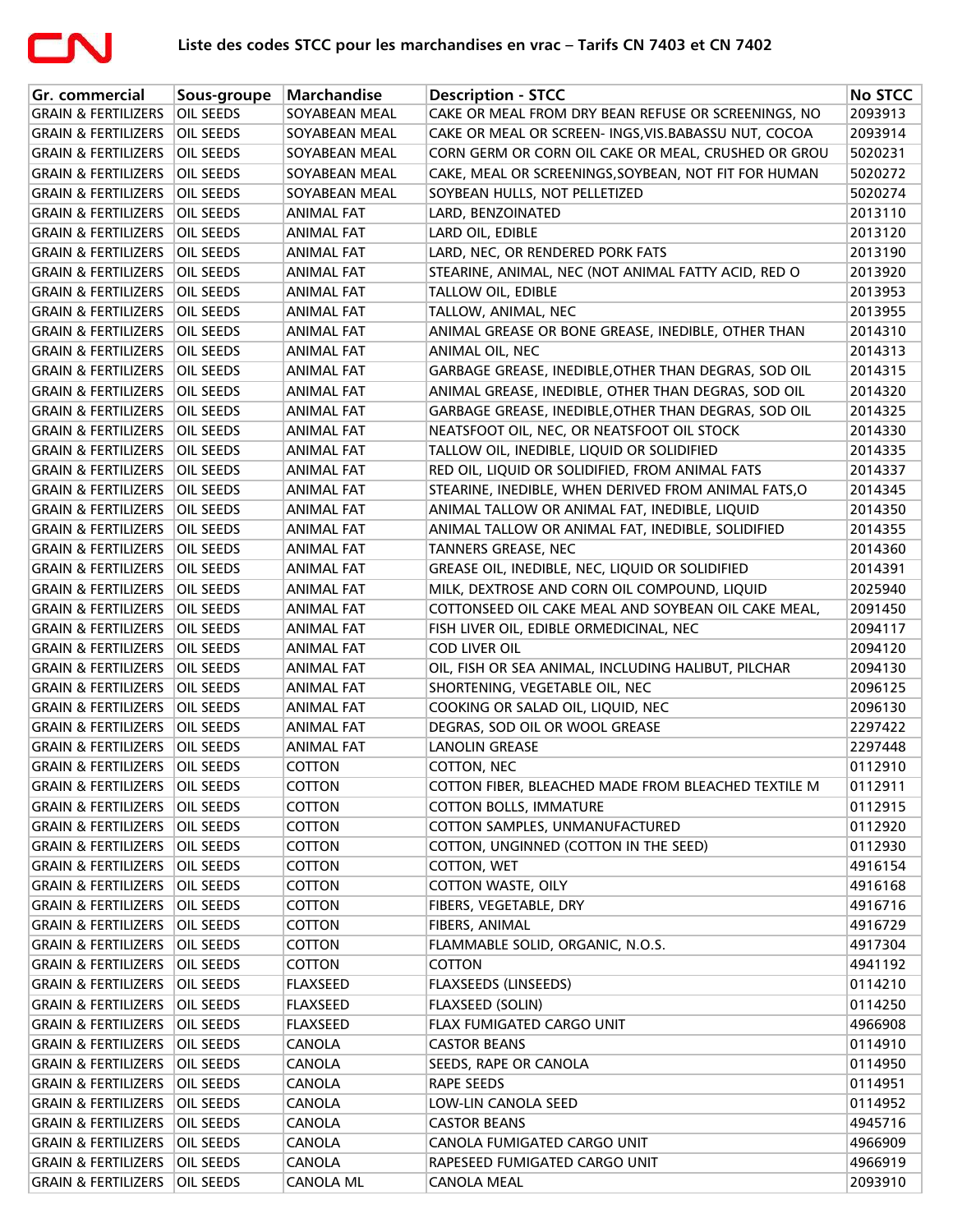

| Gr. commercial                                                   | Sous-groupe            | <b>Marchandise</b>         | <b>Description - STCC</b>                            | <b>No STCC</b>     |
|------------------------------------------------------------------|------------------------|----------------------------|------------------------------------------------------|--------------------|
| <b>GRAIN &amp; FERTILIZERS</b>                                   | OIL SEEDS              | <b>CANOLA ML</b>           | <b>CANOLA MEAL PELLETS</b>                           | 2093922            |
| <b>GRAIN &amp; FERTILIZERS</b>                                   | OIL SEEDS              | CANOLA ML                  | <b>CAMELINA MEAL</b>                                 | 2093925            |
| <b>GRAIN &amp; FERTILIZERS</b>                                   | OIL SEEDS              | CANOLA ML                  | CAKE OR MEAL, RAPE SEED OR CANOLA SEED               | 2093939            |
| <b>GRAIN &amp; FERTILIZERS</b>                                   | <b>OIL SEEDS</b>       | CANOLA ML                  | CAKE OR MEAL, RAPE SEED                              | 5020306            |
| <b>GRAIN &amp; FERTILIZERS</b>                                   | OIL SEEDS              | CANOLA OIL                 | RAPESEED OIL (COLZA OIL)                             | 2093342            |
| <b>GRAIN &amp; FERTILIZERS</b>                                   | OIL SEEDS              | SOYBEAN OIL                | SLUDGE OF ANIMAL FATS OR OILS                        | 2014340            |
| <b>GRAIN &amp; FERTILIZERS</b>                                   | OIL SEEDS              | SOYBEAN OIL                | CORN OIL, LIQUID OR SOLIDIFIED                       | 2046510            |
| <b>GRAIN &amp; FERTILIZERS</b>                                   | OIL SEEDS              | SOYBEAN OIL                | COTTONSEED OIL, LIQUID ORSOLIDIFIED                  | 2091110            |
| <b>GRAIN &amp; FERTILIZERS</b>                                   | OIL SEEDS              | SOYBEAN OIL                | COTTONSEED OIL FOOTS, SEDIMENTS OR TANK BOTTOMS, LI  | 2091455            |
| <b>GRAIN &amp; FERTILIZERS</b>                                   | OIL SEEDS              | SOYBEAN OIL                | <b>COTTONSEED OIL SOAP STOCK</b>                     | 2091456            |
| <b>GRAIN &amp; FERTILIZERS</b>                                   | OIL SEEDS              | SOYBEAN OIL                | SOYBEAN (SOYA BEAN) OIL, LIQUID OR SOLIDIFIED        | 2092110            |
| <b>GRAIN &amp; FERTILIZERS</b>                                   | <b>OIL SEEDS</b>       | SOYBEAN OIL                | SOYBEAN (SOYA BEAN) OIL SOAP STOCK                   | 2092336            |
| <b>GRAIN &amp; FERTILIZERS</b>                                   | OIL SEEDS              | SOYBEAN OIL                | LINSEED (FLAXSEED) OIL, LIQUID OR SOLIDIFIED         | 2093110            |
| <b>GRAIN &amp; FERTILIZERS</b>                                   | OIL SEEDS              | SOYBEAN OIL                | VEGETABLE OIL, FAT FREE                              | 2093310            |
| <b>GRAIN &amp; FERTILIZERS</b>                                   | OIL SEEDS              | SOYBEAN OIL                | DEGUMMED COCONUT OIL                                 | 2093312            |
| <b>GRAIN &amp; FERTILIZERS</b>                                   | OIL SEEDS              | SOYBEAN OIL                | DEGUMMED, DEWATERED ALGAE BIOCRUDE                   | 2093313            |
| <b>GRAIN &amp; FERTILIZERS</b>                                   | OIL SEEDS              | SOYBEAN OIL                | LECITHIN, OIL CONCENTRATE, CRUDE                     | 2093316            |
| <b>GRAIN &amp; FERTILIZERS</b>                                   | OIL SEEDS              | SOYBEAN OIL                | LECITHIN, OIL CONCENTRATE, REFINED                   | 2093319            |
| <b>GRAIN &amp; FERTILIZERS</b>                                   | OIL SEEDS              | SOYBEAN OIL                | LECITHIN, OIL FREE                                   | 2093322            |
| <b>GRAIN &amp; FERTILIZERS</b>                                   | OIL SEEDS              | SOYBEAN OIL                | VEGETABLE, CORN OR COTTONSEED OIL STEARINE, OR VEGE  | 2093328            |
| <b>GRAIN &amp; FERTILIZERS</b>                                   | <b>OIL SEEDS</b>       | SOYBEAN OIL                | KERNEL OIL, ALMOND, APRICOT OR PEACH, OTHER THAN BI  | 2093331            |
| <b>GRAIN &amp; FERTILIZERS</b>                                   | OIL SEEDS              | SOYBEAN OIL                | CASTOR OIL, NEC                                      | 2093332            |
| <b>GRAIN &amp; FERTILIZERS</b>                                   | <b>OIL SEEDS</b>       | SOYBEAN OIL                | ALGAE STRAIGHT VEGETABLE OIL                         | 2093334            |
| <b>GRAIN &amp; FERTILIZERS</b>                                   | OIL SEEDS              | SOYBEAN OIL                | TALLOW SEED OIL (STILLINGIA OIL), INEDIBLE, LIQUID   | 2093335            |
| <b>GRAIN &amp; FERTILIZERS</b>                                   | OIL SEEDS              | SOYBEAN OIL                | OILS, NUT, SEED OR VEGETABLE, LIQUID OR SOLIDIFIED,  | 2093343            |
| <b>GRAIN &amp; FERTILIZERS</b>                                   | OIL SEEDS              | SOYBEAN OIL                | OIL, SUNFLOWER SEED, LIQUID OR SOLIDIFIED            | 2093344            |
| <b>GRAIN &amp; FERTILIZERS</b>                                   | OIL SEEDS              | SOYBEAN OIL                | MUSTARD SEED OIL, LIQUID OR SOLIDIFIED               | 2093346            |
| <b>GRAIN &amp; FERTILIZERS</b>                                   | OIL SEEDS              | SOYBEAN OIL                | <b>CAMELINA OIL</b>                                  | 2093350            |
| <b>GRAIN &amp; FERTILIZERS</b>                                   | <b>OIL SEEDS</b>       | SOYBEAN OIL                | OILS, NEC, OTHER THAN MEDICINAL                      | 2093356            |
| <b>GRAIN &amp; FERTILIZERS</b>                                   | OIL SEEDS              | SOYBEAN OIL                | RAISIN OR GRAPE SEED OIL                             | 2093361            |
| <b>GRAIN &amp; FERTILIZERS</b>                                   | <b>OIL SEEDS</b>       | SOYBEAN OIL                | <b>VEGETABLE TALLOW</b>                              | 2093373            |
| <b>GRAIN &amp; FERTILIZERS</b>                                   | OIL SEEDS              | SOYBEAN OIL                | GREASE, VEGETABLE, NEC                               | 2093376            |
| <b>GRAIN &amp; FERTILIZERS</b>                                   | <b>OIL SEEDS</b>       | SOYBEAN OIL                | DEODORIZER RESIDUE OR SLUDGE                         | 2093393            |
| <b>GRAIN &amp; FERTILIZERS OIL SEEDS</b>                         |                        | SOYBEAN OIL                | SLUDGE OF VEGETABLE FATS OR OILS                     | 2093395            |
| <b>GRAIN &amp; FERTILIZERS OIL SEEDS</b>                         |                        | SOYBEAN OIL                | PEANUT OIL CAKE OR MEAL, INCLUDING CRUSHED OR GROUN  | 2093917            |
| <b>GRAIN &amp; FERTILIZERS</b>                                   | OIL SEEDS              | SOYBEAN OIL                | OIL FOOTS, OIL SEDIMENTS OR TANK BOTTOMS, LIQUID OR  | 2093944            |
| <b>GRAIN &amp; FERTILIZERS</b>                                   | OIL SEEDS              | SOYBEAN OIL                | OIL FOOTS, OIL SEDIMENTS OR TANK BOTTOMS, CASTOR OR  | 2093945            |
| <b>GRAIN &amp; FERTILIZERS</b>                                   | OIL SEEDS              | SOYBEAN OIL                | OIL FOOTS, SEDIMENTS OR TANK BOTTOMS, NEC            | 2093990            |
| <b>GRAIN &amp; FERTILIZERS</b>                                   | OIL SEEDS              | SOYBEAN OIL                | FISH OR SEA ANIMAL OIL FOOTS                         | 2094247            |
| <b>GRAIN &amp; FERTILIZERS</b>                                   | OIL SEEDS              | SOYBEAN OIL                | CASTOR OIL, MEDICINAL                                | 2831180            |
| <b>GRAIN &amp; FERTILIZERS</b>                                   | OIL SEEDS              | SOYBEAN OIL                | FATTY ACID AMIDE OF VEGE-TABLE OILS, INEDIBLE        | 2843138            |
| <b>GRAIN &amp; FERTILIZERS</b>                                   | OIL SEEDS              | SOYBEAN OIL                | OIL, CAMPHOR                                         | 2861228            |
| <b>GRAIN &amp; FERTILIZERS</b>                                   | OIL SEEDS              | SOYBEAN OIL                | ESTERIFIED TALL OIL (LIQUID ROSIN OR TALLOL), NOT FA | 2861229            |
| <b>GRAIN &amp; FERTILIZERS</b>                                   | OIL SEEDS              | SOYBEAN OIL                | PINE OIL                                             | 2861231            |
| <b>GRAIN &amp; FERTILIZERS</b>                                   | OIL SEEDS              | SOYBEAN OIL                | <b>ROSIN OIL</b>                                     | 2861234            |
|                                                                  |                        |                            |                                                      |                    |
| <b>GRAIN &amp; FERTILIZERS</b><br><b>GRAIN &amp; FERTILIZERS</b> | OIL SEEDS<br>OIL SEEDS | SOYBEAN OIL<br>SOYBEAN OIL | WOOD OIL, CRUDE<br>TALL OIL HEADS                    | 2861237<br>2861277 |
|                                                                  |                        |                            |                                                      |                    |
| <b>GRAIN &amp; FERTILIZERS</b>                                   | OIL SEEDS              | SOYBEAN OIL                | EXTRACTS, GELS OR OILS, ALOE VERA, OTHER THAN DRY,   | 2899943            |
| <b>GRAIN &amp; FERTILIZERS</b>                                   | OIL SEEDS              | SOYBEAN OIL                | SOLUBLE CUTTING OIL BASE                             | 2899962            |
| <b>GRAIN &amp; FERTILIZERS</b>                                   | OIL SEEDS              | SOYBEAN OIL                | VEGETABLE OILS, NEC, SULPHURIZED OR VULCANIZED, LIQ  | 2899985            |
| <b>GRAIN &amp; FERTILIZERS</b>                                   | OIL SEEDS              | SOYBEAN OIL                | ESSENTIAL OILS, NATURAL OR ARTIFICIAL, NEC, VIZ. AP  | 2899909            |
| <b>GRAIN &amp; FERTILIZERS</b>                                   | OIL SEEDS              | SOYBEAN OIL                | <b>ROSIN OIL</b>                                     | 4909333            |
| <b>GRAIN &amp; FERTILIZERS</b>                                   | OIL SEEDS              | SOYBEAN OIL                | <b>CAMPHOR OIL</b>                                   | 4912053            |
| <b>GRAIN &amp; FERTILIZERS</b>                                   | OIL SEEDS              | SOYBEAN OIL                | PINE OIL                                             | 4912244            |
| GRAIN & FERTILIZERS                                              | OIL SEEDS              | SOYBEAN OIL                | COMBUSTIBLE LIQUID, N.O.S.                           | 4913102            |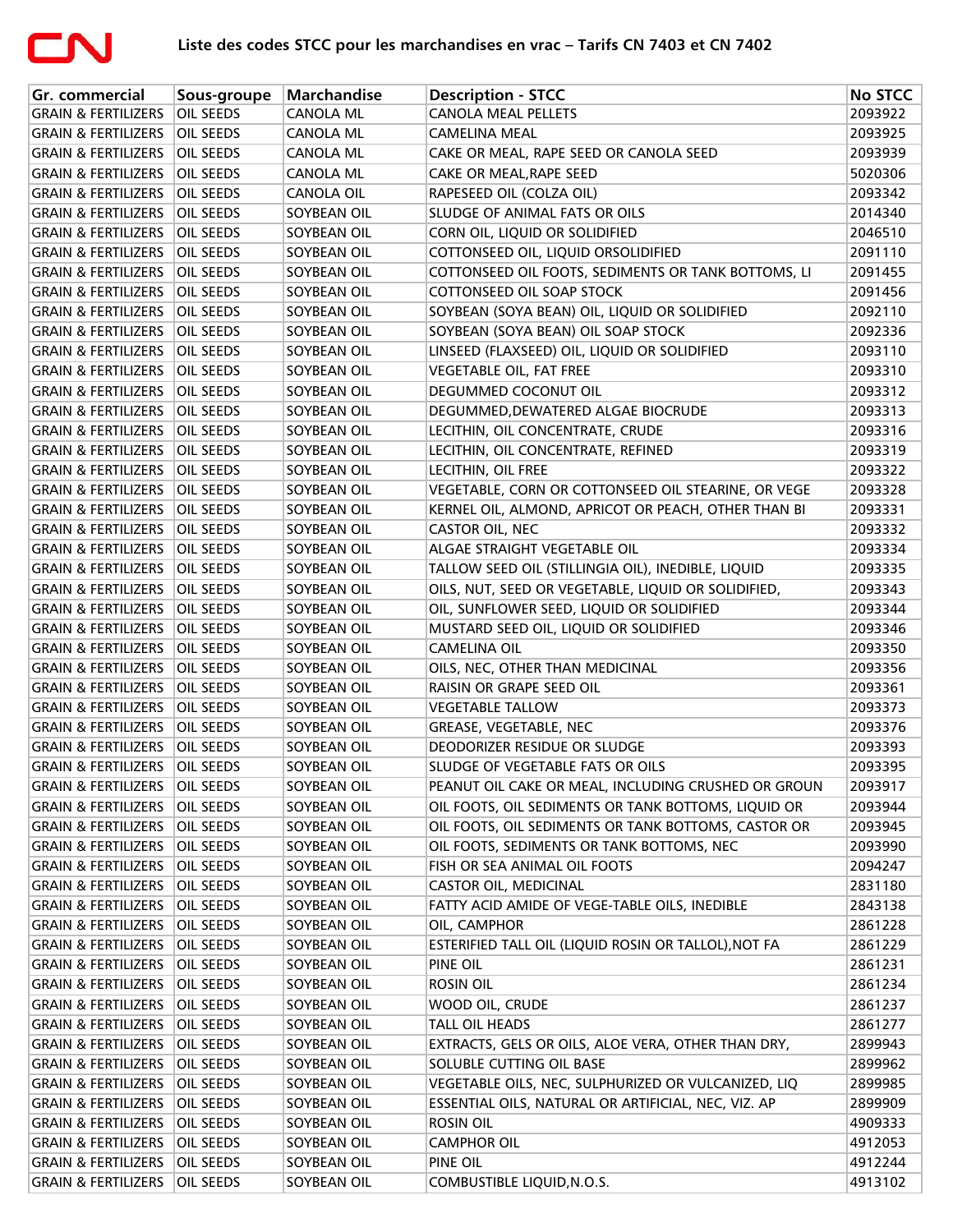

| Gr. commercial                           | Sous-groupe      | <b>Marchandise</b> | <b>Description - STCC</b>                                  | <b>No STCC</b> |
|------------------------------------------|------------------|--------------------|------------------------------------------------------------|----------------|
| <b>GRAIN &amp; FERTILIZERS</b>           | OIL SEEDS        | SOYBEAN OIL        | PINE OIL                                                   | 4913280        |
| <b>GRAIN &amp; FERTILIZERS</b>           | OIL SEEDS        | SOYBEAN OIL        | COMBUSTIBLE LIQUID, N.O.S.                                 | 4914032        |
| <b>GRAIN &amp; FERTILIZERS</b>           | OIL SEEDS        | SWEETENERS         | CORN SYRUP (GLUCOSE), DEHYDRATED                           | 2046110        |
| <b>GRAIN &amp; FERTILIZERS</b>           | <b>OIL SEEDS</b> | SWEETENERS         | CORN SYRUP (GLUCOSE), UNMIXED                              | 2046115        |
| <b>GRAIN &amp; FERTILIZERS</b>           | OIL SEEDS        | <b>SWEETENERS</b>  | CORN SYRUP (GLUCOSE) HYDROGENATED                          | 2046120        |
| <b>GRAIN &amp; FERTILIZERS</b>           | OIL SEEDS        | <b>SWEETENERS</b>  | CORN SUGAR, GRANULATED ORPOWDERED                          | 2046310        |
| <b>GRAIN &amp; FERTILIZERS</b>           | OIL SEEDS        | <b>SWEETENERS</b>  | CORN SUGAR OR TANNERS CORN SUGAR, OTHER THAN GRANUL        | 2046315        |
| <b>GRAIN &amp; FERTILIZERS</b>           | <b>OIL SEEDS</b> | <b>SWEETENERS</b>  | DEXTRINE-DEXTROSE COM- POUND, TEXTILE WEIGHTING            | 2046410        |
| <b>GRAIN &amp; FERTILIZERS</b>           | OIL SEEDS        | <b>SWEETENERS</b>  | DEXTRINE OR BRITISH GUM, DRY                               | 2046415        |
| <b>GRAIN &amp; FERTILIZERS</b>           | <b>OIL SEEDS</b> | <b>SWEETENERS</b>  | HYDROL (CORN, SORGHUM GRAIN OR WHEAT SUGAR FINAL MO        | 2046910        |
| <b>GRAIN &amp; FERTILIZERS</b>           | OIL SEEDS        | <b>SWEETENERS</b>  | SUGAR, BEET OR CANE, RAW                                   | 2061110        |
| <b>GRAIN &amp; FERTILIZERS</b>           | OIL SEEDS        | SWEETENERS         | RAW SUGAR, BEET JUICE, THICK JUICE, NOT MOLASSESOR         | 2061115        |
| <b>GRAIN &amp; FERTILIZERS</b>           | <b>OIL SEEDS</b> | <b>SWEETENERS</b>  | <b>INVERT MOLASSES</b>                                     | 2061615        |
| <b>GRAIN &amp; FERTILIZERS</b>           | OIL SEEDS        | <b>SWEETENERS</b>  | INVERT MOLASSES BLENDED WITH BLACKSTRAP MOLASSES           | 2061616        |
| <b>GRAIN &amp; FERTILIZERS</b>           | OIL SEEDS        | <b>SWEETENERS</b>  | BEET SUGAR FINAL MOLASSES                                  | 2061625        |
| <b>GRAIN &amp; FERTILIZERS</b>           | OIL SEEDS        | <b>SWEETENERS</b>  | BEET SUGAR FINAL MOLASSES, MIXED WITH NOT TO EXCEED        | 2061630        |
| <b>GRAIN &amp; FERTILIZERS</b>           | <b>OIL SEEDS</b> | <b>SWEETENERS</b>  | BEET SUGAR FINAL MOLASSES, WITH PHOSPHORICACID OR L        | 2061631        |
| <b>GRAIN &amp; FERTILIZERS</b>           | <b>OIL SEEDS</b> | <b>SWEETENERS</b>  | MOLASSES, WOOD SUGAR                                       | 2061675        |
| <b>GRAIN &amp; FERTILIZERS</b>           | OIL SEEDS        | <b>SWEETENERS</b>  | MOLASSES, DRIED (POWDEREDMOLASSES), WITHOUT OR WITH        | 2061680        |
| <b>GRAIN &amp; FERTILIZERS</b>           | OIL SEEDS        | SWEETENERS         | MOLASSES, NEC                                              | 2061690        |
| <b>GRAIN &amp; FERTILIZERS</b>           | <b>OIL SEEDS</b> | <b>SWEETENERS</b>  | <b>BLACKSTRAP MOLASSES</b>                                 | 2061710        |
| <b>GRAIN &amp; FERTILIZERS</b>           | OIL SEEDS        | SWEETENERS         | BLACKSTRAP MOLASSES, MIXED WITH UREA, WITH OR WITHO        | 2061715        |
| <b>GRAIN &amp; FERTILIZERS</b>           | OIL SEEDS        | <b>SWEETENERS</b>  | MOLASSES, BLACKSTRAP AND CANE PITH MIXED                   | 2061720        |
| <b>GRAIN &amp; FERTILIZERS</b>           | OIL SEEDS        | SWEETENERS         | SUGAR CAKE MUD (FILTER PRESS REFUSE)                       | 2061955        |
| <b>GRAIN &amp; FERTILIZERS</b>           | OIL SEEDS        | <b>SWEETENERS</b>  | SUGAR, BEET OR CANE, DRY                                   | 2062110        |
| <b>GRAIN &amp; FERTILIZERS</b>           | OIL SEEDS        | <b>SWEETENERS</b>  | SUGAR, LIQUID                                              | 2062215        |
| <b>GRAIN &amp; FERTILIZERS</b>           | OIL SEEDS        | <b>SWEETENERS</b>  | BLACKSTRAP MOLASSES MEAL OR BLACKSTRAP MOLASSES, DE        | 2062510        |
| <b>GRAIN &amp; FERTILIZERS</b>           | OIL SEEDS        | SWEETENERS         | <b>INVERT SUGAR</b>                                        | 2062515        |
| <b>GRAIN &amp; FERTILIZERS</b>           | <b>OIL SEEDS</b> | <b>SWEETENERS</b>  | SUGAR, FEED GRADE, NOT SUITABLE FOR HUMAN CONSUMPTI        | 2062520        |
| <b>GRAIN &amp; FERTILIZERS</b>           | OIL SEEDS        | <b>SWEETENERS</b>  | <b>MOLASSES REFUSE</b>                                     | 2062525        |
| <b>GRAIN &amp; FERTILIZERS</b>           | OIL SEEDS        | <b>SWEETENERS</b>  | REFINERS RESIDUAL SYRUP                                    | 2062535        |
| <b>GRAIN &amp; FERTILIZERS</b>           | OIL SEEDS        | <b>SWEETENERS</b>  | SUGAR, REFINED, BEET OR CANE, IN MIXED LOADS               | 2062910        |
| <b>GRAIN &amp; FERTILIZERS</b>           | <b>OIL SEEDS</b> | <b>SWEETENERS</b>  | CANDY, IN BASKETS                                          | 2071110        |
| <b>GRAIN &amp; FERTILIZERS OIL SEEDS</b> |                  | <b>SWEETENERS</b>  | SWEETENING COMPOUNDS, DRY, NEC                             | 2099310        |
| <b>GRAIN &amp; FERTILIZERS OIL SEEDS</b> |                  | SWEETENERS         | SYRUP, NOT MEDICATED, NEC                                  | 2099330        |
| <b>GRAIN &amp; FERTILIZERS</b>           | OIL SEEDS        | <b>SWEETENERS</b>  | SUGAR SPREAD (SUGAR AND GLUCOSE, MIXED)                    | 2099335        |
| <b>GRAIN &amp; FERTILIZERS</b>           | OIL SEEDS        | SWEETENERS         | SYRUP, CORN, RYE, SORGHUMOR WHEAT, UNMIXED (GLUCOSE        | 2099350        |
| <b>GRAIN &amp; FERTILIZERS</b>           | OIL SEEDS        | <b>SWEETENERS</b>  | SUGAR, CANE AND MAPLE COMBINED, DRY                        | 2099953        |
| <b>GRAIN &amp; FERTILIZERS</b>           | OIL SEEDS        | <b>STARCHES</b>    | <b>CORN STARCH</b>                                         | 2046210        |
| <b>GRAIN &amp; FERTILIZERS</b>           | OIL SEEDS        | <b>STARCHES</b>    | CORN STARCH, LIQUID                                        | 2046215        |
| <b>GRAIN &amp; FERTILIZERS</b>           | OIL SEEDS        | <b>STARCHES</b>    | STARCH, LIQUID, OTHER THAN CORN                            | 2046615        |
| <b>GRAIN &amp; FERTILIZERS</b>           | OIL SEEDS        | <b>STARCHES</b>    | STARCH, NEC, OTHER THAN CORN STARCH                        | 2046620        |
| <b>GRAIN &amp; FERTILIZERS</b>           | OIL SEEDS        | <b>STARCHES</b>    | STARCH SUBSTITUTES, INEDIBLE                               | 2046625        |
| <b>GRAIN &amp; FERTILIZERS</b>           | OIL SEEDS        | <b>STARCHES</b>    | <b>ARROWROOT STARCH</b>                                    | 2046645        |
| <b>GRAIN &amp; FERTILIZERS</b>           | <b>POTASH</b>    | POTASH             | POTASSIUM SILICATE, DRY                                    | 2812504        |
| <b>GRAIN &amp; FERTILIZERS</b>           | <b>POTASH</b>    | POTASH             | POTASH, WOOD, CRUDE                                        | 2812508        |
| <b>GRAIN &amp; FERTILIZERS</b>           | <b>POTASH</b>    | POTASH             | POTASSIUM CARBONATE (PEARLASH), OTHER THAN CRUDE           | 2812518        |
| <b>GRAIN &amp; FERTILIZERS</b>           | <b>POTASH</b>    | POTASH             | POTASSIUM CYANIDE LIQUOR                                   | 2812524        |
| <b>GRAIN &amp; FERTILIZERS</b>           |                  |                    | POTASSIUM FLUORIDE                                         | 2812529        |
|                                          | <b>POTASH</b>    | POTASH             |                                                            |                |
| <b>GRAIN &amp; FERTILIZERS</b>           | <b>POTASH</b>    | <b>POTASH</b>      | POTASSIUM IODIDE<br>POTASSIUM CHLORIDE (POTASSIUM MURIATE) | 2812530        |
| <b>GRAIN &amp; FERTILIZERS</b>           | POTASH           | <b>POTASH</b>      |                                                            | 2812534        |
| <b>GRAIN &amp; FERTILIZERS</b>           | <b>POTASH</b>    | <b>POTASH</b>      | POTASSIUM NITRATE (SALT- PETER), OTHER THAN CRUDE          | 2812536        |
| <b>GRAIN &amp; FERTILIZERS</b>           | <b>POTASH</b>    | POTASH             | POTASSIUM PHOSPHATE                                        | 2812544        |
| <b>GRAIN &amp; FERTILIZERS</b>           | <b>POTASH</b>    | POTASH             | POTASSIUM BENZOATE, FOOD GRADE                             | 2812549        |
| <b>GRAIN &amp; FERTILIZERS</b>           | POTASH           | POTASH             | POTASSIUM SULFATE                                          | 2812552        |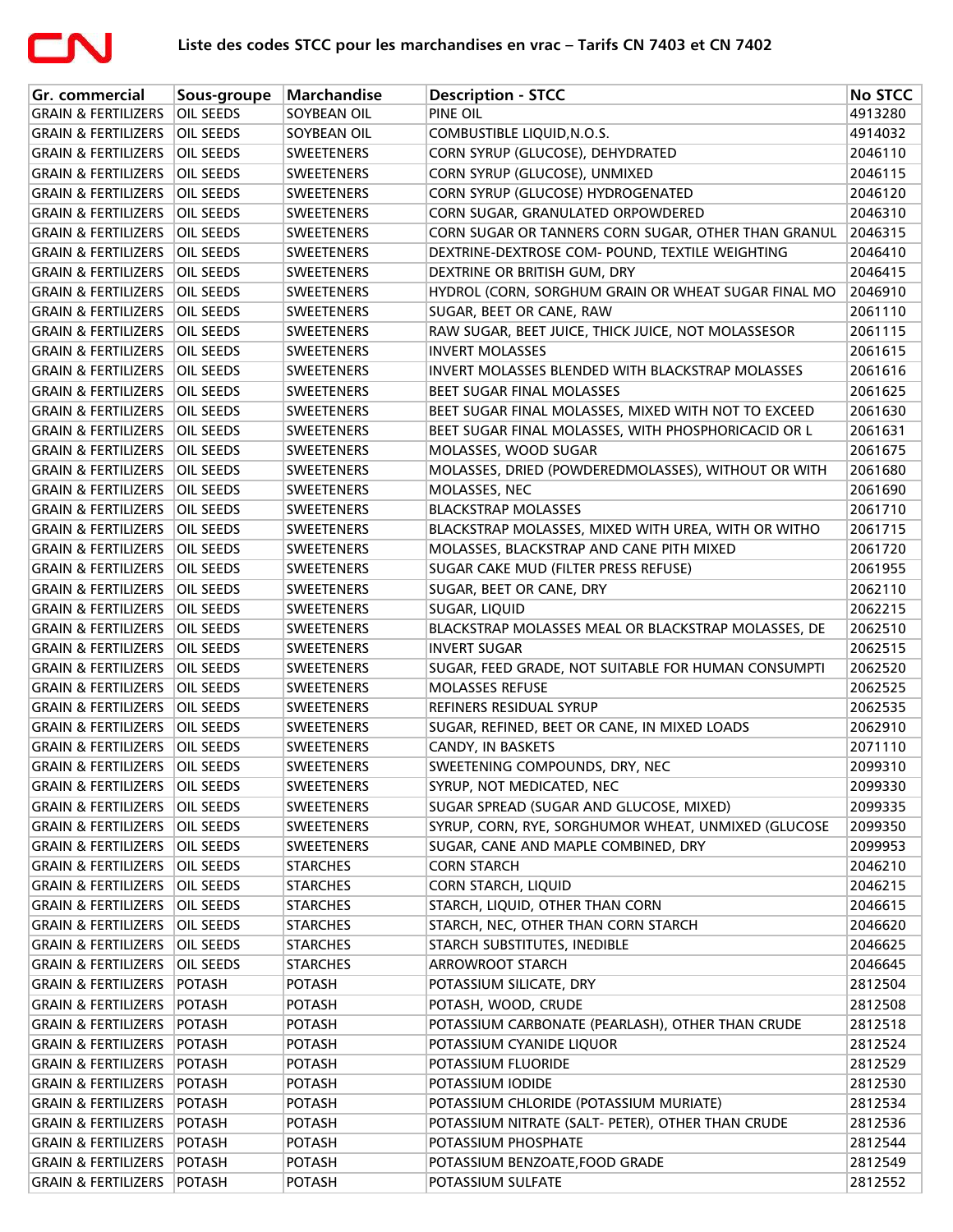

| Gr. commercial                             | Sous-groupe        | Marchandise               | <b>Description - STCC</b>                                  | <b>No STCC</b> |
|--------------------------------------------|--------------------|---------------------------|------------------------------------------------------------|----------------|
| Grain & Fertilizers                        | <b>POTASH</b>      | <b>POTASH</b>             | POTASSIUM SULFIDE (SULPHURET OF POTASH)                    | 2812554        |
| <b>GRAIN &amp; FERTILIZERS</b>             | <b>POTASH</b>      | <b>POTASH</b>             | POTASSIUM SULFITE SOLUTION                                 | 2812556        |
| <b>GRAIN &amp; FERTILIZERS</b>             | <b>POTASH</b>      | <b>POTASH</b>             | POTASSIUM TETRAPYRO PHOSPHATE, LIQUID                      | 2812558        |
| <b>GRAIN &amp; FERTILIZERS</b>             | <b>POTASH</b>      | <b>POTASH</b>             | POTASSIUM TETRAPYRO PHOSPHATE, DRY                         | 2812559        |
| <b>GRAIN &amp; FERTILIZERS</b>             | <b>POTASH</b>      | <b>POTASH</b>             | POTASSIUM THIOSULFATE SOLUTION                             | 2812563        |
| <b>GRAIN &amp; FERTILIZERS</b>             | <b>POTASH</b>      | <b>POTASH</b>             | POTASSIUM (POTASH) BICARBONATE (POTASSIUM (POTASH)         | 2812564        |
| <b>GRAIN &amp; FERTILIZERS</b>             | <b>POTASH</b>      | <b>POTASH</b>             | POTASSIUM-MAGNESIUM SULFATE, REFINED (LANGBEINITE,         | 2812567        |
| <b>GRAIN &amp; FERTILIZERS</b>             | <b>POTASH</b>      | <b>POTASH</b>             | MONO-(TRICHLORO) TETRA- (MONO POTASSIUM DI- CHLORO)        | 2812570        |
| <b>GRAIN &amp; FERTILIZERS</b>             | <b>POTASH</b>      | <b>POTASH</b>             | NITRATE OF SODA-POTASH                                     | 2871440        |
| <b>GRAIN &amp; FERTILIZERS</b>             | <b>POTASH</b>      | <b>POTASH</b>             | POTASSIUM SULFIDE, ANHYDROUS                               | 4916178        |
| <b>GRAIN &amp; FERTILIZERS</b>             | <b>POTASH</b>      | <b>POTASH</b>             | DICHLOROISOCYANURIC ACID, DRY                              | 4918420        |
| <b>GRAIN &amp; FERTILIZERS</b>             | <b>POTASH</b>      | <b>POTASH</b>             | SODIUM NITRATE AND POTASSIUM NITRATE MIXTURE               | 4918731        |
| <b>GRAIN &amp; FERTILIZERS</b>             | <b>POTASH</b>      | <b>POTASH</b>             | POTASSIUM NITRATE                                          | 4918737        |
| <b>GRAIN &amp; FERTILIZERS</b>             | <b>POTASH</b>      | <b>POTASH</b>             | TOXIC LIQUID, INORGANIC, N.O.S.                            | 4921279        |
| <b>GRAIN &amp; FERTILIZERS</b>             | <b>POTASH</b>      | <b>POTASH</b>             | TOXIC SOLID, INORGANIC, N.O.S.                             | 4921282        |
| <b>GRAIN &amp; FERTILIZERS</b>             | <b>POTASH</b>      | <b>POTASH</b>             | TOXIC LIQUID, ORGANIC, N.O.S.                              | 4921713        |
| <b>GRAIN &amp; FERTILIZERS</b>             | <b>POTASH</b>      | <b>POTASH</b>             | TOXIC SOLID, ORGANIC, N.O.S.                               | 4921714        |
| GRAIN & FERTILIZERS                        | <b>POTASH</b>      | <b>POTASH</b>             | POTASSIUM CYANIDE, SOLUTION                                | 4923205        |
| <b>GRAIN &amp; FERTILIZERS</b>             | <b>POTASH</b>      | <b>POTASH</b>             | POTASSIUM CYANIDE                                          | 4923225        |
| <b>GRAIN &amp; FERTILIZERS</b>             | <b>POTASH</b>      | <b>POTASH</b>             | POTASSIUM FLUORIDE                                         | 4925199        |
| <b>GRAIN &amp; FERTILIZERS</b>             | <b>POTASH</b>      | <b>POTASH</b>             | POTASSIUM FLUORIDE, SOLUTION                               | 4925223        |
| <b>GRAIN &amp; FERTILIZERS</b>             | <b>POTASH</b>      | <b>POTASH</b>             | POTASSIUM HYDROGENDIFLUORIDE, SOLUTION                     | 4932341        |
| <b>GRAIN &amp; FERTILIZERS</b>             | <b>POTASH</b>      | <b>POTASH</b>             | POTASSIUM HYDROGENDIFLUORIDE, LIQUID                       | 4932365        |
| <b>GRAIN &amp; FERTILIZERS</b>             | <b>POTASH</b>      | <b>POTASH</b>             | POTASSIUM SULFIDE, HYDRATED                                | 4935222        |
| <b>GRAIN &amp; FERTILIZERS</b>             | FERTILIZERS        | <b>PEAT MOSS</b>          | MANURE, ANIMAL, BIRD, DOG, FOWL, GOAT OR SHEEP, OR G       | 0192810        |
| <b>GRAIN &amp; FERTILIZERS</b>             | <b>FERTILIZERS</b> | <b>PEAT MOSS</b>          | MANURE, ANIMAL, PREPARED                                   | 0192814        |
| <b>GRAIN &amp; FERTILIZERS</b>             | <b>FERTILIZERS</b> | PEAT MOSS                 | <b>HUMUS</b>                                               | 1491715        |
| <b>GRAIN &amp; FERTILIZERS</b>             | <b>FERTILIZERS</b> | <b>PEAT MOSS</b>          | OSMUNDA FIBRE (ORCHID PEAT)                                | 1491720        |
| <b>GRAIN &amp; FERTILIZERS</b>             | <b>FERTILIZERS</b> | PEAT MOSS                 | PEAT OR PEAT FILLER, NEC, OR PEAT MOSS                     | 1491725        |
| <b>GRAIN &amp; FERTILIZERS</b>             | <b>FERTILIZERS</b> | <b>PEAT MOSS</b>          | PEAT BRIQUETTES                                            | 1491730        |
| <b>GRAIN &amp; FERTILIZERS</b>             | <b>FERTILIZERS</b> | LIQUID FERTILIZERS        | DISTILLERY MOLASSES FERTILIZER RESIDUUM                    | 2085915        |
| <b>GRAIN &amp; FERTILIZERS</b>             | <b>FERTILIZERS</b> | LIQUID FERTILIZERS        | DISTILLERY MOLASSES RESIDUUM, DRY                          | 2085920        |
| <b>GRAIN &amp; FERTILIZERS</b>             | <b>FERTILIZERS</b> | LIQUID FERTILIZERS        | DISTILLERY MOLASSES RESIDUUM, LIQUID                       | 2085921        |
| <b>GRAIN &amp; FERTILIZERS FERTILIZERS</b> |                    | LIQUID FERTILIZERS        | TUNG NUT OIL CAKE OR MEAL, FERTILIZER                      | 2093921        |
| GRAIN & FERTILIZERS FERTILIZERS            |                    | LIQUID FERTILIZERS        | UREA LIQUOR OR UREA LIQUID OR CONCENTRATE                  | 2818146        |
| <b>GRAIN &amp; FERTILIZERS</b>             | <b>FERTILIZERS</b> | <b>LIQUID FERTILIZERS</b> | AQUA AMMONIA, NEC                                          | 2819111        |
| <b>GRAIN &amp; FERTILIZERS</b>             | <b>FERTILIZERS</b> | <b>LIQUID FERTILIZERS</b> | AMMONIUM BISULFITE SOLUTION                                | 2819114        |
| <b>GRAIN &amp; FERTILIZERS</b>             | <b>FERTILIZERS</b> | <b>LIQUID FERTILIZERS</b> | AMMONIUM CHLORIDE (AMMONIUM MURIATE, MURIATE OF AM 2819125 |                |
| <b>GRAIN &amp; FERTILIZERS</b>             | <b>FERTILIZERS</b> | LIQUID FERTILIZERS        | AMMONIUM THIOSULPHATE SOLUTION                             | 2819173        |
| <b>GRAIN &amp; FERTILIZERS</b>             | <b>FERTILIZERS</b> | LIQUID FERTILIZERS        | SUPERPHOSPHATE (ACID PHOSPHATE), AMMONIATED, OR PHO        | 2871251        |
| <b>GRAIN &amp; FERTILIZERS</b>             | <b>FERTILIZERS</b> | LIQUID FERTILIZERS        | AMMONIUM SULFATE LIQUID SOLUTION CONTAINING NOT MOR        | 2871309        |
| <b>GRAIN &amp; FERTILIZERS</b>             | FERTILIZERS        | LIQUID FERTILIZERS        | AMMONIUM NITRATE FERTILIZER, LIQUID                        | 2871310        |
| <b>GRAIN &amp; FERTILIZERS</b>             | <b>FERTILIZERS</b> | <b>LIQUID FERTILIZERS</b> | LIQUID FERTILIZER NON HAZARDOUS, PHOSGRAD 0 28 25 A        | 2871311        |
| <b>GRAIN &amp; FERTILIZERS</b>             | <b>FERTILIZERS</b> | LIQUID FERTILIZERS        | NITROGEN FERTILIZER SOLUTION, CONSISTING OF WATER A        | 2871313        |
| <b>GRAIN &amp; FERTILIZERS</b>             | <b>FERTILIZERS</b> | LIQUID FERTILIZERS        | NITROGEN FERTILIZER SOLUTION OR FERTILIZER AMMONIAT        | 2871314        |
| <b>GRAIN &amp; FERTILIZERS</b>             | <b>FERTILIZERS</b> | LIQUID FERTILIZERS        | NITROGEN FERTILIZER SOLUTION OR FERTILIZER AMMONIAT        | 2871315        |
| <b>GRAIN &amp; FERTILIZERS</b>             | <b>FERTILIZERS</b> | LIQUID FERTILIZERS        | NITROGEN FERTILIZER SOLUTION OR FERTILIZER AMMONIAT        | 2871316        |
| <b>GRAIN &amp; FERTILIZERS</b>             | <b>FERTILIZERS</b> | LIQUID FERTILIZERS        | NITROGEN FERTILIZER SOLUTION, CONTAINING 2% FORMALD        | 2871317        |
| <b>GRAIN &amp; FERTILIZERS</b>             | <b>FERTILIZERS</b> | LIQUID FERTILIZERS        | CALCIUM AMMONIUM NITRATE SOLUTION                          | 2871318        |
| <b>GRAIN &amp; FERTILIZERS</b>             | FERTILIZERS        | LIQUID FERTILIZERS        | NITROGEN FERTILIZER SOL- UTION CONSISTING OF 20% NI        | 2871320        |
| <b>GRAIN &amp; FERTILIZERS</b>             | <b>FERTILIZERS</b> | LIQUID FERTILIZERS        | NITROGEN FERTILIZER SOL- UTION WITH CALCIUM CON-SI         | 2871321        |
| <b>GRAIN &amp; FERTILIZERS</b>             | <b>FERTILIZERS</b> | LIQUID FERTILIZERS        | FERTILIZING COMPOUNDS (MANUFACTURED FERTILIZERS), N        | 2871431        |
| <b>GRAIN &amp; FERTILIZERS</b>             | <b>FERTILIZERS</b> | LIQUID FERTILIZERS        | A LIQUID FERTILZER DESIGNED TO PROVIDE CALCIUM AND         | 2871432        |
| <b>GRAIN &amp; FERTILIZERS</b>             | <b>FERTILIZERS</b> | LIQUID FERTILIZERS        | FERTILIZER SOLUTION, CONSISTING OF WATER, FREEAMMON        | 2871433        |
| <b>GRAIN &amp; FERTILIZERS</b>             | <b>FERTILIZERS</b> | LIQUID FERTILIZERS        | AMMONIUM POLYPHOSPHATE SOLUTION CONTAINING LESS THA        | 2871451        |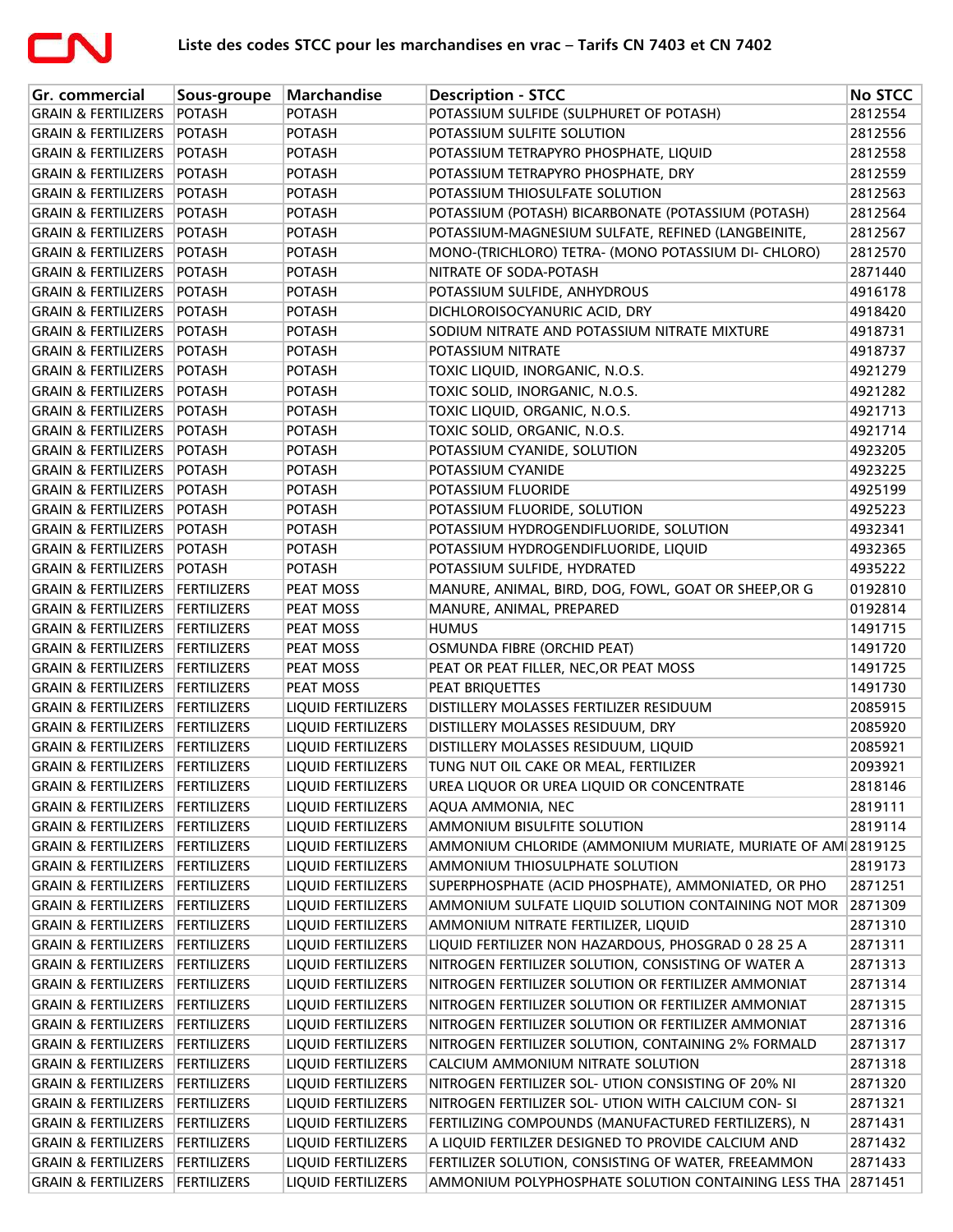

| Gr. commercial                 | Sous-groupe        | <b>Marchandise</b>        | <b>Description - STCC</b>                           | <b>No STCC</b> |
|--------------------------------|--------------------|---------------------------|-----------------------------------------------------|----------------|
| <b>GRAIN &amp; FERTILIZERS</b> | <b>FERTILIZERS</b> | LIQUID FERTILIZERS        | FERROUS AMMONIUM SULPHATE, FERTILIZER GRADE         | 2871452        |
| <b>GRAIN &amp; FERTILIZERS</b> | <b>FERTILIZERS</b> | LIQUID FERTILIZERS        | NITROGEN PHOSPHATE SOLUTION, CONTAINING LESSTHAN 10 | 2871453        |
| <b>GRAIN &amp; FERTILIZERS</b> | <b>FERTILIZERS</b> | LIQUID FERTILIZERS        | SLUDGE, ACID OR ALKALI, CONTAINING NOT LESS THAN 75 | 4029170        |
| <b>GRAIN &amp; FERTILIZERS</b> | <b>FERTILIZERS</b> | LIQUID FERTILIZERS        | <b>AMMONIA SOLUTION</b>                             | 4904220        |
| <b>GRAIN &amp; FERTILIZERS</b> | <b>FERTILIZERS</b> | LIQUID FERTILIZERS        | <b>AMMONIA SOLUTION</b>                             | 4904240        |
| <b>GRAIN &amp; FERTILIZERS</b> | <b>FERTILIZERS</b> | LIQUID FERTILIZERS        | FERTILIZER AMMONIATING SOLUTION                     | 4904250        |
| <b>GRAIN &amp; FERTILIZERS</b> | <b>FERTILIZERS</b> | LIQUID FERTILIZERS        | FERTILIZER AMMONIATING SOLUTION                     | 4904251        |
| <b>GRAIN &amp; FERTILIZERS</b> | FERTILIZERS        | LIQUID FERTILIZERS        | <b>AMMONIA SOLUTION</b>                             | 4904275        |
| <b>GRAIN &amp; FERTILIZERS</b> | <b>FERTILIZERS</b> | LIQUID FERTILIZERS        | COMBUSTIBLE LIQUID, N.O.S.                          | 4914122        |
| <b>GRAIN &amp; FERTILIZERS</b> | <b>FERTILIZERS</b> | LIQUID FERTILIZERS        | OXIDIZING LIQUID, N.O.S.                            | 4918461        |
| <b>GRAIN &amp; FERTILIZERS</b> | <b>FERTILIZERS</b> | <b>LIQUID FERTILIZERS</b> | AMMONIUM NITRATE, LIQUID                            | 4918774        |
| <b>GRAIN &amp; FERTILIZERS</b> | <b>FERTILIZERS</b> | LIQUID FERTILIZERS        | CORROSIVE LIQUID, N.O.S.                            | 4930230        |
| <b>GRAIN &amp; FERTILIZERS</b> | <b>FERTILIZERS</b> | LIQUID FERTILIZERS        | CORROSIVE LIQUID, N.O.S.                            | 4930236        |
| <b>GRAIN &amp; FERTILIZERS</b> | <b>FERTILIZERS</b> | LIQUID FERTILIZERS        | CORROSIVE LIQUID, N.O.S.                            | 4930252        |
| <b>GRAIN &amp; FERTILIZERS</b> | <b>FERTILIZERS</b> | LIQUID FERTILIZERS        | CORROSIVE LIQUID, N.O.S.                            | 4930270        |
| <b>GRAIN &amp; FERTILIZERS</b> | FERTILIZERS        | <b>LIQUID FERTILIZERS</b> | CORROSIVE LIQUID, N.O.S.                            | 4931491        |
| <b>GRAIN &amp; FERTILIZERS</b> | <b>FERTILIZERS</b> | LIQUID FERTILIZERS        | CORROSIVE LIQUID, ACIDIC, INORGANIC, N.O.S.         | 4932028        |
| <b>GRAIN &amp; FERTILIZERS</b> | <b>FERTILIZERS</b> | LIQUID FERTILIZERS        | CORROSIVE LIQUID, ACIDIC, ORGANIC, N.O.S.           | 4932030        |
| <b>GRAIN &amp; FERTILIZERS</b> | <b>FERTILIZERS</b> | LIQUID FERTILIZERS        | CORROSIVE LIQUID, BASIC, INORGANIC, N.O.S.          | 4932031        |
| <b>GRAIN &amp; FERTILIZERS</b> | <b>FERTILIZERS</b> | <b>LIQUID FERTILIZERS</b> | CORROSIVE LIQUID, BASIC, ORGANIC, N.O.S.            | 4932032        |
| <b>GRAIN &amp; FERTILIZERS</b> | <b>FERTILIZERS</b> | LIQUID FERTILIZERS        | BISULFITES, AQUEOUS SOLUTION, N.O.S.                | 4932348        |
| <b>GRAIN &amp; FERTILIZERS</b> | <b>FERTILIZERS</b> | LIQUID FERTILIZERS        | CAUSTIC ALKALI LIQUID, N.O.S.                       | 4935272        |
| <b>GRAIN &amp; FERTILIZERS</b> | <b>FERTILIZERS</b> | LIQUID FERTILIZERS        | <b>AMMONIA SOLUTION</b>                             | 4935280        |
| <b>GRAIN &amp; FERTILIZERS</b> | FERTILIZERS        | LIQUID FERTILIZERS        | CORROSIVE LIQUID, N.O.S.                            | 4935283        |
| <b>GRAIN &amp; FERTILIZERS</b> | FERTILIZERS        | LIQUID FERTILIZERS        | CORROSIVE LIQUID, N.O.S.                            | 4936296        |
| <b>GRAIN &amp; FERTILIZERS</b> | <b>FERTILIZERS</b> | LIQUID FERTILIZERS        | AMMONIUM POLYSULFIDE SOLUTION                       | 4936362        |
| <b>GRAIN &amp; FERTILIZERS</b> | <b>FERTILIZERS</b> | LIQUID FERTILIZERS        | ENVIRONMENTALLY HAZARDOUS SUBSTANCE, LIQUID, N.O.S. | 4960179        |
| <b>GRAIN &amp; FERTILIZERS</b> | <b>FERTILIZERS</b> | LIQUID FERTILIZERS        | ENVIRONMENTALLY HAZARDOUS SUBSTANCES, LIQUID, N.O.S | 4963333        |
| <b>GRAIN &amp; FERTILIZERS</b> | <b>FERTILIZERS</b> | LIQUID FERTILIZERS        | ENVIRONMENTALLY HAZARDOUS SUBSTANCES, SOLID, N.O.S. | 4963357        |
| <b>GRAIN &amp; FERTILIZERS</b> | <b>FERTILIZERS</b> | LIQUID FERTILIZERS        | ENVIRONMENTALLY HAZARDOUS SUBSTANCES, LIQUID, N.O.S | 4966317        |
| <b>GRAIN &amp; FERTILIZERS</b> | <b>FERTILIZERS</b> | <b>LIQUID FERTILIZERS</b> | OTHER REGULATED SUBSTANCES, LIQUID, N.O.S.          | 4966330        |
| <b>GRAIN &amp; FERTILIZERS</b> | FERTILIZERS        | LIQUID FERTILIZERS        | ENVIRONMENTALLY HAZARDOUS SUBSTANCES, SOLID, N.O.S. | 4966365        |
| <b>GRAIN &amp; FERTILIZERS</b> | FERTILIZERS        | LIQUID FERTILIZERS        | ENVIRONMENTALLY HAZARDOUS SUBSTANCES, SOLID, N.O.S. | 4966753        |
| <b>GRAIN &amp; FERTILIZERS</b> | FERTILIZERS        | PHOSPHATE ROCK            | PHOSPHATE ROCK, DRY                                 | 1471410        |
| <b>GRAIN &amp; FERTILIZERS</b> | <b>FERTILIZERS</b> | PHOSPHATE ROCK            | PHOSPHATE ROCK, WET                                 | 1471411        |
| <b>GRAIN &amp; FERTILIZERS</b> | <b>FERTILIZERS</b> | PHOSPHATE ROCK            | PHOSPHATE ROCK REJECTS, CONTAINING 50 PERCENT OR LE | 1471413        |
| <b>GRAIN &amp; FERTILIZERS</b> | <b>FERTILIZERS</b> | PHOSPHATE ROCK            | PHOSPHATE ROCK, GROUND ORPULVERIZED                 | 3295961        |
| <b>GRAIN &amp; FERTILIZERS</b> | <b>FERTILIZERS</b> |                           | ANHYDROUS AMMON AMMONIA, ANHYDROUS                  | 2819815        |
| <b>GRAIN &amp; FERTILIZERS</b> | <b>FERTILIZERS</b> |                           | ANHYDROUS AMMON AMMONIA, ANHYDROUS                  | 4904209        |
| <b>GRAIN &amp; FERTILIZERS</b> | FERTILIZERS        |                           | ANHYDROUS AMMON AMMONIA, ANHYDROUS                  | 4904210        |
| <b>GRAIN &amp; FERTILIZERS</b> | FERTILIZERS        |                           | ANHYDROUS AMMON AMMONIA SOLUTION                    | 4904211        |
| <b>GRAIN &amp; FERTILIZERS</b> | <b>FERTILIZERS</b> |                           | ANHYDROUS AMMON AMMONIA, ANHYDROUS                  | 4920359        |
| <b>GRAIN &amp; FERTILIZERS</b> | <b>FERTILIZERS</b> |                           | ANHYDROUS AMMON AMMONIA SOLUTION                    | 4920360        |
| <b>GRAIN &amp; FERTILIZERS</b> | <b>FERTILIZERS</b> | UREA                      | <b>METHYLOL UREA</b>                                | 2818154        |
| <b>GRAIN &amp; FERTILIZERS</b> | <b>FERTILIZERS</b> | UREA                      | UREA, OTHER THAN LIQUOR OR LIQUID                   | 2818170        |
| <b>GRAIN &amp; FERTILIZERS</b> | <b>FERTILIZERS</b> | DRY FERTILIZERS           | AGRICULTURAL LIMESTONE, UNBURNT, BROKEN OR CRUSHED  | 1421110        |
| <b>GRAIN &amp; FERTILIZERS</b> | <b>FERTILIZERS</b> | DRY FERTILIZERS           | AGRICULTURAL LIMESTONE SCREENINGS, UNBURNT          | 1421115        |
| <b>GRAIN &amp; FERTILIZERS</b> | <b>FERTILIZERS</b> | DRY FERTILIZERS           | AGRICULTURAL LIMESTONE AND AGRICULTURAL LIMESTONE S | 1421120        |
| <b>GRAIN &amp; FERTILIZERS</b> | FERTILIZERS        | DRY FERTILIZERS           | POTASSIUM ALKALI SALTS, CRUDE, DRY                  | 1471310        |
| <b>GRAIN &amp; FERTILIZERS</b> | FERTILIZERS        | DRY FERTILIZERS           | POTASSIUM CARBONATE (PEARLASH), CRUDE               | 1471320        |
| <b>GRAIN &amp; FERTILIZERS</b> | <b>FERTILIZERS</b> | DRY FERTILIZERS           | POTASSIUM-MAGNESIUM SUL- PHATE, CRUDE (LANGBEIN- IT | 1471325        |
| <b>GRAIN &amp; FERTILIZERS</b> | <b>FERTILIZERS</b> | DRY FERTILIZERS           | POTASSIUM NITRATE (SALTPETER), CRUDE                | 1471330        |
| <b>GRAIN &amp; FERTILIZERS</b> | <b>FERTILIZERS</b> | DRY FERTILIZERS           | PROBERTITE OR ULEXITE ORE, CRUDE, CRUSHED, GROUND O | 1471337        |
| <b>GRAIN &amp; FERTILIZERS</b> | <b>FERTILIZERS</b> | DRY FERTILIZERS           | BORATE ROCK (BORATE), CRUDE, OR BORAX, CRUDE ORGRAN | 1471340        |
| <b>GRAIN &amp; FERTILIZERS</b> | <b>FERTILIZERS</b> | <b>DRY FERTILIZERS</b>    | POTASSIUM (POTASH) SALTS, NEC                       | 1471390        |
|                                |                    |                           |                                                     |                |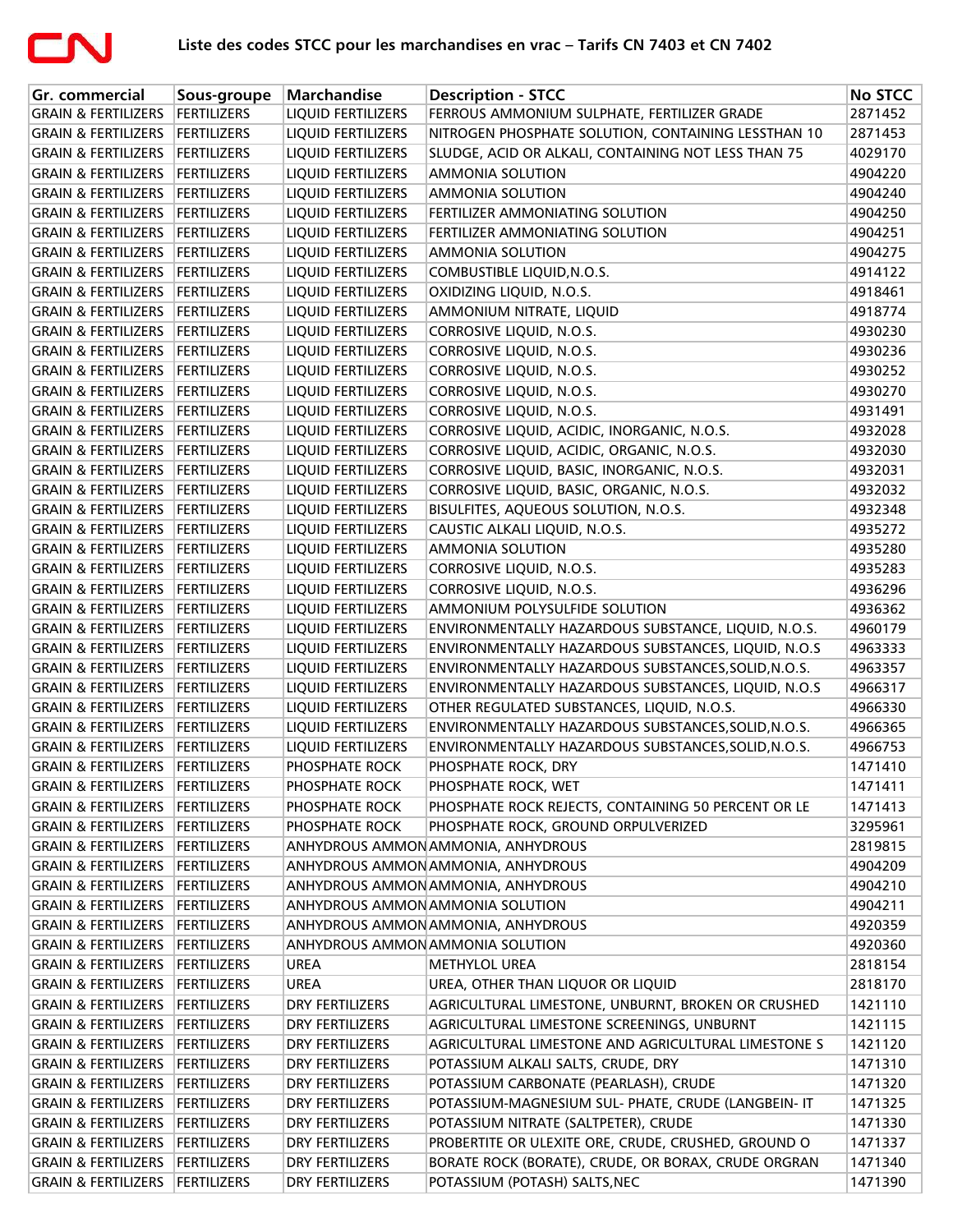

| Gr. commercial                  | Sous-groupe        | <b>Marchandise</b>     | <b>Description - STCC</b>                                 | No STCC |
|---------------------------------|--------------------|------------------------|-----------------------------------------------------------|---------|
| <b>GRAIN &amp; FERTILIZERS</b>  | <b>FERTILIZERS</b> | <b>DRY FERTILIZERS</b> | <b>COCOA BEAN SHELLS</b>                                  | 2071317 |
| <b>GRAIN &amp; FERTILIZERS</b>  | <b>FERTILIZERS</b> | <b>DRY FERTILIZERS</b> | SPENT HOPS, FERTILIZER INGREDIENT                         | 2082345 |
| <b>GRAIN &amp; FERTILIZERS</b>  | <b>FERTILIZERS</b> | <b>DRY FERTILIZERS</b> | AMMONIUM NITRATE, EXPLOSIVE GRADE                         | 2819131 |
| <b>GRAIN &amp; FERTILIZERS</b>  | <b>FERTILIZERS</b> | <b>DRY FERTILIZERS</b> | AMMONIUM NITRATE, MAGNESIA AND PULP MIXTURE               | 2819134 |
| <b>GRAIN &amp; FERTILIZERS</b>  | <b>FERTILIZERS</b> | <b>DRY FERTILIZERS</b> | AMMONIUM NITRATE, SODIUM NITRATE MIXTURE                  | 2819137 |
| <b>GRAIN &amp; FERTILIZERS</b>  | <b>FERTILIZERS</b> | <b>DRY FERTILIZERS</b> | AMMONIUM PHOSPHATE, NEC                                   | 2819146 |
| <b>GRAIN &amp; FERTILIZERS</b>  | <b>FERTILIZERS</b> | DRY FERTILIZERS        | DIAMMONIUM OR MONO AMMONIUM PHOSPHATE, FEED GRADE 2819148 |         |
| <b>GRAIN &amp; FERTILIZERS</b>  | <b>FERTILIZERS</b> | <b>DRY FERTILIZERS</b> | AMMONIUM PHOSPHATE, MONOBASIC, CRUDE                      | 2819149 |
| <b>GRAIN &amp; FERTILIZERS</b>  | <b>FERTILIZERS</b> | <b>DRY FERTILIZERS</b> | <b>AMMONIUM SULPHATE</b>                                  | 2819155 |
| <b>GRAIN &amp; FERTILIZERS</b>  | <b>FERTILIZERS</b> | DRY FERTILIZERS        | AMMONIUM SULPHATE NITRATE(LEUNASALPETER)                  | 2819158 |
| <b>GRAIN &amp; FERTILIZERS</b>  | <b>FERTILIZERS</b> | <b>DRY FERTILIZERS</b> | DI-CALCIUM OR MONO- CALCIUM PHOSPHATE, FEED GRADE         | 2819910 |
| <b>GRAIN &amp; FERTILIZERS</b>  | <b>FERTILIZERS</b> | <b>DRY FERTILIZERS</b> | DIAMMONIUM PHOSPHATE FERTILIZER                           | 2871235 |
| <b>GRAIN &amp; FERTILIZERS</b>  | <b>FERTILIZERS</b> | <b>DRY FERTILIZERS</b> | MONOAMMONIUM PHOSPHATE FERTILIZER                         | 2871236 |
| <b>GRAIN &amp; FERTILIZERS</b>  | <b>FERTILIZERS</b> | <b>DRY FERTILIZERS</b> | GRANULAR AMMONIATED POLY-PHOSPHATE, OTHER THAN FEED       | 2871237 |
| <b>GRAIN &amp; FERTILIZERS</b>  | <b>FERTILIZERS</b> | <b>DRY FERTILIZERS</b> | MONOAMMONIUM PHOSPHATE FERTILIZER, WITH SULPHUR AND       | 2871238 |
| <b>GRAIN &amp; FERTILIZERS</b>  | <b>FERTILIZERS</b> | <b>DRY FERTILIZERS</b> | PHOSPHATE, DEFLUORINATED, OR SUPERPHOSPHATE, DEFLUOR      | 2871240 |
| <b>GRAIN &amp; FERTILIZERS</b>  | <b>FERTILIZERS</b> | <b>DRY FERTILIZERS</b> | DRY NITROGEN FERTILIZER COMPOUNDS WITH NITROGEN AS        | 2871242 |
| <b>GRAIN &amp; FERTILIZERS</b>  | <b>FERTILIZERS</b> | <b>DRY FERTILIZERS</b> | AMMONIUM NITRATE FERTILIZER, DRY                          | 2871244 |
| <b>GRAIN &amp; FERTILIZERS</b>  | <b>FERTILIZERS</b> | DRY FERTILIZERS        | SUPERPHOSPHATE (ACID PHOSPHATE), OTHER THAN AMMONIA       | 2871250 |
| <b>GRAIN &amp; FERTILIZERS</b>  | <b>FERTILIZERS</b> | DRY FERTILIZERS        | FERTILIZING COMPOUNDS (MANUFACTURED FERTILIZERS), N       | 2871430 |
| <b>GRAIN &amp; FERTILIZERS</b>  | <b>FERTILIZERS</b> | <b>DRY FERTILIZERS</b> | CALCIUM CYANAMID                                          | 2871435 |
| <b>GRAIN &amp; FERTILIZERS</b>  | <b>FERTILIZERS</b> | <b>DRY FERTILIZERS</b> | SULPHUR FERTILIZER CONTAINING 90 PERCENT SULPHUR, 1       | 2871437 |
| <b>GRAIN &amp; FERTILIZERS</b>  | <b>FERTILIZERS</b> | <b>DRY FERTILIZERS</b> | AMMONIUM PHOSPHATE- SULPHATE, FERTILIZER                  | 2871445 |
| <b>GRAIN &amp; FERTILIZERS</b>  | <b>FERTILIZERS</b> | <b>DRY FERTILIZERS</b> | MANGANESE SULPHATE, FERTILIZER GRADE                      | 2871446 |
| <b>GRAIN &amp; FERTILIZERS</b>  | FERTILIZERS        | <b>DRY FERTILIZERS</b> | FERTILIZERS AND FERTILIZER MATERIALS, PREPARED NOT        | 2871915 |
| <b>GRAIN &amp; FERTILIZERS</b>  | <b>FERTILIZERS</b> | <b>DRY FERTILIZERS</b> | FERTILIZERS, AND FERTILIZER MATERIALS, PREPARED CON       | 2871916 |
| <b>GRAIN &amp; FERTILIZERS</b>  | <b>FERTILIZERS</b> | <b>DRY FERTILIZERS</b> | BONE MEAL, FERTILIZER, CONTAINING NOT LESS THAN 4 P       | 2871925 |
| <b>GRAIN &amp; FERTILIZERS</b>  | <b>FERTILIZERS</b> | <b>DRY FERTILIZERS</b> | BONE MEAL, FERTILIZER, CONTAINING NOT LESS THAN 4 P       | 2871926 |
| <b>GRAIN &amp; FERTILIZERS</b>  | <b>FERTILIZERS</b> | <b>DRY FERTILIZERS</b> | MEAL, HOOF OR HORN, HAVING VALUE ONLY FOR FERTILIZI       | 2871930 |
| <b>GRAIN &amp; FERTILIZERS</b>  | <b>FERTILIZERS</b> | <b>DRY FERTILIZERS</b> | BACTERIA, SEED OR SOIL INOCULATING, IN PRESERVATIVE       | 2879910 |
| <b>GRAIN &amp; FERTILIZERS</b>  | <b>FERTILIZERS</b> | <b>DRY FERTILIZERS</b> | SOIL CONDITIONERS, CONTAINING IRON, SILICA, SULPHUR       | 2879972 |
| <b>GRAIN &amp; FERTILIZERS</b>  | <b>FERTILIZERS</b> | <b>DRY FERTILIZERS</b> | <b>BAGASSE ASHES</b>                                      | 4011210 |
| <b>GRAIN &amp; FERTILIZERS</b>  | <b>FERTILIZERS</b> | <b>DRY FERTILIZERS</b> | ASHES, COTTON BOLL, BURR OR SEED HULL                     | 4011220 |
| Grain & Fertilizers             | <b>FERTILIZERS</b> | <b>DRY FERTILIZERS</b> | <b>KELP ASHES</b>                                         | 4011225 |
| GRAIN & FERTILIZERS FERTILIZERS |                    | <b>DRY FERTILIZERS</b> | <b>MANURE ASHES</b>                                       | 4011230 |
| <b>GRAIN &amp; FERTILIZERS</b>  | <b>FERTILIZERS</b> | DRY FERTILIZERS        | FERTILIZER SYNTHETIC GUM OR RESIN SCRAP                   | 4029124 |
| <b>GRAIN &amp; FERTILIZERS</b>  | FERTILIZERS        | DRY FERTILIZERS        | SLUDGE, SEWAGE, DRY, FERTILIZER MATERIAL                  | 4029127 |
| <b>GRAIN &amp; FERTILIZERS</b>  | FERTILIZERS        | DRY FERTILIZERS        | <b>AMMONIUM NITRATE</b>                                   | 4901546 |
| <b>GRAIN &amp; FERTILIZERS</b>  | <b>FERTILIZERS</b> | DRY FERTILIZERS        | AMMONIUM NITRATE-FUEL OIL MIXTURE (CONTAINING ONLY        | 4903801 |
| <b>GRAIN &amp; FERTILIZERS</b>  | <b>FERTILIZERS</b> | DRY FERTILIZERS        | POTASSIUM DITHIONITE                                      | 4916158 |
| <b>GRAIN &amp; FERTILIZERS</b>  | <b>FERTILIZERS</b> | <b>DRY FERTILIZERS</b> | CALCIUM CYANAMIDE                                         | 4916326 |
| <b>GRAIN &amp; FERTILIZERS</b>  | FERTILIZERS        | <b>DRY FERTILIZERS</b> | POTASSIUM BOROHYDRIDE                                     | 4916468 |
| <b>GRAIN &amp; FERTILIZERS</b>  | <b>FERTILIZERS</b> | DRY FERTILIZERS        | POTASSIUM PHOSPHIDE                                       | 4916470 |
| <b>GRAIN &amp; FERTILIZERS</b>  | FERTILIZERS        | DRY FERTILIZERS        | AMMONIUM NITRATE FERTILIZER                               | 4918310 |
| <b>GRAIN &amp; FERTILIZERS</b>  | FERTILIZERS        | DRY FERTILIZERS        | AMMONIUM NITRATE                                          | 4918311 |
| <b>GRAIN &amp; FERTILIZERS</b>  | FERTILIZERS        | DRY FERTILIZERS        | OXIDIZING SOLID, N.O.S.                                   | 4918473 |
| <b>GRAIN &amp; FERTILIZERS</b>  | <b>FERTILIZERS</b> | DRY FERTILIZERS        | OXIDIZING SOLID, N.O.S.                                   | 4918490 |
| <b>GRAIN &amp; FERTILIZERS</b>  | <b>FERTILIZERS</b> | DRY FERTILIZERS        | POTASSIUM PEROXIDE                                        | 4918530 |
| <b>GRAIN &amp; FERTILIZERS</b>  | FERTILIZERS        | DRY FERTILIZERS        | POTASSIUM SUPEROXIDE                                      | 4918536 |
| <b>GRAIN &amp; FERTILIZERS</b>  | FERTILIZERS        | DRY FERTILIZERS        | AMMONIUM NITRATE FERTILIZER, N.O.S.                       | 4918697 |
| <b>GRAIN &amp; FERTILIZERS</b>  | FERTILIZERS        | DRY FERTILIZERS        | AMMONIUM NITRATE FERTILIZERS                              | 4918698 |
| <b>GRAIN &amp; FERTILIZERS</b>  | <b>FERTILIZERS</b> | DRY FERTILIZERS        | AMMONIUM NITRATE FERTILIZERS                              | 4918699 |
| <b>GRAIN &amp; FERTILIZERS</b>  | <b>FERTILIZERS</b> | DRY FERTILIZERS        | OXIDIZING SOLID, N.O.S.                                   | 4918702 |
| <b>GRAIN &amp; FERTILIZERS</b>  | <b>FERTILIZERS</b> | DRY FERTILIZERS        | OXIDIZING LIQUID, N.O.S.                                  | 4918703 |
| <b>GRAIN &amp; FERTILIZERS</b>  | FERTILIZERS        | DRY FERTILIZERS        | POTASSIUM BROMATE                                         | 4918736 |